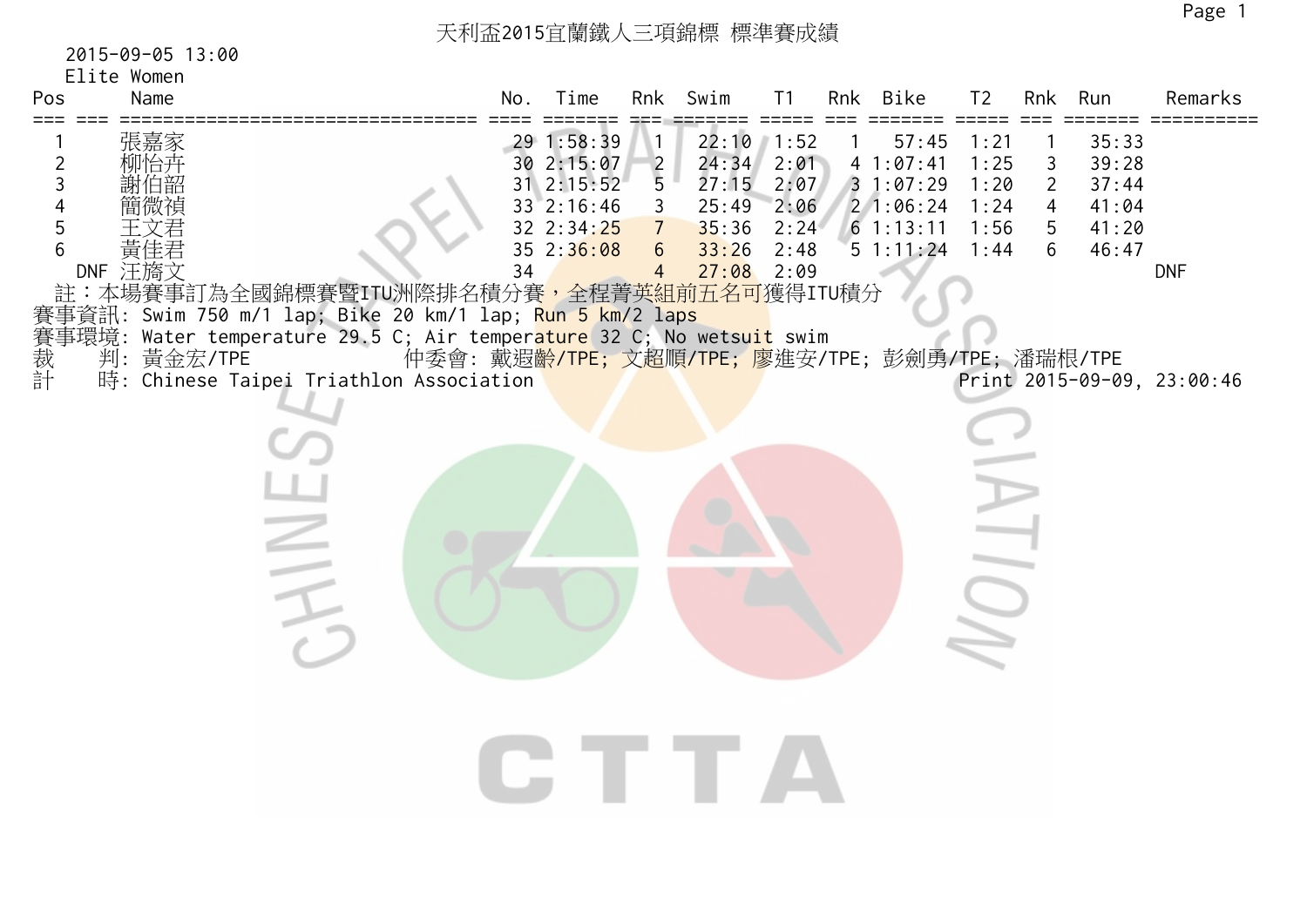## 2015-09-05 13:00

|  |  | Elite Men |
|--|--|-----------|
|  |  |           |

| Pos            | Name           |                                                                 | No. | Time           | Rnk            | Swim  | T <sub>1</sub> | Rnk            | Bike         | T <sub>2</sub> | Rnk | Run            | Remarks                    |
|----------------|----------------|-----------------------------------------------------------------|-----|----------------|----------------|-------|----------------|----------------|--------------|----------------|-----|----------------|----------------------------|
|                | 李宙諺            |                                                                 |     | 11:53:37       | $\overline{4}$ | 21:52 | 1:54           | 4              | 57:40        | 1:06           |     | 31:06          |                            |
| $\overline{2}$ | 謝昇諺            |                                                                 |     | 1:54:48        |                | 20:41 | 1:39           | $\overline{2}$ | 56:45        | 1:32           | 8   | 34:14          |                            |
| 3              | Takanori Omura |                                                                 |     | 20 1:55:46     | 6              | 22:06 | 1:53           | $\overline{5}$ | 57:41        | 1:09           | 3   | 32:59          |                            |
|                | 蔡曜宇            |                                                                 |     | 1:56:16        |                | 20:44 | 1:40           |                | 56:42        | 1:14           | 10  | 35:57          |                            |
| 5              | 涂培嚴            |                                                                 |     | 1:56:34        |                | 22:08 | 1:52           | $\overline{7}$ | 57:42        | 1:12           | 4   | 33:43          |                            |
| 6              |                |                                                                 |     | 71:57:38       | 13             | 24:33 | 1:46           | 9              | 57:52        | 1:05           | 2   | 32:24          |                            |
|                |                |                                                                 |     | 1:59:21        | 14             | 24:36 | 1:42           | 11             | 57:55        | 0:58           |     | 34:11          |                            |
| 8              |                |                                                                 |     | $5\;1:59:25$   | 9              | 23:05 | 2:04           | 13             | 59:08        | 1:10           | 6   | 34:01          |                            |
| 9              |                |                                                                 |     | 10 2:00:37     | 15             | 24:47 | 1:50           | 3              | 57:38        | 1:12           | 9   | 35:13          |                            |
| 10             |                |                                                                 |     | 14 2:02:18     | 8              | 22:11 | 1:47           | 6              | 57:41        | 1:08           | 12  | 39:32          |                            |
| 11             |                |                                                                 |     | $9\ 2:04:15$   | 12             | 24:32 | 1:53           | 10             | 57:52        | 1:10           | 11  | 38:50          |                            |
| 12             | 陳智禎            |                                                                 |     | 15 2:05:41     | 16             | 26:34 | 1:59           | 15             | 1:02:05      | 1:13           | -5  | 33:52          |                            |
| 13             | 楷              |                                                                 |     | 18 2:08:04     | 10             | 23:21 | 2:05           | 12             | 58:52        | 1:25           | 13  | 42:24          |                            |
| 14             | 周汶傑            |                                                                 |     | 28 2:17:08     | 5              | 22:03 | 1:57           |                | 14 1:00:22   | 1:21           | 15  | 51:28          |                            |
| 15             | 沈聖傑            |                                                                 |     | 172:21:14      | 17             | 27:24 | 2:34           |                | $16$ 1:05:24 | 1:35           | 14  | 44:19          |                            |
| 16             | 甘定清            |                                                                 |     | $25 \t3:10:36$ | 18             | 41:37 | 4:25           |                | 17 1:15:02   | 2:22           |     | 171:07:12      |                            |
| 17             | 何中青            |                                                                 |     | 26 3:14:18     | 19             | 43:40 | 6:24           |                | 18 1:18:02   | 4:24           |     | $16$ $1:01:50$ |                            |
|                | 張團畯            |                                                                 | 3   |                | 3              | 21:52 | 1:51           | 8              | 57:44        | 1:04           |     |                |                            |
|                |                |                                                                 |     |                | 11             | 23:23 | 2:11           |                |              |                |     |                |                            |
|                |                | 註:本場賽事訂為全國錦標賽暨ITU洲際排名積分賽,全程菁英組前五名可獲得ITU積分                       |     |                |                |       |                |                |              |                |     |                |                            |
|                |                | 賽事資訊: Swim 750 m/1 lap; Bike 20 km/1 lap; Run 5 km/2 laps       |     |                |                |       |                |                |              |                |     |                |                            |
| 賽事環境:<br>裁 判:  |                | Water temperature 29.5 C; Air temperature 32 C; No wetsuit swim |     |                |                |       |                |                |              |                |     |                |                            |
|                | 黃金宏/TPE        | 仲委會: 戴遐齡/TPE; 文超順/TPE; 廖進安/TPE; 彭劍勇/TPE; 潘瑞根/TPE                |     |                |                |       |                |                |              |                |     |                |                            |
| 計              | 時:             | Chinese Taipei Triathlon Association                            |     |                |                |       |                |                |              |                |     |                | Print 2015-09-09, 23:00:46 |
|                |                |                                                                 |     |                |                |       |                |                |              |                |     |                |                            |
|                |                |                                                                 |     |                |                |       |                |                |              |                |     |                |                            |
|                |                |                                                                 |     |                |                |       |                |                |              |                |     |                |                            |
|                |                |                                                                 |     |                |                |       |                |                |              |                |     |                |                            |
|                |                |                                                                 |     |                |                |       |                |                |              |                |     |                |                            |
|                |                |                                                                 |     |                |                |       |                |                |              |                |     |                |                            |

.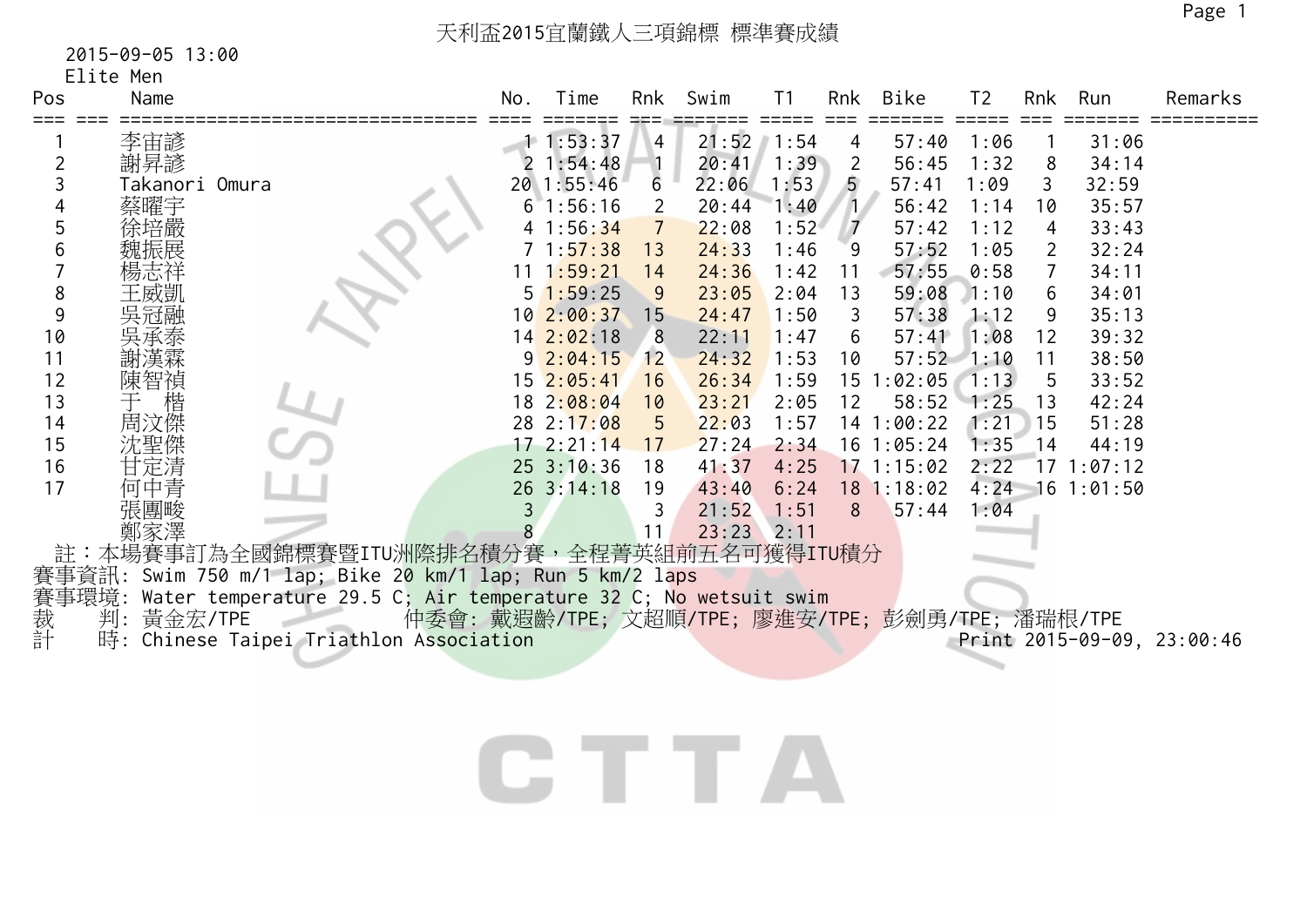35+ AG Women

| Pos        | Name                             |                                                                 | No. | Time                            | Rnk                   | Swim           | T1           | Rnk | Bike                                             | T <sub>2</sub> | Rnk                 | Run            | Remarks                    |
|------------|----------------------------------|-----------------------------------------------------------------|-----|---------------------------------|-----------------------|----------------|--------------|-----|--------------------------------------------------|----------------|---------------------|----------------|----------------------------|
| ===        |                                  |                                                                 |     | 111 2:44:23                     |                       |                |              |     |                                                  |                |                     | 46:10          |                            |
|            | Aya Hasegawa<br>Tomoko Kinoshita |                                                                 |     | 110 2:49:08                     | $\vert 4 \vert$<br>17 | 37:03<br>48:29 | 4:09<br>3:24 |     | 41:14:45<br>21:11:15                             | 2:19<br>1:59   | $\overline{2}$<br>1 | 44:03          |                            |
| 2          |                                  |                                                                 |     | 105 2:50:51                     | $\overline{2}$        | 35:09          | 4:03         |     | 51:16:44                                         | 1:43           | $\overline{7}$      | 53:15          |                            |
| 3          | 李宜芳                              |                                                                 |     |                                 |                       |                |              |     | $10$ 1:18:06                                     |                |                     |                |                            |
|            | 陳斯琦                              |                                                                 |     | $132$ 2:53:58                   | 10                    | 42:56          | 3:55         |     |                                                  | 1:41           | 3                   | 47:22          |                            |
| 5          | 陳月嬌                              |                                                                 |     | 104 2:54:58                     | $\overline{1}$        | 35:02          | 3:50         |     | $15$ 1:22:35                                     | 1:41           | 5                   | 51:52          |                            |
| 6          | 黃秋梅                              |                                                                 |     | 102 2:55:39                     | 3                     | 35:38          | 3:32         |     | 81:17:07                                         | 2:11           | 9                   | 57:13          |                            |
|            | 陳佩伶                              |                                                                 |     | 123 2:56:30                     | 16                    | 46:48          | 4:12         |     | 11:10:30                                         | 2:55           | 6                   | 52:06          |                            |
| 8          |                                  |                                                                 |     | 125 2:56:59                     | 5                     | 39:54          | 5:40         |     | 31:13:31                                         | 3:08           | 8                   | 54:48          |                            |
| 9          |                                  |                                                                 |     | 122 2:58:59                     | 13                    | 43:54          | 3:34         |     | $13 \t1:19:39$                                   | 2:08           | 4                   | 49:46          |                            |
| 10         |                                  |                                                                 |     | $124$ $3:14:50$                 | 9                     | 42:35          | 6:52         |     | $11 \t1:18:51$                                   | 3:31           | 13                  | 1:03:02        |                            |
| 11         | 陳加琪                              |                                                                 |     | $131 \overline{\smash)3:18:17}$ | 14                    | 45:10          | 6:47         |     | 171:23:45                                        | 3:04           | 10                  | 59:33          |                            |
| 12         | 洪雅惠                              |                                                                 |     | 130 3:21:29                     | 15                    | 46:46          | 5:08         |     | 71:17:00                                         | 3:40           |                     | 19 1:08:57     |                            |
| 13         | 陳怡君                              |                                                                 |     | 133 3:22:31                     | 12                    | 43:38          | 4:02         |     | 18 1:26:32                                       | 3:29           |                     | 16 1:04:51     |                            |
| 14         | 洪翊芳                              |                                                                 |     | 109 3:22:32                     | 22                    | 53:03          | 5:05         |     | $12$ $1:19:37$                                   | 3:07           |                     | 11 1:01:43     |                            |
| 15         | 賴采靖                              |                                                                 |     | 127 3:23:03                     | $\overline{7}$        | 42:04          | 5:40         |     | $16$ 1:23:37                                     | 3:09           |                     | 171:08:36      |                            |
| 16         | 張沁汝                              |                                                                 |     | 112 3:28:32                     | 11                    | 43:30          | 8:00         |     | $22$ 1:30:58                                     | 3:05           |                     | $12$ $1:03:00$ |                            |
| 17         | 劉美玉                              |                                                                 |     | 118 3:29:59                     | 21                    | 51:13          | 7:40         |     | 91:17:49                                         | 4:33           |                     | 18 1:08:46     |                            |
| 18         | 鄭明月                              |                                                                 |     | $113 \t3:34:42$                 | 19                    | 49:17          | 7:11         |     | $21 \t1:30:20$                                   | 3:34           |                     | $15$ 1:04:22   |                            |
| 19         |                                  |                                                                 |     | 121 3:40:00                     | 6                     | 41:42          | 7:51         |     | $23 \t1:31:37$                                   | 4:02           |                     | $23 \t1:14:49$ |                            |
| 20         |                                  |                                                                 |     | 1083:42:00                      | 23                    | 58:47          | 6:25         |     | 61:16:45                                         | 4:43           |                     | $24$ 1:15:22   |                            |
| 21         |                                  |                                                                 |     | 117 3:42:50                     | 18                    | 49:06          | 6:25         |     | $24$ 1:33:08                                     | 3:08           |                     | $21 \t1:11:05$ |                            |
| 22         |                                  |                                                                 |     | 114 3:44:54                     |                       | 25 1:00:37     | 4:34         |     | 14 1:20:52                                       | 4:16           |                     | 22 1:14:37     |                            |
| 23         |                                  |                                                                 |     | 116 3:45:54                     | 20                    | 50:58          | 6:33         |     | $19 \t1:27:45$                                   | 3:34           |                     | 25 1:17:06     |                            |
| 24         |                                  |                                                                 |     | 107 3:46:21                     |                       | 24 1:00:18     | 8:35         |     | 20 1:30:11                                       | 4:04           |                     | 14 1:03:15     |                            |
| 25         | 鄭郁璇                              |                                                                 |     | 120 3:54:58                     | 8                     | 42:18          | 6:17         |     | $25$ 1:53:14                                     | 2:41           |                     | 20 1:10:29     |                            |
| <b>DNF</b> | 甘麗雯                              |                                                                 | 126 |                                 |                       |                | 3:59         |     |                                                  |                |                     |                | <b>BIKE DNF</b>            |
| <b>DNF</b> | 葉琦瑩                              |                                                                 | 128 |                                 |                       |                |              |     |                                                  |                |                     |                | <b>BIKE DNS</b>            |
|            | DNF 張怡茜                          |                                                                 | 115 |                                 |                       | 26 1:27:44     |              |     |                                                  |                |                     |                | SWIM DNF                   |
|            |                                  |                                                                 |     |                                 |                       |                |              |     |                                                  |                |                     |                |                            |
|            |                                  | 賽事資訊: Swim 750 m/1 lap; Bike 20 km/1 lap; Run 5 km/2 laps       |     |                                 |                       |                |              |     |                                                  |                |                     |                |                            |
| 賽事環境:      |                                  | Water temperature 29.5 C; Air temperature 32 C; No wetsuit swim |     |                                 |                       |                |              |     |                                                  |                |                     |                |                            |
|            | 判:<br>黃金宏/TPE                    |                                                                 |     |                                 |                       |                |              |     | 仲委會: 戴遐齡/TPE; 文超順/TPE; 廖進安/TPE; 彭劍勇/TPE; 潘瑞根/TPE |                |                     |                |                            |
| 裁計         |                                  | 時: Chinese Taipei Triathlon Association                         |     |                                 |                       |                |              |     |                                                  |                |                     |                | Print 2015-09-09, 23:00:46 |
|            |                                  |                                                                 |     |                                 |                       |                |              |     |                                                  |                |                     |                |                            |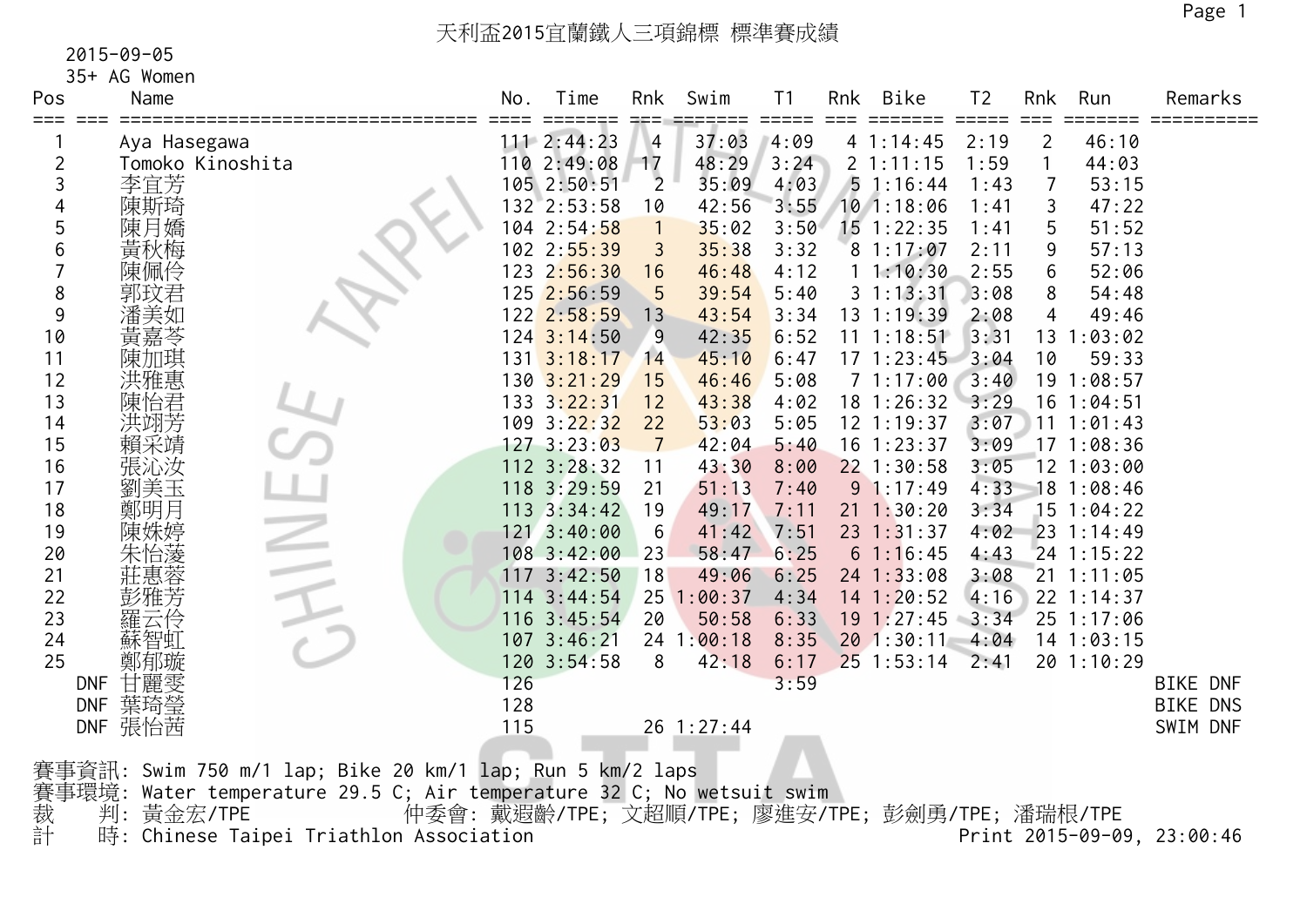| Pos            | Name          | No. | Time                    | Rnk                     | Swim  | Τ1                          | <b>Rnk</b> | <b>Bike</b>    | T <sub>2</sub> | Rnk            | Run        | Remarks |
|----------------|---------------|-----|-------------------------|-------------------------|-------|-----------------------------|------------|----------------|----------------|----------------|------------|---------|
| ===            | 蘇玟琪           |     | ≔===<br>36 2:36:32      | 4                       | 35:53 | $=$ $=$ $=$ $=$ $=$<br>2:41 |            | 51:11:54       | 1:24           | 3              | 44:43      |         |
| $\overline{c}$ | 陳知輿           |     | 93 2:47:46              | $\overline{2}$          | 35:05 | 4:46                        |            | 91:16:22       | 2:22           | 7              | 49:13      |         |
| 3              | 。<br>由<br>李   |     | 38 2:50:32              | $\overline{1}$          | 34:09 | 4:35                        |            | 71:15:29       | 2:32           | 13             | 53:49      |         |
| 4              | 殷紫沂           |     | 88 2:51:53              | 14                      | 40:43 | 4:32                        |            | 81:16:19       | 2:05           | 6              | 48:16      |         |
| 5              | 高羚晏           | 73  | 2:53:01                 | $\overline{7}$          | 37:48 | 4:20                        |            | 31:11:08       | 3:20           | 23             | 56:28      |         |
| 6              | 徐慧安           | 87  | 2:54:01                 | 30                      | 46:38 | 4:51                        |            | 41:11:25       | 2:55           | 5              | 48:14      |         |
|                | 謝嘉雯           | 57  | 3:00:11                 | 9                       | 38:23 | 4:53                        |            | 18 1:19:30     | 2:42           | 17             | 54:45      |         |
| 8              | 樓家瑜           | 43  | 3:01:04                 | 31                      | 46:41 | 4:02                        |            | 1 1:10:07      | 2:14           | 27             | 58:03      |         |
| 9              | 王幸圓           |     | 3:01:13                 | 10                      | 38:35 | 6:20                        |            | 37 1:29:26     | 2:28           | $\overline{2}$ | 44:27      |         |
| 10             | 吳宛玲           |     | 98 3:04:22              | 39                      | 51:10 | 5:38                        |            | $23 \t1:21:01$ | 2:18           |                | 44:17      |         |
| 11             | 周思儀           |     | $97 \overline{3:05:13}$ | $\overline{\mathbf{3}}$ | 35:32 | 3:56                        |            | 33 1:26:11     | 2:17           | 25             | 57:19      |         |
| 12             | 駱郁如           |     | 62 3:05:49              | 8                       | 37:49 | 5:45                        |            | 27 1:22:11     | 3:34           | 24             | 56:32      |         |
| 13             | Erika Glaser  | 101 | 3:06:17                 | 25                      | 44:16 | 5:56                        |            | 19 1:19:43     | 5:57           | 9              | 50:27      |         |
| 14             | 陳姵君           |     | 99 3:06:49              | 33                      | 47:06 | 3:55                        |            | $16$ 1:19:10   | 2:35           | 15             | 54:04      |         |
| 15             | 陳玫今           |     | 81 3:07:56              | 11                      | 39:16 | 5:42                        |            | $14$ 1:18:37   | 2:55           | 30             | 1:01:28    |         |
| 16             | 張閔婷           | 41  | 3:08:27                 | 37                      | 50:43 | 6:00                        |            | 21:10:08       | 2:59           | 28             | 58:39      |         |
| 17             | 張若凡           |     | 37 3:08:32              | 15                      | 41:15 | 5:26                        |            | 13 1:18:34     | 4:01           | 29             | 59:18      |         |
| 18             | 劉靜璇           |     | 96 3:09:15              | 20                      | 43:00 | 4:59                        |            | $25$ 1:21:08   | 5:25           | 18             | 54:45      |         |
| 19             | 江佳玲           |     | 72 3:09:18              | 19                      | 42:13 | 5:56                        |            | $31 \t1:24:25$ | 3:41           | 11             | 53:05      |         |
| 20             | 呂婷婷           |     | 95 3:10:47              | 24                      | 44:01 | 5:07                        |            | $30$ 1:23:54   | 2:49           | 20             | 54:57      |         |
| 21             | 邱思樺           |     | 70 3:12:09              | 29                      | 46:31 | 4:34                        |            | 61:15:15       | 4:00           | 31             | 1:01:51    |         |
| 22             | 陳怡晴           |     | 100 3:13:00             | 50                      | 55:28 | 5:24                        |            | $11 \t1:17:48$ | 4:35           | 8              | 49:48      |         |
| 23             | 陳暐立           |     | 52 3:13:13              | 46                      | 53:23 | 4:19                        |            | 171:19:15      | 3:03           | 12             | 53:15      |         |
| 24             | 翁韻婷           | 51  | 3:13:53                 | 36                      | 50:12 | 4:37                        |            | $21 \t1:20:01$ | 3:16           | 22             | 55:49      |         |
| 25             | 黃詩涵           | 66  | 3:14:04                 | 13                      | 39:50 | 5:19                        |            | $28$ 1:23:20   | 3:12           |                | 32 1:02:26 |         |
| 26             | 洪靜涵           |     | $61 \t3:14:35$          | 6                       | 36:55 | 5:44                        |            | 45 1:34:05     | 3:07           | 19             | 54:47      |         |
| 27             | 黃郁芬           |     | 58 3:15:39              | 18                      | 42:11 | 6:12                        |            | $12 \t1:17:48$ | 4:35           | 36             | 1:04:55    |         |
| 28             | 高玉美           |     | 65 3:15:59              | 43                      | 51:49 | 4:57                        |            | 29 1:23:25     | 1:47           | 14             | 54:02      |         |
| 29             | 余彥臻           |     | 53 3:16:40              | 34                      | 49:07 | 5:24                        |            | 22 1:20:48     | 3:26           | 26             | 57:58      |         |
| 30             | 劉怡汝<br>- YiJu |     | 46 3:18:48              | 26                      | 45:33 | 4:41                        |            | $10$ 1:17:27   | 3:27           |                | 42 1:07:42 |         |
| 31             | 嚴培文           |     | 76 3:18:49              | 27                      | 45:34 | 4:30                        |            | 40 1:30:45     | 2:45           | 21             | 55:17      |         |
| 32             | 文儀婷           |     | 90 3:22:51              | 49                      | 54:56 | 6:11                        |            | 34 1:26:12     | 2:31           | 10             | 53:02      |         |
| 33             | 黃郁珊           |     | 50 3:23:40              | 5                       | 36:30 | 8:52                        |            | 39 1:29:55     | 5:24           |                | 33 1:03:01 |         |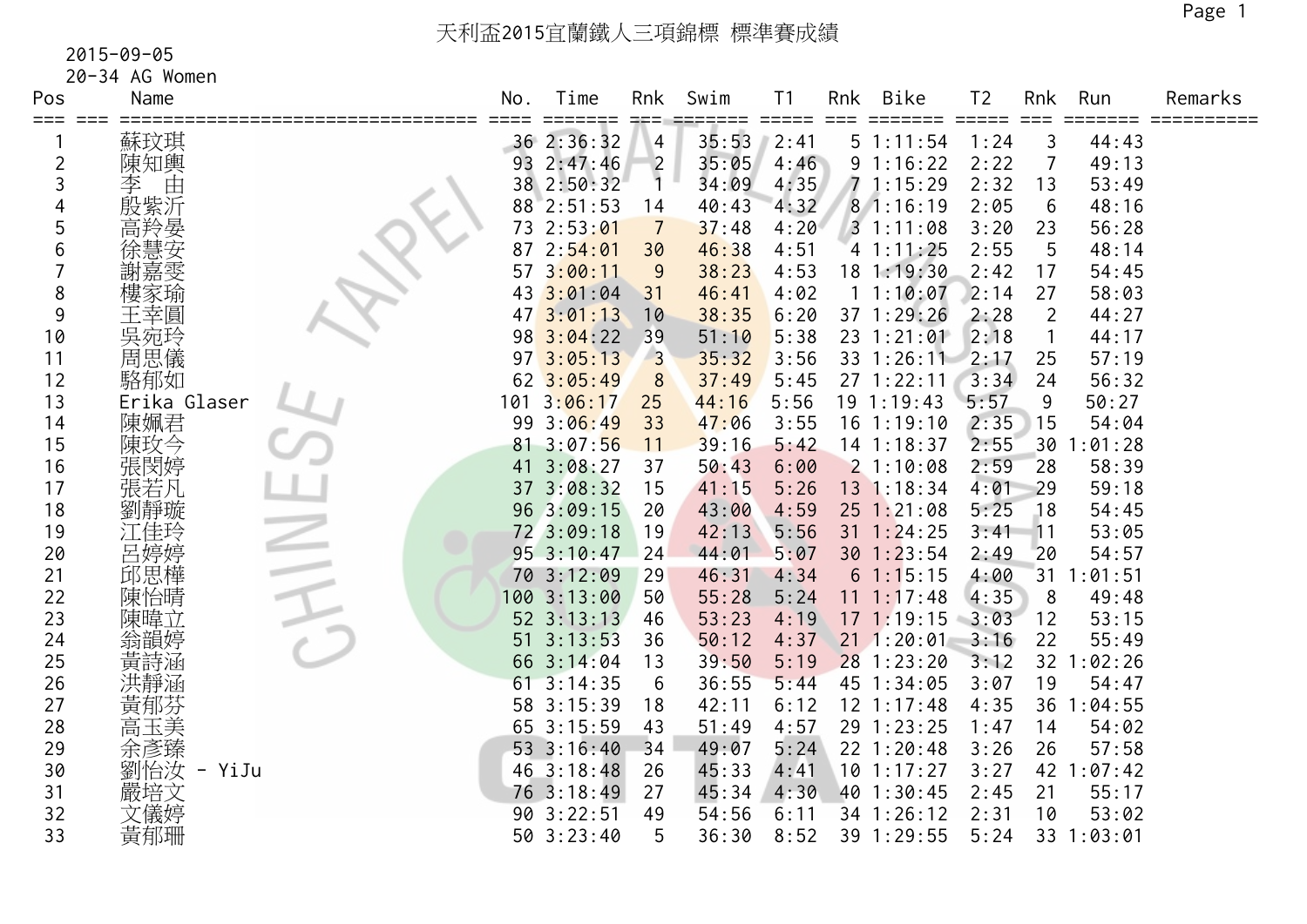| 曾任君<br>劉思岑<br>34<br>44 3:26:00<br>20 1:19:56<br>5:25<br>3:39<br>35<br>74 3:26:46<br>4:30<br>4:33<br>52:12<br>$15 \t1:18:40$<br>41 1:06:53<br>44<br>36<br>80 3:27:16<br>53:12<br>42 1:31:52<br>47:01<br>10:05<br>5:09<br>45<br>4<br>37<br>60 3:28:08<br>46:10<br>48 1:39:23<br>2:20<br>54:30<br>28<br>5:47<br>16<br>38<br>56 3:28:31<br>38 1:29:51<br>許倩榕<br>5:06<br>40 1:06:39<br>39:43<br>7:14<br>12<br>39<br>68 3:29:28<br>53:24<br>6:25<br>24 1:21:05<br>5:07<br>47<br>34 1:03:28<br>55 3:34:59<br>51:46<br>40<br>張宜純<br>6:09<br>35 1:28:28<br>2:23<br>42<br>38 1:06:15<br>45 3:35:36<br>44 1:33:49<br>41<br>42:01<br>5:35<br>2:47<br>Angeline<br>17<br>44 1:11:26<br>42<br>莊佳欣<br>89 3:38:22<br>22<br>43:20<br>5:53<br>43 1:33:20<br>3:58<br>45 1:11:53<br>43<br>47 1:35:52<br>周朗怡<br>42 3:39:52<br>35<br>49:55<br>6:17<br>3:01<br>35 1:04:50<br>32 1:25:01<br>44<br>84 3:44:43<br>47 1:15:45<br>40<br>51:15<br>6:42<br>6:01<br>45<br>40 3:45:36<br>51:43<br>10:09<br>$26$ 1:21:18<br>4:58<br>48 1:17:30<br>賴虹君<br>41<br>康騴心<br>79 3:50:54<br>46<br>54 1:00:58<br>41 1:30:50<br>37 1:05:44<br>5:44<br>7:41<br>773:51:55<br>47<br>8:02<br>49 1:40:38<br>48<br>54:08<br>2:40<br>39 1:06:30<br>86 3:56:24<br>48<br>5:49<br>46 1:34:39<br>3:58<br>52 1:24:57<br>32<br>47:04<br>49<br>$54$ $4:03:18$<br>43:35<br>5:28<br>52 1:48:04<br>3:39<br>50 1:22:34<br>23<br>75 4:07:33<br>$51 \t1:46:12$<br>50<br>551:01:47<br>8:15<br>43 1:08:11<br>3:11<br>黃甯楨<br>林雨柔<br>51<br>64 4:14:44<br>53 1:00:27<br>36 1:29:01<br>4:56<br>53 1:32:12<br>8:09<br>52<br>歐陽少佑<br>39 4:23:42<br>56 1:13:59<br>50 1:41:09<br>49 1:19:38<br>5:46<br>3:11<br>53<br>4:39:23<br>$59:04$ 11:12<br>53 1:58:55<br>51<br>5:31<br>$51 \t1:24:43$<br>63<br>林彦均<br>3:15<br>DSQ 陳怡璇<br>48<br>1:23:46<br>1:01:32 SWIM少圈<br>廖芯儀<br>67<br>$41:23$ 6:42<br>16<br>林冠吟<br>59<br>52<br>59:52 16:41<br>謝濟仁<br>82<br>38<br>50:49<br>事資訊: Swim 750 m/1 lap; Bike 2 <mark>0 km/1</mark> lap; Run 5 km/2 laps<br>事環境:<br>Water temperature 29.5 C; Air temperature 32 C; No wetsuit swim |  |
|--------------------------------------------------------------------------------------------------------------------------------------------------------------------------------------------------------------------------------------------------------------------------------------------------------------------------------------------------------------------------------------------------------------------------------------------------------------------------------------------------------------------------------------------------------------------------------------------------------------------------------------------------------------------------------------------------------------------------------------------------------------------------------------------------------------------------------------------------------------------------------------------------------------------------------------------------------------------------------------------------------------------------------------------------------------------------------------------------------------------------------------------------------------------------------------------------------------------------------------------------------------------------------------------------------------------------------------------------------------------------------------------------------------------------------------------------------------------------------------------------------------------------------------------------------------------------------------------------------------------------------------------------------------------------------------------------------------------------------------------------------------------------------------------------------------------------------------------------------------------------------------------------------------------------------------------------------------------------------------------------------------------------------------------|--|
|                                                                                                                                                                                                                                                                                                                                                                                                                                                                                                                                                                                                                                                                                                                                                                                                                                                                                                                                                                                                                                                                                                                                                                                                                                                                                                                                                                                                                                                                                                                                                                                                                                                                                                                                                                                                                                                                                                                                                                                                                                            |  |
|                                                                                                                                                                                                                                                                                                                                                                                                                                                                                                                                                                                                                                                                                                                                                                                                                                                                                                                                                                                                                                                                                                                                                                                                                                                                                                                                                                                                                                                                                                                                                                                                                                                                                                                                                                                                                                                                                                                                                                                                                                            |  |
|                                                                                                                                                                                                                                                                                                                                                                                                                                                                                                                                                                                                                                                                                                                                                                                                                                                                                                                                                                                                                                                                                                                                                                                                                                                                                                                                                                                                                                                                                                                                                                                                                                                                                                                                                                                                                                                                                                                                                                                                                                            |  |
|                                                                                                                                                                                                                                                                                                                                                                                                                                                                                                                                                                                                                                                                                                                                                                                                                                                                                                                                                                                                                                                                                                                                                                                                                                                                                                                                                                                                                                                                                                                                                                                                                                                                                                                                                                                                                                                                                                                                                                                                                                            |  |
|                                                                                                                                                                                                                                                                                                                                                                                                                                                                                                                                                                                                                                                                                                                                                                                                                                                                                                                                                                                                                                                                                                                                                                                                                                                                                                                                                                                                                                                                                                                                                                                                                                                                                                                                                                                                                                                                                                                                                                                                                                            |  |
|                                                                                                                                                                                                                                                                                                                                                                                                                                                                                                                                                                                                                                                                                                                                                                                                                                                                                                                                                                                                                                                                                                                                                                                                                                                                                                                                                                                                                                                                                                                                                                                                                                                                                                                                                                                                                                                                                                                                                                                                                                            |  |
|                                                                                                                                                                                                                                                                                                                                                                                                                                                                                                                                                                                                                                                                                                                                                                                                                                                                                                                                                                                                                                                                                                                                                                                                                                                                                                                                                                                                                                                                                                                                                                                                                                                                                                                                                                                                                                                                                                                                                                                                                                            |  |
|                                                                                                                                                                                                                                                                                                                                                                                                                                                                                                                                                                                                                                                                                                                                                                                                                                                                                                                                                                                                                                                                                                                                                                                                                                                                                                                                                                                                                                                                                                                                                                                                                                                                                                                                                                                                                                                                                                                                                                                                                                            |  |
|                                                                                                                                                                                                                                                                                                                                                                                                                                                                                                                                                                                                                                                                                                                                                                                                                                                                                                                                                                                                                                                                                                                                                                                                                                                                                                                                                                                                                                                                                                                                                                                                                                                                                                                                                                                                                                                                                                                                                                                                                                            |  |
|                                                                                                                                                                                                                                                                                                                                                                                                                                                                                                                                                                                                                                                                                                                                                                                                                                                                                                                                                                                                                                                                                                                                                                                                                                                                                                                                                                                                                                                                                                                                                                                                                                                                                                                                                                                                                                                                                                                                                                                                                                            |  |
|                                                                                                                                                                                                                                                                                                                                                                                                                                                                                                                                                                                                                                                                                                                                                                                                                                                                                                                                                                                                                                                                                                                                                                                                                                                                                                                                                                                                                                                                                                                                                                                                                                                                                                                                                                                                                                                                                                                                                                                                                                            |  |
|                                                                                                                                                                                                                                                                                                                                                                                                                                                                                                                                                                                                                                                                                                                                                                                                                                                                                                                                                                                                                                                                                                                                                                                                                                                                                                                                                                                                                                                                                                                                                                                                                                                                                                                                                                                                                                                                                                                                                                                                                                            |  |
|                                                                                                                                                                                                                                                                                                                                                                                                                                                                                                                                                                                                                                                                                                                                                                                                                                                                                                                                                                                                                                                                                                                                                                                                                                                                                                                                                                                                                                                                                                                                                                                                                                                                                                                                                                                                                                                                                                                                                                                                                                            |  |
|                                                                                                                                                                                                                                                                                                                                                                                                                                                                                                                                                                                                                                                                                                                                                                                                                                                                                                                                                                                                                                                                                                                                                                                                                                                                                                                                                                                                                                                                                                                                                                                                                                                                                                                                                                                                                                                                                                                                                                                                                                            |  |
|                                                                                                                                                                                                                                                                                                                                                                                                                                                                                                                                                                                                                                                                                                                                                                                                                                                                                                                                                                                                                                                                                                                                                                                                                                                                                                                                                                                                                                                                                                                                                                                                                                                                                                                                                                                                                                                                                                                                                                                                                                            |  |
|                                                                                                                                                                                                                                                                                                                                                                                                                                                                                                                                                                                                                                                                                                                                                                                                                                                                                                                                                                                                                                                                                                                                                                                                                                                                                                                                                                                                                                                                                                                                                                                                                                                                                                                                                                                                                                                                                                                                                                                                                                            |  |
|                                                                                                                                                                                                                                                                                                                                                                                                                                                                                                                                                                                                                                                                                                                                                                                                                                                                                                                                                                                                                                                                                                                                                                                                                                                                                                                                                                                                                                                                                                                                                                                                                                                                                                                                                                                                                                                                                                                                                                                                                                            |  |
|                                                                                                                                                                                                                                                                                                                                                                                                                                                                                                                                                                                                                                                                                                                                                                                                                                                                                                                                                                                                                                                                                                                                                                                                                                                                                                                                                                                                                                                                                                                                                                                                                                                                                                                                                                                                                                                                                                                                                                                                                                            |  |
|                                                                                                                                                                                                                                                                                                                                                                                                                                                                                                                                                                                                                                                                                                                                                                                                                                                                                                                                                                                                                                                                                                                                                                                                                                                                                                                                                                                                                                                                                                                                                                                                                                                                                                                                                                                                                                                                                                                                                                                                                                            |  |
|                                                                                                                                                                                                                                                                                                                                                                                                                                                                                                                                                                                                                                                                                                                                                                                                                                                                                                                                                                                                                                                                                                                                                                                                                                                                                                                                                                                                                                                                                                                                                                                                                                                                                                                                                                                                                                                                                                                                                                                                                                            |  |
|                                                                                                                                                                                                                                                                                                                                                                                                                                                                                                                                                                                                                                                                                                                                                                                                                                                                                                                                                                                                                                                                                                                                                                                                                                                                                                                                                                                                                                                                                                                                                                                                                                                                                                                                                                                                                                                                                                                                                                                                                                            |  |
|                                                                                                                                                                                                                                                                                                                                                                                                                                                                                                                                                                                                                                                                                                                                                                                                                                                                                                                                                                                                                                                                                                                                                                                                                                                                                                                                                                                                                                                                                                                                                                                                                                                                                                                                                                                                                                                                                                                                                                                                                                            |  |
|                                                                                                                                                                                                                                                                                                                                                                                                                                                                                                                                                                                                                                                                                                                                                                                                                                                                                                                                                                                                                                                                                                                                                                                                                                                                                                                                                                                                                                                                                                                                                                                                                                                                                                                                                                                                                                                                                                                                                                                                                                            |  |
|                                                                                                                                                                                                                                                                                                                                                                                                                                                                                                                                                                                                                                                                                                                                                                                                                                                                                                                                                                                                                                                                                                                                                                                                                                                                                                                                                                                                                                                                                                                                                                                                                                                                                                                                                                                                                                                                                                                                                                                                                                            |  |
|                                                                                                                                                                                                                                                                                                                                                                                                                                                                                                                                                                                                                                                                                                                                                                                                                                                                                                                                                                                                                                                                                                                                                                                                                                                                                                                                                                                                                                                                                                                                                                                                                                                                                                                                                                                                                                                                                                                                                                                                                                            |  |
|                                                                                                                                                                                                                                                                                                                                                                                                                                                                                                                                                                                                                                                                                                                                                                                                                                                                                                                                                                                                                                                                                                                                                                                                                                                                                                                                                                                                                                                                                                                                                                                                                                                                                                                                                                                                                                                                                                                                                                                                                                            |  |
| 裁計<br>判:<br>黃金宏/TPE<br>仲委會: 戴遐齡/TPE; 文超順/TPE; 廖進安/TPE; 彭劍勇/TPE; 潘瑞根/TPE                                                                                                                                                                                                                                                                                                                                                                                                                                                                                                                                                                                                                                                                                                                                                                                                                                                                                                                                                                                                                                                                                                                                                                                                                                                                                                                                                                                                                                                                                                                                                                                                                                                                                                                                                                                                                                                                                                                                                                    |  |
| 時:<br>Chinese Taipei Triathlon Association<br>Print 2015-09-09, 23:00:46                                                                                                                                                                                                                                                                                                                                                                                                                                                                                                                                                                                                                                                                                                                                                                                                                                                                                                                                                                                                                                                                                                                                                                                                                                                                                                                                                                                                                                                                                                                                                                                                                                                                                                                                                                                                                                                                                                                                                                   |  |
|                                                                                                                                                                                                                                                                                                                                                                                                                                                                                                                                                                                                                                                                                                                                                                                                                                                                                                                                                                                                                                                                                                                                                                                                                                                                                                                                                                                                                                                                                                                                                                                                                                                                                                                                                                                                                                                                                                                                                                                                                                            |  |
|                                                                                                                                                                                                                                                                                                                                                                                                                                                                                                                                                                                                                                                                                                                                                                                                                                                                                                                                                                                                                                                                                                                                                                                                                                                                                                                                                                                                                                                                                                                                                                                                                                                                                                                                                                                                                                                                                                                                                                                                                                            |  |
|                                                                                                                                                                                                                                                                                                                                                                                                                                                                                                                                                                                                                                                                                                                                                                                                                                                                                                                                                                                                                                                                                                                                                                                                                                                                                                                                                                                                                                                                                                                                                                                                                                                                                                                                                                                                                                                                                                                                                                                                                                            |  |
|                                                                                                                                                                                                                                                                                                                                                                                                                                                                                                                                                                                                                                                                                                                                                                                                                                                                                                                                                                                                                                                                                                                                                                                                                                                                                                                                                                                                                                                                                                                                                                                                                                                                                                                                                                                                                                                                                                                                                                                                                                            |  |
|                                                                                                                                                                                                                                                                                                                                                                                                                                                                                                                                                                                                                                                                                                                                                                                                                                                                                                                                                                                                                                                                                                                                                                                                                                                                                                                                                                                                                                                                                                                                                                                                                                                                                                                                                                                                                                                                                                                                                                                                                                            |  |
| <b>CTTTA</b>                                                                                                                                                                                                                                                                                                                                                                                                                                                                                                                                                                                                                                                                                                                                                                                                                                                                                                                                                                                                                                                                                                                                                                                                                                                                                                                                                                                                                                                                                                                                                                                                                                                                                                                                                                                                                                                                                                                                                                                                                               |  |
|                                                                                                                                                                                                                                                                                                                                                                                                                                                                                                                                                                                                                                                                                                                                                                                                                                                                                                                                                                                                                                                                                                                                                                                                                                                                                                                                                                                                                                                                                                                                                                                                                                                                                                                                                                                                                                                                                                                                                                                                                                            |  |
|                                                                                                                                                                                                                                                                                                                                                                                                                                                                                                                                                                                                                                                                                                                                                                                                                                                                                                                                                                                                                                                                                                                                                                                                                                                                                                                                                                                                                                                                                                                                                                                                                                                                                                                                                                                                                                                                                                                                                                                                                                            |  |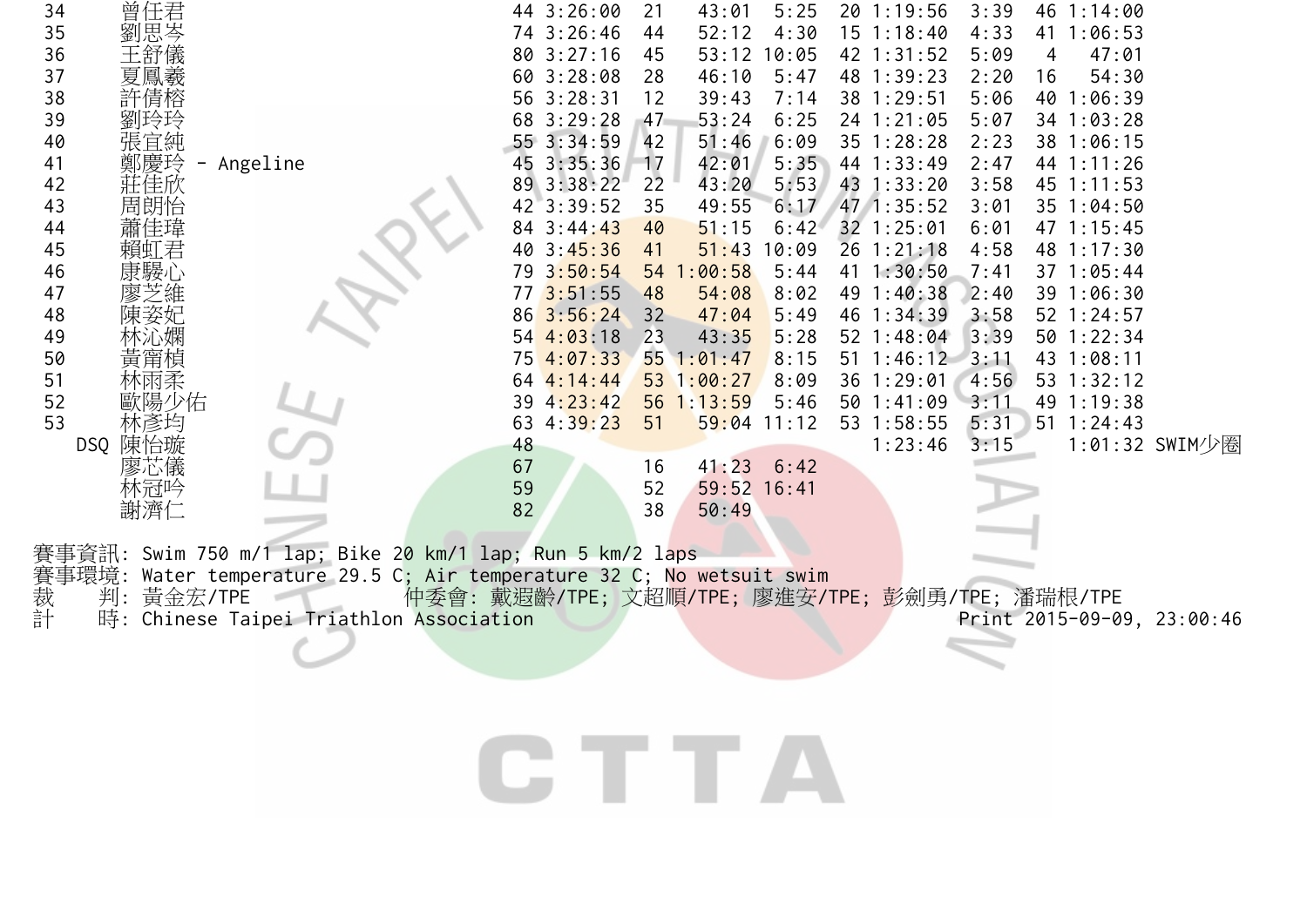天利盃2015宜蘭鐵人三項錦標 標準賽成績

| 2015-09-05 |  |  |
|------------|--|--|
| 65+ AG Men |  |  |

| Pos                                                                                        | Name                                  |                                                                                                                                                                         | No. | Time                                                                                                                                                                        | Rnk                                                                               | Swim                                                                                          | T <sub>1</sub>                                                       | Rnk | <b>Bike</b>                                                                                                                                                                                        | T <sub>2</sub>                                                               | Rnk                                                  | Run                                                                                                 | Remarks                    |
|--------------------------------------------------------------------------------------------|---------------------------------------|-------------------------------------------------------------------------------------------------------------------------------------------------------------------------|-----|-----------------------------------------------------------------------------------------------------------------------------------------------------------------------------|-----------------------------------------------------------------------------------|-----------------------------------------------------------------------------------------------|----------------------------------------------------------------------|-----|----------------------------------------------------------------------------------------------------------------------------------------------------------------------------------------------------|------------------------------------------------------------------------------|------------------------------------------------------|-----------------------------------------------------------------------------------------------------|----------------------------|
| $==$<br>$\overline{2}$<br>3<br>4<br>5<br>6<br>$\,8\,$<br>9<br>10<br>賽事<br>裁<br>計<br>計<br>計 | 鄭榮坡<br>許銘福<br>祭文<br>王秉晟<br>判: 黃金宏/TPE | 賽事資訊: Swim 750 m/1 lap; Bike 20 km/1 lap; Run 5 km/2 laps<br>Water temperature 29.5 C; Air temperature 32 C; No wetsuit swim<br>時: Chinese Taipei Triathlon Association |     | 1400 2:43:13<br>1396 2:52:35<br>1398 2:55:30<br>1394 2:57:12<br>1401 3:01:32<br>1399 3:07:35<br>1403 3:12:08<br>1395 3:12:40<br>$1397 \overline{3:22:47}$<br>$1402$ 3:24:17 | 5<br>8<br>3<br>$\mathbf{2}$<br>4<br>10<br>$\overline{7}$<br>$6 \overline{6}$<br>9 | $34:23$ 4:16<br>42:35<br>46:20<br>39:46<br>37:58<br>42:28<br>51:46<br>43:34<br>43:20<br>49:38 | 3:59<br>4:26<br>3:41<br>4:26<br>5:11<br>4:32<br>6:02<br>6:12<br>5:57 |     | $2 \; 1:13:11$<br>1 1:11:22<br>41:13:28<br>51:13:34<br>71:17:22<br>61:16:37<br>31:13:21<br>91:21:46<br>$10$ 1:26:39<br>81:20:26<br>仲委會: 戴遐齡/T <mark>PE; 文超順/TPE</mark> ; 廖進安/TPE; 彭劍勇/TPE; 潘瑞根/TPE | 2:04<br>2:11<br>1:58<br>2:32<br>2:31<br>1:58<br>3:48<br>2:01<br>3:03<br>3:58 | 2<br>3<br>$\overline{4}$<br>6<br>5<br>$\overline{7}$ | 49:21<br>52:31<br>49:18<br>57:41<br>59:17<br>81:01:23<br>58:42<br>59:20<br>91:03:35<br>$10$ 1:04:20 | Print 2015-09-09, 23:00:46 |
|                                                                                            |                                       |                                                                                                                                                                         |     |                                                                                                                                                                             |                                                                                   |                                                                                               |                                                                      |     |                                                                                                                                                                                                    |                                                                              |                                                      |                                                                                                     |                            |
|                                                                                            |                                       |                                                                                                                                                                         |     |                                                                                                                                                                             |                                                                                   |                                                                                               |                                                                      |     |                                                                                                                                                                                                    |                                                                              |                                                      |                                                                                                     |                            |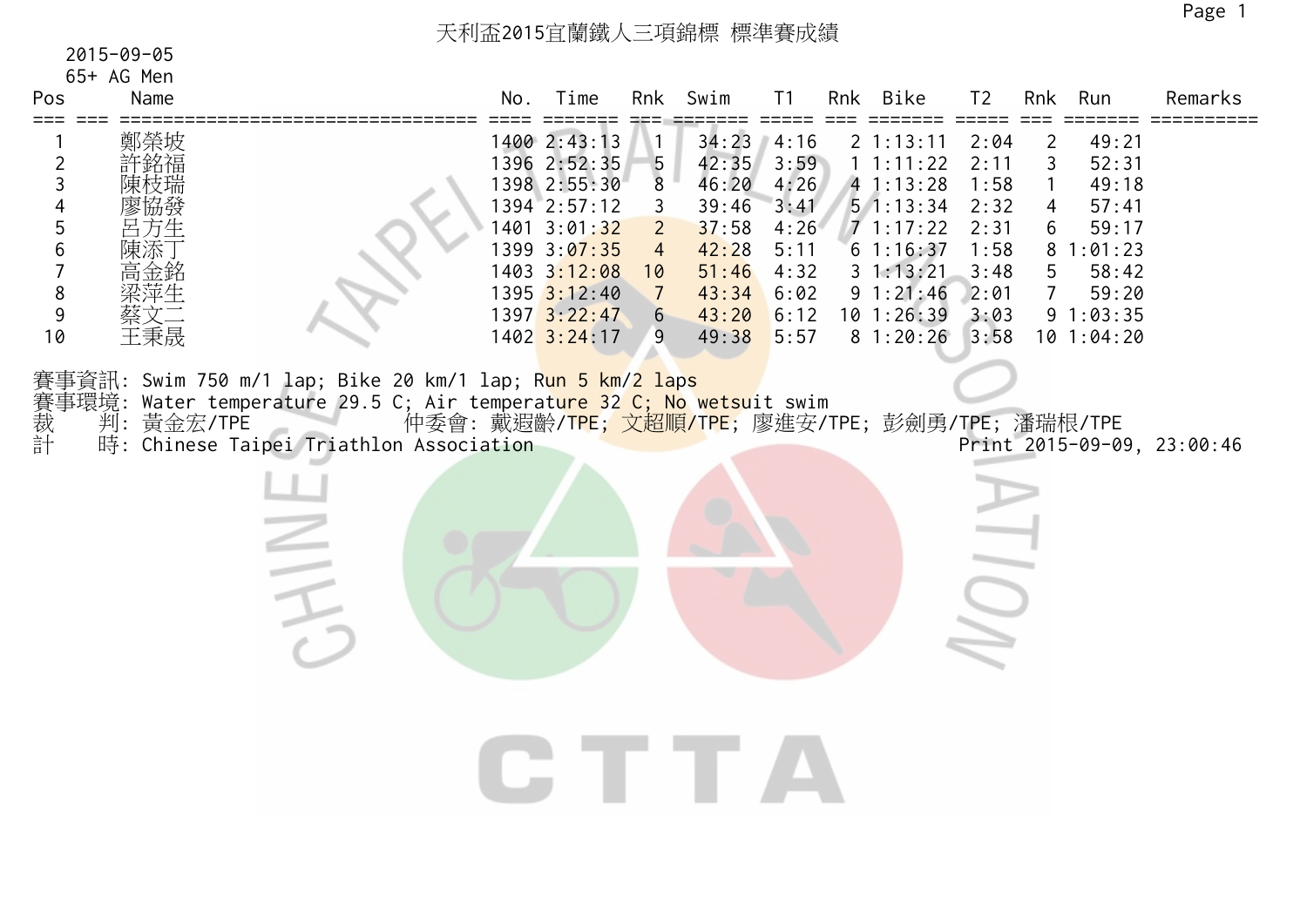| Pos                                                                     | 60-64 AG Men<br>Name                   |                                                                                                                                                                         | No. | Time                                                                                                                                                                                                                                                                      | Rnk                                                                                                              | Swim                                                                                                                                       | T <sub>1</sub>                                                                                               | Rnk | Bike                                                                                                                                                                                                               | T <sub>2</sub>                                                                                               | Rnk                                        | Run                                                                                                                                                             | Remarks                            |
|-------------------------------------------------------------------------|----------------------------------------|-------------------------------------------------------------------------------------------------------------------------------------------------------------------------|-----|---------------------------------------------------------------------------------------------------------------------------------------------------------------------------------------------------------------------------------------------------------------------------|------------------------------------------------------------------------------------------------------------------|--------------------------------------------------------------------------------------------------------------------------------------------|--------------------------------------------------------------------------------------------------------------|-----|--------------------------------------------------------------------------------------------------------------------------------------------------------------------------------------------------------------------|--------------------------------------------------------------------------------------------------------------|--------------------------------------------|-----------------------------------------------------------------------------------------------------------------------------------------------------------------|------------------------------------|
| 2<br>3<br>4<br>5<br>6<br>8<br>9<br>10<br>$11 *$<br>12<br>13<br>14<br>15 | 黃英俊<br>木嘉明<br>沅錦源<br>蔡福祥<br>范金龍<br>林慶育 |                                                                                                                                                                         |     | 1377 2:34:49<br>1378 2:38:13<br>1388 2:45:35<br>1379 2:46:20<br>1382 2:51:07<br>1390 2:55:31<br>1380 2:55:43<br>1383 2:57:40<br>$1381 \overline{3:01:11}$<br>$1393$ $3:02:42$<br>$246 \overline{3:12:23}$<br>1387 3:15:24<br>1389 3:17:48<br>1391 3:30:02<br>1384 3:34:33 | $\sqrt{2}$<br>5<br>$\overline{4}$<br>6<br>10<br>15<br>8<br>14<br>7<br>3<br>$\blacksquare$<br>13<br>9<br>11<br>16 | $35:15$ 3:26<br>38:12<br>37:23<br>38:25<br>40:41<br>45:35<br>39:39<br>44:52<br>38:38<br>37:13<br>34:44<br>44:00<br>39:45<br>42:11<br>52:22 | 3:17<br>3:53<br>3:02<br>3:41<br>4:27<br>3:32<br>8:10<br>3:50<br>4:12<br>6:00<br>5:33<br>6:30<br>5:29<br>5:52 |     | 21:07:03<br>11:06:43<br>$5 \t1:11:46$<br>41:11:23<br>31:10:43<br>71:14:39<br>81:14:43<br>61:13:50<br>91:19:12<br>10 1:20:24<br>14 1:24:58 4:10<br>$13 \t1:22:19$<br>$12$ $1:22:11$<br>11 1:21:35<br>$15$ $1:30:46$ | 1:33<br>1:48<br>1:48<br>2:51<br>2:29<br>2:52<br>2:07<br>4:48<br>2:31<br>2:54<br>3:19<br>3:30<br>5:10<br>2:31 | 2<br>4<br>6<br>5<br>7<br>3<br>8<br>9<br>10 | 47:34<br>48:15<br>50:48<br>50:40<br>53:35<br>48:00<br>55:45<br>46:02<br>57:01<br>58:00<br>$12$ $1:02:34$<br>11 1:00:14<br>14 1:05:56<br>15 1:15:39<br>131:03:04 |                                    |
| 16<br>$17 *$<br>賽事環境:<br>裁計                                             | 楊永建<br>陳奕能<br>黃金宏/TPE<br>判:            | 賽事資訊: Swim 750 m/1 lap; Bike 20 km/1 lap; Run 5 km/2 laps<br>Water temperature 29.5 C; Air temperature 32 C; No wetsuit swim<br>時: Chinese Taipei Triathlon Association |     | 1392 3:41:25<br>1385 4:02:17                                                                                                                                                                                                                                              | 12<br>17                                                                                                         | 43:17<br>57:58<br>仲委會: 戴遐齡/TPE; 文超順/TPE; 廖進安/TPE; 彭劍勇/TPE; 潘瑞根/TPE                                                                         | 5:38<br>9:07                                                                                                 |     | $16$ 1:32:12<br>$17$ 1:33:58                                                                                                                                                                                       | 3:43                                                                                                         | 17                                         | $16$ 1:16:37                                                                                                                                                    | 忘帶晶片<br>Print 2015-09-09, 23:00:46 |
|                                                                         |                                        |                                                                                                                                                                         |     |                                                                                                                                                                                                                                                                           |                                                                                                                  |                                                                                                                                            |                                                                                                              |     |                                                                                                                                                                                                                    |                                                                                                              |                                            |                                                                                                                                                                 |                                    |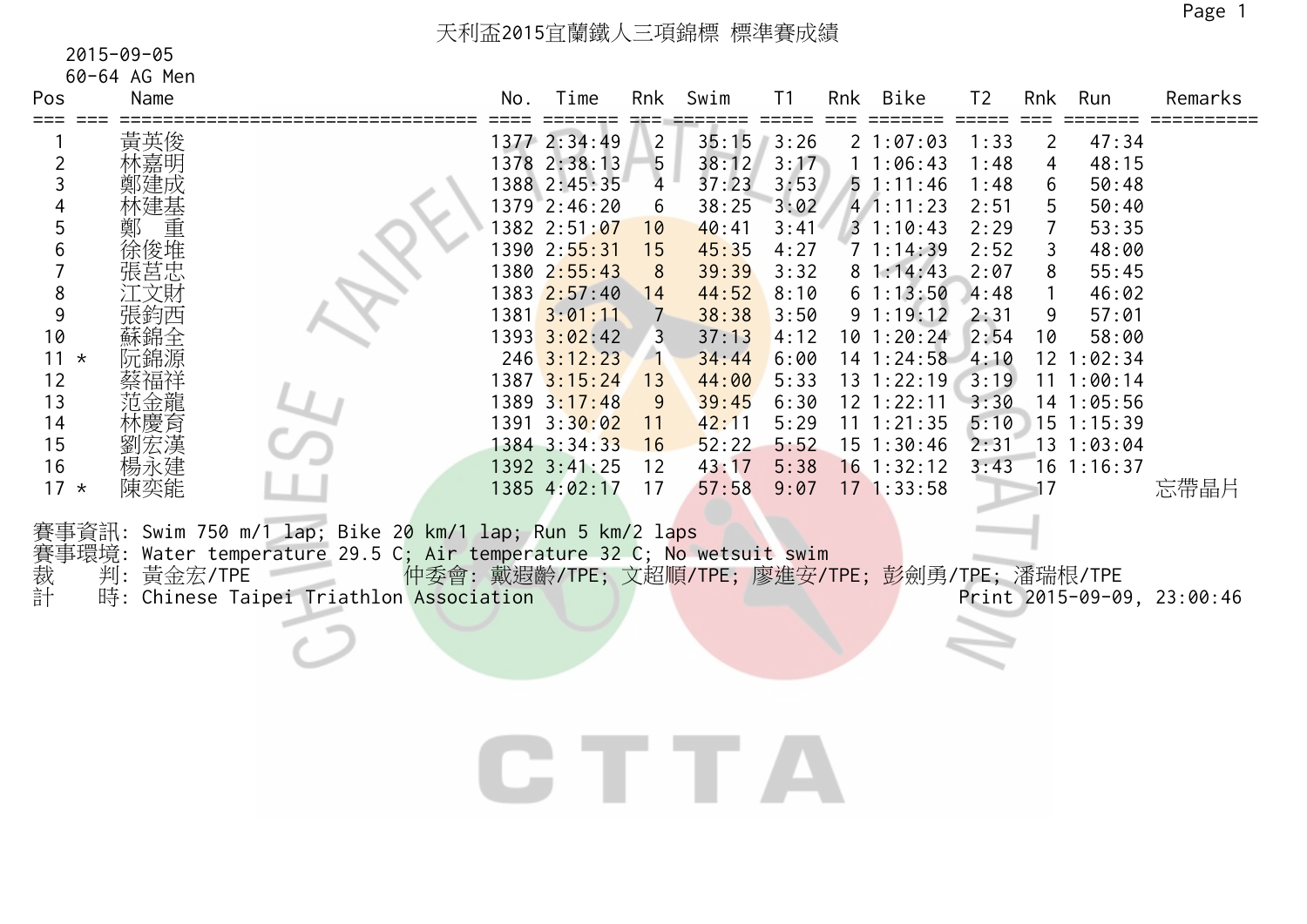55-59 AG Men

| Pos | Name |        | No. | Time<br>====       | Rnk            | Swim  | T <sub>1</sub>              | Rnk | Bike            | T <sub>2</sub> | Rnk             | Run        | Remarks |
|-----|------|--------|-----|--------------------|----------------|-------|-----------------------------|-----|-----------------|----------------|-----------------|------------|---------|
|     | 傅仁輝  |        |     | 1325 2:17:30       | $\mathsf{3}$   | 32:06 | $=$ $=$ $=$ $=$ $=$<br>2:44 |     | 11:03:41        | 1:52           |                 | 37:10      |         |
| 2   | 童清金  |        |     | 1371 2:21:27       | $\overline{2}$ | 31:51 | 2:33                        |     | 21:04:11        | 1:45           | 3               | 41:08      |         |
| 3   | 廖關復  |        |     | 1326 2:28:06       | $\overline{4}$ | 32:15 | 2:46                        |     | 31:05:08        | 1:46           | 8               | 46:13      |         |
|     | 黃奎富  |        |     | 1376 2:29:32       | 7              | 35:50 | 2:53                        |     | 51:06:53        | 1:39           | 5               | 42:18      |         |
| 5   | 王議進  |        |     | 1336 2:30:44       | 11             | 38:17 | 2:42                        |     | 61:07:12        | 1:37           | 2               | 40:59      |         |
| 6   | 洪明華  |        |     | 1330 2:31:24       | 8              | 37:10 | 3:23                        |     | 41:06:20        | 2:23           | $\overline{4}$  | 42:11      |         |
|     | 許文生  |        |     | 1344 2:37:51       |                | 31:50 | 3:05                        |     | 81:08:06        | 2:19           | 14              | 52:33      |         |
| 8   |      |        |     | 1327 2:38:14       | 5              | 33:14 | 4:23                        |     | 71:08:03        | 2:04           | 12              | 50:32      |         |
| 9   |      |        |     | 1368 2:42:28       | 6              | 34:30 | 3:27                        |     | 20 1:16:06      | 2:22           | 7               | 46:06      |         |
| 10  | 吳明南  |        |     | 1372 2:44:02       | 10             | 38:07 | 3:40                        |     | 171:15:00       | 2:55           | $6\phantom{1}6$ | 44:22      |         |
| 11  | 劉憲文  |        |     | 1359 2:47:45       | 20             | 41:14 | 5:45                        |     | 10 1:09:39 3:18 |                | 10              | 47:51      |         |
| 12  | 李榮光  |        |     | 1332 2:49:06       | 13             | 38:25 | 4:02                        |     | 91:08:33        | 2:49           | 21              | 55:19      |         |
| 13  | 鄭惠民  |        |     | 1352 2:50:59       | 17             | 40:04 | 4:13                        |     | $12$ $1:10:51$  | 2:53           | 15              | 52:59      |         |
| 14  | 范綱宏  |        |     | 1328 2:55:24       | 22             | 41:59 | 5:39                        |     | $13 \t1:12:02$  | 2:21           | 16              | 53:25      |         |
| 15  | 李泰明益 |        |     | 1355 2:55:35       | 16             | 39:21 | 7:25                        |     | $14$ 1:13:19    | 3:59           | 13              | 51:33      |         |
| 16  |      |        |     | 1335 2:57:39       | 9              | 37:35 | 5:43                        |     | $21$ 1:16:07    | 2:37           | 23              | 55:39      |         |
| 17  | 林慶華  |        |     | 1343 2:58:13       | 29             | 45:44 | 5:17                        |     | 23 1:16:40      | 3:22           | 9               | 47:12      |         |
| 18  | 林良泉  |        |     | 1375 2:59:13       | 24             | 42:56 | 4:15                        |     | 111:09:44       | 2:54           | 26              | 59:26      |         |
| 19  | 文亻   |        |     | 1365 2:59:17       | 31             | 46:05 | 5:10                        |     | 18 1:15:04      | 3:37           | 11              | 49:23      |         |
| 20  | 陳樹深  |        |     | 1362 3:06:13       | 35             | 49:16 | 5:41                        |     | $15 \t1:13:25$  | 3:22           | 18              | 54:31      |         |
| 21  | 許富得  |        |     | 1363 3:06:14       | 26             | 45:20 | 4:50                        | 26  | 1:17:24         | 3:14           | 22              | 55:28      |         |
| 22  | 黃理力  |        |     | 1349 3:11:54       | 14             | 39:07 | 4:31                        |     | 39 1:26:12      | 3:12           | 25              | 58:54      |         |
| 23  | 吉爾斯  | Gilles |     | 1329 3:12:02       | 37             | 50:25 | 6:31                        |     | $22$ 1:16:09    | $-4:42$        | 17              | 54:17      |         |
| 24  | 廖明鐘  |        |     | 1364 3:13:09       | 41             | 50:55 | 4:42                        |     | $16$ 1:14:22    | 3:10           | 27              | 1:00:03    |         |
| 25  | 會芳洋  |        |     | 1366 3:13:56       | 32             | 46:52 | 6:26                        |     | $35$ 1:22:42    | 2:47           | 20              | 55:12      |         |
| 26  | 李萬吉  |        |     | 1367 3:14:35       | 42             | 51:36 | 5:22                        |     | 28 1:19:01      | 3:32           | 19              | 55:06      |         |
| 27  | 黃文龍  |        |     | 1333 3:15:29       | 12             | 38:21 | 7:15                        |     | 33 1:22:19      | 2:29           |                 | 32 1:05:06 |         |
| 28  | 鄭朝國  |        |     | 1358 3:18:17       | 23             | 42:52 | 8:22                        |     | 30 1:20:23      | 4:25           |                 | 29 1:02:18 |         |
| 29  | 林以文  |        |     | 1341 3:20:06       | 18             | 40:20 | 7:25                        |     | 37 1:25:55      | 3:15           |                 | 301:03:13  |         |
| 30  | 陳進東  |        |     | 1374 3:20:37       | 33             | 47:03 | 4:40                        |     | 27 1:18:01      | 3:05           |                 | 33 1:07:51 |         |
| 31  | 鄔哲源  |        |     | $1331 \ \ 3:22:35$ | 28             | 45:32 | 5:44                        |     | 29 1:20:01      | 2:58           |                 | 34 1:08:21 |         |
| 32  | 張添順  |        |     | 1340 3:22:53       | 34             | 47:03 | 6:04                        |     | 36 1:25:36      | 2:51           |                 | 28 1:01:21 |         |
| 33  | 黃國雄  |        |     | 1369 3:24:12       | 21             | 41:35 | 6:11                        |     | 31 1:20:47      | 5:29           |                 | 36 1:10:12 |         |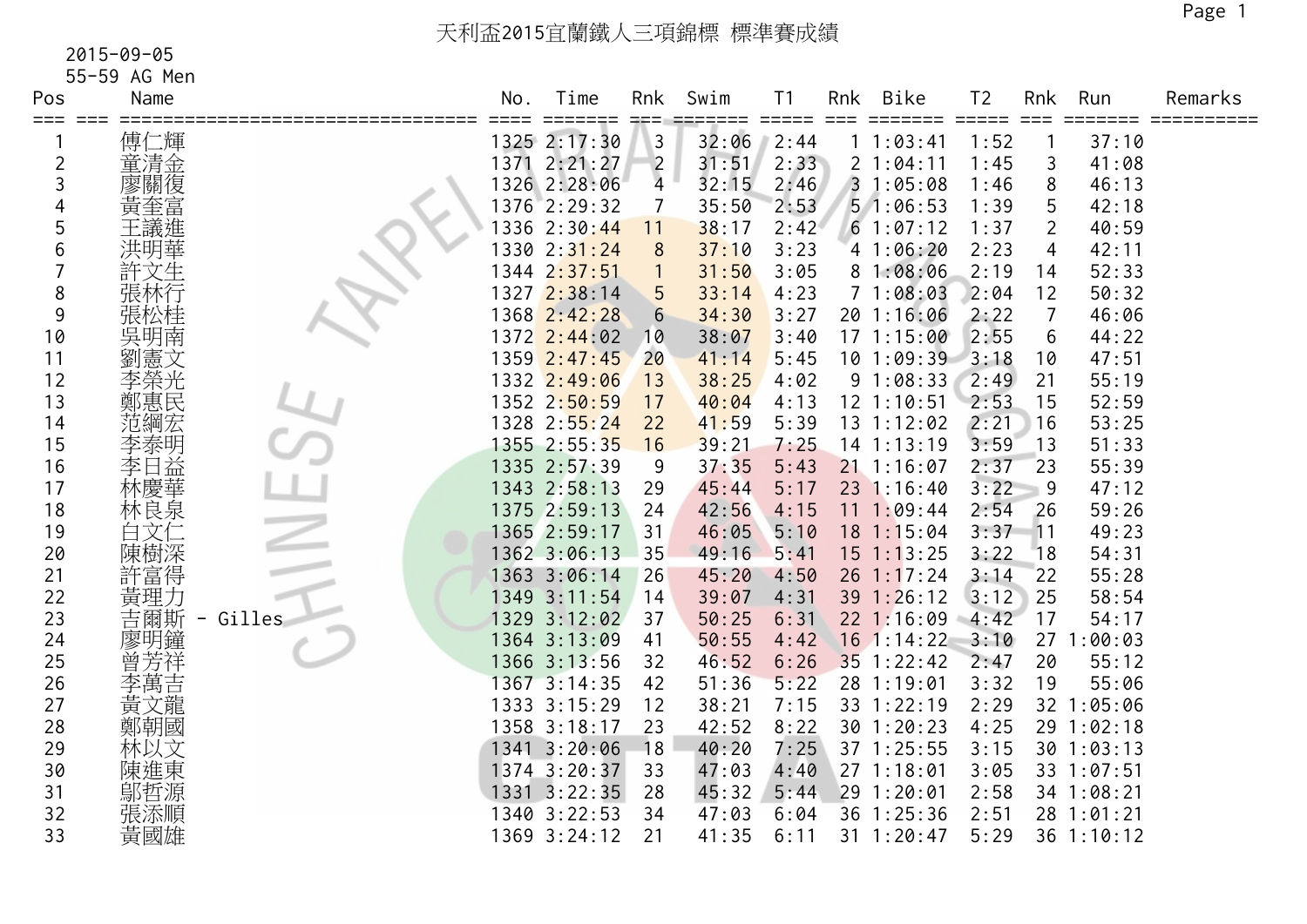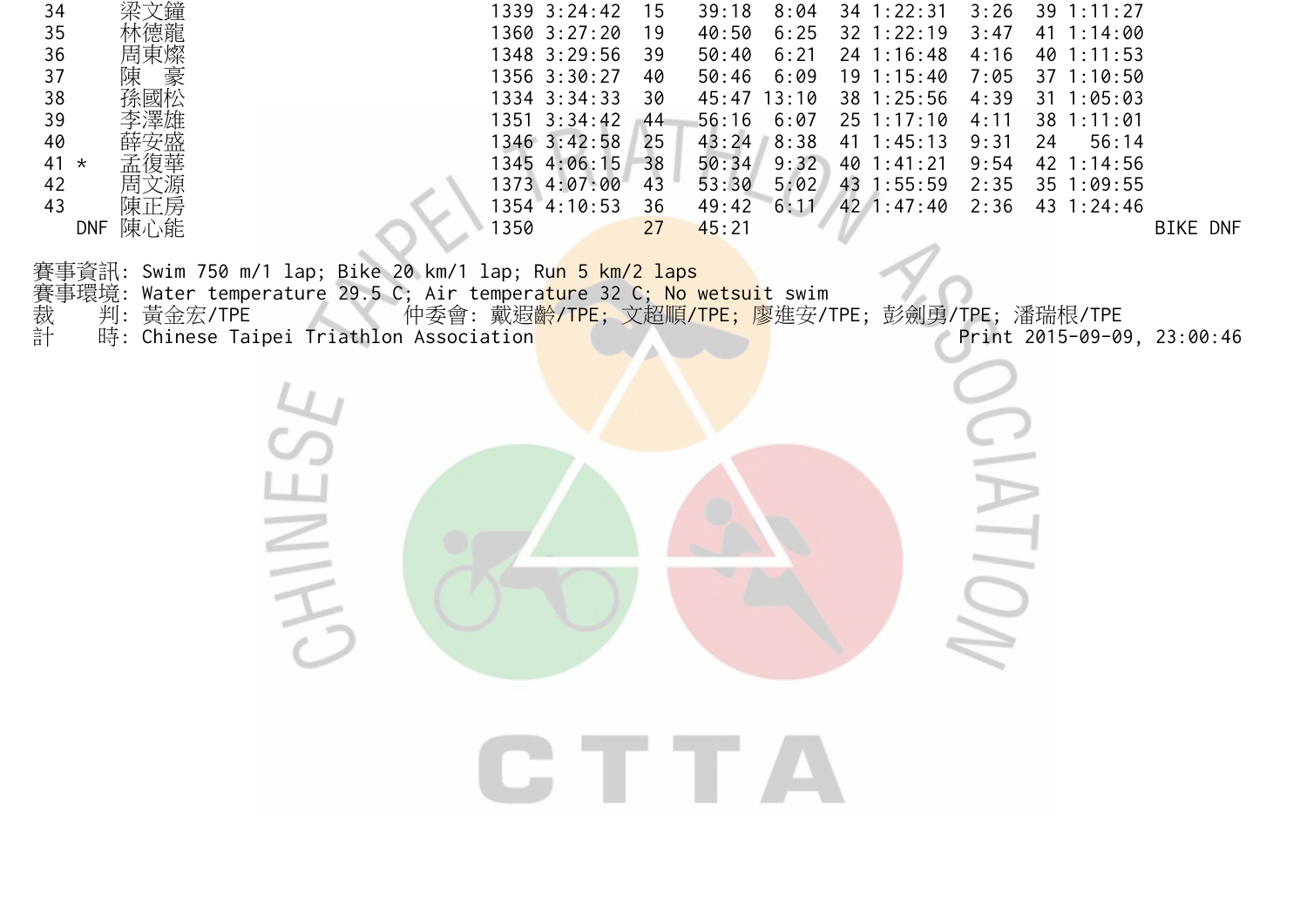50-54 AG Men

| Pos            | Name | No.  | Time                 | Rnk            | Swim  | T <sub>1</sub><br>$=$ $=$ $=$ $=$ $=$ | Rnk | <b>Bike</b>    | T <sub>2</sub><br>===== | Rnk            | Run     | Remarks |
|----------------|------|------|----------------------|----------------|-------|---------------------------------------|-----|----------------|-------------------------|----------------|---------|---------|
| ===            | 黃明龍  |      | 1262 2:14:49         | $\overline{2}$ | 30:31 | 2:55                                  |     | 21:03:15       | 1:36                    |                | 36:34   |         |
| $\overline{c}$ | 張榮川  |      | 1246 2:19:06         | $\overline{3}$ | 31:40 | 2:13                                  |     | 31:04:08       | 1:35                    | $\overline{2}$ | 39:31   |         |
| 3              | 賴滄海  |      | 1249 2:21:21         | 5              | 33:38 | 2:24                                  |     | 11:02:02       | 1:34                    | 3              | 41:46   |         |
|                | 簡芳省  |      | $1247 \quad 2:23:31$ |                | 29:57 | 3:44                                  |     | 41:04:25       | 1:34                    | 9              | 43:53   |         |
| 5              | 賴志雄  | 1291 | 2:29:53              | 8              | 36:01 | 2:46                                  |     | 51:04:47       | 1:51                    | 11             | 44:30   |         |
| 6              | 陳廣興  |      | 1258 2:30:14         | $\overline{4}$ | 33:26 | 4:19                                  |     | 71:06:25       | 2:27                    | 8              | 43:40   |         |
|                | 黃銘坤  |      | 1324 2:34:40         | 16             | 39:09 | 2:50                                  |     | 81:07:22       | 2:16                    | 7              | 43:06   |         |
| 8              | 陳振芳  |      | 1306 2:35:53         | 14             | 38:59 | 3:08                                  |     | 15 1:09:59     | 1:49                    | 4              | 41:59   |         |
| 9              |      |      | 1264 2:39:01         | 17             | 39:26 | 3:51                                  |     | 14 1:09:17     | 2:28                    | 10             | 44:00   |         |
| 10             | 李陽德  |      | 1268 2:39:23         | 9              | 37:02 | 3:08                                  |     | 91:07:32       | 2:05                    | 18             | 49:38   |         |
| 11             | 魏賢文  |      | 1267 2:39:48         | 6              | 33:56 | 3:05                                  |     | $17 \t1:11:10$ | 2:28                    | 17             | 49:11   |         |
| 12             | 劉柴閏  |      | 1272 2:42:22         | 10             | 38:22 | 3:30                                  |     | 61:05:58       | 3:50                    | 20             | 50:45   |         |
| 13             | 陳文清  |      | 1269 2:43:55         | 26             | 43:08 | 6:20                                  |     | 111:08:55      | 3:12                    | 5              | 42:22   |         |
| 14             | 陳文雄  |      | 1287 2:46:45         | 41             | 46:02 | 4:16                                  |     | 191:11:49      | 2:13                    | 6              | 42:26   |         |
| 15             | 陳正松  |      | 1284 2:46:55         | 13             | 38:47 | 3:03                                  |     | 12 1:09:10     | 2:38                    | 23             | 53:18   |         |
| 16             | 謝宗憲  |      | 1280 2:47:48         | 25             | 42:49 | 4:25                                  |     | $16$ 1:10:06   | 3:33                    | 15             | 46:57   |         |
| 17             | 鄭榮達昌 |      | 1273 2:53:31         | -7             | 35:07 | 3:32                                  |     | 33 1:16:38     | 3:05                    | 29             | 55:11   |         |
| 18             |      |      | 1296 2:56:55         | 28             | 43:54 | 8:05                                  |     | 301:15:03      | 4:03                    | 13             | 45:52   |         |
| 19             | 柯忠民  |      | 1290 2:56:59         | 18             | 39:52 | 4:46                                  |     | $32$ 1:15:33   | 2:30                    | 27             | 54:20   |         |
| 20             | 劉厚男  |      | 1303 2:58:34         | 50             | 48:25 | 5:10                                  |     | $25 \t1:14:00$ | 2:57                    | 16             | 48:03   |         |
| 21             | 連國洲  |      | 1255 2:58:53         | 33             | 44:17 | 5:09                                  |     | 10 1:08:43     | 3:23                    | 33             | 57:22   |         |
| 22             | 陳文欽  |      | 1275 3:00:11         | 15             | 39:05 | 5:44                                  |     | $37 \t1:18:34$ | 4:42                    | 22             | 52:07   |         |
| 23             | 陳志華  |      | 1314 3:00:39         | 24             | 42:49 | 5:39                                  | 23  | 1:13:04        | 4:06                    | 28             | 55:03   |         |
| 24             | 張聖光  |      | 1322 3:02:15         | 43             | 46:34 | 4:07                                  |     | $35 \t1:17:23$ | 3:46                    | 19             | 50:27   |         |
| 25             | 黃中于  |      | 1286 3:02:41         | 35             | 44:43 | 5:31                                  |     | 34 1:16:52     | 4:15                    | 21             | 51:22   |         |
| 26             | 陳廣永  |      | 1259 3:02:51         | 12             | 38:33 | 6:37                                  |     | 27 1:14:31     | 3:31                    | 39             | 59:42   |         |
| 27             | 高逢春  |      | 1265 3:04:03         | 11             | 38:27 | 5:34                                  |     | 45 1:21:05     | 2:48                    | 32             | 56:11   |         |
| 28             | 陳威誠  |      | 1278 3:04:38         | 31             | 44:13 | 6:16                                  |     | $18$ 1:11:46   | 3:58                    | 36             | 58:26   |         |
| 29             | 楊孫和  |      | 1253 3:05:34         | 37             | 45:01 | 6:00                                  |     | 28 1:14:55     | 3:53                    | 30             | 55:47   |         |
| 30             | 戴志郎  |      | 1308 3:05:53         | 57             | 53:59 | 4:11                                  |     | 38 1:19:06     | 3:08                    | 12             | 45:32   |         |
| 31             | 陸文發  |      | 1315 3:06:20         | 34             | 44:18 | 4:30                                  |     | $20$ 1:11:52   | 3:18                    | 44             | 1:02:24 |         |
| 32             | 高立功  |      | 1298 3:07:03         | 51             | 48:29 | 5:26                                  |     | $21 \t1:11:58$ | 1:56                    | 38             | 59:17   |         |
| 33             | 王寵斌  |      | 1294 3:07:57         | 38             | 45:08 | 5:05                                  |     | 29 1:14:59     | 4:28                    | 35             | 58:19   |         |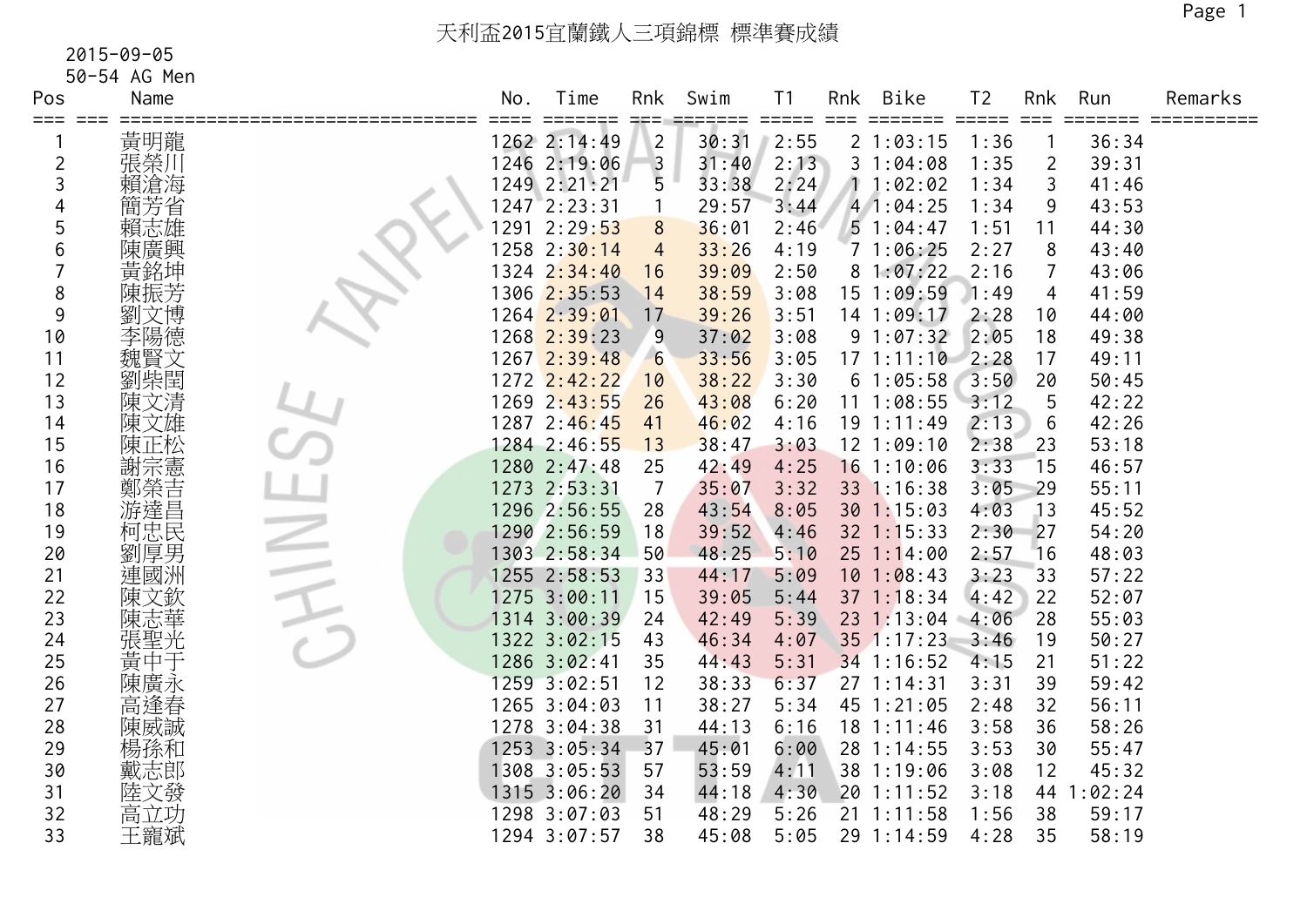| 34     | 沈志源     |                                                                       | 1292 3:09:08               | 23 | 42:43   | 5:19 | 22 1:12:18     | 3:25 | 50 1:05:24     |                 |
|--------|---------|-----------------------------------------------------------------------|----------------------------|----|---------|------|----------------|------|----------------|-----------------|
| 35     | 徐志南     |                                                                       | 1311 3:09:25               | 29 | 44:04   | 4:52 | 48 1:24:30     | 1:54 | 26<br>54:08    |                 |
| 36     | 黃榮林     |                                                                       | 1309 3:10:30               | 46 | 47:41   | 5:05 | 26 1:14:12     | 3:01 | 1:00:33<br>41  |                 |
| 37     | 榮蘊博     |                                                                       | 1317 3:10:50               | 49 | 48:18   | 6:34 | 36 1:18:02     | 4:01 | 25<br>53:57    |                 |
| 38     | 巫清鏢     |                                                                       | 1301 3:10:52               | 20 | 41:42   | 5:07 | 24 1:13:36     | 3:12 | 55 1:07:18     |                 |
| 39     | 陳文雄     |                                                                       | 1288 3:11:52               | 62 | 57:58   | 3:29 | 13 1:09:11     | 3:41 | 57:36<br>34    |                 |
| 40     | 盧德熙     |                                                                       | 1320 3:13:46               | 40 | 45:51   | 6:43 | 47 1:23:44     | 3:51 | 53:39<br>24    |                 |
| 41     | 金道一     |                                                                       | 1251 3:15:55               | 52 | 48:57   | 6:29 | 44 1:21:00     | 3:37 | 31<br>55:54    |                 |
| 42     | 江世明     |                                                                       | 1310 3:17:46               | 45 | 47:37   | 5:30 | 41 1:20:22     | 3:23 | 42 1:00:56     |                 |
| 43     | 陳銘森     |                                                                       | 1312 3:17:47               | 42 | 46:32   | 5:01 | 42 1:20:27     | 2:10 | 47 1:03:40     |                 |
| 44     | 賴明堂     |                                                                       | 1261 3:22:54               | 32 | 44:17   | 5:47 | 46 1:22:11     | 3:52 | 53 1:06:49     |                 |
| 45     |         |                                                                       | 1254 3:28:02               | 19 | 41:14   | 5:56 | 63 1:35:01     | 3:06 | 45 1:02:47     |                 |
| 46     | 林志賢     |                                                                       | 1297 3:28:18               | 39 | 45:18   | 5:55 | 54 1:29:21     | 3:25 | 48 1:04:21     |                 |
| 47     | 洗武雄     |                                                                       | 1302 <mark>3:28</mark> :21 | 55 | 51:29   | 4:35 | $31 \t1:15:13$ | 2:51 | $61 \t1:14:15$ |                 |
| 48     | 任志雄     |                                                                       | 1285 3:28:28               | 21 | 41:57   | 7:53 | 62 1:34:50     | 4:37 | 37<br>59:12    |                 |
| 49     | 王昱昌     |                                                                       | 1263 3:28:44               | 63 | 58:45   | 5:44 | 39 1:19:30     | 3:08 | 43 1:01:39     |                 |
| 50     | 袁<br>平  |                                                                       | 1318 3:29:30               | 27 | 43:36   | 6:11 | $57 \t1:30:26$ | 2:16 | 54 1:07:03     |                 |
| 51     | 林朝宏     |                                                                       | $1274$ $3:29:32$           | 54 | 49:21   | 7:16 | 64 1:37:53     | 9:00 | 14<br>46:04    |                 |
| 52     | 蔡進中     |                                                                       | 1279 3:30:03               | 30 | 44:07   | 5:03 | $52 \t1:26:46$ | 4:34 | 57 1:09:35     |                 |
| 53     | 張七桑     |                                                                       | 1257 3:34:06               | 36 | 44:47   | 5:51 | 40 1:20:17     | 2:46 | 64 1:20:27     |                 |
| 54 $*$ | 廖文邦     |                                                                       | 1276 3:35:30               | 60 | 55:49   | 5:43 | 58 1:31:33     | 2:02 | 40 1:00:26     |                 |
| 55     | 陳建仲     |                                                                       | 1266 3:36:51               | 56 | 53:51   | 5:58 | $53$ 1:28:36   | 5:35 | 46 1:02:53     |                 |
| 56     | 張佑華     |                                                                       | 1300 3:39:26               | 22 | 42:30   | 6:55 | 65 1:39:30     | 5:51 | 49 1:04:42     |                 |
| 57     | 劉惠宗     |                                                                       | 1282 3:40:15               | 48 | 48:17   | 7:29 | 55 1:29:45     | 3:57 | 59 1:10:48     |                 |
| 58     | 李宗憲     |                                                                       | 1252 3:42:03               | 58 | 54:15   | 6:01 | 56 $1:30:20$   | 5:56 | 52 1:05:33     |                 |
| 59     | 蔡育昇     |                                                                       | 1304 3:42:07               | 66 | : 01:13 | 6:22 | 43 1:20:57     | 5:33 | 56 1:08:04     |                 |
| 60     | 徐信男     |                                                                       | 1277 3:42:31               | 53 | 49:19   | 5:45 | 49 1:25:58     | 2:55 | $62$ 1:18:37   |                 |
| 61     |         |                                                                       | 1323 3:42:33               | 61 | 57:05   | 5:59 | 59 1:31:59     | 2:05 | $51 \t1:05:28$ |                 |
| 62     | 杜聰典     |                                                                       | 1321 3:43:57               | 44 | 46:36   | 8:09 | 60 1:34:04     | 3:44 | $60$ 1:11:26   |                 |
| 63     | 劉維城     |                                                                       | 1319 3:54:39               | 67 | 1:10:42 | 4:28 | 501:26:10      | 2:53 | 58 1:10:29     |                 |
| 64     | 孫劍明     |                                                                       | 1307 4:04:55               | 64 | 59:20   | 7:22 | 611:34:08      | 4:19 | 63 1:19:48     |                 |
| 65     | 陳永玄     |                                                                       | 1250 4:15:57               | 59 | 55:19   | 7:43 | 66 1:46:34     | 3:28 | 65 1:22:55     |                 |
|        | DNF 羅孟德 |                                                                       | 1289                       |    |         |      | 51 1:26:42     |      |                | RUN DNS         |
|        | DNF 劉傳維 |                                                                       | 1299                       | 47 | 48:10   | 5:04 |                |      |                | <b>BIKE DNF</b> |
|        | DNF 湯志賢 |                                                                       | 1248                       | 65 | 59:44   |      |                |      |                | SWIM DNF        |
|        |         |                                                                       |                            |    |         |      |                |      |                |                 |
|        |         | 賽事資訊: Swim 750 m/1 lap; Bike 20 km/1 lap; Run 5 km/2 laps             |                            |    |         |      |                |      |                |                 |
|        |         | 賽事環境: Water temperature 29.5 C; Air temperature 32 C; No wetsuit swim |                            |    |         |      |                |      |                |                 |

裁 判: 黃金宏/TPE 仲委會: 戴遐齡/TPE; 文超順/TPE; 廖進安/TPE; 彭劍勇/TPE; 潘瑞根/TPE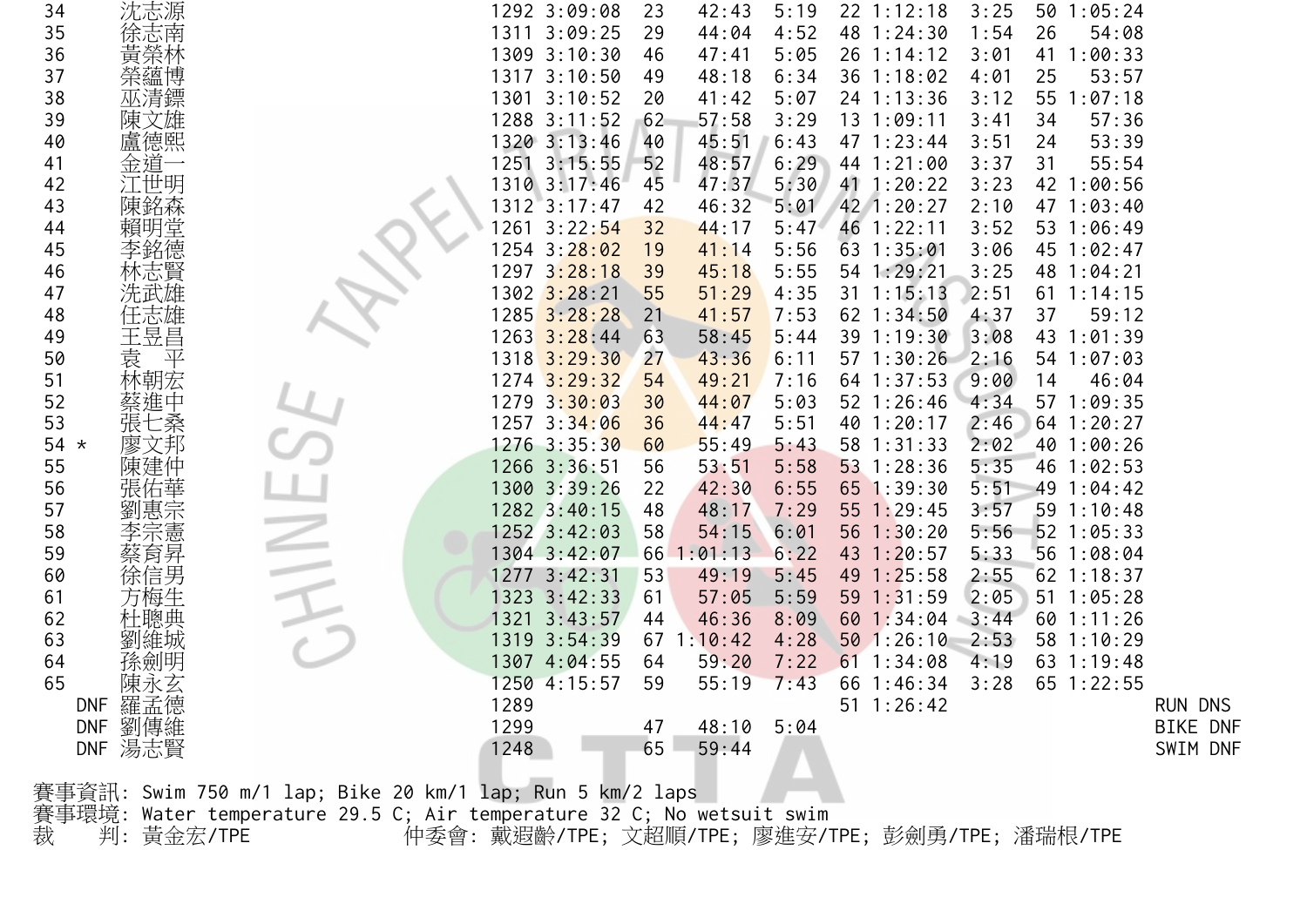45-49 AG Men

| Pos | Name    | No. | Time                 | Rnk            | Swim  | Τ1                          | Rnk | Bike           | T <sub>2</sub> | Rnk            | Run     | Remarks |
|-----|---------|-----|----------------------|----------------|-------|-----------------------------|-----|----------------|----------------|----------------|---------|---------|
|     | 林文國     |     | ====<br>1085 2:13:22 |                | 29:10 | $=$ $=$ $=$ $=$ $=$<br>2:19 |     | 21:02:51       | 1:35           |                | 37:29   |         |
| 2   | 廖冠至     |     | 1086 2:14:32         | 8              | 32:49 | 2:14                        |     | 59:00          | 1:30           | $\overline{2}$ | 39:01   |         |
| 3   | 陳慶森     |     | 1115 2:24:29         | $\overline{3}$ | 31:20 | 2:31                        | 6   | 1:05:06        | 1:57           | $\overline{7}$ | 43:37   |         |
|     | 洪<br>明  |     | 1201 2:26:16         | 4              | 31:36 | 2:53                        |     | 10 1:06:15     | 1:30           | 8              | 44:05   |         |
| 5   | 王漢章     |     | 1141 2:27:00         | 7              | 32:27 | 2:32                        |     | 31:04:02       | 1:53           | 14             | 46:06   |         |
| 6   | 潘偉雄     |     | $1133$ $2:27:14$     | 28             | 37:20 | 2:56                        |     | 51:04:23       | 1:41           | 5              | 40:58   |         |
|     | 呂學翰     |     | 1106 2:27:31         | $\overline{2}$ | 29:58 | 3:40                        |     | 12 1:06:50     | 1:52           | 10             | 45:12   |         |
| 8   | 華清龍     |     | 1170 2:27:55         | 9              | 33:16 | 2:48                        |     | 41:04:06       | 1:37           | 15             | 46:10   |         |
| 9   | 石宏昌     |     | 1152 2:29:59         | 16             | 36:09 | 2:25                        |     | 13 1:07:23     | 2:20           | 6              | 41:44   |         |
| 10  | 連威登     |     | $1172$ $2:34:02$     | 20             | 36:43 | 3:10                        |     | 91:06:11       | 2:06           | 13             | 45:54   |         |
| 11  | 陳建成     |     | 1173 2:34:04         | 36             | 39:10 | 3:48                        |     | 24 1:09:31     | 2:33           | 3              | 39:04   |         |
| 12  | 隆<br>濱田 |     | $1175$ $2:35:03$     | 44             | 39:47 | 4:19                        |     | 16 1:08:06     | 2:13           | 4              | 40:40   |         |
| 13  | 洪志裕     |     | 1147 2:37:55         | 27             | 37:14 | 3:03                        |     | 81:05:43       | 1:46           | 28             | 50:11   |         |
| 14  | 蔡庭川     |     | 1112 2:39:22         | 14             | 35:00 | 3:44                        |     | 111:06:48      | 2:40           | 36             | 51:12   |         |
| 15  | 張師誠     |     | 1210 2:43:24         | 59             | 41:01 | 5:25                        |     | 18 1:08:07     | 3:17           | 12             | 45:36   |         |
| 16  | 陳冠生     |     | 1110 2:43:41         | 21             | 36:53 | 4:51                        |     | 25 1:09:34     | 2:11           | 29             | 50:15   |         |
| 17  | 黃朝玉     |     | 1154 2:43:42         | 30             | 37:59 | 6:16                        |     | 26 1:09:36     | 2:36           | 23             | 47:17   |         |
| 18  | 陳誌昇進    |     | 1157 2:43:44         | 47             | 40:01 | 5:02                        |     | $14$ 1:07:46   | 1:54           | 26             | 49:03   |         |
| 19  |         |     | 1156 2:43:48         | 37             | 39:11 | 6:01                        |     | $35$ $1:11:16$ | 1:54           | 11             | 45:28   |         |
| 20  | 林明雄     |     | 1241 2:44:07         | 19             | 36:41 | 3:28                        |     | 281:10:08      | 2:34           | 38             | 51:18   |         |
| 21  | 謝忠賢     |     | 1103 2:44:12         | 58             | 40:59 | 5:05                        |     | $21 \t1:08:42$ | 2:21           | 20             | 47:08   |         |
| 22  | 謝樹林     |     | 1107 2:44:45         | 13             | 34:02 | 4:58                        |     | $15 \t1:07:59$ | 2:07           | 54             | 55:42   |         |
| 23  | 周向明     |     | 1134 2:45:28         | 6              | 32:03 | 4:08                        |     | 82 1:18:42     | $-1:51$        | 25             | 48:47   |         |
| 24  | 勒卡爾     |     | 1098 2:45:58         | 80             | 43:50 | 3:30                        |     | 271:09:46      | 2:03           | 17             | 46:50   |         |
| 25  | 劉漢青     |     | 1118 2:47:21         | 22             | 36:59 | 4:47                        |     | 34 1:10:45     | 3:37           | 37             | 51:14   |         |
| 26  | 石金城     |     | 1092 2:47:47         | 17             | 36:12 | 3:33                        |     | 71:05:25       | 2:35           | 78             | :00:04  |         |
| 27  | 黃正光     |     | 1109 2:48:19         | 25             | 37:11 | 3:38                        |     | 33 1:10:41     | 3:07           | 45             | 53:45   |         |
| 28  | 朱鼎鈞     |     | 1236 2:48:30         | 33             | 38:37 | 4:03                        |     | 64 1:15:57     | 3:22           | 16             | 46:34   |         |
| 29  | 林仲章     |     | 1183 2:49:10         | 61             | 41:16 | 5:28                        |     | 53 1:14:07     | 3:17           | 9              | 45:04   |         |
| 30  | 孟繁勳     |     | 1155 2:49:28         | 40             | 39:20 | 5:23                        |     | 36 1:11:18     | 2:57           | 30             | 50:32   |         |
| 31  | 呂紹德     |     | 1148 2:49:39         | 12             | 33:42 | 3:03                        |     | 31 1:10:25     | 2:19           | 79             | 1:00:12 |         |
| 32  | 游楨德     |     | 1119 2:49:54         | 35             | 39:03 | 4:27                        |     | 74 1:16:59     | 2:31           | 18             | 46:55   |         |
| 33  | 段思明     |     | 1166 2:50:01         | 26             | 37:14 | 3:54                        |     | 22 1:08:54     | 3:06           | 62             | 56:56   |         |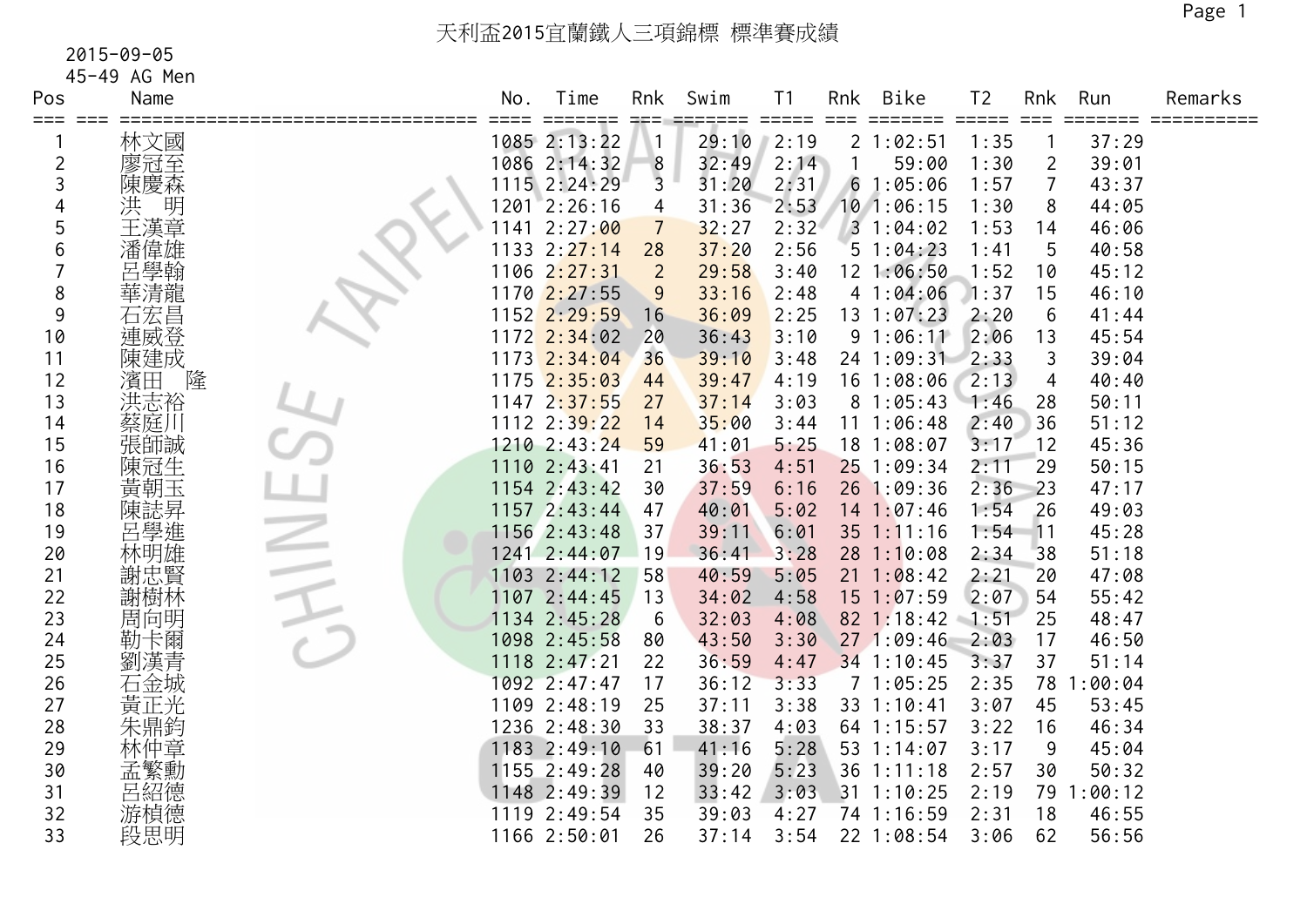| 34 | 鄭志隆        | 50:44<br>1190 2:50:33<br>49<br>40:07<br>3:30<br>50 1:13:28<br>2:47<br>32        |  |
|----|------------|---------------------------------------------------------------------------------|--|
| 35 | 林正斌        | 1142 2:51:21<br>38:19<br>$61$ 1:15:23<br>27<br>49:15<br>32<br>5:08<br>3:18      |  |
| 36 | 曾振興        | 1229 2:51:47<br>4:06<br>20 1:08:35<br>47:09<br>107<br>48:06<br>3:53<br>21       |  |
| 37 | 莊凱鈞        | 1094 2:52:10<br>1:00:37<br>23<br>3:52<br>171:08:07<br>2:34<br>83<br>37:02       |  |
| 38 | 吳尚霖        | 1158 2:52:31<br>62<br>41:17<br>69 1:16:27<br>19<br>47:00<br>4:41<br>3:07        |  |
| 39 | 陳家徽        | 1089 2:52:37<br>37:54<br>2:54<br>53<br>55:03<br>29<br>3:37<br>48 1:13:10        |  |
| 40 | 林思學        | 1211 2:52:50<br>52<br>53:05<br>40:21<br>4:11<br>40 1:11:56<br>3:20<br>41        |  |
| 41 | 暉          | 1187 2:55:06<br>40:19<br>5:53<br>51<br>29 1:10:20<br>4:48<br>53:47<br>46        |  |
| 42 | 協志         | 1102 2:55:18<br>36:22<br>5:40<br>32 1:10:26<br>58:21<br>18<br>4:31<br>67        |  |
| 43 | 許進添        | 51:00<br>1195 2:55:39<br>41:41<br>5:22<br>59 1:15:07<br>2:31<br>35<br>64        |  |
| 44 | 黃信義        | 1136 2:55:44<br>42:21<br>68 1:16:26<br>2:30<br>22<br>47:11<br>73<br>7:18        |  |
| 45 | 劉再興        | 57:39<br>1177 2:55:55<br>15<br>35:20<br>5:29<br>56 1:14:48<br>2:40<br>65        |  |
| 46 | 石坤正        | 59:57<br>1114 2:56:45<br>40:10<br>2:41<br>38 1:11:49<br>76<br>50<br>2:11        |  |
| 47 | 孫志輝        | 1245 2:56:50<br>53:00<br>6:16<br>$97 \t1:21:20$<br>2:43<br>40<br>33:33<br>10    |  |
| 48 | 鄭旭劭        | 1202 2:57:02<br>55<br>55:47<br>39<br>39:15<br>4:36<br>62 1:15:28<br>1:58        |  |
| 49 | 陳揚旭        | 1099 2:57:08<br>63<br>57:02<br>37:10<br>6:27<br>49 1:13:28<br>3:04<br>24        |  |
| 50 | 文郁         | $1131$ $2:57:19$<br>4:56<br>37 1:11:36<br>2:22<br>80<br>1:00:15<br>31<br>38:11  |  |
| 51 | 林東河        | 2:57<br>53:42<br>1219 2:57:33<br>76<br>43:32<br>4:33<br>44 1:12:51<br>44        |  |
| 52 | 林金忠        | 53:37<br>1222 2:58:47<br>40:07<br>6:00<br>66 1:16:08<br>2:56<br>48<br>43        |  |
| 53 | 劉俊宏        | $1161$ $2:58:50$<br>3:50<br>56:10<br>5:14<br>39 1:11:53<br>65<br>41:45<br>59    |  |
| 54 | 胡文斌        | 1140 2:59:06<br>45 1:12:59<br>2:44<br>50:50<br>113<br>48:43<br>3:52<br>33       |  |
| 55 | 游順利        | 1233 2:59:21<br>6:15<br>76 1:17:20<br>3:02<br>50:41<br>68<br>42:04<br>31        |  |
| 56 | 邱進雄        | 1088 2:59:39<br>2:48<br>42:21<br>4:35<br>65 1:16:02<br>47<br>53:55<br>74        |  |
| 57 | 潘志文        | 1:02:19<br>1207 3:00:44<br>3:35<br>87<br>39:20<br>5:10<br>30 1:10:22<br>41      |  |
| 58 | 黃佳彬        | 1111 3:02:20<br>5<br>31:59<br>4:05<br>75 1:17:19<br>5:02<br>97 1:03:57          |  |
| 59 | 程善浩        | 1093 3:02:26<br>42:12<br>5:36<br>$46$ 1:13:02<br>2:25<br>72<br>59:13<br>70      |  |
| 60 | 鄭順德        | 50:53<br>1184 3:02:43<br>38<br>39:14<br>6:52<br>$98 \t1:21:28$<br>4:19<br>34    |  |
| 61 | 鍾啟生        | 54:29<br>1159 3:03:01<br>5:26<br>$51 \t1:14:01$<br>3:45<br>89<br>45:21<br>50    |  |
| 62 |            | 1243 3:03:39<br>50:00<br>4:00<br>19 1:08:18<br>5:14<br>56:09<br>120<br>57       |  |
| 63 | 謝佩佳        | 1235 3:04:31<br>42 1:12:05<br>4:55<br>47:58<br>49:10<br>10:25<br>24<br>117      |  |
| 64 | 黃廷堅        | 1104 3:04:56<br>73 1:16:54<br>2:57<br>54:14<br>85<br>44:51<br>6:01<br>49        |  |
| 65 | 張金樹        | 1212 3:05:17<br>45:30<br>6:48<br>57 1:14:57<br>3:33<br>51<br>54:31<br>90        |  |
| 66 | 張詩啟 - Stan | 1097 3:05:19 110<br>48:31<br>4:41<br>23 1:09:14<br>4:16<br>58:38<br>68          |  |
| 67 | 嚴裕明        | 4:32<br>41 1:11:59<br>59:21<br>1185 3:06:24<br>94<br>46:06<br>4:28<br>73        |  |
| 68 | 巫永光        | 1127 3:07:31<br>83<br>44:29<br>59:47<br>5:08<br>$63 \t1:15:32$<br>2:37<br>75    |  |
| 69 | 劉孟官        | 1191 3:08:50<br>57<br>40:54<br>4:57<br>$71 \t1:16:45$<br>2:50<br>$95 \t1:03:26$ |  |
| 70 | 陳建福        | 1096 3:08:58<br>6:42<br>$54$ 1:14:30<br>92 1:02:51<br>72<br>42:16<br>2:41       |  |
| 71 | 孫憶明        | 1228 3:09:29<br>5:04 103 1:21:57<br>56<br>56:04<br>43:46<br>2:40<br>79          |  |
| 72 | 江秋雄        | 93 1:20:33<br>1146 3:09:48 108<br>48:10<br>6:19<br>3:15<br>39<br>51:32          |  |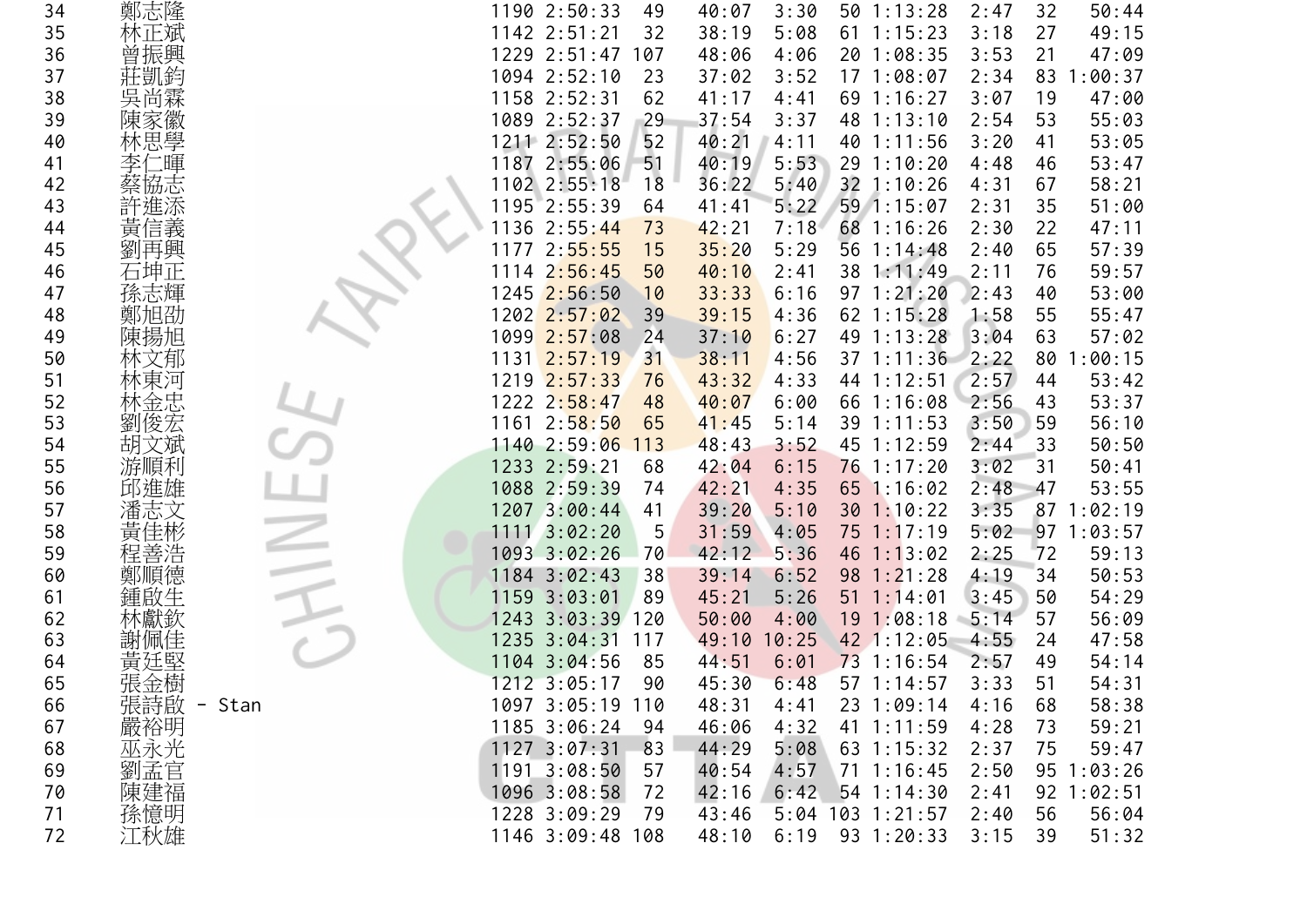| 73  | Frederic Bourgon                                                                                                    |      | 1174 3:10:24                   | 81   | 44:02   | 4:55 |    | 79 1:18:18         | 1:57                | 85 1:01:14         |  |
|-----|---------------------------------------------------------------------------------------------------------------------|------|--------------------------------|------|---------|------|----|--------------------|---------------------|--------------------|--|
| 74  | 劉其昌                                                                                                                 |      | 1239 3:10:58                   | 77   | 43:32   | 3:43 | 81 | 1:18:32            | 2:34                | 90 1:02:38         |  |
| 75  | 陳建志                                                                                                                 |      | 1164 3:11:09                   | 55   | 40:47   | 4:51 |    | 58 1:15:00         | 3:20                | 1:07:14<br>109     |  |
| 76  | 陳克豪                                                                                                                 |      | $1145$ 3:11:28                 | 43   | 39:32   | 5:36 |    | $77 \; 1:17:42$    | 3:07                | 99 1:05:34         |  |
| 77  | 王金詣                                                                                                                 |      | $1113$ $3:11:42$               | 45   | 39:53   | 5:35 |    | 95 1:20:50         | 3:04                | 88<br>1:02:21      |  |
| 78  | 鄭                                                                                                                   |      | $1218$ $3:13:12$               | 82   | 44:26   | 8:05 |    | 801:18:23          | 4:48                | 57:31<br>64        |  |
| 79  | 張智柏                                                                                                                 |      | $1149$ $3:13:32$               | 91   | 45:31   | 4:50 |    | $91 \t1:20:03$     | 2:26                | 84<br>1:00:43      |  |
| 80  | 林純生                                                                                                                 |      | 1230 3:13:42                   | 66   | 41:48   |      |    | 5:25 107 1:22:52   | 3:35                | 77 1:00:03         |  |
| 81  | 邱奕成                                                                                                                 |      | 1162 3:13:43 118               |      | 49:24   | 6:55 |    | 83 1:18:45         | 3:55                | 52<br>54:46        |  |
| 82  | 葉彥昭                                                                                                                 |      | 1135 3:14:27 112               |      | 48:37   | 5:48 |    | $102$ 1:21:46      | 2:03                | 56:15<br>60        |  |
| 83  |                                                                                                                     | 1128 | 3:15:29                        | 102  | 47:26   | 6:49 |    | 99 1:21:30         | 3:36                | 58<br>56:10        |  |
| 84  |                                                                                                                     |      | 1194 3:1 <mark>5:57 106</mark> |      | 47:55   | 4:42 |    | 89 1:19:31         | 3:23                | 82 1:00:28         |  |
| 85  |                                                                                                                     |      | 1193 3:16:45                   | 97   | 46:58   | 5:58 |    | 72 1:16:46         | 4:01                | 93 1:03:06         |  |
| 86  |                                                                                                                     | 1167 | $3:18:28$ 144                  |      | 1:02:15 | 5:00 |    | 55 1:14:43         | 3:24                | 42<br>53:08        |  |
| 87  |                                                                                                                     |      | $1196$ 3:19:33                 | 109  | 48:13   | 5:23 |    | $60$ 1:15:11       | 4:17                | $107$ $1:06:31$    |  |
| 88  | 溫中信                                                                                                                 |      | $1087$ $3:20:11$               | 46   | 40:01   | 3:43 |    | 70 1:16:28         | 2:00                | 136 1:18:02        |  |
| 89  | 陳宏君                                                                                                                 | 1151 | 3:20:16                        | 11   | 33:36   | 6:38 |    | 90 1:19:55         | 5:07                | $127$ $1:15:02$    |  |
| 90  |                                                                                                                     |      | $1091 \overline{3:20:48}$      | 119  | 49:36   | 7:18 |    | 47 1:13:05         |                     | 4:40 105 1:06:10   |  |
| 91  |                                                                                                                     |      | $1129$ $3:20:52$               | 88   | 45:21   | 3:48 |    | $52 \; 1:14:02$    | 4:41                | $123$ 1:13:01      |  |
| 92  | 張智群                                                                                                                 |      | 1150 3:21:30                   | 60   | 41:05   | 5:27 |    | 129 1:30:07        | 4:32                | 81 1:00:21         |  |
| 93  | !英                                                                                                                  |      | 1244 3:21:39 137               |      | 54:54   | 7:07 |    | 94 1:20:34         | 5:11                | 48<br>53:55        |  |
| 94  | 陳世杰                                                                                                                 |      | 1220 3:21:51                   | 75   | 42:42   | 6:16 |    | $100$ 1:21:38      | 4:26                | 108 1:06:51        |  |
| 95  | 邱景麟                                                                                                                 |      | 1225 3:23:51 140               |      | 57:56   | 4:18 |    | 87 1:19:12         | 3:20<br>$-71$       | 59:06              |  |
| 96  | 張                                                                                                                   |      | 1163 3:23:52 101               |      | 47:21   | 5:02 |    | 78 1:17:51         |                     | 4:47 112 1:08:54   |  |
| 97  | 黃<br>廣                                                                                                              |      | 1139 3:24:38                   | 87   | 45:14   | 6:14 |    | $67$ 1:16:14       |                     | 4:02 122 1:12:55   |  |
| 98  | 韓<br>中岳                                                                                                             |      | 1160 3:25:18 126               |      | 50:59   | 7:02 |    | $105$ $1:22:30$    | 5:02                | 74<br>59:46        |  |
| 99  | 韋欽<br>寅                                                                                                             |      | 1231 3:25:46                   | 111  | 48:34   | 7:35 |    | $92 \t1:20:10$     | 3:36                | $104$ 1:05:53      |  |
| 100 |                                                                                                                     |      | 1090 3:25:47                   | 95   | 46:19   | 6:19 |    | 88 1:19:21         |                     | $2:34$ 117 1:11:15 |  |
| 101 | 羅瑞陽                                                                                                                 |      | 1144 3:26:41 121               |      | 50:07   | 4:08 |    | $43 \t1:12:46$     | $-4:18$ 129 1:15:25 |                    |  |
| 102 |                                                                                                                     | 1171 | 3:27:06                        | 122  | 50:08   |      |    | $6:32$ 113 1:24:37 | 3:19                | 89<br>1:02:33      |  |
| 103 | 燕正明                                                                                                                 |      | 1242 3:27:35 141               |      | 58:57   |      |    | $3:38$ 108 1:22:58 | 3:14                | 58:49<br>69        |  |
| 104 | 張銘元                                                                                                                 |      | 1209 3:27:36                   | 69   | 42:10   |      |    | $6:02$ 127 1:29:57 |                     | 3:52 101 1:05:38   |  |
| 105 |                                                                                                                     |      | 1217 3:27:37                   | -99  | 47:14   |      |    | $5:54$ 116 1:25:04 |                     | $3:48$ 102 1:05:39 |  |
| 106 |                                                                                                                     |      | 1200 3:27:42 133               |      | 51:51   |      |    | 5:02 101 1:21:39   | 4:14                | 98 1:04:58         |  |
| 107 | ,葉·旅宗<br>三、<br><br><br><br><br><br><br><br><br><br><br><br><br><br><br><br><br><br><br><br><br><br><br><br><br><br> |      | 1178 3:28:14 115               |      | 49:03   |      |    | 7:28 114 1:24:44   | 4:11                | $91 \t1:02:51$     |  |
| 108 | 葛智暉                                                                                                                 |      | $1197$ 3:28:26                 | - 86 | 44:55   |      |    | 4:43 84 1:18:52    | 4:33                | $128$ 1:15:24      |  |
| 109 | 陳蔚然                                                                                                                 |      | 1182 3:28:40 104               |      | 47:30   |      |    | 5:46 119 1:26:46   | 3:03                | 100 1:05:36        |  |
| 110 | 陳榮輝                                                                                                                 |      | 1143 3:29:46 134               |      | 53:26   |      |    | $6:19$ 112 1:23:50 | 2:26                | 96 1:03:47         |  |
| 111 | 陳文德                                                                                                                 |      | 1138 3:31:02                   | 63   | 41:23   |      |    | 4:20 126 1:29:44   |                     | 4:59 116 1:10:38   |  |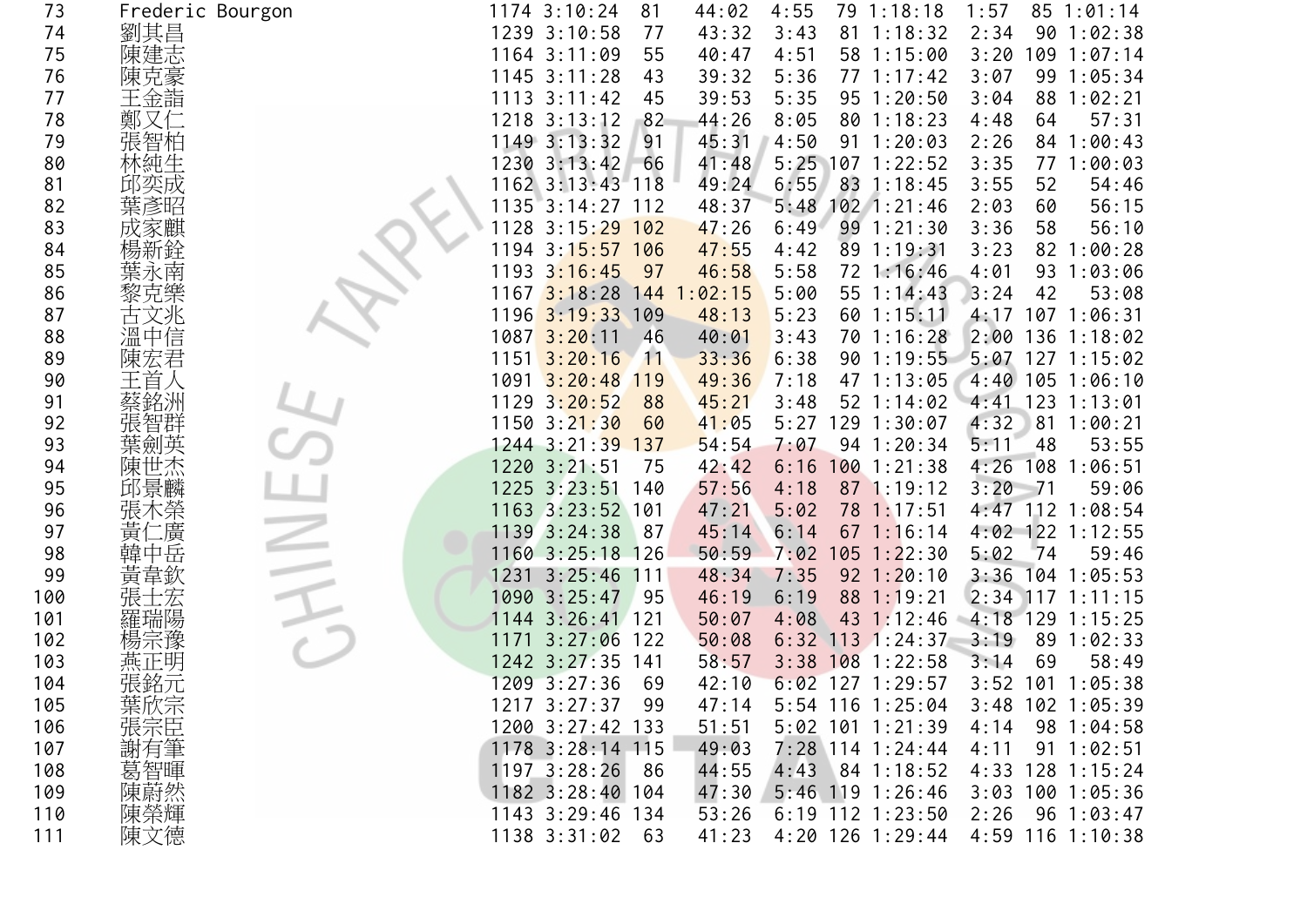| 112 |                   |                                                           | 1179 3:31:29 129         |     |       |             | 51:14 10:05 120 1:26:57 |              | 6:49 | 56:27<br>61        |                 |
|-----|-------------------|-----------------------------------------------------------|--------------------------|-----|-------|-------------|-------------------------|--------------|------|--------------------|-----------------|
| 113 | 薛介維<br>周堂義        |                                                           | 1214 3:31:40             | 42  | 39:25 |             | $6:29$ 131 1:31:13      |              |      | 4:47 115 1:09:48   |                 |
| 114 | 黃志賢               |                                                           | 1198 3:32:56             | 34  | 38:53 |             | 7:27 110 1:23:19        |              |      | $6:21$ 134 1:16:58 |                 |
| 115 | 蘇建民               |                                                           | 1165 3:33:35             | 53  | 40:38 |             | $6:06$ 130 1:30:09      |              |      | 2:56 125 1:13:47   |                 |
| 116 |                   |                                                           | 1100 3:34:06             | 93  | 45:53 |             | 6:38 122 1:27:26        |              |      | 2:18 120 1:11:52   |                 |
| 117 | 韋德                |                                                           | 1199 3:34:46             | 105 | 47:35 |             | $6:02$ 128 1:30:02      |              |      | 5:27 103 1:05:43   |                 |
| 118 | 陳瑞德               |                                                           | 1227 3:34:52 132         |     | 51:41 |             | 7:43 104 1:22:05        |              |      | 5:07 111 1:08:18   |                 |
| 119 | 謝聖南               |                                                           | 1105 3:34:53             | 54  | 40:43 |             | $6:46$ 123 1:29:00      |              |      | $6:58$ 118 1:11:27 |                 |
| 120 | 謝仲倫               |                                                           | 1095 3:35:40 138         |     | 55:21 | 4:23        | 96 1:20:50              |              |      | $3:10$ 121 1:11:58 |                 |
| 121 | 林意能               |                                                           | 1232 3:35:57 139         |     | 56:35 |             | 4:26 106 1:22:40        |              |      | $5:00$ 110 1:07:17 |                 |
| 122 | 莊金曉               |                                                           | 1117 3:36:52 100         |     | 47:15 |             | $6:32$ 136 1:37:47      |              | 3:14 | 86 1:02:05         |                 |
| 123 | 周立閎               |                                                           | 1186 3:37:42 135         |     | 53:36 |             | $4:02$ 109 1:23:13      |              |      | $2:41$ 126 1:14:12 |                 |
| 124 | 陳慶鴻               |                                                           | 1213 3:38:01 127         |     | 51:06 |             | 7:11 121 1:26:58        |              |      | $6:18$ 106 1:06:29 |                 |
| 125 | 林懋昌               |                                                           | 1137 3:38:10 103         |     | 47:26 | 5:15        | 85 1:18:55              |              |      | 4:45 138 1:21:51   |                 |
| 126 |                   |                                                           | $1240$ $3:38:45$         | 96  | 46:51 |             | 4:31 133 1:33:28        |              |      | 2:24 119 1:11:33   |                 |
| 127 | 盧俊宏               |                                                           | $1120$ 3:40:20           | 71  | 42:12 |             | 7:51 124 1:29:22        |              |      | $3:50$ 135 1:17:07 |                 |
| 128 |                   |                                                           | $1215$ $3:40:38$         | 84  | 44:37 | 6:47        |                         | $86$ 1:18:57 |      | 4:44 139 1:25:35   |                 |
| 129 | 盛銘                |                                                           | 1189 3:42:46 130         |     | 51:30 |             | $8:30$ 139 1:41:24      |              | 3:43 | 66<br>57:41        |                 |
| 130 | 曾俊堯               |                                                           | 1132 3:43:15 116         |     | 49:09 |             | $6:01$ 115 1:24:59      |              |      | 3:38 137 1:19:31   |                 |
| 131 | 王明崙               |                                                           | 1205 3:43:31 136         |     | 54:43 |             | 8:08 138 1:38:38        |              | 3:14 | 170<br>58:50       |                 |
| 132 | 吳開昌               |                                                           | 1238 3:43:58 114         |     | 48:55 |             | $9:45$ 125 1:29:42      |              |      | 5:57 113 1:09:41   |                 |
| 133 | 洪金鎊               |                                                           | 1203 3:46:16 143         |     | 59:50 |             | 8:57 118 1:26:43        |              | 7:27 | 941:03:21          |                 |
| 134 | 鄭健忠               |                                                           | 1192 3:46:18 125         |     |       |             | 50:50 10:32 132 1:31:23 |              |      | 3:53 114 1:09:42   |                 |
| 135 | 陳松(吉頁)            |                                                           | 1216 3:50:19             | 67  | 41:54 |             | $9:19$ 137 1:38:17      |              |      | 5:20 130 1:15:31   |                 |
| 136 | 陳吳帆               |                                                           | 1122 3:52:40             | 78  | 43:45 |             | $5:39$ 140 1:43:41      |              |      | 3:28 132 1:16:09   |                 |
| 137 | 孫淑景               |                                                           | 1221 3:53:25 128         |     | 51:13 |             | 7:20 134 1:34:36        |              |      | 4:05 133 1:16:13   |                 |
| 138 | 邱一民               |                                                           | 1208 3:59:27             | 98  | 47:05 |             | $7:48$ 141 1:44:52      |              |      | 3:52 131 1:15:52   |                 |
| 139 | 陳錦洲               |                                                           | 1169 4:01:30 145 1:15:49 |     |       |             | $5:34$ 111 1:23:31      |              |      | $3:05$ 124 1:13:32 |                 |
| 140 | 楊傳生               |                                                           | 1204 4:08:07 124         |     | 50:26 |             | $8:54$ 135 1:36:44      |              |      | $4:38$ 140 1:27:26 |                 |
|     | 戴維′<br>DSQ        |                                                           | 1180                     |     |       | 6:37        |                         | 1:12:45      | 5:34 |                    | 59:35 提早出發      |
|     | 高志宏               |                                                           | 1101                     | 56  | 40:52 |             | 5:29 117 1:25:50        |              | 5:02 |                    |                 |
|     | 顧思維<br><b>DNF</b> |                                                           | 1126                     | 142 | 59:20 |             | $5:16$ 142 1:47:18      |              | 4:34 |                    | <b>BIKE DNF</b> |
|     | 鄒積業<br><b>DNF</b> |                                                           | 1226                     | 131 | 51:31 | 5:09        |                         |              |      |                    | <b>BIKE DNF</b> |
|     | DNF 張盞珍           |                                                           | 1153                     | 92  |       | 45:40 25:19 |                         |              |      |                    | <b>BIKE DNF</b> |
|     | 童國書<br><b>DNF</b> |                                                           | 1176                     | 123 | 50:08 |             |                         |              |      |                    | <b>BIKE DNS</b> |
|     |                   |                                                           |                          |     |       |             |                         |              |      |                    |                 |
|     |                   | 賽事資訊: Swim 750 m/1 lap; Bike 20 km/1 lap; Run 5 km/2 laps |                          |     |       |             |                         |              |      |                    |                 |

賽事環境: Water temperature 29.5 C; Air temperature 32 C; No wetsuit swim

裁 判: 黃金宏/TPE 仲委會: 戴遐齡/TPE; 文超順/TPE; 廖進安/TPE; 彭劍勇/TPE; 潘瑞根/TPE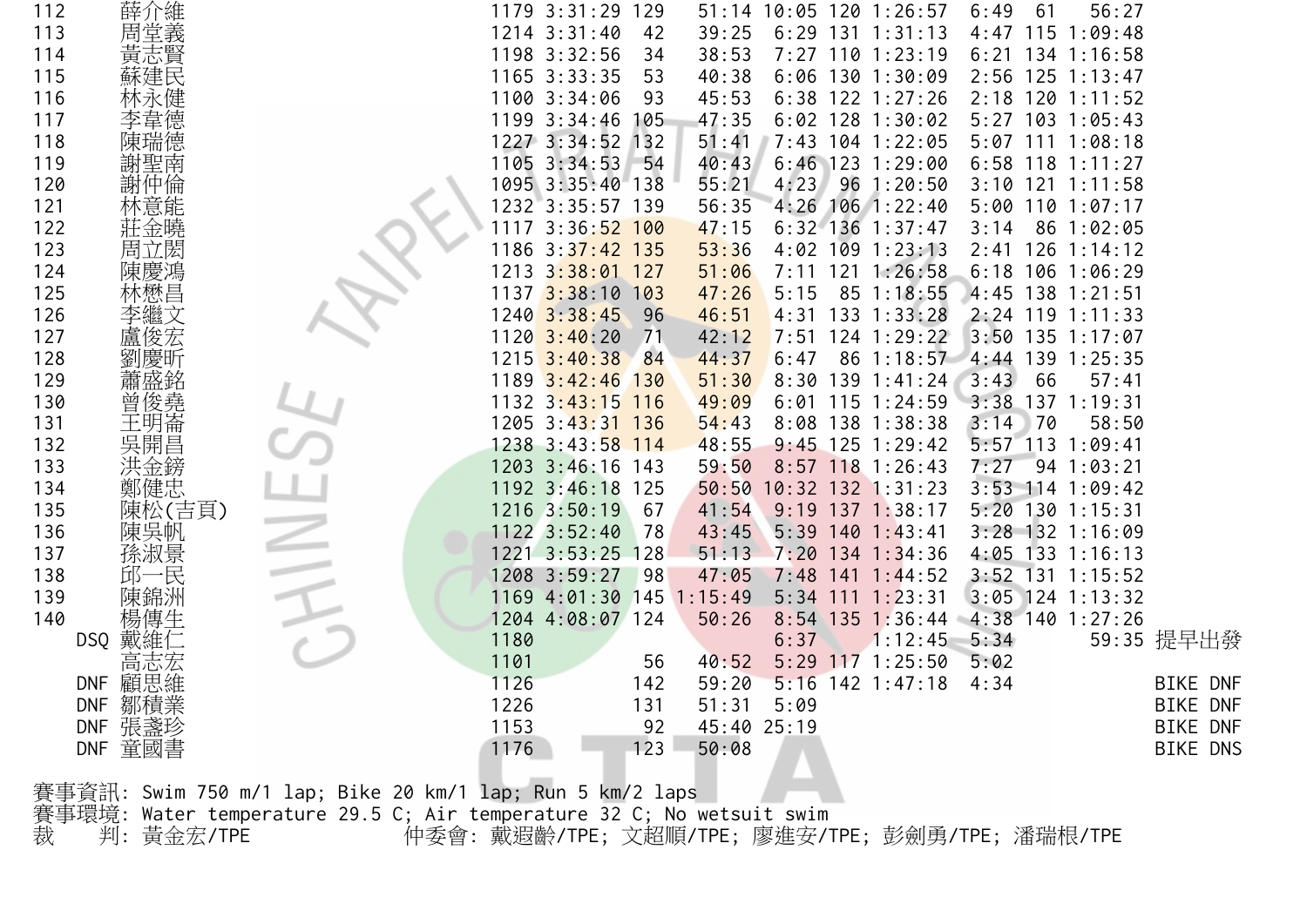| Pos     | Name       | No. | Time                           | Rnk      | Swim  | T <sub>1</sub>              | Rnk  | <b>Bike</b>           | T <sub>2</sub>              | Rnk            | Run   | Remarks   |
|---------|------------|-----|--------------------------------|----------|-------|-----------------------------|------|-----------------------|-----------------------------|----------------|-------|-----------|
| === === | 朱永順        |     | $=$ $=$ $=$ $=$<br>978 2:17:01 |          | 32:44 | $=$ $=$ $=$ $=$ $=$<br>2:53 | $==$ | 101:04:41             | $=$ $=$ $=$ $=$ $=$<br>1:14 | $==$           | 35:32 | ========= |
| 2       | 莊順發        |     | 860 2:17:59                    | 14       | 34:57 | 2:19                        |      | 61:02:52              | 1:19                        | $\overline{2}$ | 36:33 |           |
| 3       | 鄭再添        |     | 1074 2:18:41                   | 11       | 33:32 | 2:43                        |      | 21:00:05              | 1:37                        | 5              | 40:47 |           |
| 4       | 陳建勛        |     | 858 2:18:47                    | 4        | 31:47 | 2:24                        |      | 111:04:58             | 1:15                        | 4              | 38:25 |           |
| 5       | 方俊傑        |     | 989 2:22:46                    | 6        | 32:10 | 2:52                        |      | 71:03:16              | 1:44                        | 14             | 42:46 |           |
| 6       | 陳彥光        |     | 894 2:22:49                    | 16       | 35:33 | 2:19                        |      | 51:02:20              | 1:51                        | 6              | 40:48 |           |
|         | 劉邦鳴        |     | 893 2:25:49                    | 20       | 35:52 | 2:33                        |      | 81:03:49              | 1:51                        | 9              | 41:45 |           |
| 8       | 吳技陵        |     | 955 2:28:28                    | $\lceil$ | 27:34 | 2:51                        |      | 23 1:06:49            | 1:37                        | 35             | 49:39 |           |
| 9       |            |     | 1014 2:28:48                   | 12       | 33:35 | 4:11                        |      | 22 1:06:41            | 1:38                        | 13             | 42:46 |           |
| 10      | 蔡明良        |     | 896 2:29:33                    | 9        | 33:11 | 3:25                        |      | 25 1:08:16            | 2:14                        | 12             | 42:29 |           |
| 11      | 官大偉        |     | 859 2:29:48                    | 31       | 37:36 | 2:43                        |      | $17$ $1:06:17$ $1:36$ |                             | $\overline{7}$ | 41:38 |           |
| 12      | 汪正祥        |     | 1030 2:34:22                   | 29       | 37:12 | 3:10                        |      | 14 1:05:44            | 2:07                        | 24             | 46:11 |           |
| 13      |            |     | 987 2:34:24                    | 17       | 35:43 | 4:19                        |      | 13 1:05:22            | 3:18                        | 22             | 45:44 |           |
| 14      | 蔡永熙<br>張順傑 |     | 984 2:34:45                    | 79       | 42:31 | 3:30                        |      | 41:02:02              | 2:15                        | 18             | 44:30 |           |
| 15      | 林振基        |     | 1020 2:35:18                   | 34       | 38:16 | 4:14                        |      | 20 1:06:31            | 3:26                        | 15             | 42:53 |           |
| 16      | 蔡明福        |     | 897 2:35:26                    | 3        | 31:46 | 4:01                        |      | 40 1:10:41            | 1:53                        | 27             | 47:07 |           |
| 17      | 陳<br>徳     |     | 988 2:36:53                    | 58       | 40:44 | 3:23                        |      | 15 1:05:46            | 2:09                        | 19             | 44:54 |           |
| 18      | 郭名洲        |     | 935 2:37:14                    | 13       | 34:19 | 4:26                        |      | 27 1:08:48            | 2:48                        | 26             | 46:55 |           |
| 19      | 林德齊        |     | 929 2:37:39                    | 22       | 36:20 | 4:44                        |      | 19 1:06:31            | 1:39                        | 31             | 48:26 |           |
| 20      | 詹昭堂        |     | 975 2:38:59                    | -5       | 31:56 | 2:58                        |      | $36 \t1:10:15$        | 1:51                        | 46             | 52:02 |           |
| 21      | 林慶昌        |     | 883 2:41:08                    | 113      | 44:35 | 6:10                        |      | $42$ 1:11:02          | 2:41                        | 3              | 36:41 |           |
| 22      | 林凱文        |     | 949 2:42:05                    | 62       | 41:07 | 3:33                        |      | $18$ 1:06:20          | 2:42                        | 30             | 48:25 |           |
| 23      | 鄒明興        |     | 1062 2:42:06                   | 32       | 37:58 | 4:04                        |      | 91:04:32              | 2:20                        | 59             | 53:14 |           |
| 24      | 賴建州        |     | 1023 2:42:11                   | 18       | 35:46 | 4:59                        |      | 69 1:14:50            | 2:40                        | 17             | 43:58 |           |
| 25      | 金必煌        |     | 932 2:42:38                    | 48       | 39:57 | 3:31                        |      | 68 1:14:45            | 2:35                        | 10             | 41:52 |           |
| 26      | 林昭琦        |     | 1053 2:43:32                   | 23       | 36:29 | 4:27                        |      | 75 1:15:13            | 1:52                        | 21             | 45:33 |           |
| 27      | 陳建宏        |     | 979 2:43:58                    | 15       | 35:28 | 3:46                        |      | 34 1:10:08            | 3:56                        | 39             | 50:42 |           |
| 28      | 李武皇        |     | 986 2:44:59                    | 37       | 38:29 | 4:17                        |      | 97 1:18:03            | 2:33                        | 8              | 41:39 |           |
| 29      | 陳忠毅        |     | 977 2:45:03                    | 47       | 39:56 | 4:22                        |      | 82 1:15:31            | 2:21                        | 16             | 42:55 |           |
| 30      | 楊志章        |     | 982 2:47:05                    | 36       | 38:27 | 5:02                        |      | 32 1:09:28            | 2:59                        | 42             | 51:10 |           |
| 31      | 許志瑜        |     | 966 2:47:14                    | 127      | 46:07 | 2:56                        |      | 41 1:10:53            | 2:16                        | 20             | 45:04 |           |
| 32      | 高秉宏        |     | 1056 2:47:49                   | 89       | 43:06 | 3:36                        |      | 74 1:15:10            | 3:31                        | 11             | 42:28 |           |
| 33      | 連明貴        |     | 976 2:49:09                    | 60       | 40:56 | 3:52                        |      | 44 1:11:21            | 2:29                        | 37             | 50:34 |           |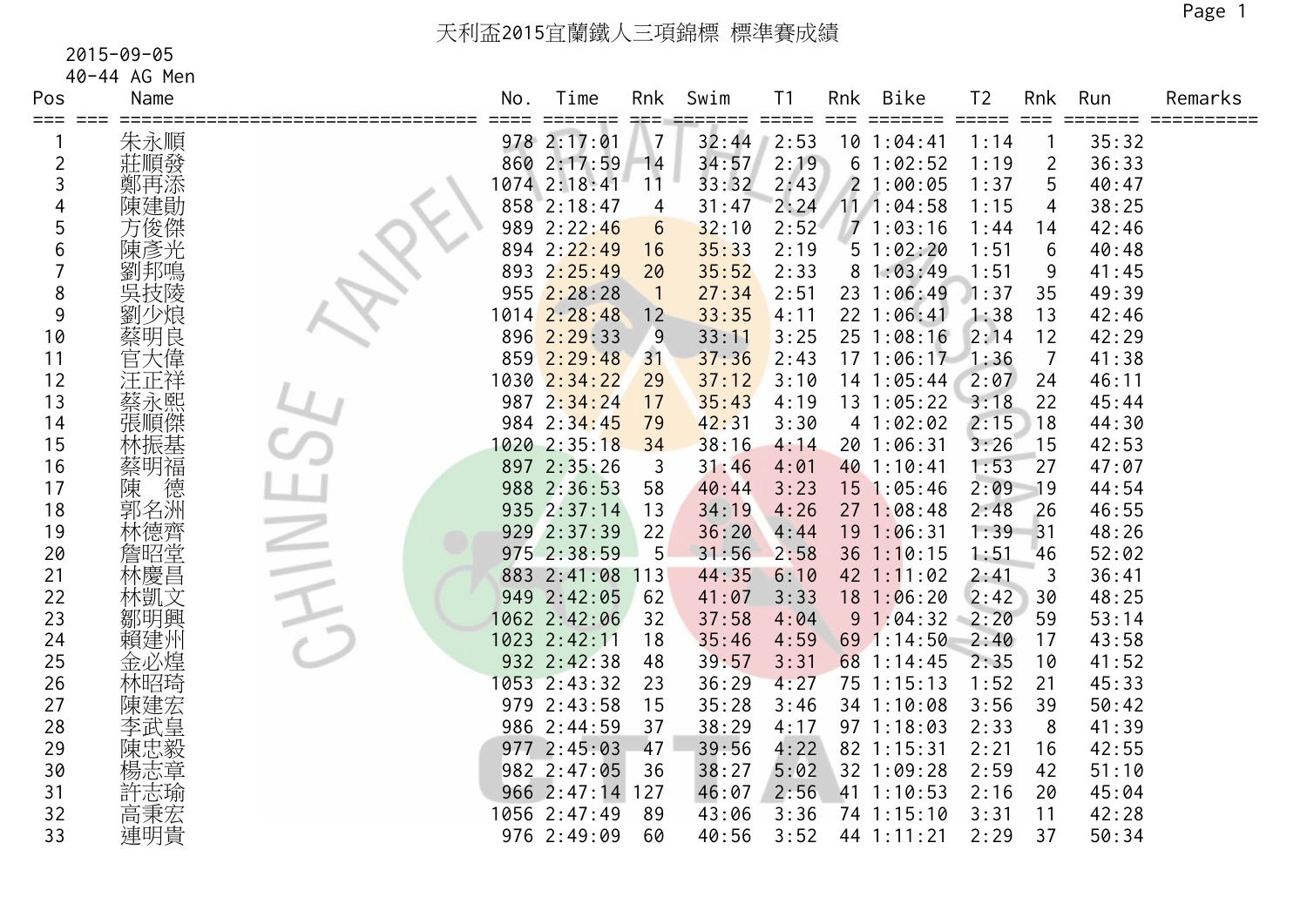| 34 | 周立偉     | 962 2:49:50<br>69<br>41:51<br>4:11<br>28 1:09:00<br>3:40<br>51:10<br>41             |
|----|---------|-------------------------------------------------------------------------------------|
| 35 | 黃澤熹     | 880 2:50:21<br>41:23<br>26 1:08:39<br>4:34<br>66<br>6:17<br>34<br>49:31             |
| 36 | 徐大明     | 998 2:50:48<br>78<br>33 1:09:29<br>52:03<br>42:30<br>4:24<br>2:25<br>47             |
| 37 | 李夏新     | 985 2:50:58<br>4:09<br>43 1:11:12<br>2:31<br>33<br>49:03<br>102<br>44:05            |
| 38 |         | 902 2:51:13<br>21<br>16 1:05:46<br>121<br>:03:26<br>36:08<br>3:10<br>2:44           |
| 39 |         | 1038 2:51:21<br>46:30<br>4:42<br>39 1:10:32<br>25<br>46:28<br>131<br>3:10           |
| 40 | 王志賢     | 1061 2:52:37<br>123 1:03:35<br>27<br>37:09<br>4:05<br>$12$ $1:05:12$<br>2:38        |
| 41 | 盛<br>江明 | 991 2:52:46<br>102 1:00:16<br>$\overline{2}$<br>29:41<br>4:24<br>83 1:15:42<br>2:44 |
| 42 | 吳承鍾     | 882 2:53:02<br>39<br>38:37<br>4:46<br>58 1:13:29<br>52<br>3:41<br>52:32             |
| 43 | 張文堯     | 889 2:53:47<br>83<br>3:55<br>71 1:15:04<br>3:08<br>32<br>48:53<br>42:48             |
| 44 |         | 0772:54:17<br>77<br>5:40<br>38<br>1:10:27<br>3:18<br>51<br>52:27<br>42:26           |
| 45 | 王明輝     | 905 2:54:33<br>$115$ $1:19:17$<br>47:29<br>38<br>38:36<br>4:46<br>4:27<br>28        |
| 46 | 張清穩     | 1069 2:55:03<br>28<br>37:10<br>5:32<br>63 1:14:08<br>2:22<br>55:52<br>73            |
| 47 | 鄭博1     | 981 2:55:28<br>53:19<br>82<br>4:13<br>49 1:12:04<br>3:06<br>42:47<br>60             |
| 48 | 蘇啟聰     | 898 2:55:29<br>122<br>45:30<br>5:48<br>$60$ 1:13:45<br>29<br>47:46<br>2:41          |
| 49 | 吳柏儒     | 980 2:56:03<br>74<br>4:28<br>30 1:09:18<br>2:36<br>57:30<br>42:12<br>84             |
| 50 | 胡滴麒     | 943 2:56:22<br>52:27<br>53<br>5:29<br>77 1:15:18<br>50<br>40:10<br>3:00             |
| 51 |         | 866 2:56:32<br>50:35<br>85<br>42:49<br>6:41<br>47 1:11:58<br>4:31<br>38             |
| 52 | 張家豪     | 928 2:57:30<br>43:22<br>62 1:14:04<br>3:18<br>53<br>52:35<br>93<br>4:13             |
| 53 | 陳慶裕     | 1019 2:57:33<br>48 1:11:58<br>4:38<br>50:43<br>100<br>43:54<br>6:21<br>40           |
| 54 | 蘇宏      | 1024 2:58:08<br>2:35<br>86<br>58:07<br>42<br>39:31<br>3:37<br>64 1:14:20            |
| 55 | 俞正宏     | 873 2:58:34<br>2:16<br>52<br>130<br>1:04:26<br>40:08<br>4:09<br>24 1:07:37          |
| 56 | 呂長駿     | 877 2:59:00<br>58<br>72<br>5:02<br>78 1:15:20<br>3:21<br>53:11<br>42:07             |
| 57 | 楊煥正     | 875 2:59:04<br>131<br>1:20:45<br>3:45<br>25<br>36:45<br>3:51<br>61<br>54:01         |
| 58 | 何政勳     | 1003 2:59:14<br>39:37<br>5:15<br>$123$ 1:19:47<br>36<br>50:03<br>43<br>4:33         |
| 59 | 安東      | 961 2:59:48<br>4:43<br>21<br>1:06:36<br>3:46<br>58:30<br>128<br>46:14<br>88         |
| 60 | 蘇怡文     | 885 3:00:44<br>58:55<br>40<br>38:41<br>4:29<br>$72 \; 1:15:06$<br>3:36<br>93        |
| 61 |         | 911 3:01:26<br>88<br>5:08<br>$59 \t1:13:40$<br>3:07<br>56:31<br>43:02<br>76         |
| 62 |         | 1017 3:01:40<br>55<br>4:05<br>148<br>1:22:45<br>2:51<br>51:47<br>40:14<br>44        |
| 63 |         | 994 3:01:57<br>89 1:16:21<br>3:29<br>33<br>38:07<br>4:22<br>59:41<br>100            |
| 64 |         | 1042 3:02:10<br>$109$ 1:18:44<br>5:10<br>51:51<br>107<br>44:21<br>2:06<br>45        |
| 65 | 黃篤敬     | 1029 3:02:52<br>68<br>97<br>43:48<br>11:00<br>31 1:09:28<br>3:51<br>54:47           |
| 66 | 邱志賢     | 886 3:03:01<br>76<br>42:20<br>5:43<br>76 1:15:14<br>3:38<br>56:06<br>74             |
| 67 | 鄭大川     | 919 3:03:04 106<br>7:56<br>66 1:14:34<br>51:25<br>44:20<br>4:52<br>43               |
| 68 | 黃阿清     | 934 3:03:05<br>$3:50$ 124 1:19:50<br>4:15<br>59:20<br>$-19$<br>35:52<br>96          |
| 69 | 許仁泰     | 40:11<br>864 3:03:21<br>54<br>$4:45$ 140 1:21:29<br>3:48<br>57<br>53:10             |
| 70 | 徐永泉     | 1067 3:04:11 146<br>6:36<br>$46$ 1:11:41<br>47:42<br>3:38<br>54:35<br>65            |
| 71 | 蔡佳興     | 1078 3:04:18 154<br>$35$ $1:10:10$<br>54:46<br>48:03<br>6:36<br>4:44<br>67          |
| 72 | 石文國     | 1006 3:04:34 117<br>44:50<br>5:18<br>871:16:00<br>2:46<br>72<br>55:43               |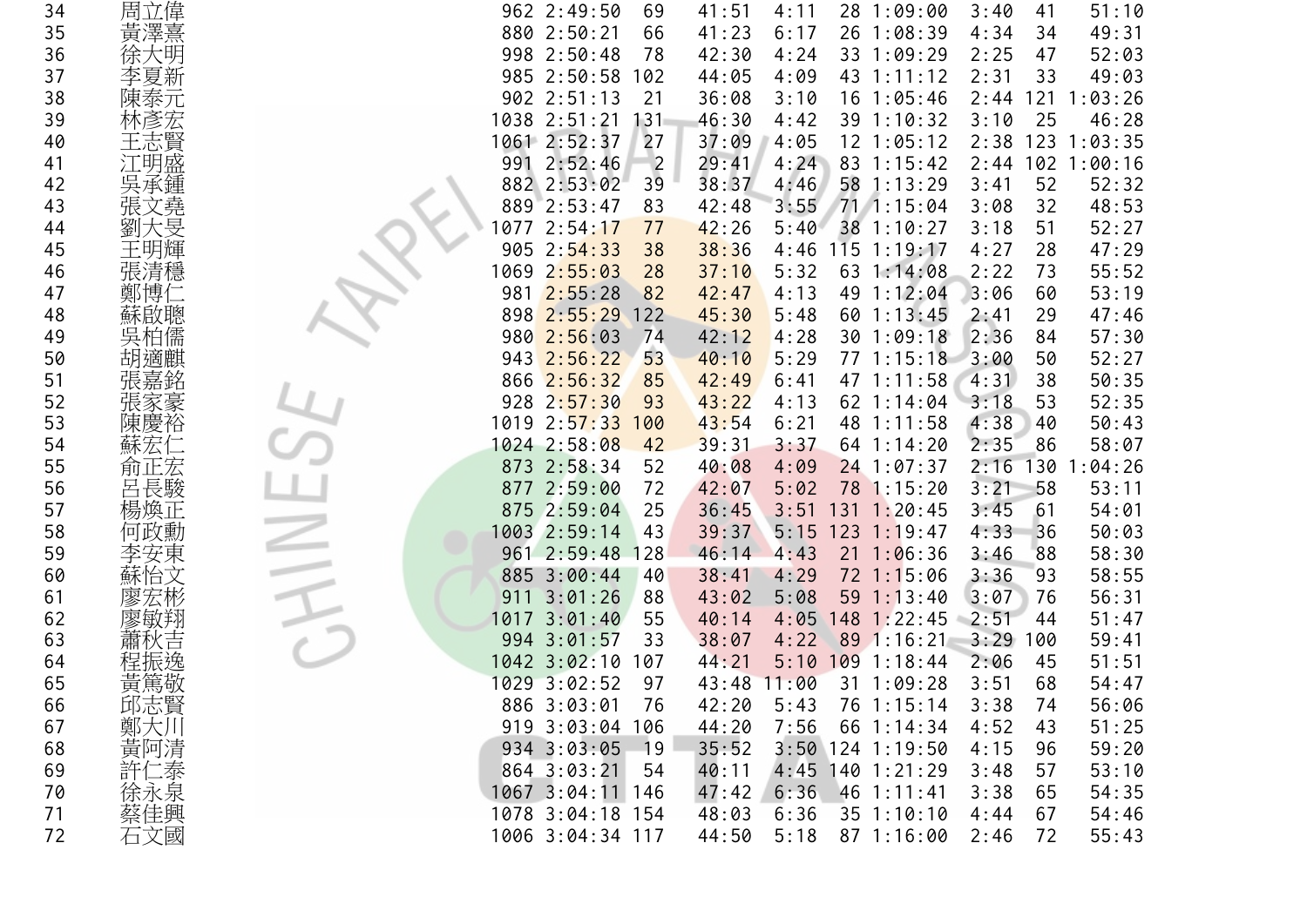|    | 1008 3:04:37 108<br>55:28<br>$3:43$ 103 1:18:25<br>2:36<br>71<br>44:27                                                           |
|----|----------------------------------------------------------------------------------------------------------------------------------|
|    | 952 3:05:16<br>58:38<br>68<br>41:43<br>3:33<br>$92 \t1:17:28$<br>3:55<br>89                                                      |
|    | 939 3:05:30<br>57:06<br>65<br>41:16<br>$5:07$ 111 1:19:02<br>3:02<br>80                                                          |
|    | 3:26<br>1:03:45<br>900 3:06:31<br>118<br>45:00<br>5:08<br>29<br>1:09:14<br>126                                                   |
|    | 3:06:55<br>$104$ 1:18:26<br>4:38<br>85<br>57:38<br>917<br>64<br>41:15<br>5:00                                                    |
|    | $1059$ 3:07:47<br>161<br>48:46<br>4:33<br>$108$ 1:18:38<br>56<br>53:09<br>2:44                                                   |
|    | 22 3:07:59<br>43:50<br>5:59<br>88 1:16:21<br>95<br>59:11<br>改組<br>99<br>2:41                                                     |
|    | 1028 3:08:06<br>40:02<br>5:28<br>50 1:12:05<br>3:24 141 1:07:09<br>50                                                            |
| 吳  | 36:43<br>5:13 114 1:19:13<br>957 3:08:35<br>24<br>115<br>1:02:54<br>4:34                                                         |
|    | 891<br>3:08:37<br>80 1:15:29<br>55<br>52:57<br>130<br>46:27<br>7:44<br>6:02                                                      |
|    | 921<br>3:08:40<br>71<br>5:33<br>65 1:14:33<br>5:50 104 1:00:41<br>42:05                                                          |
|    | 912<br>3:08:51<br>95<br>43:36<br>4:01<br>45 1:11:27<br>3:51<br>137 1:05:58                                                       |
| 黃  | 3:09:02<br>55 1:13:02<br>3:40<br>135 1:05:17<br>61<br>40:56<br>6:10<br>971                                                       |
|    | $3:09:53$ 134<br>$6:32$ 106 1:18:31<br>3:57<br>64<br>54:16<br>937<br>46:39                                                       |
| 肙酏 | 1070 3:10:13<br>38:57<br>$5:11$ 137 1:21:15<br>3:00<br>$112$ $1:01:52$<br>41                                                     |
|    | 3:10:18<br>6:59<br>901:16:30<br>5:14<br>83<br>57:28<br>941<br>104<br>44:10                                                       |
|    | 1032 3:10:38<br>3:30<br>131<br>30<br>37:30<br>6:49<br>99<br>1:18:20<br>1:04:32                                                   |
|    | $861$ 3:10:43<br>2:17 189 1:19:22<br>32:44<br>3:08<br>56 1:13:15<br>8                                                            |
|    | 942 3:10:44 180<br>1:13:54<br>5:10<br>48<br>52:13<br>51:34<br>7:55<br>61                                                         |
|    | 4:43<br>$903 \cdot 3:11:29$<br>123<br>$37 \t1:10:18$<br>124 1:03:37<br>45:43<br>7:10                                             |
|    | 1044 3:11:42 174<br>5:05<br>54:39<br>50:16<br>6:12<br>$81 \t1:15:31$<br>66                                                       |
|    | 970 3:11:45 120<br>45:17<br>$52$ 1:12:50<br>6:08<br>58:48<br>8:44<br>-91                                                         |
|    | 1063 3:11:55<br>$161$ 1:24:37<br>$2:11$ 139<br>:06:36<br>10<br>33:27<br>5:06                                                     |
|    | $122$ 1:19:44<br>999 3:11:57<br>41:09<br>8:36<br>3:30<br>94<br>59:00<br>63                                                       |
|    | 901 3:11:57<br>4:44 139 1:21:26<br>113<br>1:01:54<br>59<br>40:47<br>3:09                                                         |
|    | $1031$ $3:11:58$<br>62<br>54:07<br>150<br>47:52<br>119<br>1:19:36<br>4:01<br>6:24                                                |
| 晉月 | 4:58<br>$142$ 1:07:15<br>1026 3:12:03<br>26<br>37:09<br>6:49<br>86<br>1:15:54                                                    |
|    | 1000 3:12:09<br>35<br>$3:14$ 159 1:10:18<br>38:19<br>4:35<br>85<br>1:15:45                                                       |
|    | 1012 3:12:18<br>1201:19:38<br>$2:42$ 105<br>70<br>41:55<br>7:20<br>1:00:45                                                       |
|    | 870 3:12:21<br>$147$ 1:22:43<br>52:22<br>47:07<br>7:21<br>2:51<br>49<br>141                                                      |
|    | 916 3:12:22 114<br>$5:37$ 100 1:18:20<br>58:25<br>44:46<br>5:16<br>87                                                            |
|    | 892 3:12:46 142<br>70 1:14:51<br>106 1:00:46<br>5:47<br>47:14<br>4:11                                                            |
|    | 1048 3:13:00 177<br>50:49<br>7:25<br>54 1:13:00<br>4:37<br>81<br>57:11                                                           |
|    | 1039 3:13:36 111<br>4:41 116 1:19:26<br>44:33<br>$3:31$ 109 1:01:27                                                              |
|    | 1073 3:14:00 143<br>47:17<br>8:17<br>$95 \t1:17:53$<br>5:30<br>70<br>55:06                                                       |
|    | $1002$ 3:14:04<br>- 57<br>40:37<br>6:09<br>84 1:15:44<br>$3:11$ 146 1:08:26                                                      |
|    | 1082 3:14:11 101<br>4:07<br>$3:03$ 156 1:09:49<br>43:56<br>$57$ 1:13:19                                                          |
|    | 914 3:14:37<br>96 1:17:55<br>2:57 149 1:08:41<br>5:12<br>- 46<br>39:55                                                           |
|    | 1084 3:14:57 144<br>47:29<br>$5:13$ 110 1:18:44<br>$3:09$ 103 1:00:23                                                            |
|    | 徐承康<br>王嘉煒<br>楊思健<br>金龍<br>邱慶順<br>孟超<br>建隆<br>楊毓(火冏)<br>吳信憲<br>雲山<br>胡國成<br>吳軒豪<br>謝志禹<br>蔡太郎<br>廖能賢<br>林彥光<br>鄧修安<br>羅文正<br>莊冠世 |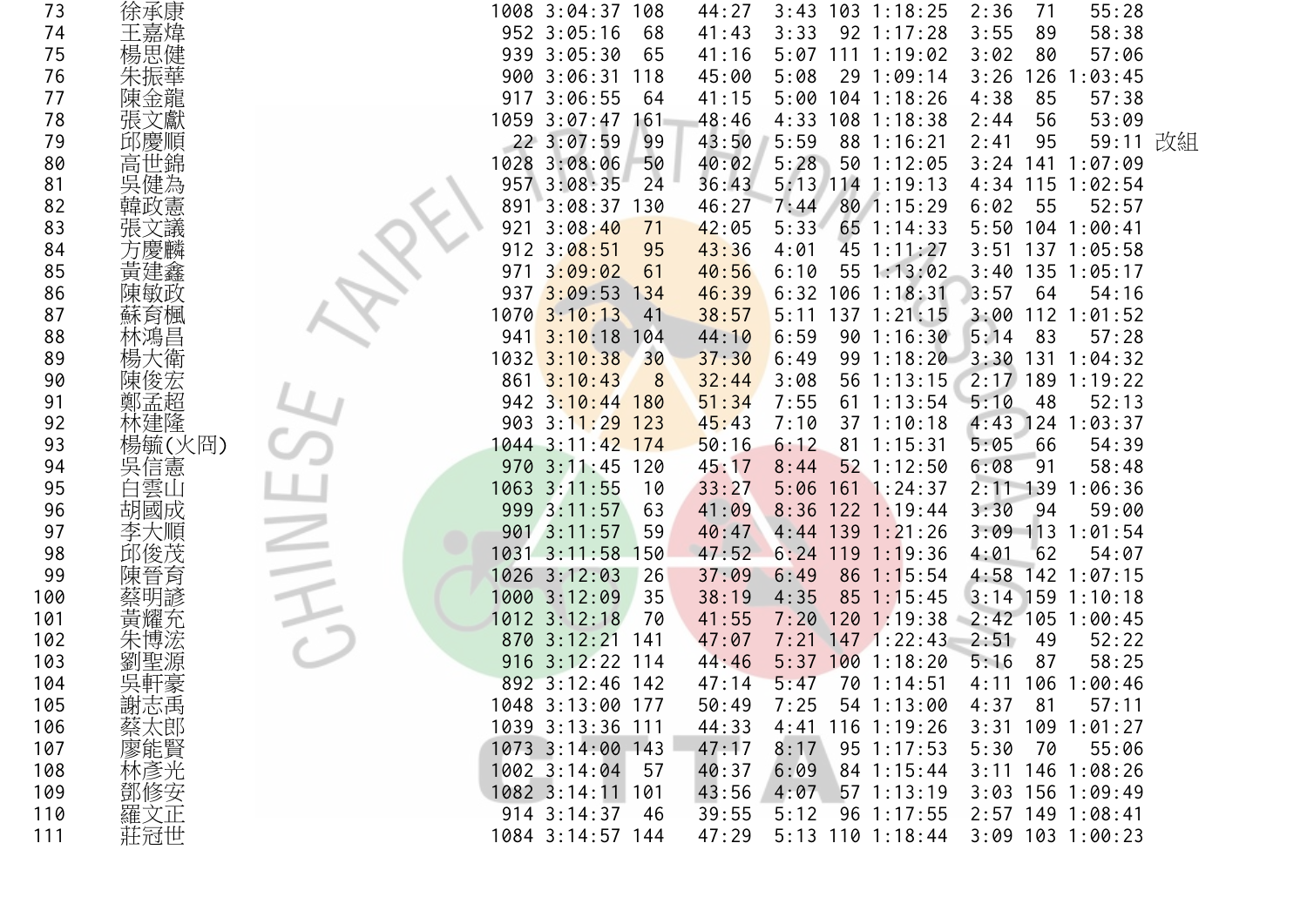| 112     | 陳柄戎         | 1050 3:16:15<br>80             | 42:36 | $8:29$ 135 1:21:07     | 4:33<br>99   | 59:32              |  |
|---------|-------------|--------------------------------|-------|------------------------|--------------|--------------------|--|
| 113     | 張峻德         | 884 3:16:25 173                | 50:14 | 6:15<br>53 1:12:56     | 5:30<br>110  | : 01:32            |  |
| 114     |             | 1033 3:16:49<br>- 49           | 39:59 | 8:44 165 1:25:31       | 3:45<br>92   | 58:52              |  |
| 115     |             | 24 3:17:18 135                 | 46:42 | 4:27 155 1:23:25       | 5:27<br>82   | 57:19 改組           |  |
| 116     |             | 1022 3:17:19 145               | 47:42 | 7:06 160 1:24:34       | 63<br>3:46   | 54:13              |  |
| 117     |             | 876 3:17:23 164                | 49:07 | 5:47 129 1:20:30       | 3:15<br>90   | 58:46              |  |
| 118     |             | 1057 3:17:40<br>91             | 43:21 | 5:52 142 1:22:16       | 4:28         | 111 1:01:45        |  |
| 119     |             | 899 3:17:52<br>86              | 42:51 | 3:52 112 1:19:04       |              | $3:44$ 145 1:08:22 |  |
| 120     |             | 972 3:17:52 132                | 46:34 | $6:55$ 163 1:24:58     | 2:52<br>77   | 56:35              |  |
| $121 *$ | 更戊          | 946 3:18:01 163                | 49:03 | 13:34 158 1:24:06      | 5:15<br>23   | 46:06              |  |
| 122     |             | 968 3:18:09 116                | 44:50 | 6:38<br>$91 \t1:17:16$ |              | 5:06 129 1:04:21   |  |
| 123     | 陳順安         | $3:18:24$ 172<br>927           | 50:11 | 5:52<br>73 1:15:09     |              | $3:55$ 119 1:03:20 |  |
| 124     |             | 1004 3 <mark>:18:25 126</mark> | 45:52 | 118 1:19:34<br>6:01    |              | $3:49$ 118 1:03:11 |  |
| 125     |             | 1037 3:18:30 152               | 47:57 | 67 1:14:38<br>6:14     |              | $5:57$ 127 1:03:47 |  |
| 126     | 高           | 872 3:18:43 138                | 46:59 | 6:35<br>$51 \t1:12:11$ |              | $3:12$ 155 1:09:48 |  |
| 127     |             | $867 \ \ 3:18:47$<br>96        | 43:45 | $5:35$ 125 1:19:53     |              | 5:54 125 1:03:41   |  |
| 128     |             | 959 3:19:07 166                | 49:15 | $5:01$ 171 1:26:45     | 5:18<br>54   | 52:50              |  |
| 129     |             | 926 3:19:14 129                | 46:20 | 5:53 136 1:21:12       |              | 2:16 122 1:03:34   |  |
| 130     |             | 1034 3:20:01<br>73             | 42:12 | 5:18 182 1:29:40       | 3:25<br>98   | 59:28              |  |
| 131     |             | 956 3:20:10 186                | 53:26 | 7:12 102 1:18:21       | 5:05<br>75   | 56:08              |  |
| 132     | 高志銘         | 887 3:22:16 124                | 45:44 | $4:34$ 121 1:19:42     | 3:38<br>148  | 1:08:39            |  |
| 133     | 徒文華         | 963 3:22:41 193                | 57:44 | $5:15$ 130 1:20:43     | 3:57<br>69   | 55:04              |  |
| 134     |             | 1010 3:23:43<br>98             | 43:49 | 7:50 151 1:23:02       |              | $3:31$ 136 1:05:33 |  |
| 135     | 正宇          | 1075 3:23:59<br>75             | 42:19 | $6:09$ 154 1:23:18     |              | 4:49 143 1:07:27   |  |
| 136     |             | 925 3:24:05 119                | 45:15 | 98 1:18:12<br>6:42     |              | 4:15 154 1:09:43   |  |
| 137     |             | 933 3:24:43 112                | 44:33 | $145$ 1:22:35<br>8:09  |              | 4:40 133 1:04:47   |  |
| 138     |             | 965 3:25:13 115                | 44:47 | $6:17$ 127 1:20:15     |              | 4:18 153 1:09:38   |  |
| 139     |             | 907 3:25:28 151                | 47:57 | $4:22$ 168 1:25:38     |              | 2:20 134 1:05:13   |  |
| 140     |             | 1072 3:25:58 175               | 50:27 | $5:21$ 105 1:18:27     |              | 5:26 138 1:06:19   |  |
| 141     | 周           | 1058 3:26:19 182               | 51:58 | $3:13$ 107 1:18:33     |              | $3:03$ 152 1:09:35 |  |
| 142     |             | 865 3:26:38 181                | 51:36 | 791:15:23<br>4:35      | 3:31         | $166$ 1:11:36      |  |
| 143     | 曾育培         | 997 3:26:46 133                | 46:35 | $5:41$ 128 1:20:16     |              | $6:04$ 144 1:08:12 |  |
| 144     | 陳明政         | 969 3:27:14<br>81              | 42:43 | 5:11 134 1:20:54       |              | 5:04 169 1:13:25   |  |
| 145     | 林偉倫         | 951 3:27:32 158                | 48:18 | $6:49$ 149 1:22:51     |              | 2:46 140 1:06:51   |  |
| 146     | 柯保光         | 881 3:28:17 109                | 44:28 | 4:07 132 1:20:46       |              | 4:06 176 1:14:52   |  |
| 147     | 陳龍輝 IM CLUB | 1071 3:28:46 147               | 47:49 | 7:02 187 1:31:04       | 6:06<br>- 78 | 56:47              |  |
| 148     | 陳俊宏         | 871 3:29:03 110                | 44:32 | $6:09$ 157 1:23:38     |              | $3:29$ 164 1:11:17 |  |
| 149     | 任忠和         | 924 3:29:23 176                | 50:45 | 5:49 117 1:19:29       |              | 4:21 151 1:09:01   |  |
| 150     | 謝家豪         | 1021 3:29:24 148               | 47:50 | 7:18 180 1:29:01       |              | 2:23 116 1:02:54   |  |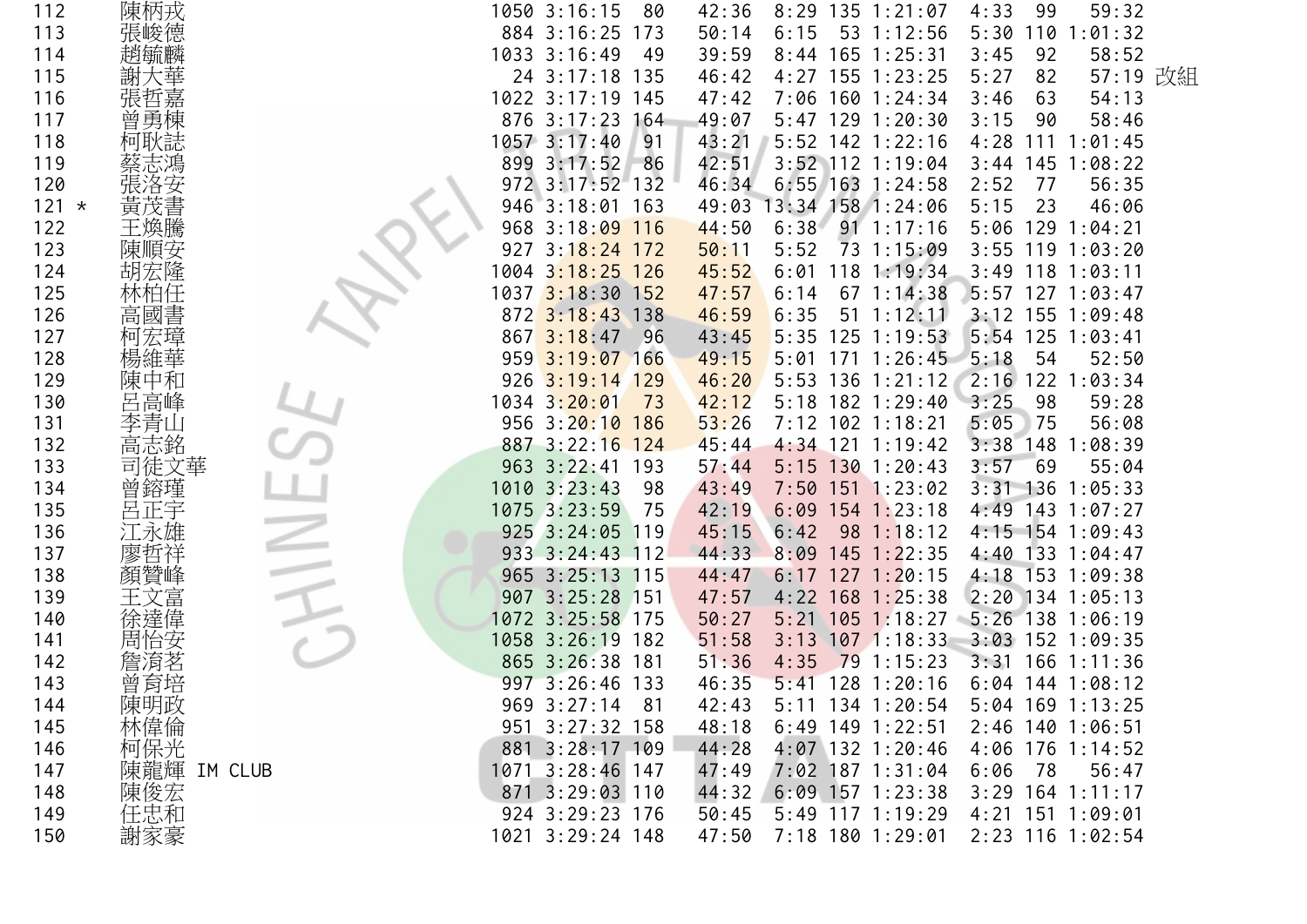| 151     | 曾明翔        |      | 947 3:29:54 149           |       | 47:50                    |            |     | $9:27$ 170 1:26:33  | 6:47 | 97 | 59:20              |  |
|---------|------------|------|---------------------------|-------|--------------------------|------------|-----|---------------------|------|----|--------------------|--|
| 152     | 趙偉程        |      | 904 3:30:11 159           |       | 48:36                    |            |     | 7:33 152 1:23:03    |      |    | $6:29$ 132 1:04:33 |  |
| 153     | 陳建良        |      | 967 3:30:16 179           |       | 51:27                    | 6:36       |     | $93 \t1:17:31$      |      |    | 4:46 158 1:09:59   |  |
| 154     |            |      | 992 3:30:20 183           |       | 52:37                    |            |     | 5:58 176 1:27:37    |      |    | $3:10$ 107 1:00:59 |  |
| 155     |            |      | 910 3:30:33 156           |       | 48:04                    |            |     | 8:03 144 1:22:34    |      |    | $3:12$ 150 1:08:42 |  |
| 156     | 江玉群        |      | 1043 3:30:36              | $-56$ | 40:21                    | 6:16       |     | $150$ $1:22:54$     |      |    | $3:36$ 184 1:17:31 |  |
| 157     | Dat Nguyen |      | 1007 3:31:27              | 160   | 48:45                    |            |     | $6:05$ 101 1:18:21  |      |    | 3:11 178 1:15:08   |  |
| 158     | 曾國融        |      | 950 3:32:01               | -44   | 39:45                    |            |     | $5:58$ 153 1:23:16  |      |    | 4:27 188 1:18:38   |  |
| 159     |            |      | 1041 3:32:48 105          |       | 44:11                    |            |     | $6:52$ 166 1:25:33  |      |    | 5:23 162 1:10:51   |  |
| 160     |            |      | 890 3:33:00               | 87    | 42:57                    |            |     | $6:55$ 178 1:27:55  |      |    | $4:35$ 160 1:10:40 |  |
| 161     |            | 944  | 3:33:39                   | 190   | 55:47                    |            |     | 5:51 138 1:21:24    |      |    | $6:41$ 128 1:03:59 |  |
| 162     | 陳          | 973  | 3:34:12                   | 45    | 39:49                    |            |     | $6:02$ 177 1:27:43  |      |    | $6:01$ 175 1:14:39 |  |
| 163     |            |      | 908 3:34:46 155           |       | 48:04                    |            |     | 5:19 162 1:24:39    |      |    | 2:45 172 1:14:01   |  |
| 164     | 志聖<br>高    | 1001 | $3:35:07$ 121             |       | 45:18                    |            |     | 5:43 143 1:22:17    |      |    | 3:22 186 1:18:28   |  |
| 165     |            |      | 906 3:35:23 157           |       | 48:09                    |            |     | $4:40$ 146 1:22:36  |      |    | $3:22$ 182 1:16:38 |  |
| 166     |            |      | $990 \ \ 3:35:39 \ \ 153$ |       | 47:58                    | 6:09       |     | $172$ 1:27:12       |      |    | 2:33 167 1:11:49   |  |
| 167     |            |      | 874 3:35:41 137           |       | 46:56                    |            |     | 5:50 133 1:20:51    |      |    | 3:37 187 1:18:29   |  |
| 168     |            |      | 1035 3:36:27 139          |       | 47:05                    |            |     | 7:10 126 1:19:55    |      |    | $5:40$ 183 1:16:38 |  |
| 169     | 陳          |      | 1049 3:36:34 196 1:02:04  |       |                          |            |     | 4:11 164 1:25:19    | 2:21 |    | $114$ 1:02:41      |  |
| 170     |            |      | 922 3:36:45 103           |       | 44:10                    |            |     | $6:27$ 197 1:43:18  | 2:47 |    | 101 1:00:04        |  |
| $171 *$ |            |      | 2801 3:37:14 191          |       | 56:22                    |            |     | $5:35$ 192 1:36:24  | 1:59 | 79 | 56:56 新增           |  |
| 172     |            |      | 1027 3:37:22              | - 92  | 43:21                    |            |     | $9:07$ 169 1:26:31  |      |    | 3:02 180 1:15:22   |  |
| 173     |            |      | 945 3:37:26               | 189   | 55:43                    |            |     | $6:58$ 175 1:27:33  |      |    | $3:52$ 120 1:03:22 |  |
| 174     |            |      | 983 3:37:36 171           |       | 49:55                    |            |     | $6:35$ 173 1:27:16  |      |    | $3:54$ 157 1:09:58 |  |
| 175     |            |      | 869 3:37:37 125           |       | 45:46                    | 7:26       |     | $94 \t1:17:48$      |      |    | 2:48 192 1:23:51   |  |
| 176     |            |      | 1055 3:41:33 136          |       | 46:47                    | 5:39       | 189 | 1:32:04             |      |    | 5:38 165 1:11:27   |  |
| 177     |            |      | 1064 3:42:33              | 90    | 43:10                    | $7:52$ 186 |     | 1:31:01             |      |    | 5:15 179 1:15:18   |  |
| 178     | 戽彖         |      | 940 3:42:48               | 84    | 42:48                    |            |     | $6:18$ 141 1:21:46  |      |    | $5:16$ 195 1:26:42 |  |
| 179     |            |      | 1054 3:43:32              | 94    | 43:25                    |            |     | 7:59 174 1:27:31    |      |    | $6:49$ 185 1:17:50 |  |
| 180     | 林坤憲        |      | 1065 3:44:34              | 170   | 49:39                    |            |     | 7:05 183 1:29:55    |      |    | 4:21 170 1:13:35   |  |
| 181     |            |      | 888 3:44:41 178           |       | 50:58                    |            |     | 7:29 179 1:28:44    |      |    | 4:25 168 1:13:06   |  |
| 182     | 曾慶宏        |      | 936 3:45:06 162           |       | 48:52                    |            |     | $9:21$ 113 1:19:10  |      |    | 7:17 191 1:20:27   |  |
| 183     |            |      | 918 3:45:30 198 1:04:31   |       |                          |            |     | 5:01 184 1:30:16    |      |    | 2:45 117 1:03:00   |  |
| 184     | 張哲祥<br>牛兆麟 |      | 1066 3:45:55 194          |       | 57:55                    |            |     | 4:55 188 1:32:03    |      |    | 2:37 147 1:08:27   |  |
| 185     | 王健偉        |      | $913 \cdot 3:46:05$       | - 51  | 40:03                    |            |     | $6:28$ 181 1:29:14  |      |    | 4:15 194 1:26:07   |  |
| 186     | 吳忠勇        |      |                           |       | 1076 3:47:57 199 1:06:23 |            |     | $11:12$ 167 1:25:36 |      |    | $3:40$ 108 1:01:08 |  |
| 187     | 楊適鴻        |      | 1018 3:48:00 184          |       | 52:49                    |            |     | $6:10$ 159 1:24:30  |      |    | $4:24$ 190 1:20:09 |  |
| 188     | 陳世杰<br>謝豪哲 |      | 878 3:48:20 140           |       | 47:06                    |            |     | 6:31 193 1:37:28    |      |    | 2:47 173 1:14:30   |  |
| 189     |            |      | 863 3:53:55 192           |       | 56:25                    |            |     | 4:32 191 1:35:29    |      |    | 2:57 174 1:14:34   |  |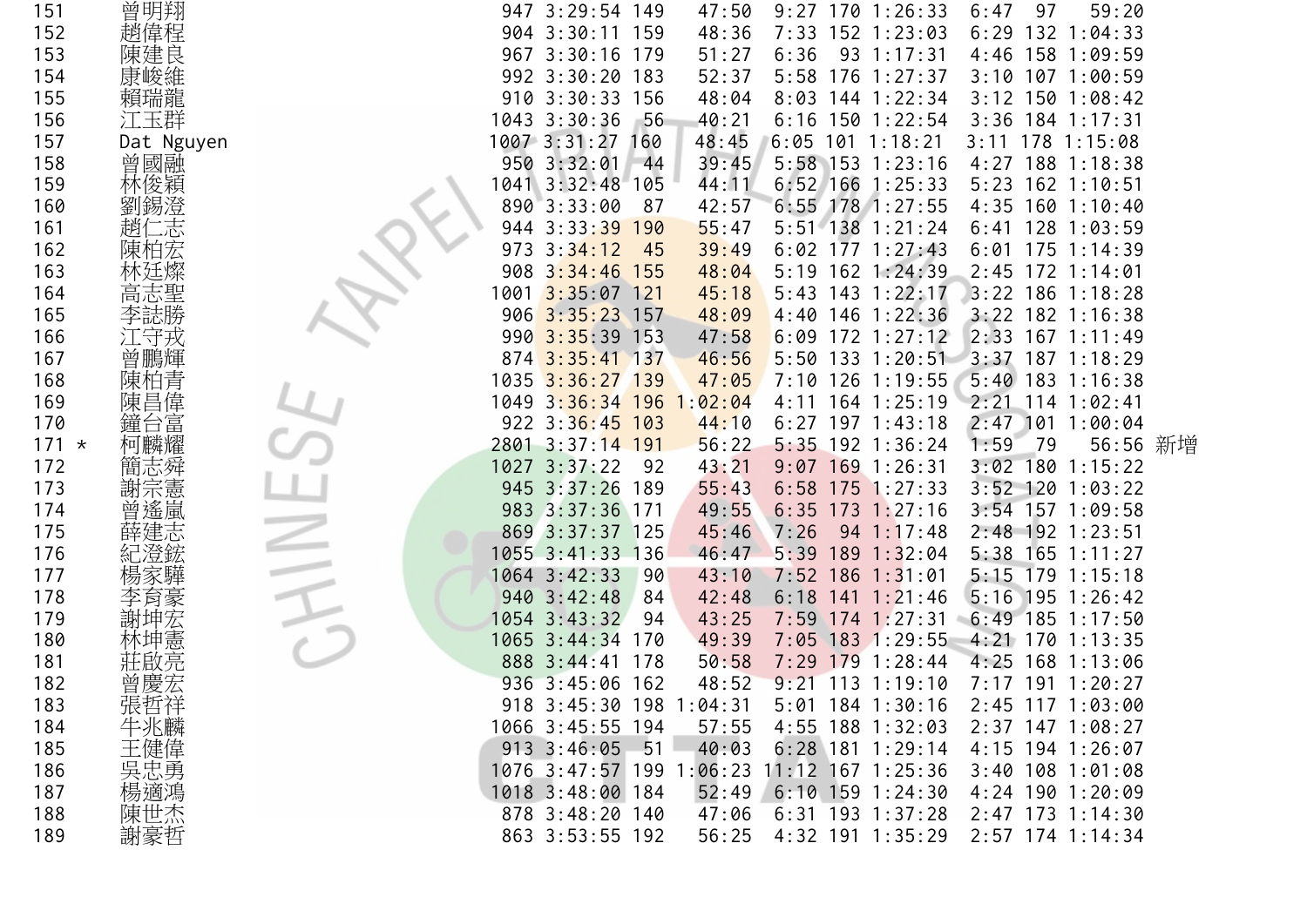| 190<br>191<br>192<br>193<br>194<br>195<br>196<br>197<br>馮輝桂<br>DSQ 吳敏華<br>DSQ 李朝昇<br>DNF Robert Herzner<br>康皓然<br>謝志達<br>DNF 張德富             | 931 3:54:16 167<br>49:20<br>1016 3:54:57 188<br>55:03<br>995 3:56:55 200 1:07:43<br>948 3:58:02 195 1:01:12<br>964 3:58:39 185<br>53:11<br>915 4:12:30 197 1:04:13<br>974 4:18:11 169<br>49:30<br>1068 4:32:20 168<br>49:23<br>1081<br>1036<br>1083<br>41:39<br>67<br>993<br>187<br>53:49<br>895<br>49:15<br>165<br>958 | $6:27$ 196 1:41:57<br>2:33 171 1:14:00<br>$3:02$ 163 1:11:03<br>$5:24$ 195 1:40:27<br>5:48 156 1:23:27<br>4:54 177 1:15:05<br>$6:12$ 190 1:35:04<br>4:47 161 1:10:50<br>6:06 194 1:39:39<br>$3:45$ 181 1:16:00<br>$5:20$ 185 1:30:53<br>3:55 196 1:28:11<br>7:37 198 1:46:28<br>$6:11$ 197 1:28:27<br>5:06 201 2:09:24<br>3:50 193 1:24:38<br>$2:45:11$ SWIM少圈<br>5:23<br>1:17:59 提早出發<br>7:58<br>1:29:08<br>28:28<br>5:18<br>3:41<br>BIKE DNF<br>$5:43$ 200 $1:47:12$<br>4:04<br>8:32<br>31:01:57<br>199 1:47:11<br>BIKE DNF |
|----------------------------------------------------------------------------------------------------------------------------------------------|-------------------------------------------------------------------------------------------------------------------------------------------------------------------------------------------------------------------------------------------------------------------------------------------------------------------------|-------------------------------------------------------------------------------------------------------------------------------------------------------------------------------------------------------------------------------------------------------------------------------------------------------------------------------------------------------------------------------------------------------------------------------------------------------------------------------------------------------------------------------|
| 事資訊: Swim 750 m/1 lap; Bike 20 km/1 lap; <mark>Run 5</mark> km/2 laps<br>事環境:<br>裁計<br>判: 黃金宏/TPE<br>時: Chinese Taipei Triathlon Association | Water temperature 29.5 C; Air temperature 32 C; No wetsuit swim<br>GTTA                                                                                                                                                                                                                                                 | 仲委會: 戴遐齡/TPE; 文超順/TPE; 廖進安/TPE; 彭劍勇/TPE; 潘瑞根/TPE<br>Print 2015-09-09, 23:00:46                                                                                                                                                                                                                                                                                                                                                                                                                                                |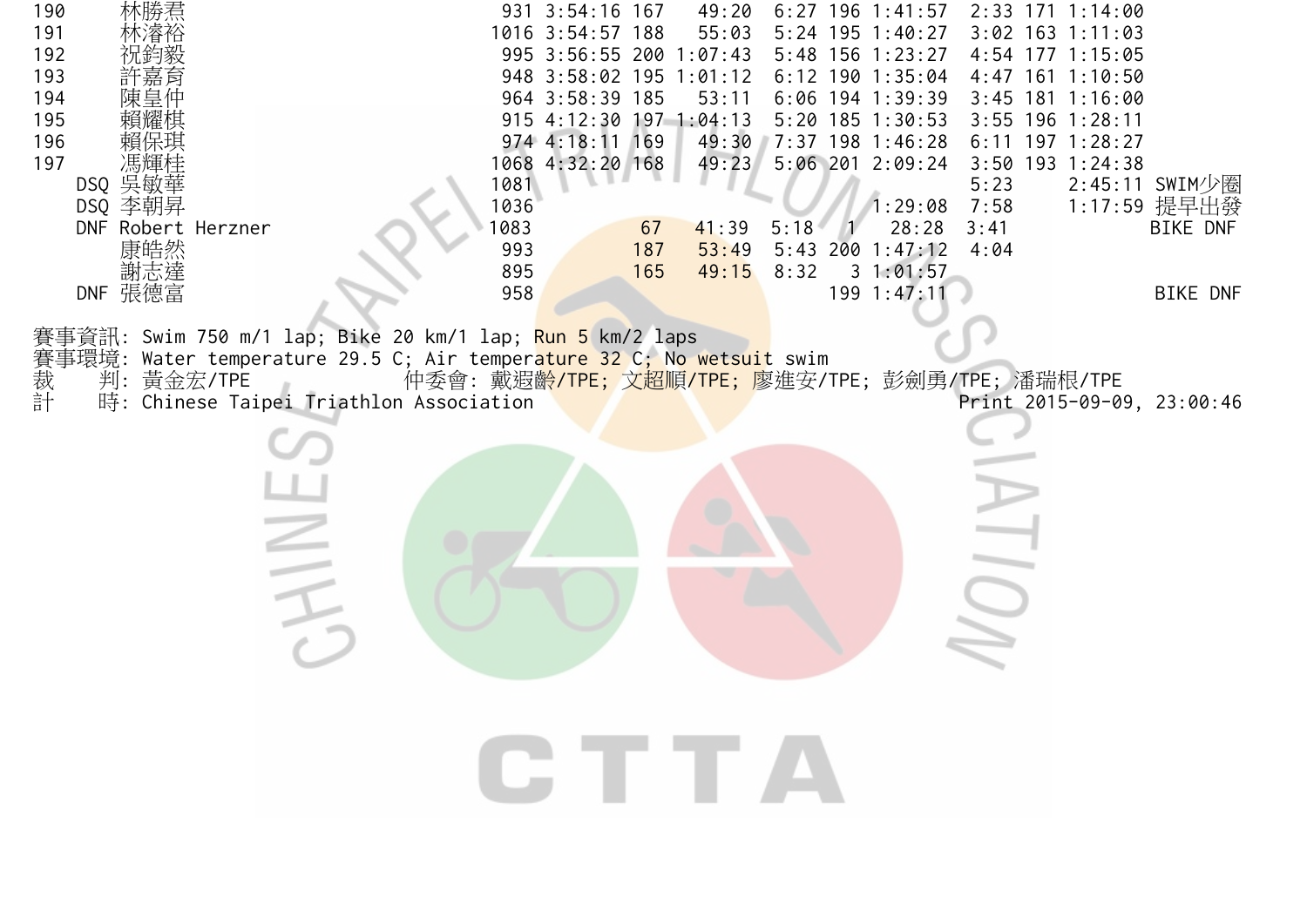35-39 AG Men

| Pos     | Name       |       | No. | Time                 | Rnk            | Swim  | T <sub>1</sub>              | Rnk       | Bike             | T <sub>2</sub>              | Rnk            | Run   | Remarks |
|---------|------------|-------|-----|----------------------|----------------|-------|-----------------------------|-----------|------------------|-----------------------------|----------------|-------|---------|
| === === |            |       |     | =====<br>559 2:06:30 | $\overline{2}$ | 28:25 | $=$ $=$ $=$ $=$ $=$<br>2:10 | $==$<br>3 | 59:50            | $=$ $=$ $=$ $=$ $=$<br>1:30 | $==$           | 34:37 |         |
| 2       | 李興宗<br>蘇育慶 |       |     | 560 2:10:26          | 4              | 30:30 | 2:32                        |           | 41:01:46         | 0:54                        | $\overline{2}$ | 34:46 |         |
| 3       | 陳立群        |       |     | 586 2:16:52          | $\overline{7}$ | 33:03 | 2:48                        |           | 51:01:48         | 1:44                        | 4              | 37:31 |         |
|         | 李賢致        |       |     | 793 2:24:19          |                | 27:59 | 3:06                        |           | 36 1:07:36       | 2:15                        | 12             | 43:24 |         |
| 5       | 黃俊偉        |       | 591 | 2:27:42              | 36             | 36:24 | 2:20                        |           | 91:03:41         | 3:55                        | 6              | 41:25 |         |
| 6       | 潘志賢        |       |     | 822 2:28:25          | 49             | 37:29 | 4:31                        |           | 34 1:07:30       | 1:59                        | 3              | 36:58 |         |
|         | 季馬修        | - Mat |     | 563 2:29:11          | 8              | 33:26 | 2:41                        | 26        | 1:06:28          | 1:41                        | 21             | 44:57 |         |
| 8       | 余斯凱        |       |     | 590 2:29:35          | 42             | 36:42 | 3:47                        |           | 15 1:04:39       | 1:43                        | 11             | 42:45 |         |
| 9       | 馬良睿        |       |     | 722 2:30:17          | 43             | 36:47 | 3:15                        |           | 23 1:06:19       | 2:02                        | $\overline{7}$ | 41:56 |         |
| 10      | 魏傳海        |       |     | 614 2:30:37          | 11             | 33:41 | 3:07                        |           | 39 1:07:59       | 2:07                        | 13             | 43:46 |         |
| 11      | 董建隆        |       |     | 641 2:31:21          | 32             | 36:08 | 2:32                        |           | $21 \t1:05:55$   | 1:37                        | 22             | 45:12 |         |
| 12      | 冥龍男        |       |     | 783 2:31:45          | 33             | 36:10 | 3:13                        |           | 18 1:05:15       | 3:10                        | 16             | 43:58 |         |
| 13      | 謝世偉        |       |     | 588 2:32:06          | 12             | 33:42 | 3:53                        |           | 301:07:10        | 2:06                        | 23             | 45:17 |         |
| 14      | 林新翔        |       |     | 777 2:32:31          | 89             | 40:37 | 3:19                        |           | 16 1:04:47       | 1:43                        | 8              | 42:07 |         |
| 15      | 張家傑        |       |     | 568 2:32:52          | 35             | 36:22 | 2:35                        |           | 81:03:25         | 1:55                        | 51             | 48:37 |         |
| 16      | 沈士棠        |       |     | 758 2:32:52          | 31             | 36:03 | 4:22                        |           | 11 1:03:51       | 1:31                        | 39             | 47:08 |         |
| 17      | 高仁傑        |       | 651 | 2:34:19              | 27             | 35:44 | 4:07                        |           | 43 1:08:55       | 3:24                        | 9              | 42:12 |         |
| 18      | 李哲欽        |       |     | 645 2:35:04          | 91             | 40:39 | 3:25                        |           | 61:02:14         | 2:07                        | 33             | 46:41 |         |
| 19      | 伍志祥        |       |     | 697 2:35:54          | 73             | 39:16 | 2:15                        |           | $32$ $1:07:12$   | 1:54                        | 25             | 45:20 |         |
| 20      | 游智凱        |       |     | 662 2:36:39          | 44             | 36:48 | 3:08                        |           | 281:06:35        | 2:09                        | 45             | 48:02 |         |
| 21      | 吳冠億        |       |     | 715 2:36:49          | 5              | 32:02 | 3:13                        |           | $19 \t1:05:33$   | 4:27                        | 73             | 51:36 |         |
| 22      | 李文龍        |       |     | 650 2:36:50          | 76             | 39:42 | 2:53                        |           | $12 \t1:03:54$   | 2:11                        | 46             | 48:12 |         |
| 23      | 張瑞龍        |       |     | 592 2:37:17          | 21             | 34:55 | 3:16                        |           | 13 1:04:16       | $-1:52$                     | 84             | 53:01 |         |
| 24      | 詹宗保        |       | 821 | 2:39:00              | 68             | 38:53 | 4:16                        |           | 59 1:10:46       | 1:12                        | 15             | 43:56 |         |
| 25      | 陳宗陞        |       |     | 704 2:40:36          | 58             | 38:20 | 3:26                        | 46        | 1:09:14          | 2:33                        | 37             | 47:04 |         |
| 26      |            |       |     | 625 2:41:26          | 79             | 40:01 | 3:38                        |           | 69 1:11:56       | 1:11                        | 19             | 44:43 |         |
| 27      |            |       |     | 813 2:41:33          | 161            | 44:51 | 4:37                        |           | 14 1:04:23       | 2:26                        | 24             | 45:18 |         |
| 28      | 陳韋帆        |       |     | 782 2:42:01          | 57             | 38:14 | 3:42                        |           | 71 1:12:00       | 2:42                        | 26             | 45:25 |         |
| 29      | 黃教騁        |       |     | 562 2:42:28 137      |                | 43:11 | 3:28                        |           | 20 1:05:51       | 1:30                        | 49             | 48:30 |         |
| 30      | 楊舜博        |       |     | 629 2:42:29          | 19             | 34:38 | 3:59                        |           | $57$ 1:10:23     | 2:24                        | 69             | 51:07 |         |
| 31      | 洪程寬        |       |     | 585 2:42:37          | 97             | 40:57 | 5:21                        |           | 22 1:06:12       | 2:16                        | 43             | 47:53 |         |
| 32      | 沈恩民        |       |     | 617 2:42:45          | 3              | 30:03 | 4:06                        |           | 82 1:12:50       | 5:49                        | 61             | 50:00 |         |
| 33      | 陳金煌        |       |     | 646 2:42:49          | 34             | 36:14 |                             |           | 3:54 120 1:15:44 | 1:27                        | 28             | 45:32 |         |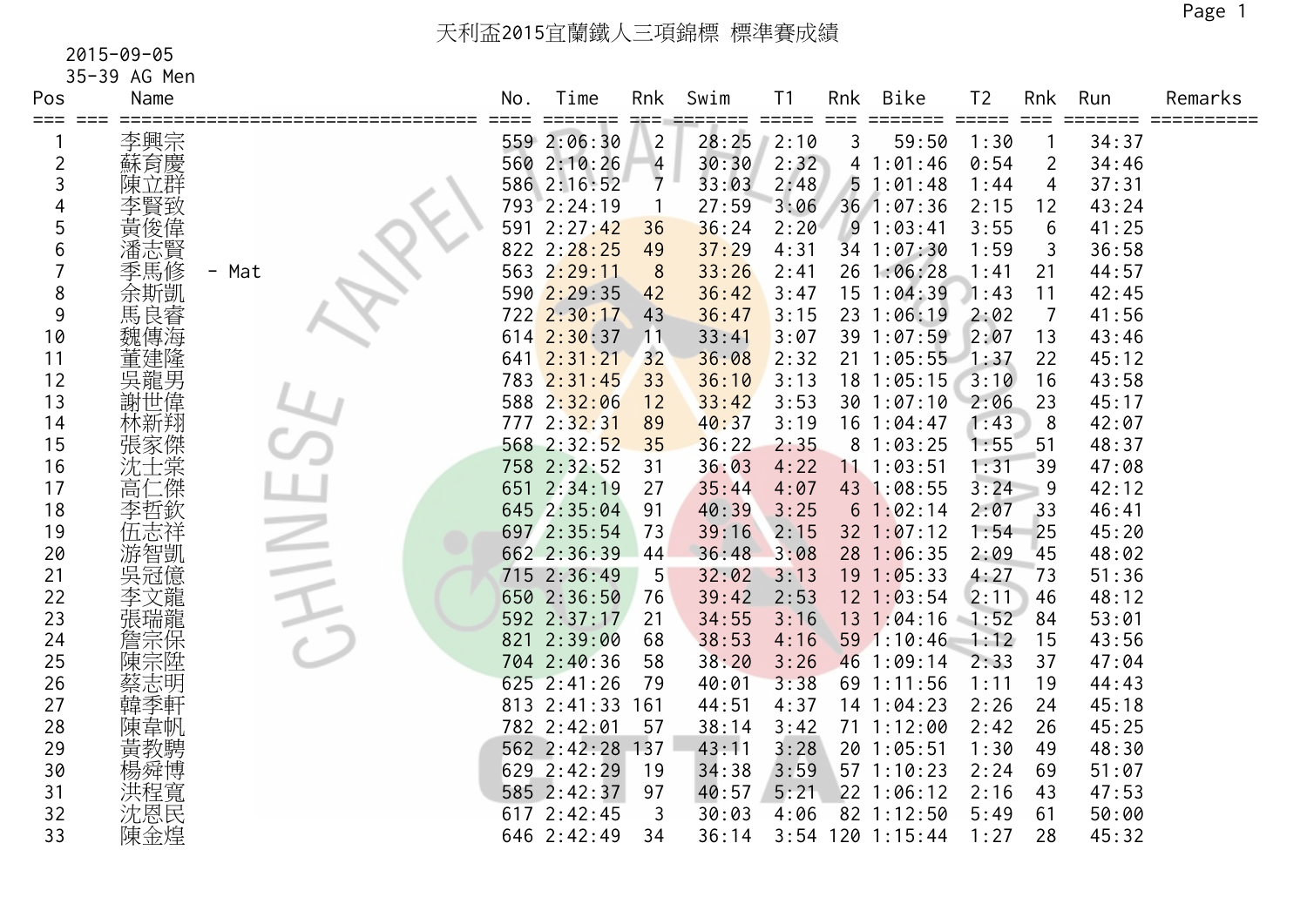| 34 | 黃柏凱               | 593 2:43:02         | 59  | 38:25 | 3:41 | $93 \t1:14:04$     | 2:01       | 44:53<br>20      |          |
|----|-------------------|---------------------|-----|-------|------|--------------------|------------|------------------|----------|
| 35 | 林吉祥               | 596 2:43:08         | 70  | 39:00 | 3:58 | 29 1:06:49         | 2:27       | 50:56<br>66      |          |
| 36 | 張振宗               | 764 2:43:28         | 98  | 41:03 | 3:38 | 38 1:07:48         | 4:06       | 46:54<br>34      |          |
| 37 | 田志偉               | 658 2:44:04         | 23  | 34:59 | 3:14 | 85 1:13:13         | 2:04       | 63<br>50:36      |          |
| 38 |                   | 664 2:44:20         | 96  | 40:51 | 4:09 | 50 1:09:27         | 3:37       | 46:17<br>31      |          |
| 39 |                   | 805 2:44:30         | 50  | 37:32 | 4:27 | 25 1:06:27         | 2:14       | 53:53<br>90      |          |
| 40 | 黃英哲               | 561 2:44:32         | 81  | 40:04 | 5:20 | 47 1:09:14         | 2:34       | 41<br>47:21      |          |
| 41 |                   | 725 2:44:35 106     |     | 41:40 | 4:15 | 72 1:12:02         | 2:25       | 44:15<br>18      |          |
| 42 |                   | 849 2:45:35 141     |     | 43:19 | 4:56 | 42 1:08:26         | 4:42       | 17<br>44:15      |          |
| 43 | 倪世威               | 779 2:46:03         | 63  | 38:35 | 3:48 | 79 1:12:33         | 3:56       | 47:12<br>40      |          |
| 44 | 葉銘凱               | 705 2:46:26         | 47  | 37:15 | 3:44 | 41 1:08:13         | 3:10       | 54:06<br>94      |          |
| 45 | 陳思豪               | 823 2:46:31 100     |     | 41:12 | 3:54 | 24 1:06:22         | 3:28       | 51:37<br>74      |          |
| 46 | 蘇益民               | 708 2:46:34 192     |     | 47:01 | 3:49 | 101:03:42          | 2:26       | 57<br>49:39      |          |
| 47 | 張仕在               | 682 2:46:47         | 6   | 32:54 | 5:26 | 90 1:13:40         | 3:59       | 50:50<br>65      |          |
| 48 | 鄒定凡               | 622 2:47:35 154     |     | 44:20 | 3:08 | 27 1:06:29         | 2:32       | 51:08<br>70      |          |
| 49 | 黃志遠               | $801 \quad 2:47:37$ | 78  | 39:58 | 5:10 | 60 1:10:56         | 4:01       | 42<br>47:35      |          |
| 50 | 黃阿民               | 667 2:47:59         | -9  | 33:32 | 2:50 | 123 1:15:54 1:50   |            | 53:56<br>92      |          |
| 51 |                   | 564 2:48:01         | 40  | 36:40 | 4:43 | $17$ 1:05:04 3:22  |            | 58:15<br>125     |          |
| 52 | 謝宗融               | 752 2:49:04 218     |     | 49:27 | 5:36 | $37 \t1:07:43$     | 5:46       | 5<br>40:34       |          |
| 53 | 徐烈昭               | 835 2:49:05         | 99  | 41:05 | 4:07 | 99 1:14:47         | 3:06       | 46:02<br>29      |          |
| 54 | 余斯逸               | 583 2:49:21         | 88  | 40:35 | 2:54 | 44 1:09:02         | 2:11       | 98<br>54:41      |          |
| 55 | 李承軒               | 852 2:49:36         | 158 | 44:24 | 4:20 | $54$ 1:10:03       | 2:33       | 48:17<br>47      |          |
| 56 | 大榮                | 687 2:49:42         | 67  | 38:53 | 4:05 | 106 1:15:04        | 1:49       | 49:54<br>-60     |          |
| 57 | 至笠<br>廖           | 660 2:50:12         | 38  | 36:33 | 3:37 | $64$ 1:11:27       | $2:44$ 108 | 55:53            |          |
| 58 | 張世群               | $21$ $2:50:26$      | 66  | 38:52 | 4:33 | 71:03:01           | 4:39 139   |                  | 59:23 改組 |
| 59 |                   | 136 2:50:36         | 16  | 34:18 | 5:25 | $136$ $1:16:50$    | 2:55       | 71<br>51:09      |          |
| 60 | 林德昌               | 693 2:50:44         | 51  | 37:37 | 4:14 | $35 \t1:07:32$     | $2:38$ 134 | 58:44            |          |
| 61 | 王韻森               | 787 2:50:46         | 13  | 33:43 | 3:52 | $31 \t1:07:11$     |            | 2:17 183 1:03:44 |          |
| 62 |                   | 795 2:51:00         | 55  | 38:10 | 4:32 | 1:10:58<br>61      | 3:15       | 95<br>54:07      |          |
| 63 | 黃義舜               | 791 2:51:06         | 60  | 38:29 |      | $4:03$ 103 1:14:56 | 3:00       | 50:40<br>64      |          |
| 64 |                   | 826 2:51:25         | 75  | 39:39 |      | 5:43 139 1:16:57   | 3:39       | 27<br>45:29      |          |
| 65 | 周宗義               | 694 2:52:03 114     |     | 42:06 | 4:51 | 45 1:09:10         | 3:20       | 80<br>52:39      |          |
| 66 |                   | 638 2:52:31 179     |     | 45:50 |      | 4:58 143 1:17:10   | 2:15       | 10<br>42:20      |          |
| 67 |                   | 695 2:53:01 220     |     | 49:35 |      | $5:16$ 33 1:07:12  | 4:38       | 32<br>46:23      |          |
| 68 |                   | 825 2:53:03 30      |     | 36:03 |      | $5:50$ 129 1:16:22 | 2:15       | 52:35<br>79      |          |
| 69 | 李江鄭王三<br>威威<br>書三 | 587 2:54:03 195     |     | 47:35 |      | $3:31$ 66 1:11:47  | 1:57       | 55<br>49:16      |          |
| 70 |                   | 719 2:54:15 71      |     | 39:08 |      | 5:36 118 1:15:36   | 1:53       | 52:04<br>76      |          |
| 71 | 柯辰宇               | 830 2:54:17 133     |     | 43:04 |      | 4:02 162 1:18:54   | 2:14       | 30<br>46:05      |          |
| 72 | 陳定瑋               | 765 2:54:18 105     |     | 41:34 |      | 4:46 148 1:17:27   | 3:30       | 47:03<br>36      |          |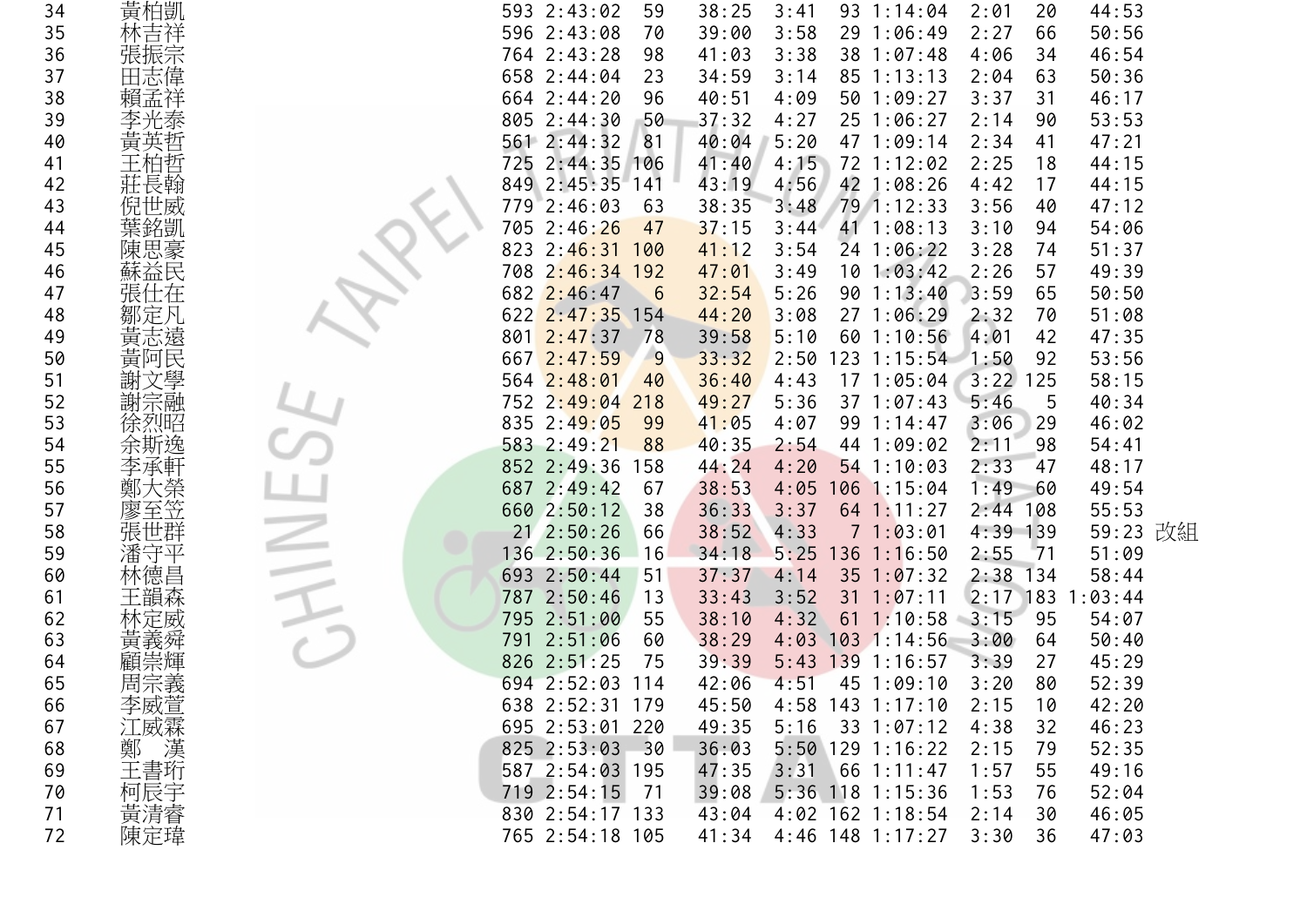| 73  | A-Gwei        | 601 2:54:43          | 39   | 36:38 | 5:52             | $63 \t1:11:26$     | 3:22<br>119      | 57:27   |
|-----|---------------|----------------------|------|-------|------------------|--------------------|------------------|---------|
| 74  | 林易立           | 637 2:54:47 239      |      | 52:17 | 5:13             | 53 1:09:54         | 3:33<br>14       | 43:52   |
| 75  | 賴俊維           | 620 2:55:38 149      |      | 44:04 | 4:15             | 49 1:09:27         | 4:00<br>91       | 53:54   |
| 76  | 楊忠憲           | 647 2:55:42 109      |      | 41:48 | 6:33             | 126 1:16:05        | 2:48<br>48       | 48:30   |
| 77  | 賴曉春           | 847 2:55:47          | 93   | 40:43 | 3:53             | 40 1:08:11         | 2:58<br>146      | :00:04  |
| 78  | 劉<br>育杉       | 819 2:55:58 103      |      | 41:24 | 5:01             | 83 1:12:57         | 1:50<br>99       | 54:48   |
| 79  |               | 802 2:56:08 165      |      | 45:02 | 4:17             | $147$ $1:17:25$    | 2:29<br>35       | 46:56   |
| 80  |               | 686 2:56:24 205      |      | 48:22 | 4:46             | 55 1:10:07         | 4:24<br>52       | 48:47   |
| 81  | 何俊甫           | 709 2:57:03          | 65   | 38:45 | 5:09             | 70 1:11:59         | 4:28<br>117      | 56:44   |
| 82  | 葉俊言           | 570 2:57:08 101      |      | 41:14 | 4:40             | $158$ $1:18:41$    | 2:08<br>62       | 50:27   |
| 83  | 劉             | 580 2:57:20 248      |      | 56:06 | 5:26             | 44:38              | $2:25$ 218       | :08:47  |
| 84  |               | 696<br>$2:57:32$ 174 |      | 45:35 | 5:10             | 97 1:14:37         | 3:41<br>50       | 48:31   |
| 85  | 吳秉承           | $2:57:47$ 138<br>619 |      | 43:12 | 5:26             | 86 1:13:23         | 3:13<br>78       | 52:34   |
| 86  |               | 659 2:57:51          | 10   | 33:33 | 4:23             | 163 1:19:04        | 2:34<br>128      | 58:20   |
| 87  |               | 597 2:57:53          | 126  | 42:44 | 3:51             | $122$ 1:15:51      | 2:45<br>82       | 52:45   |
| 88  | 文黃瑋           | $806$ 2:58:12        | 53   | 38:02 | 5:19             | $145$ 1:17:12      | 2:36<br>101      | 55:05   |
| 89  |               | 2:58:20 167<br>571   |      | 45:12 | 6:51             | 52 1:09:46         | 3:26<br>85       | 53:06   |
| 90  | 林雨軒           | $809$ $2:58:21$      | 160  | 44:32 | 4:58             | $67$ 1:11:47       | 3:18<br>89       | 53:47   |
| 91  | 柯文棋           | 824 2:58:36 140      |      | 43:14 | 6:26             | 51 1:09:44         | 0:58<br>126      | 58:15   |
| 92  | 林士傑           | $810 \t2:58:46$      | 48   | 37:24 | 5:01             | 154 1:18:25        | 2:08<br>107      | 55:50   |
| 93  | 陳世傑           | 850 2:59:42 130      |      | 42:58 |                  | $5:13$ 107 1:15:05 | 3:48<br>81       | 52:40   |
| 94  | 陳明俊           | $616$ $2:59:43$      | 28   | 35:45 | 3:03             | 229 1:26:54        | 4:23<br>58       | 49:40   |
| 95  | 宋水盛           | 643 2:59:46          | 56   | 38:11 |                  | 4:51 100 1:14:49   | $3:13$ 133       | 58:44   |
| 96  |               | 604 2:59:53 153      |      | 44:19 |                  | $4:24$ 151 1:17:43 | 3:54<br>-56      | 49:34   |
| 97  | 葉志誠           | 589 3:00:23          | 24   | 35:18 |                  | $3:58$ 191 1:21:49 | 2:59<br>112      | 56:21   |
| 98  | 陳泳成           | 853 3:00:30          | 52   | 37:50 |                  | $5:15$ 116 1:15:28 | 1:55<br>147      | 1:00:04 |
| 99  | 鄒明諳           | 621<br>3:00:34       | 41   | 36:40 |                  | $3:58$ 133 1:16:40 | 3:30<br>142      | 59:47   |
| 100 | 范文揚           | 710 3:00:40 169      |      | 45:23 | 5:50             | $108$ 1:15:12      | 5:19<br>53       | 48:58   |
| 101 | 林戽莳           | 3:01:02<br>837       | 45   | 36:59 | 4:03             | 88 1:13:34         | $3:24$ 176       | 1:03:04 |
| 102 |               | 772 3:02:05 144      |      | 43:45 |                  | $4:25$ 128 1:16:16 | $2:27$ 102       | 55:14   |
| 103 | 鄧淇明           | $3:02:27$ 171<br>841 |      | 45:29 |                  | $4:55$ 112 1:15:18 | 3:10<br>88       | 53:37   |
| 104 | 鄭安清           | 595 3:02:34          | 94   | 40:46 | 5:04             | 95 1:14:20         | $3:10$ 138       | 59:16   |
| 105 | 袁順隆<br>何明雄    | 711 3:02:37 118      |      | 42:13 | 4:25             | 58 1:10:27         | 3:12 166 1:02:23 |         |
| 106 |               | 670 3:03:14          | - 46 | 37:14 |                  | $5:01$ 182 1:21:23 | $3:00$ 116       | 56:38   |
| 107 | 張光億           | 792 3:03:16          | 77   | 39:52 |                  | 4:47 105 1:14:59   | $3:41$ 144       | 59:59   |
| 108 | 楊青憲           | 681 3:03:34 163      |      | 44:56 |                  | $6:26$ 131 1:16:36 | 4:38<br>68       | 50:59   |
| 109 | 余勝傑           | 630 3:03:42          | 20   | 34:52 |                  | $6:09$ 172 1:19:57 | 2:35 148 1:00:11 |         |
| 110 | Wong kin fung | 854 3:03:47          | 72   | 39:13 | 5:35 195 1:22:06 |                    | 3:21<br>87       | 53:35   |
| 111 | 李政逸           | 748 3:04:04          | 84   | 40:20 |                  | 4:18 168 1:19:42   | $3:22$ 115       | 56:25   |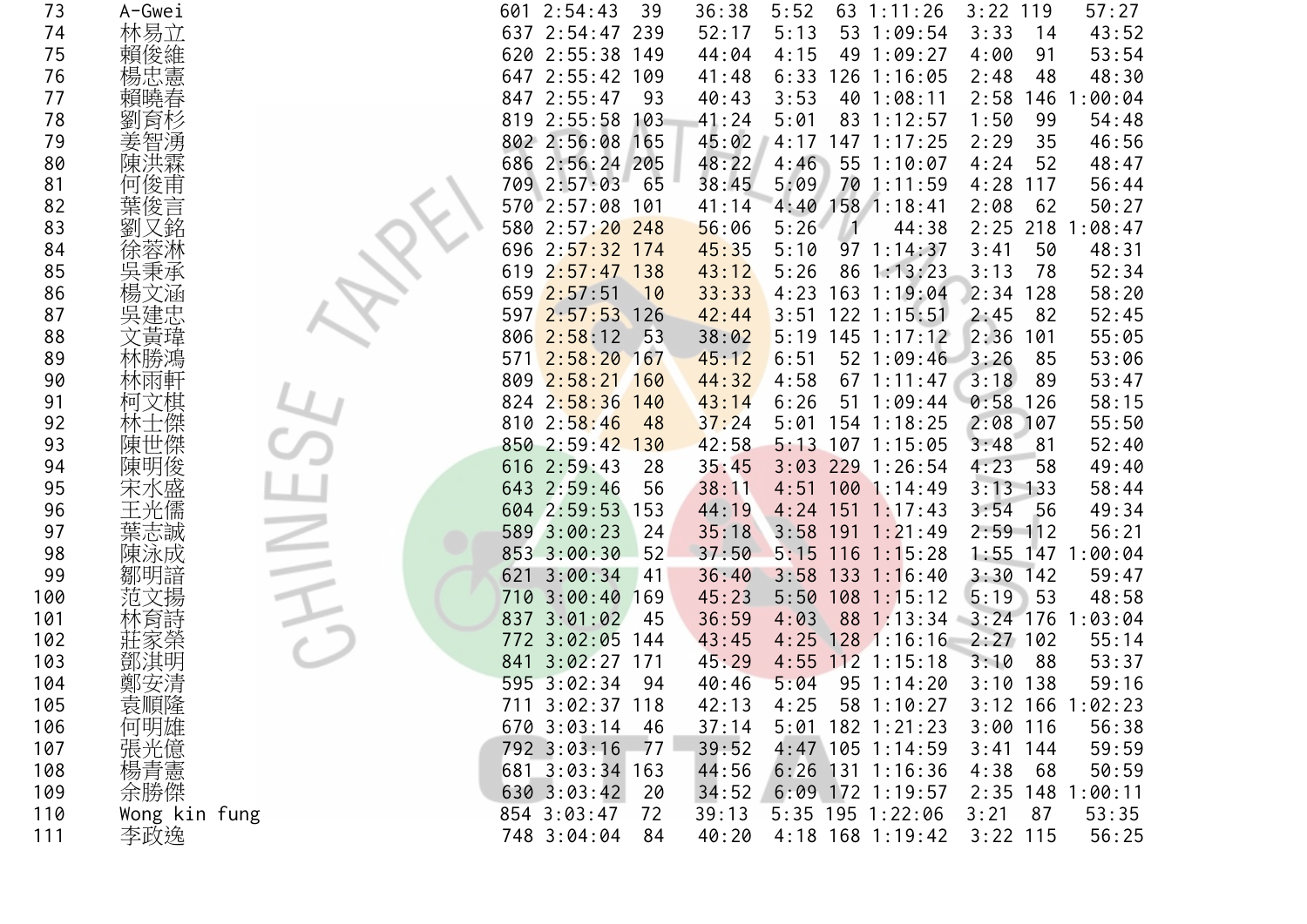| 112 | 鄭仲舜     | 808 3:04:04 162      |       | 44:54 | 8:19 |    | 89 1:13:35         | 3:46<br>86         | 53:33   |
|-----|---------|----------------------|-------|-------|------|----|--------------------|--------------------|---------|
| 113 | 蔡東霖     | 750 3:04:05          | 117   | 42:09 | 7:30 |    | 65 1:11:40         | $2:51$ 143         | 59:57   |
| 114 | 吳丙坤     | 609 3:04:08 156      |       | 44:22 | 6:30 |    | 75 1:12:22         | $3:22$ 120         | 57:35   |
| 115 |         | 803 3:04:18 145      |       | 43:48 | 4:27 |    | 74 1:12:18         | $2:43$ 155         | 1:01:03 |
| 116 |         | 786 3:04:40          | 18    | 34:35 |      |    | 3:47 228 1:26:43   | $3:15$ 113         | 56:22   |
| 117 |         | 833 3:04:52 110      |       | 41:49 |      |    | 5:10 125 1:16:05   | $3:16$ 130         | 58:34   |
| 118 |         | 632 3:04:54          | 83    | 40:13 | 8:42 |    | 96 1:14:35         | $2:30$ 135         | 58:56   |
| 119 | 陳       | 834 3:05:04 146      |       | 43:50 |      |    | 4:55 130 1:16:32   | 5:37<br>96         | 54:13   |
| 120 | 〕凱<br>鄭 | 676 3:05:21 202      |       | 48:01 | 5:40 |    | 77 1:12:25         | 3:36<br>105        | 55:41   |
| 121 |         | 745 3:06:01          | 111   | 41:50 |      |    | $5:01$ 149 1:17:36 | $3:37$ 121         | 57:58   |
| 122 | 黃元良     | $3:06:30$ 155<br>747 |       | 44:20 |      |    | $6:00$ 206 1:23:38 | 4:38<br>44         | 47:57   |
| 123 |         | 790 3:06:46 223      |       | 50:23 |      |    | 7:33 146 1:17:20   | 4:25<br>38         | 47:06   |
| 124 | 陳信豪     | 626 3:06:51 245      |       | 54:27 | 5:25 |    | 84 1:12:57         | 4:13<br>59         | 49:51   |
| 125 |         | 3:07:28<br>857       | 102   | 41:18 |      |    | $5:31$ 141 1:17:04 | 4:55 132           | 58:43   |
| 126 | 黃勝      | 6073:07:42           | 14    | 34:14 |      |    | $5:38$ 165 1:19:27 | $1:54$ 204 1:06:31 |         |
| 127 |         | $702 \ \ 3:07:44$    | 90    | 40:38 |      |    | $6:16$ 137 1:16:52 | 2:27 158 1:01:34   |         |
| 128 |         | 644 3:08:22 113      |       | 42:03 |      |    | 4:08 142 1:17:06   | 2:57 165 1:02:10   |         |
| 129 |         | 733 3:08:48          | 74    | 39:24 |      |    | $6:20$ 134 1:16:47 | $4:37$ 160 1:01:42 |         |
| 130 |         | 760 3:08:49          | 210   | 48:41 | 4:23 |    | $91 \t1:13:55$     | $3:29$ 129         | 58:23   |
| 131 | 廖明宏     | 634 3:09:23          | 86    | 40:24 |      |    | 5:56 192 1:21:55   | $2:51$ 127         | 58:18   |
| 132 | 莫康寧     | 665 3:09:33 115      |       | 42:06 |      |    | $4:58$ 140 1:16:58 | $3:26$ 164 1:02:06 |         |
| 133 | 陳易稚     | 648 3:09:36 184      |       | 46:27 |      |    | $5:31$ 173 1:20:01 | $2:44$ 100         | 54:55   |
| 134 |         | 652 3:09:47          | 62    | 38:34 |      |    | 4:11 245 1:31:59   | $3:19$ 75          | 51:45   |
| 135 |         | 718 3:10:08 142      |       | 43:21 |      |    | $5:38$ 115 1:15:27 | 3:15 167 1:02:28   |         |
| 136 |         | 846 3:10:09          | 151   | 44:14 | 6:05 |    | $81 \t1:12:43$     | $5:48$ 156 1:01:21 |         |
| 137 |         | 759 3:10:19          | $-17$ | 34:31 | 4:44 | 48 | 1:09:19            | 2:49 254 1:18:57   |         |
| 138 |         | 784 3:10:54 124      |       | 42:39 |      |    | $5:33$ 202 1:22:54 | $3:33$ 111         | 56:17   |
| 139 | 羅志康     | 690 3:11:04 157      |       | 44:24 |      |    | $4:54$ 132 1:16:36 | $4:11$ 153 1:01:00 |         |
| 140 |         | 807<br>$3:11:11$ 121 |       | 42:24 | 5:59 |    | 76 1:12:22         | $3:59$ 203         | 1:06:29 |
| 141 |         | 796 3:11:23 134      |       | 43:09 |      |    | $5:50$ 113 1:15:24 | $4:24$ 170 1:02:38 |         |
| 142 |         | 727 3:11:26 116      |       | 42:08 |      |    | 7:00 114 1:15:25   | $5:03$ 161 1:01:52 |         |
| 143 |         | 739 3:12:07 188      |       | 46:40 |      |    | $4:46$ 150 1:17:43 | 2:45 149 1:00:14   |         |
| 144 | 羅偉中     | 776 3:12:25 207      |       | 48:33 |      |    | $6:09$ 159 1:18:49 | 4:33<br>97         | 54:24   |
| 145 | 吳明彥     | 685 3:12:25 150      |       | 44:05 |      |    | 8:49 204 1:23:05   | 3:41<br>83         | 52:48   |
| 146 | 鄭嘉萍     | 679 3:12:28 166      |       | 45:08 |      |    | 5:42 176 1:20:26   | $4:06$ 118         | 57:08   |
| 147 |         | 827 3:12:32 194      |       | 47:20 |      |    | $5:24$ 153 1:18:16 | $2:24$ 137         | 59:09   |
| 148 | 許嘉慶     | 799 3:12:45 125      |       | 42:42 |      |    | 5:27 111 1:15:16   | $3:15$ 199 1:06:07 |         |
| 149 |         | 730 3:13:08 164      |       | 44:58 | 5:35 |    | 92 1:14:02         | 5:21 180 1:03:14   |         |
| 150 | 陳昭誠     | 706 3:13:13          | 87    | 40:27 |      |    | $5:44$ 179 1:20:40 | 3:14 178 1:03:10   |         |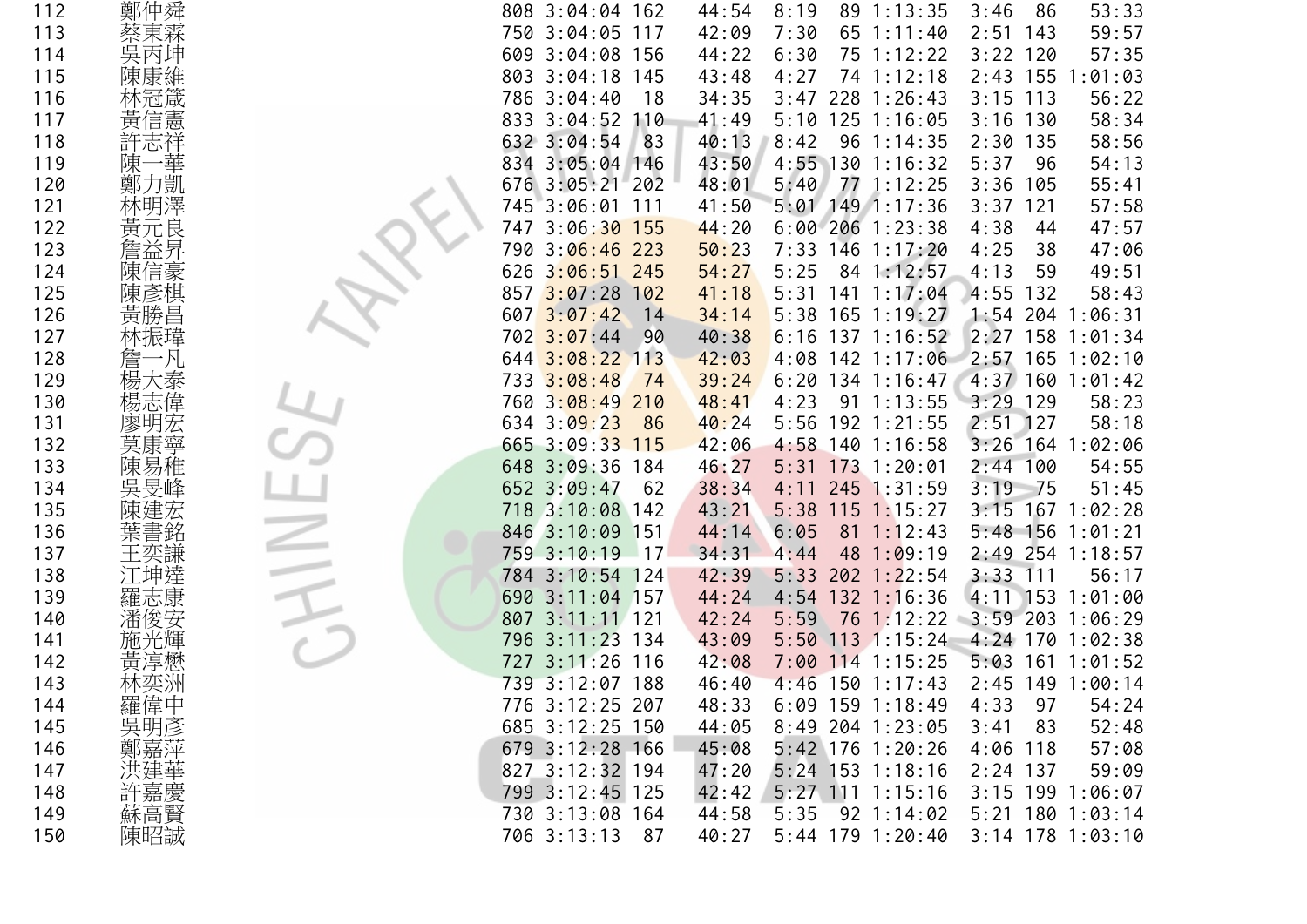| 151 | 陳志偉         | 698 3:13:14 135      |           | 43:09 |            |     | $5:55$ 101 1:14:52 | $3:49$ 193 1:05:31 |             |  |
|-----|-------------|----------------------|-----------|-------|------------|-----|--------------------|--------------------|-------------|--|
| 152 | 林發川         | 692 3:13:29          | 26        | 35:20 |            |     | 5:28 160 1:18:50   | 3:15 227 1:10:39   |             |  |
| 153 | 楊家祥         | 836 3:13:31 123      |           | 42:38 |            |     | 4:08 127 1:16:10   | $3:31$ 206 1:07:05 |             |  |
| 154 | 陳炳宏         | 703 3:13:37 217      |           | 49:21 | 7:01       |     | 94 1:14:09         | $3:40$ 140         | 59:28       |  |
| 155 |             | 781<br>$3:13:41$ 170 |           | 45:26 | $5:37$ 104 |     | 1:14:57            | 4:47<br>175        | 1:02:56     |  |
| 156 | 清雲          | 582 3:13:49 255      |           | 59:42 |            |     | 4:34 155 1:18:32   | 1:58<br>54         | 49:06       |  |
| 157 |             | 723 3:14:09          | 69        | 39:00 |            |     | $3:44$ 174 1:20:11 | 2:35 216 1:08:41   |             |  |
| 158 |             | $3:14:12$ 112<br>768 |           | 42:01 | 8:35 80    |     | 1:12:37            | 7:39               | 182 1:03:22 |  |
| 159 | 黃           | $3:14:17$ 221<br>773 |           | 49:54 | $6:43$ 198 |     | 1:22:34            | 3:54<br>72         | 51:14       |  |
| 160 |             | 565<br>3:14:19       | 85        | 40:22 | 5:31       |     | $73$ 1:12:12       | 4:10 230 1:12:06   |             |  |
| 161 | 劉           | 829<br>3:14:19       | 175       | 45:40 | $5:38$ 119 |     | 1:15:38            | 3:18 185 1:04:08   |             |  |
| 162 | 簡秋          | $3:14:20$ 185<br>691 |           | 46:27 | 7:18       | 78  | 1:12:28            | $5:40$ 168 1:02:30 |             |  |
| 163 | 劉           | $3:14:21$ 191<br>605 |           | 46:57 |            |     | 7:55 117 1:15:30   | 6:03<br>122        | 57:59       |  |
| 164 |             | 3:14:43<br>603       | 15        | 34:15 | $5:23$ 233 |     | 1:29:12            | $3:04$ 173         | 1:02:51     |  |
| 165 |             | $3:14:45$ 128<br>716 |           | 42:54 |            |     | $6:16$ 241 1:30:10 | 3:13<br>-77        | 52:14       |  |
| 166 |             | 3:14:54<br>845       | 29        | 35:59 |            |     | $6:15$ 214 1:24:38 | 3:02 191 1:05:02   |             |  |
| 167 |             | $3:15:06$ 107<br>615 |           | 41:41 | $7:01$ 203 |     | 1:22:59            | $4:23$ 136         | 59:03       |  |
| 168 |             | 674 3:15:08 159      |           | 44:25 | 9:18       |     | $62$ 1:11:14       | $5:27$ 188 1:04:46 |             |  |
| 169 |             | $3:15:13$ 212<br>714 |           | 48:48 |            |     | 7:08 213 1:24:18   | 4:04<br>67         | 50:57       |  |
| 170 |             | 828<br>$3:15:22$ 143 |           | 43:42 | $6:17$ 209 |     | 1:23:44            | 3:28<br>123        | 58:12       |  |
| 171 |             | 656 3:15:32 108      |           | 41:46 |            |     | $6:04$ 102 1:14:55 | 4:02 220 1:08:47   |             |  |
| 172 | 張家銘         | 763 3:15:45 120      |           | 42:21 |            |     | 4:26 121 1:15:51   | 3:00 223 1:10:09   |             |  |
| 173 |             | $3:15:49$ 196<br>623 |           | 47:38 | 3:51       | 98  | 1:14:41            | 4:46 190 1:04:54   |             |  |
| 174 |             | 628 3:16:05 193      |           | 47:17 | 6:36       | 109 | 1:15:14            | 3:54 177 1:03:06   |             |  |
| 175 | 陳彥旭         | $3:17:30$ 224<br>726 |           | 50:28 | 5:25       | 56  | 1:10:20            | 5:11 201 1:06:09   |             |  |
| 176 | 黃昭誠         | $3:17:52$ 198<br>851 |           | 47:51 | $5:36$ 222 |     | 1:25:42            | 106<br>3:01        | 55:44       |  |
| 177 |             | 840 3:18:45          | <b>61</b> | 38:32 |            |     | $5:16$ 164 1:19:21 | $3:52$ 228 1:11:47 |             |  |
| 178 |             | $3:18:47$ 240<br>639 |           | 52:31 |            |     | $5:50$ 152 1:17:52 | $3:59$ 131         | 58:37       |  |
| 179 |             | $3:19:24$ 173<br>606 |           | 45:32 | $7:11$ 218 |     | 1:25:13            | $3:16$ 124         | 58:13       |  |
| 180 | 謝欣廷         | $3:19:29$ 127<br>635 |           | 42:45 |            |     | $5:41$ 221 1:25:34 | 2:50 172 1:02:41   |             |  |
| 181 |             | 3:20:08<br>618       | 92        | 40:40 |            |     | $6:41$ 175 1:20:13 | 4:48 212 1:07:49   |             |  |
| 182 | 張進益         | 699 3:20:46          | 37        | 36:27 |            |     | $6:08$ 171 1:19:53 | 4:15 240 1:14:05   |             |  |
| 183 | 賴煥文<br>王建友亨 | 576 3:21:08 122      |           | 42:34 |            |     | $7:44$ 144 1:17:11 | 4:55 219 1:08:47   |             |  |
| 184 |             | 678 3:21:27 242      |           | 53:18 |            |     | 4:39 212 1:24:15   | $3:09$ 110         | 56:07       |  |
| 185 |             | 753 3:22:08 178      |           | 45:48 |            |     | $6:33$ 199 1:22:47 | 4:32 169 1:02:31   |             |  |
| 186 | 郭登福         | 818 3:22:10 225      |           | 50:31 |            |     | 7:44 135 1:16:48   | $6:36$ 151 1:00:32 |             |  |
| 187 | 蔣傑如<br>游弘毅  | 839 3:22:22 214      |           | 49:07 |            |     | 5:16 138 1:16:56   | 5:09 195 1:05:56   |             |  |
| 188 |             | 663 3:22:31 139      |           | 43:13 |            |     | 5:28 185 1:21:26   | 4:08 215 1:08:18   |             |  |
| 189 | 曾致鳴         | 771 3:22:37 200      |           | 47:58 |            |     | 4:57 177 1:20:31   | 3:05 200 1:06:07   |             |  |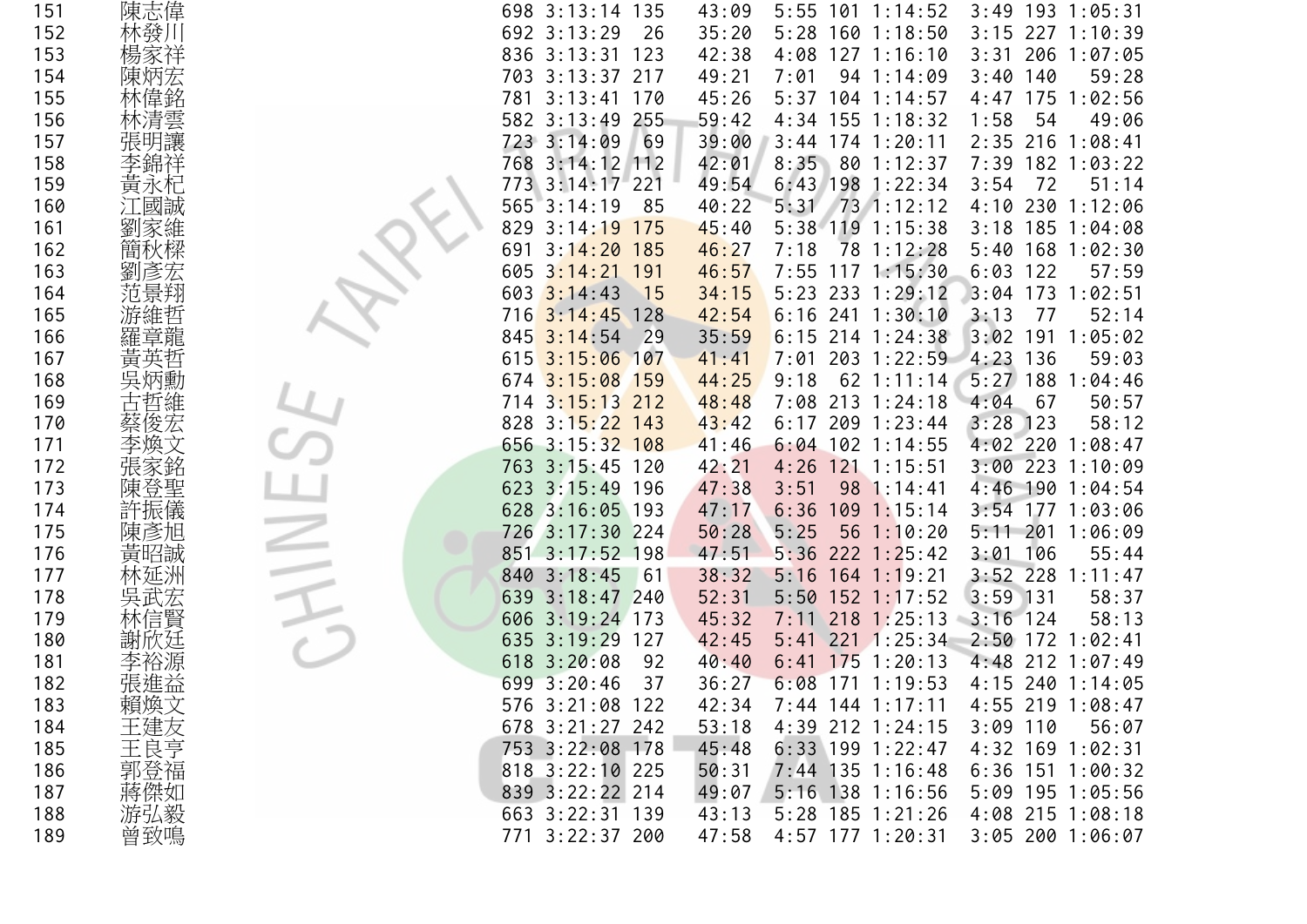| 190 |         | 740 3:22:46             | 64   | 38:43 |      | $6:11$ 166 1:19:31      |            |     | $3:36$ 246 1:14:47  |  |
|-----|---------|-------------------------|------|-------|------|-------------------------|------------|-----|---------------------|--|
| 191 |         | 736 3:23:11             | 216  | 49:11 | 5:25 | 68 1:11:51              |            |     | 4:27 231 1:12:20    |  |
| 192 |         | 766 3:23:16             | - 80 | 40:02 |      | 8:12 169 1:19:43        | 3:19       |     | 229 1:12:02         |  |
| 193 |         | 816 3:23:17 190         |      | 46:52 |      | 7:13 157 1:18:38        |            |     | 2:38 213 1:07:58    |  |
| 194 |         | 798 3:23:20 180         |      | 45:51 |      | 5:09 217 1:25:13        | 4:29       |     | $171 \t1:02:40$     |  |
| 195 |         | 794 3:23:41 136         |      | 43:11 |      | $6:11$ 110 1:15:15      | 5:01       |     | 241 1:14:06         |  |
| 196 | 翁       | 767 3:23:49             | 209  | 48:39 |      | $6:19$ 190 1:21:46      |            |     | $3:54$ 179 1:03:12  |  |
| 197 |         | 672 3:23:57 234         |      | 51:33 |      | 7:48 197 1:22:34        | 5:57       | 109 | 56:06               |  |
| 198 |         | $3:24:09$ 208<br>631    |      | 48:39 |      | $5:24$ 161 1:18:50      | 3:41       |     | 211 1:07:36         |  |
| 199 |         | 572 3:25:25 201         |      | 48:00 |      | 7:11 180 1:20:53        |            |     | $2:43$ 205 1:06:40  |  |
| 200 |         | 655 3:25:45 152         |      | 44:17 |      | $6:09$ 215 1:24:41      |            |     | 3:07 210 1:07:34    |  |
| 201 |         | 3:26:42<br>573          | 82   | 40:08 |      | $6:58$ 189 1:21:39      |            |     | $3:27$ 243 1:14:31  |  |
| 202 |         | $3:26:44$ 230<br>707    |      | 50:48 |      | $5:42$ 194 1:22:04      |            |     | 4:10 184 1:04:02    |  |
| 203 |         | 668 3:27:12 119         |      | 42:13 |      | 3:59 205 1:23:30        |            |     | 2:58 245 1:14:33    |  |
| 204 | 鍾       | 756 3:27:37 228         |      | 50:45 |      | $8:19$ 196 1:22:26      |            |     | 4:31 159 1:01:38    |  |
| 205 | 黃       | 754 3:27:41 187         |      | 46:39 |      | $6:08$ 252 1:35:11      | 3:20       | 114 | 56:25               |  |
| 206 |         | 578 3:28:07 236         |      | 51:42 |      | 4:49 225 1:26:23        | $1:59$ 181 |     | 1:03:16             |  |
| 207 |         | 804 3:28:46 231         |      | 50:50 |      | $5:45$ 238 1:29:42      | $2:46$ 141 |     | 59:45               |  |
| 208 |         | 566 3:28:59 182         |      | 46:17 |      | 7:24 186 1:21:27        |            |     | $7:27$ 202 1:06:27  |  |
| 209 |         | 633 3:29:02             | 54   |       |      | 38:04 10:51 230 1:27:20 | 5:29       | 209 | 1:07:20             |  |
| 210 | 福壽      | 770 3:29:15 254         |      | 59:22 |      | $7:44$ 200 1:22:48      | 5:26       | 93  | 53:57               |  |
| 211 |         | 844 3:29:19             | 25   | 35:19 |      | 7:02 236 1:29:33        |            |     | 5:03 232 1:12:24    |  |
| 212 |         | 820 3:29:42 237         |      | 51:56 |      | 4:35 227 1:26:38        |            |     | 2:16 186 1:04:19    |  |
| 213 |         | 738 3:29:50 219         |      | 49:33 |      | $11:05$ 167 1:19:41     |            |     | 4:52 187 1:04:41    |  |
| 214 |         | 780 3:30:07 222         |      | 49:56 |      | $8:37$ 188 1:21:30      |            |     | 4:03 197 1:06:03    |  |
| 215 |         | 608 3:30:08 104         |      | 41:30 | 9:42 | $156$ $1:18:37$         |            |     | 7:24 235 1:12:57    |  |
| 216 |         | 734 3:30:21 206         |      | 48:23 |      | 7:55 193 1:21:57        |            |     | 5:02 207 1:07:06    |  |
| 217 | 黃<br>俊智 | 27 3:30:30 246          |      | 54:52 |      | $5:13$ 170 1:19:44      |            |     | 5:14 192 1:05:30 改組 |  |
| 218 |         | $3:31:03$ 211<br>594    |      | 48:46 |      | $6:22$ 244 1:31:53      |            |     | 2:39 157 1:01:25    |  |
| 219 |         | $3:31:37$ 186<br>815    |      | 46:32 |      | $5:28$ 216 1:24:43      |            |     | $4:44$ 225 1:10:12  |  |
| 220 |         | 800 3:31:38 244         |      | 53:57 |      | $4:26$ 207 1:23:42      |            |     | 2:18 208 1:07:17    |  |
| 221 | 黎俊良     | 735 3:32:50 232         |      | 50:54 | 6:35 | 87 1:13:23              |            |     | 4:25 253 1:17:35    |  |
| 222 | 陳宣維     | 567 3:33:28 259 1:02:18 |      |       |      | 4:16 211 1:23:51        |            |     | 2:01 154 1:01:03    |  |
| 223 | 宋克威     | 732 3:33:34 132         |      | 43:02 |      | $5:05$ 249 1:33:35      |            |     | 3:10 217 1:08:43    |  |
| 224 | 林明謙     | 755 3:33:35 256 1:00:01 |      |       |      | 5:33 235 1:29:30        | $2:57$ 104 |     | 55:36               |  |
| 225 | 陳偉忠     | 728 3:34:07 204         |      | 48:16 |      | 7:31 251 1:34:33        |            |     | $3:25$ 150 1:00:24  |  |
| 226 | 蕭凱文     | 812 3:35:28 252         |      | 59:05 |      | $6:04$ 183 1:21:24      |            |     | 2:55 196 1:06:01    |  |
| 227 | 王銘宏     | 636 3:35:51 177         |      | 45:44 |      | $6:08$ 208 1:23:44      |            |     | 4:24 247 1:15:53    |  |
| 228 | 許書華     | 581 3:37:04 238         |      | 52:15 |      | 7:11 237 1:29:40        |            |     | 2:28 194 1:05:32    |  |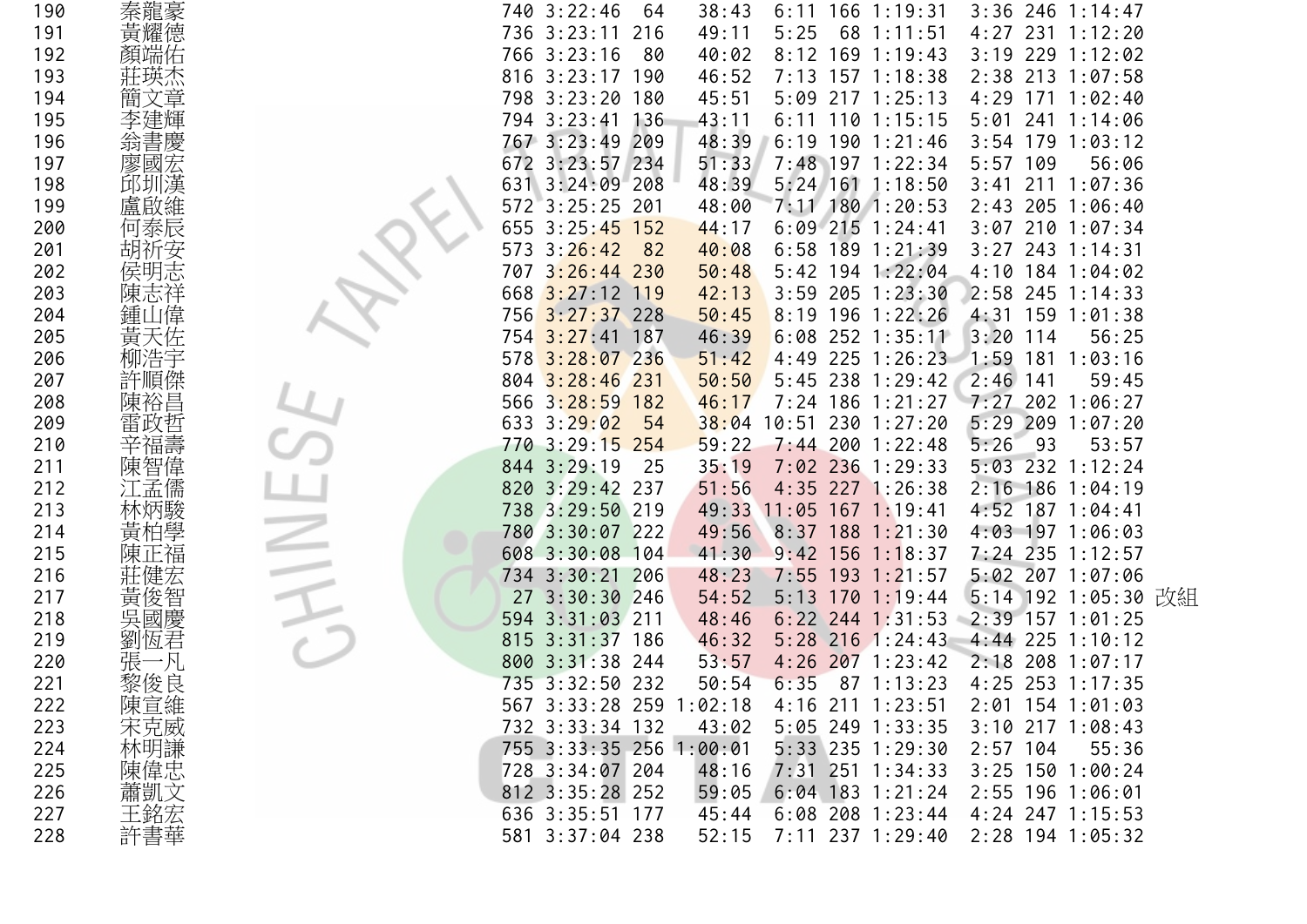| 229 | 陳進達                   | 797 3:37:11 131         |     | 43:01   |               |                | $6:22$ 261 1:43:25 |                         | 2:25 163 1:02:00   |         |                |
|-----|-----------------------|-------------------------|-----|---------|---------------|----------------|--------------------|-------------------------|--------------------|---------|----------------|
| 230 | 李宗儒                   | 654 3:37:18 203         |     | 48:12   |               |                | $9:22$ 223 1:25:54 |                         | 4:27 222 1:09:25   |         |                |
| 231 | 潘昱恆                   | 775 3:37:27 226         |     | 50:32   |               |                | $6:35$ 184 1:21:25 |                         | $6:26$ 233 1:12:31 |         |                |
| 232 | 張昱晟                   | 742 3:38:04 235         |     | 51:34   |               |                | 4:51 124 1:15:57   |                         | 3:09 258 1:22:35   |         |                |
| 233 | 陳冠儒                   | 856 3:39:01 261         |     | 1:02:53 |               |                | $6:30$ 224 1:26:03 |                         | 2:38 152 1:01:00   |         |                |
| 234 | 柯涵耀                   | 569 3:39:30 199         |     | 47:53   |               |                | $6:28$ 232 1:29:07 |                         | $3:28$ 234 1:12:36 |         |                |
| 235 | 賴彥池                   | 744 3:39:57 250         |     | 56:37   |               |                | 8:16 210 1:23:47   |                         | 5:16 198 1:06:03   |         |                |
| 236 | 慶諒                    | 677 3:40:35 233         |     | 51:19   |               |                | 5:16 181 1:21:00   |                         | $6:48$ 249 1:16:15 |         |                |
| 237 | 谷瀧伊將                  | $3:41:07$ 189<br>721    |     | 46:46   |               |                | 4:47 250 1:33:51   |                         | 2:23 236 1:13:23   |         |                |
| 238 | 李俊憲                   | 746 3:41:54 181         |     | 45:55   |               |                | 7:08 239 1:29:52   |                         | 5:07 238 1:13:53   |         |                |
| 239 | 主閔杰                   | 675 3:42:14 148         |     | 43:55   |               |                | $9:49$ 240 1:30:06 |                         | $3:53$ 244 1:14:33 |         |                |
| 240 | 葉欣玗                   | 627 3:43:43 176         |     | 45:41   |               |                | 4:47 257 1:40:55   | $3:15$ 221              |                    | 1:09:07 |                |
| 241 | 曾俊儒                   | 720 3:45:44 213         |     | 48:54   |               |                | $6:09$ 187 1:21:27 |                         | $3:47$ 261 1:25:29 |         |                |
| 242 | 許竣欽                   | 640 3:46:08 129         |     | 42:54   |               |                | 7:29 247 1:32:33   |                         | 8:49 242 1:14:25   |         |                |
| 243 | 胡峻毓                   | 832 3:46:19 172         |     | 45:32   | 8:11          |                | 242 1:30:13        |                         | $5:02$ 252 1:17:24 |         |                |
| 244 | 高瑞聰                   | 762 3:46:27 247         |     | 55:24   | 9:20          |                | 243 1:31:48        |                         | 7:00 174 1:02:56   |         |                |
| 245 | 黃韋賓                   | 751 3:48:29 183         |     | 46:26   |               |                | 7:45 201 1:22:52   |                         | $6:29$ 260 1:24:58 |         |                |
| 246 | 周明宏                   | 769 3:48:31 241         |     | 53:12   |               |                | $6:38$ 231 1:28:14 |                         | $3:28$ 250 1:17:01 |         |                |
| 247 | 陳志鋐                   | 575 3:49:27 168         |     | 45:22   |               |                | $6:05$ 255 1:38:36 |                         | 3:19 248 1:16:07   |         |                |
| 248 | 莊豐榮                   | 657 3:49:59 227         |     | 50:43   |               |                | $6:05$ 258 1:42:05 |                         | 2:55 214 1:08:13   |         |                |
| 249 | 楊達文                   | 577 3:51:07 197         |     | 47:45   |               |                | 7:23 254 1:38:33   |                         | $3:30$ 239 1:13:57 |         |                |
| 250 |                       | 749 3:51:50 243         |     | 53:40   |               |                | $6:00$ 220 1:25:25 | $6:24$ 256              |                    | 1:20:24 |                |
| 251 | 蔡智宇                   | 761 3:52:04 249         |     | 56:13   |               |                | 5:07 234 1:29:26   | $4:14$ 251              |                    | 1:17:07 |                |
| 252 | 林明濱                   | 737 3:52:27 147         |     | 43:50   |               |                | $6:10$ 246 1:32:24 |                         | 7:06 259 1:23:00   |         |                |
| 253 | 魏獻奇                   | 778 3:54:02 215         |     | 49:11   |               |                | $9:06$ 265 1:52:18 |                         | $3:27$ 145 1:00:02 |         |                |
| 254 | 彭德厚                   | 666 3:54:33 229         |     | 50:45   |               |                | $4:54$ 262 1:45:10 |                         | $3:32$ 226 1:10:13 |         |                |
| 255 | 黃(火冏)瓅                | 848 3:54:41 265 1:12:58 |     |         | 6:31          |                | $219$ 1:25:22      |                         | $5:04$ 189 1:04:48 |         |                |
| 256 | 陳奕丞                   | 599 3:55:01 258 1:01:57 |     |         | 5:17          |                | $263$ 1:48:43      | $3:39$ 103              |                    | 55:27   |                |
| 257 |                       | 785 3:57:03 262 1:03:58 |     |         |               |                | 13:20 178 1:20:32  |                         | $9:05$ 224 1:10:10 |         |                |
| 258 | 周家榮                   | 653 3:58:33             | -95 |         | $40:50$ 11:20 |                | $256$ 1:39:03      |                         | 7:40 255 1:19:42   |         |                |
| 259 |                       | 579 3:59:22 264 1:12:11 |     |         |               |                | 4:17 226 1:26:27   | 2:41                    | 237 1:13:48        |         |                |
| 260 | 楊賢佳                   | 574 4:13:04 266 1:29:23 |     |         |               |                | $1:57$ 253 1:38:11 |                         | $1:40$ 162 1:01:55 |         |                |
| 261 |                       | 673 4:16:34 257 1:01:34 |     |         | 5:09          | $\overline{2}$ |                    | 48:08 56:13 262 1:25:33 |                    |         |                |
| 262 | 卓聖耕                   | 717 4:19:10 263 1:06:41 |     |         |               |                | $6:02$ 259 1:42:55 |                         | 2:58 257 1:20:36   |         |                |
| 263 | 游銀漢<br>游銀漢<br>DSQ 孫仲雄 | 757 4:20:39 260 1:02:38 |     |         |               |                | $6:54$ 248 1:33:09 |                         | $9:18$ 264 1:28:43 |         |                |
| 264 |                       | 683 4:28:10 253         |     | 59:11   |               |                | $5:21$ 264 1:50:53 |                         | 5:03 263 1:27:44   |         |                |
|     |                       | 855                     |     |         | 4:55          |                | 1:14:32            | 2:12                    |                    |         | 46:44 裸露上身     |
|     | DSQ 詹書楷               | 831                     |     |         | 7:33          |                | 1:19:08            | 5:17                    |                    |         | 53:57 SWIM DNF |
|     | DSQ 黃繼模               | 688                     |     |         | 4:54          |                | 1:28:54            | 2:08                    |                    |         | 24:23 RUN異常    |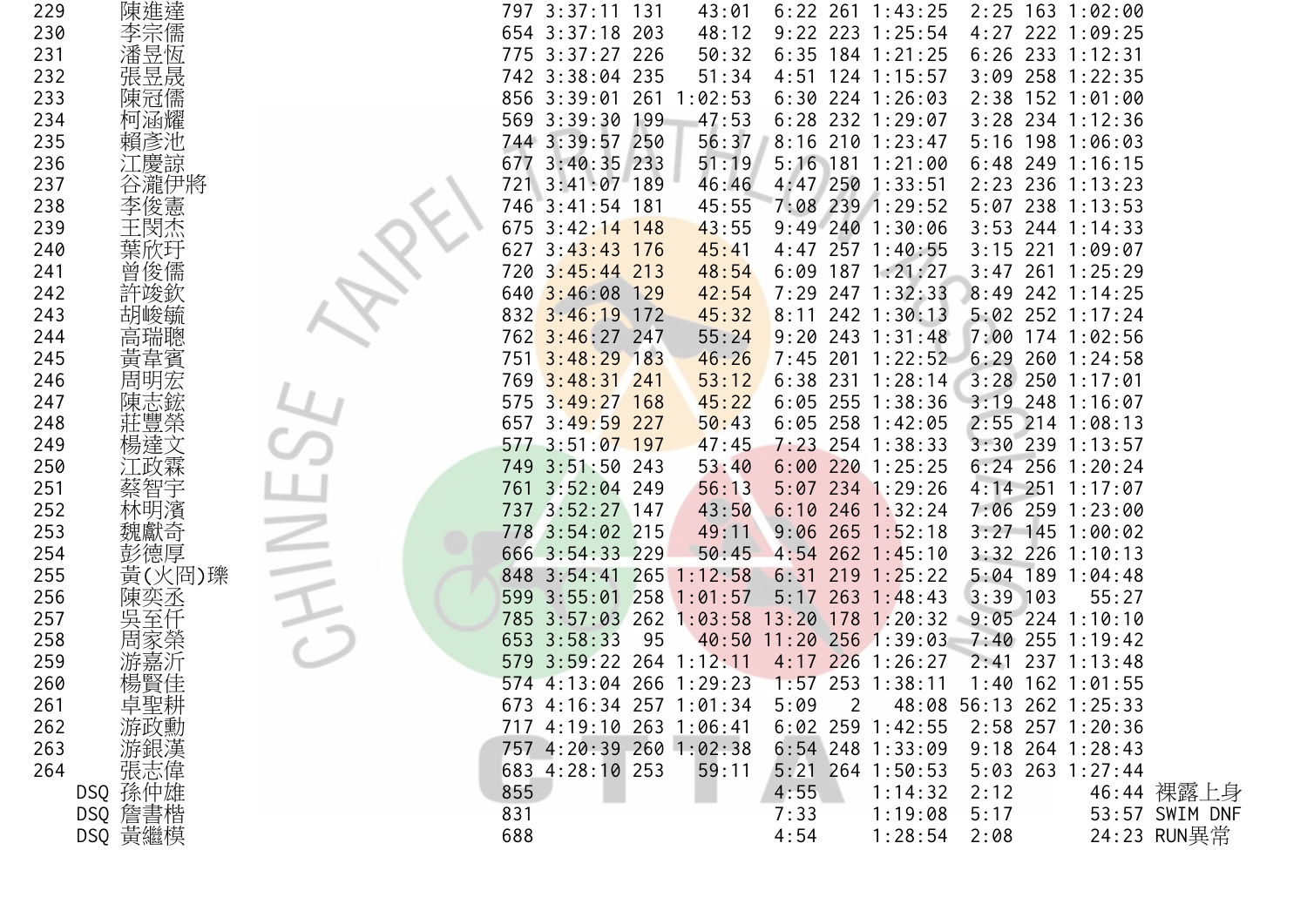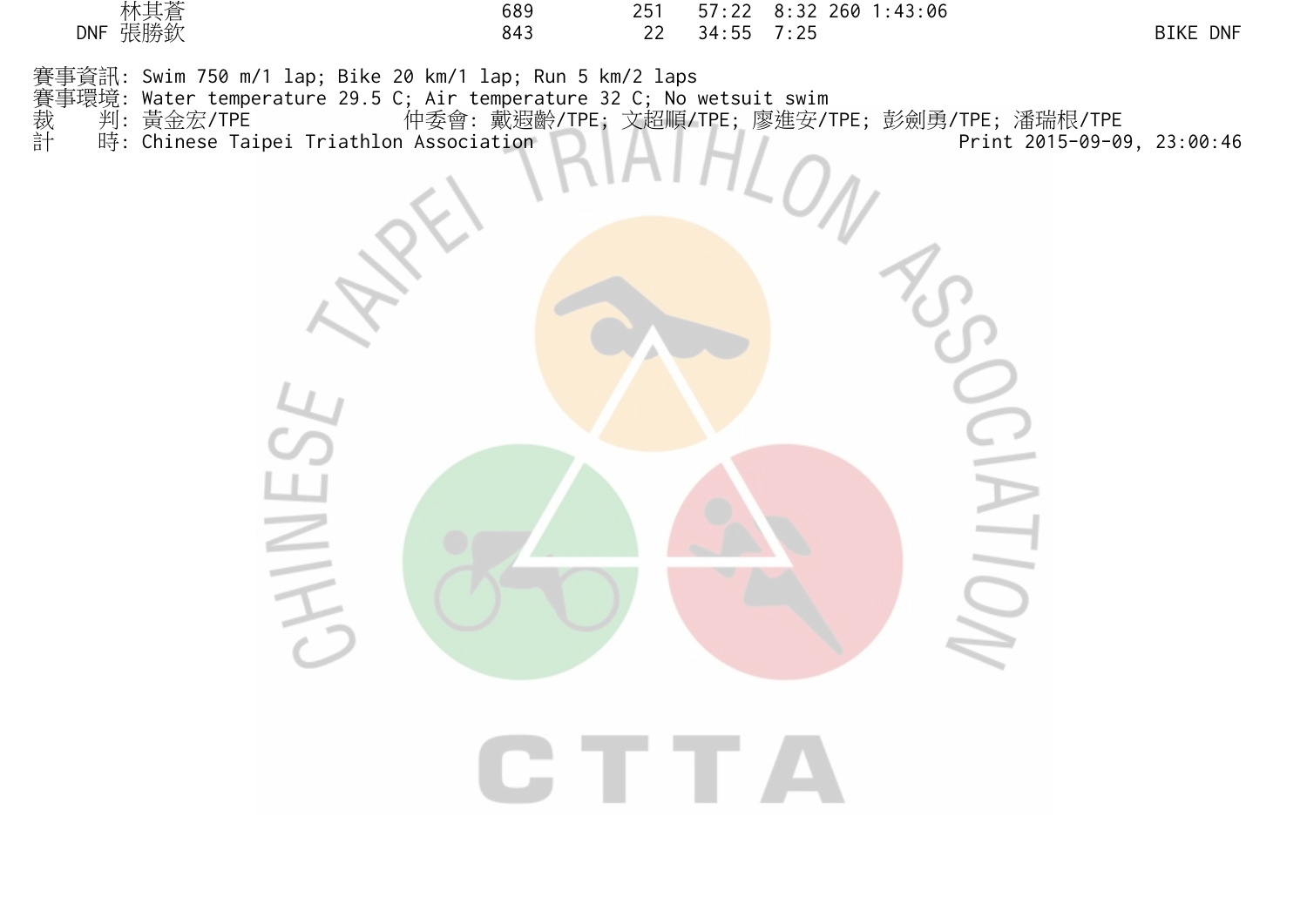| Pos     | Name       |          | No. | Time            | Rnk            | Swim  | T <sub>1</sub>              | Rnk                    | Bike           | T <sub>2</sub> | Rnk            | Run   | Remarks |
|---------|------------|----------|-----|-----------------|----------------|-------|-----------------------------|------------------------|----------------|----------------|----------------|-------|---------|
| === === | 陳弘偉        |          |     | 320 2:10:22     | 9              | 30:17 | $=$ $=$ $=$ $=$ $=$<br>2:10 | $==$<br>$\overline{2}$ | 59:48          | 1:27           | 3              | 36:42 |         |
| 2       | 林伯恩        |          |     | 323 2:10:36     |                | 24:27 | 2:00                        |                        | 61:02:20       | 1:18           | 12             | 40:33 |         |
| 3       | 畢譯文        |          |     | 377 2:14:34     | 18             | 32:31 | 1:56                        |                        | 41:01:43       | 1:13           | 4              | 37:14 |         |
| 4       | 陳俊宏        |          | 511 | 2:15:31         | 13             | 31:45 | 2:01                        |                        | 51:02:16       | 1:25           | 6              | 38:05 |         |
| 5       | 顏銘漢        |          | 531 | 2:17:55         | 19             | 32:37 | 2:38                        |                        | 19 1:06:12     | 1:29           |                | 35:00 |         |
| 6       | 王裕閔        |          |     | 346 2:18:22     | 11             | 31:21 | 2:19                        |                        | 12 1:04:57     | 1:37           | $\overline{7}$ | 38:10 |         |
|         | 黃照理        |          |     | 372 2:21:03     | 5              | 27:51 | 2:53                        |                        | 34 1:08:40     | 1:34           | 10             | 40:07 |         |
| 8       | 林昱廷        |          |     | 459 2:21:36     | 23             | 34:24 | 3:04                        |                        | 17 1:05:59     | 1:39           | $\overline{2}$ | 36:33 |         |
| 9       |            |          |     | 426 2:22:33     | 12             | 31:32 | 2:38                        |                        | 18 1:06:06     | 1:25           | 13             | 40:53 |         |
| 10      | 樂廷峰        | Corentin | 351 | 2:27:27         | 21             | 33:57 | 3:44                        |                        | 42 1:10:04     | 2:06           | 5              | 37:39 |         |
| 11      | 游承翰        |          |     | 434 2:28:44     | 6              | 28:34 | 3:39                        |                        | 231:07:10      | 2:04           | 30             | 47:19 |         |
| 12      | 陳冠丞        |          |     | 388 2:29:21     | 15             | 31:56 | 2:41                        |                        | 66 1:13:33     | 2:11           | 8              | 39:01 |         |
| 13      | 詹志勝        |          |     | 356 2:30:04     | 47             | 38:12 | 3:47                        |                        | 71:04:03       | 1:47           | 15             | 42:15 |         |
| 14      | 李其修        |          |     | 475 2:30:14     | 20             | 33:50 | 4:51                        |                        | 27 1:07:44     | 2:08           | 14             | 41:42 |         |
| 15      | 李少基        |          |     | $524$ $2:31:09$ | 30             | 35:09 | 3:20                        |                        | $16$ 1:05:53   | 2:17           | 21             | 44:33 |         |
| 16      | 林昆憲        |          |     | 442 2:31:51     | 39             | 36:39 | 3:06                        |                        | $10$ 1:04:27   | 1:43           | 24             | 45:58 |         |
| 17      | 深忠仁賢       |          |     | 429 2:34:25     | 14             | 31:50 | 4:16                        |                        | 37 1:09:36     | 1:54           | 25             | 46:50 |         |
| 18      |            |          |     | 406 2:35:06     | 56             | 39:02 | 3:09                        |                        | 81:04:06       | 2:00           | 26             | 46:50 |         |
| 19      | 陳裕淵        |          |     | 530 2:36:05     | 31             | 35:11 | 3:27                        |                        | $26$ 1:07:36   | 2:22           | 33             | 47:31 |         |
| 20      | 蔡穎杰        |          |     | 321 2:36:23     | $\overline{7}$ | 29:14 | 3:26                        |                        | $33 \t1:08:38$ | 2:07           | 63             | 52:59 |         |
| 21      | 魏久杰<br>$-$ | GI JOE   |     | 322 2:38:19     | 55             | 39:02 | 3:44                        |                        | $13 \t1:05:28$ | 3:15           | 27             | 46:52 |         |
| 22      | 周立宸        |          |     | 385 2:39:01     | 72             | 41:11 | 4:37                        |                        | $35$ 1:09:18   | 3:35           | 11             | 40:23 |         |
| 23      | 王怡喬        |          |     | 478 2:40:47     | 40             | 36:44 | 4:17                        |                        | 43 1:10:13     | 2:10           | 32             | 47:26 |         |
| 24      | 陶如嶸        |          |     | 544 2:41:15     | 66             | 40:16 | 4:48                        |                        | 40 1:09:53     | 2:43           | 17             | 43:37 |         |
| 25      | 沈亮君        |          |     | 375 2:42:07     | $\overline{2}$ | 26:08 | 4:22                        |                        | 88 1:15:15     | 2:12           | 69             | 54:12 |         |
| 26      | 陳正高        |          |     | 324 2:42:10     | 65             | 40:12 | 4:02                        |                        | 21 1:06:59     | 1:43           | 44             | 49:16 |         |
| 27      | 鄭壹誠        |          |     | 365 2:42:10     | 50             | 38:31 | 3:40                        |                        | 31 1:08:28     | 2:53           | 38             | 48:40 |         |
| 28      | 莊勝傑        |          |     | 448 2:42:15     | 68             | 40:39 | 4:14                        |                        | 38 1:09:38     | 2:49           | 23             | 44:56 |         |
| 29      | 江昀家<br>黄信遠 |          |     | 361 2:43:23     | 58             | 39:26 | 4:40                        |                        | 91:04:15       | 2:24           | 60             | 52:38 |         |
| 30      |            |          |     | 547 2:44:43     | 17             | 32:29 | 4:04                        |                        | $117$ 1:18:14  | 2:57           | 28             | 47:02 |         |
| 31      | 邵志祥        |          |     | 344 2:44:49     | 62             | 39:55 | 3:42                        | 36                     | 1:09:22        | 2:30           | 45             | 49:21 |         |
| 32      | 于遜<br>劉    |          |     | 333 2:45:23     | 32             | 35:15 | 4:53                        |                        | 52 1:12:07     | 2:24           | 51             | 50:46 |         |
| 33      | 呂劭傑        |          |     | 433 2:45:34     | 60             | 39:36 | 5:47                        |                        | 56 1:12:36     | 3:15           | 19             | 44:21 |         |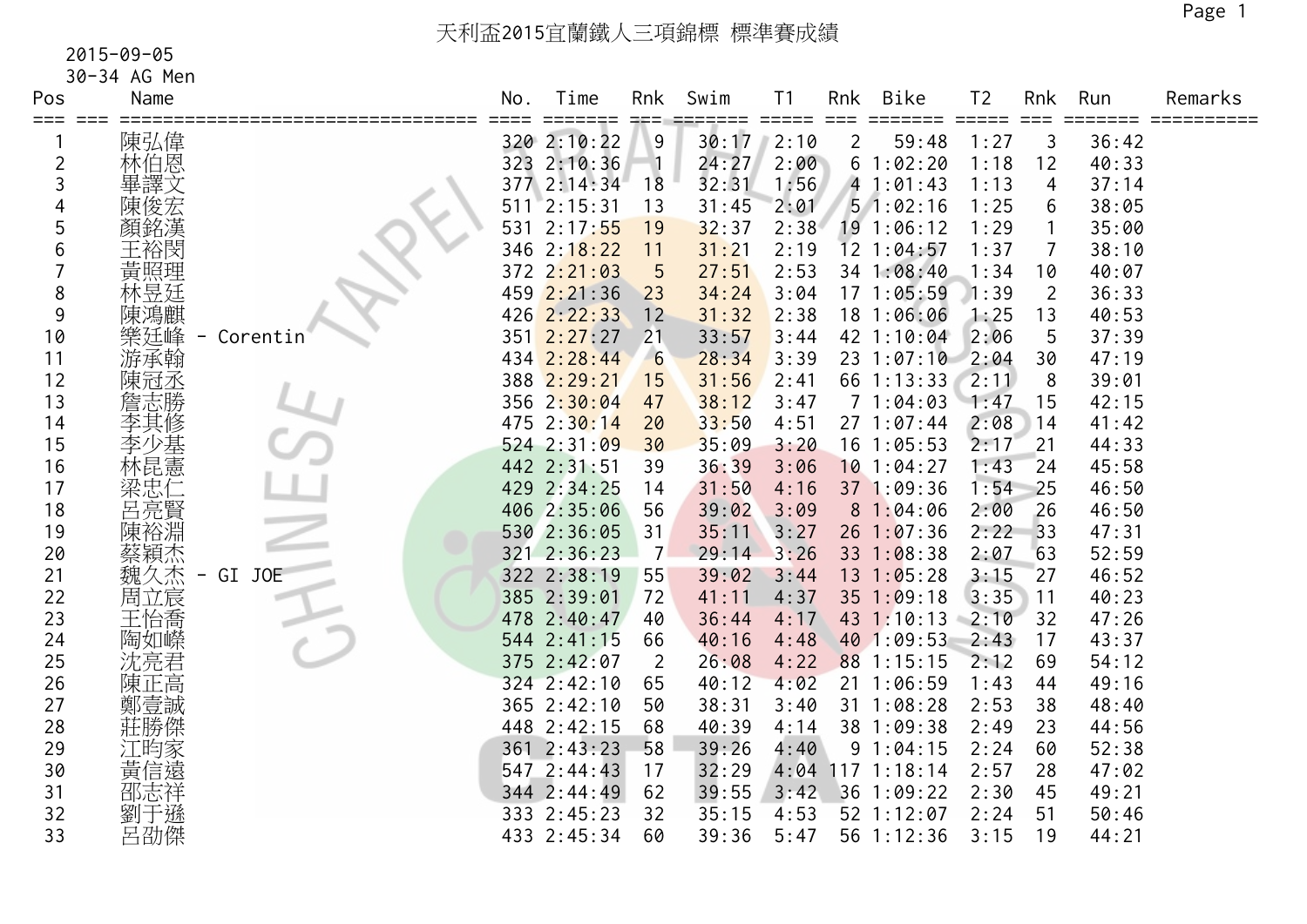| 34 | 李文杰     | 348 2:46:08<br>47:32<br>101<br>43:32<br>4:18<br>$25 \t1:07:18$<br>3:29<br>34                             |
|----|---------|----------------------------------------------------------------------------------------------------------|
| 35 | 書泯      | 455 2:46:39<br>60 1:13:08<br>50:55<br>27<br>34:51<br>4:29<br>3:17<br>53                                  |
| 36 | 蘇世昌     | 389 2:47:12<br>4:20<br>62 1:13:13<br>55:34<br>30:39<br>3:28<br>10<br>84                                  |
| 37 | 智鴻      | 362 2:47:52<br>3:33<br>50 1:11:54<br>2:54<br>47:41<br>81<br>41:51<br>36                                  |
| 38 |         | 329 2:47:53<br>128<br>2:58<br>30 1:08:20<br>48:55<br>45:33<br>2:08<br>41                                 |
| 39 | 葉宗錡     | 432 2:48:26<br>5:08<br>64 1:13:22<br>47:10<br>64<br>39:59<br>2:49<br>29                                  |
| 40 | 陳宗麟     | 536 2:48:30<br>35<br>36:00<br>4:38<br>79 1:14:36<br>51:52<br>1:27<br>57                                  |
| 41 | 袁肇辰     | 407 2:49:49<br>36<br>36:02<br>6:10<br>32 1:08:31<br>55:50<br>3:19<br>87                                  |
| 42 |         | 39:45<br>3:39<br>22 1:07:07<br>55:51<br>2:50:03<br>61<br>3:43<br>88<br>441                               |
| 43 |         | 2:50:25<br>3:28<br>$101$ 1:16:45<br>44:12<br>461<br>104<br>43:43<br>2:20<br>18                           |
| 44 |         | 57<br>$3:27$ 109<br>49:13<br>410<br>2:51:17<br>39:17<br>1:17:28<br>1:54<br>43                            |
| 45 | 陳永生     | 75 1:14:09<br>0:55<br>44:29<br>543<br>2:51:18<br>47:02<br>20<br>142<br>4:44                              |
| 46 | 游育霖     | 2:51:45<br>95<br>526<br>26:54<br>3:37<br>1:16:11<br>2:25<br>128<br>1:02:40<br>$\overline{\phantom{a}}$ 3 |
| 47 | 劉芳韶     | 369 2:52:17 108<br>4:00<br>76 1:14:13<br>2:54<br>31<br>47:20<br>43:53                                    |
| 48 | 邱冠璋     | 476<br>2:52:18<br>51:19<br>140<br>46:47<br>4:38<br>$15 \t1:05:52$<br>3:45<br>56                          |
| 49 | 吳炯廷     | 2:53:06<br>113<br>2:59<br>55:32<br>498<br>44:18<br>4:37<br>$14$ 1:05:42<br>83                            |
| 50 |         | 464 2:53:09<br>75<br>5:53<br>65 1:13:26<br>50:26<br>41:19<br>2:06<br>48                                  |
| 51 |         | 51 1:12:03<br>56:38<br>376 2:53:11<br>25<br>34:38<br>5:51<br>4:03<br>90                                  |
| 52 | 建興      | 2:53:25<br>52<br>38:41<br>1:15:37<br>47:33<br>481<br>8:46<br>91<br>2:51<br>35                            |
| 53 | 陳勇叡     | 456 2:53:37<br>41<br>5:42<br>3:28<br>52:43<br>36:50<br>84 1:14:56<br>61                                  |
| 54 | 林憲忠     | 412 2:55:38<br>162 1:23:06<br>44:39<br>77<br>41:35<br>3:48<br>2:32<br>22                                 |
| 55 | 二翔<br>蕭 | 487 2:55:59<br>63 1:13:20<br>52:06<br>44<br>38:01<br>7:41<br>4:52<br>58                                  |
| 56 | 吳瑞明     | 417 2:56:05<br>3:36<br>90 1:15:17<br>$2:21$ 114<br>:00:30<br>22<br>34:23                                 |
| 57 |         | 557 2:56:09<br>4:59<br>39:58<br>171<br>51:43<br>4:16<br>$87 \t1:15:14$<br>9                              |
| 58 | 李英碩     | 326 2:56:43 137<br>69 1:13:40<br>55<br>51:11<br>46:10<br>3:40<br>2:05                                    |
| 59 | 高偉智     | 425 2:56:43<br>29<br>$68$ 1:13:36<br>2:29<br>122<br>: 01:22<br>35:00<br>4:18                             |
| 60 | 鍾任遠     | 3:06<br>108<br>59:35<br>437 2:57:01<br>29:46<br>4:50<br>$134$ 1:19:45<br>8                               |
| 61 | 林劉駱     | 347 2:57:03<br>4:28<br>$124$ 1:18:36<br>2:04<br>50:29<br>76<br>41:27<br>49                               |
| 62 |         | 2:57:30<br>4:54<br>49<br>59:31<br>451<br>38<br>36:21<br>1:11:49<br>$4:57$ 107                            |
| 63 | 超<br>陳  | 54:58<br>373 2:57:59<br>95<br>6:14<br>45 1:10:46<br>2:55<br>78<br>43:08                                  |
| 64 | 中<br>黃志 | 363 2:58:08<br>3:24<br>44 1:10:25<br>56:56<br>103<br>43:42<br>3:43<br>95                                 |
| 65 |         | 330 2:58:41<br>53<br>38:46<br>5:35<br>78 1:14:24<br>96<br>57:08<br>2:49                                  |
| 66 | 倪致源     | 331 2:59:20 112<br>44:10<br>5:03 128 1:19:01<br>3:01<br>37<br>48:07                                      |
| 67 | 游秉凡     | 502 2:59:37 145<br>4:43<br>4:26<br>47:24<br>73 1:13:58<br>42<br>49:08                                    |
| 68 | 陳文正     | 517 2:59:44 116<br>44:36<br>4:43<br>24 1:07:12<br>2:04 120 1:01:13                                       |
| 69 | 葉賀閔     | 364 2:59:48<br>- 59<br>39:29<br>3:45<br>771:14:19<br>$3:11$ 104<br>59:06                                 |
| 70 | 蕭仕祥     | 496 2:59:58<br>32:05<br>3:25<br>16<br>89 1:15:16<br>$3:05$ 148 1:06:08                                   |
| 71 | 趙椿根     | 470 3:00:27 196<br>67 1:13:33<br>55:43<br>4:50<br>2:58<br>43:24<br>16                                    |
| 72 | 郭禮偉     | 512 3:00:34<br>82 1:14:49<br>2:35<br>54:50<br>-98<br>43:27<br>4:55<br>76                                 |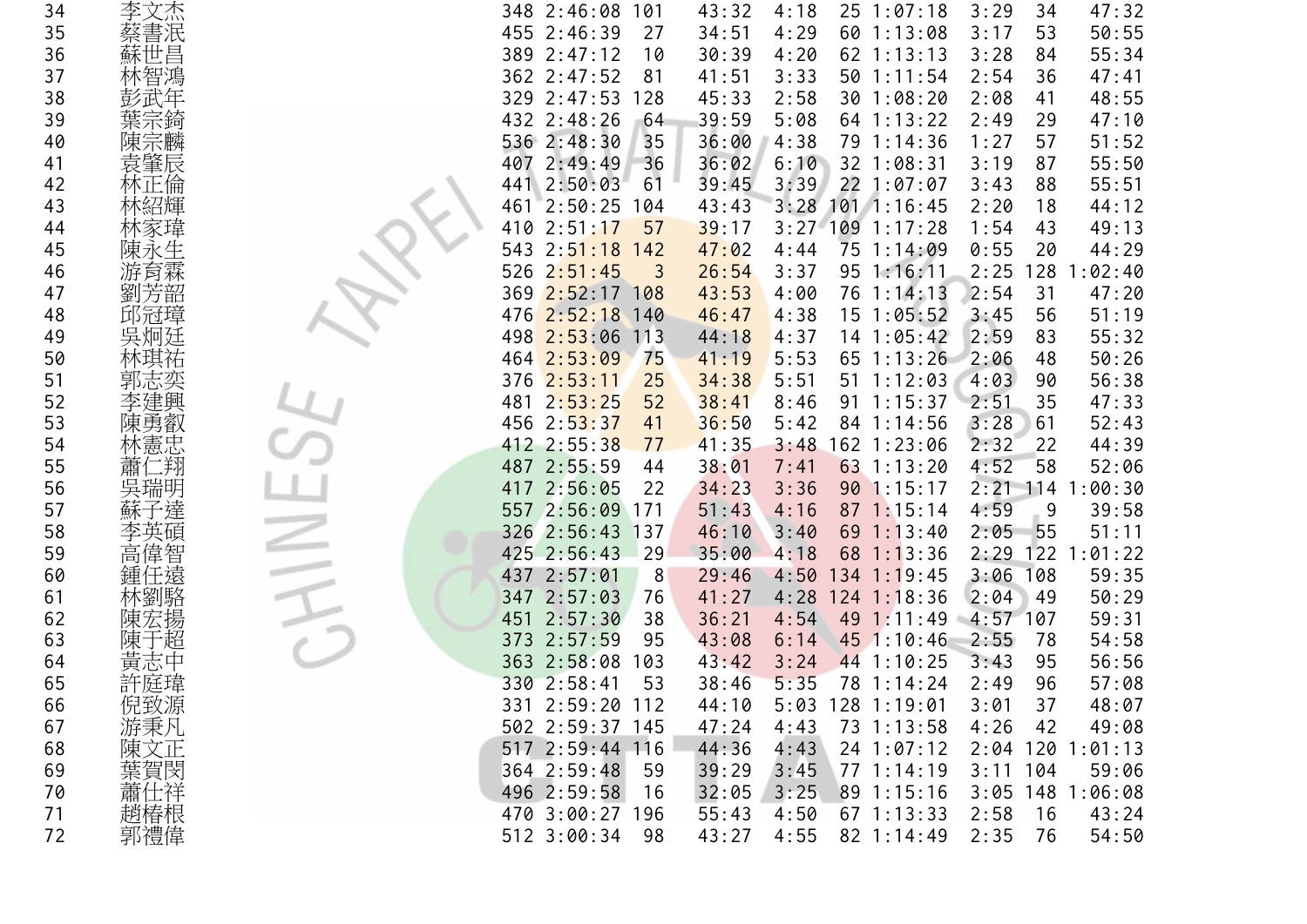| 73  | 孫丕榮        | 349 3:01:12              | 28             | 34:58           | 9:39 |     | $41 \t1:10:04$     | $3:36$ 129 1:02:58 |             |
|-----|------------|--------------------------|----------------|-----------------|------|-----|--------------------|--------------------|-------------|
| 74  |            | 3:01:19<br>497           | 4              | 27:09           | 3:51 |     | $107$ 1:17:22      | 169<br>2:36        | 1:10:23     |
| 75  | 黃嘉常        | $3:01:21$ 183<br>446     |                | 53:13           | 3:44 | 11  | 1:04:51            | 2:45<br>93         | 56:49       |
| 76  | 吳立翔        | $3:02:03$ 149<br>391     |                | 47:42           | 4:58 |     | 47 1:11:18         | 3:23<br>74         | 54:44       |
| 77  |            | 3:02:37<br>474           | 157            | 49:03           | 3:34 |     | 93 1:16:08         | 3:42<br>47         | 50:11       |
| 78  | 吳-         | 3:03:05<br>509           | $-63$          | 39:56           | 6:19 |     | 46 1:11:12         | 4:10<br>123        | 1:01:31     |
| 79  | 李孟鴻        | 353 3:03:11              | 42             | 37:18           | 6:54 |     | 149 1:20:58        | 65<br>4:07         | 53:56       |
| 80  | 陳柏榕        | $3:03:26$ 106<br>338     |                | 43:49           | 7:49 |     | 54 1:12:23         | 4:00<br>81         | 55:27       |
| 81  | 林伯全        | 545 3:03:35              | 3 <sup>3</sup> | 35:34           |      |     | 5:54 145 1:20:32   | 1:26<br>112        | 1:00:11     |
| 82  | 李良杰        | 374 3:04:07              | 26             | 34:50           |      |     | 4:14 139 1:19:55   | 2:39<br>127        | 1:02:31     |
| 83  | 黃          | 525<br>3:05:03           | 84             | 42:01           |      |     | 4:21 140 1:19:59   | 79<br>3:26         | 55:18       |
| 84  | 黃偉晨        | 428<br>3:05:19           | 105            | 43:45           | 6:07 |     | $81 \t1:14:41$     | 3:58<br>94         | 56:50       |
| 85  | 鄭燿(方方土)    | $3:05:47$ 130<br>439     |                | 45:41           | 3:29 |     | 74 1:13:59         | 3:27<br>106        | 59:13       |
| 86  | 陳富璿        | 3:06:10<br>515           | 34             | 35:41           |      |     | 5:32 183 1:27:47   | 3:15<br>66         | 53:58       |
| 87  |            | 436<br>3:06:20           | 89             | 42:25           |      |     | $4:14$ 108 1:17:22 | 1:55<br>113        | 1:00:25     |
| 88  | 黃志平        | $452 \overline{3:06:38}$ | 85             | 42:06           |      |     | 3:40 138 1:19:55   | 3:21<br>100        | 57:38       |
| 89  |            | 368 3:06:49 135          |                | 45:55           | 6:28 |     | 80 1:14:38         | 4:02<br>86         | 55:48       |
| 90  |            | 430 3:07:16 114          |                | 44:23           | 6:30 |     | $123$ $1:18:36$    | 3:29<br>70         | 54:20       |
| 91  | 季          | 399 3:07:34 133          |                | 45:53           | 8:14 |     | 55 1:12:24         | 6:59<br>68         | 54:06       |
| 92  | 俊諆         | 435 3:07:36 102          |                | 43:34           | 6:30 |     | 158 1:22:10        | 3:04<br>59         | 52:18       |
| 93  | 俋<br>呈     | 379 3:07:36              | - 99           | 43:29           | 5:39 |     | 1001:16:43         | 5:01<br>92         | 56:46       |
| 94  |            | $3:07:47$ 117<br>420     |                | 44:37           | 9:08 |     | $57$ 1:12:57       | 3:59<br>97         | 57:09       |
| 95  |            | 3:07:54<br>408           | 109            | 44:01           | 9:07 |     | 103 1:16:56        | 2:59<br>-77        | 54:54       |
| 96  |            | 3:08:14<br>413           | 93             | 43:04           | 6:22 |     | 72 1:13:58         | $3:35$ 121         | 1:01:16     |
| 97  | 蔡耀淳        | 403<br>3:08:17           | 49             | 38:28           | 8:16 |     | 94 1:16:11         | $5:21$ 110 1:00:02 |             |
| 98  |            | 340 3:08:39 192          |                | 54:50           | 5:04 |     | 70 1:13:50         | 6:07<br>40         | 48:51       |
| 99  | 何誌峰        | 3:08:48<br>440           | 121            | 44:53           | 3:52 |     | 291:07:50          | $2:44$ 164         | 1:09:31     |
| 100 | 徐益棋        | 3:08:50<br>405           | 46             | $38:12$ $30:13$ |      |     | 31:00:51           | 2:51<br>91         | 56:44       |
| 101 |            | 463<br>3:08:54           | 78             | 41:42           | 6:50 | 146 | 1:20:44            | 5:38<br>67         | 54:02       |
| 102 |            | 460 3:09:46              | 91             | 42:52           | 6:43 |     | $71 \t1:13:54$     | 7:20<br>102        | 58:58       |
| 103 | 葉治皭        | 457 3:10:07              | 90             | 42:30           |      |     | 4:52 114 1:18:07   | 117<br>3:56        | 1:00:44     |
| 104 | 游錫霖        | 522 3:11:37 118          |                | 44:37           |      |     | $6:07$ 156 1:22:02 | 4:12<br>73         | 54:40       |
| 105 | 徐之傑<br>謝桂彬 | 343 3:11:58              | 87             | 42:13           |      |     | $6:29$ 131 1:19:20 | $3:11$ 118         | 1:00:47     |
| 106 |            | 367 3:12:01 202          |                | 57:11           | 5:45 |     | 53 1:12:07         | 3:59<br>64         | 53:01       |
| 107 | 劉世斌        | 550 3:12:09 124          |                | 45:04           | 7:11 |     | 98 1:16:29         | 3:24               | 111 1:00:04 |
| 108 | 蔡勝傑        | 546 3:12:12 150          |                | 47:43           |      |     | 5:42 133 1:19:36   | 3:26<br>85         | 55:46       |
| 109 | 余俊杰智       | 510 3:12:13 148          |                | 47:39           |      |     | 5:16 125 1:18:37   | 4:47<br>89         | 55:56       |
| 110 |            | 357 3:12:26 179          |                | 52:53           |      |     | $5:27$ 119 1:18:20 | 2:52<br>62         | 52:57       |
| 111 | 張國樞        | 453 3:13:11 110          |                | 44:07           | 3:33 |     | 59 1:13:03         | 2:56 165 1:09:33   |             |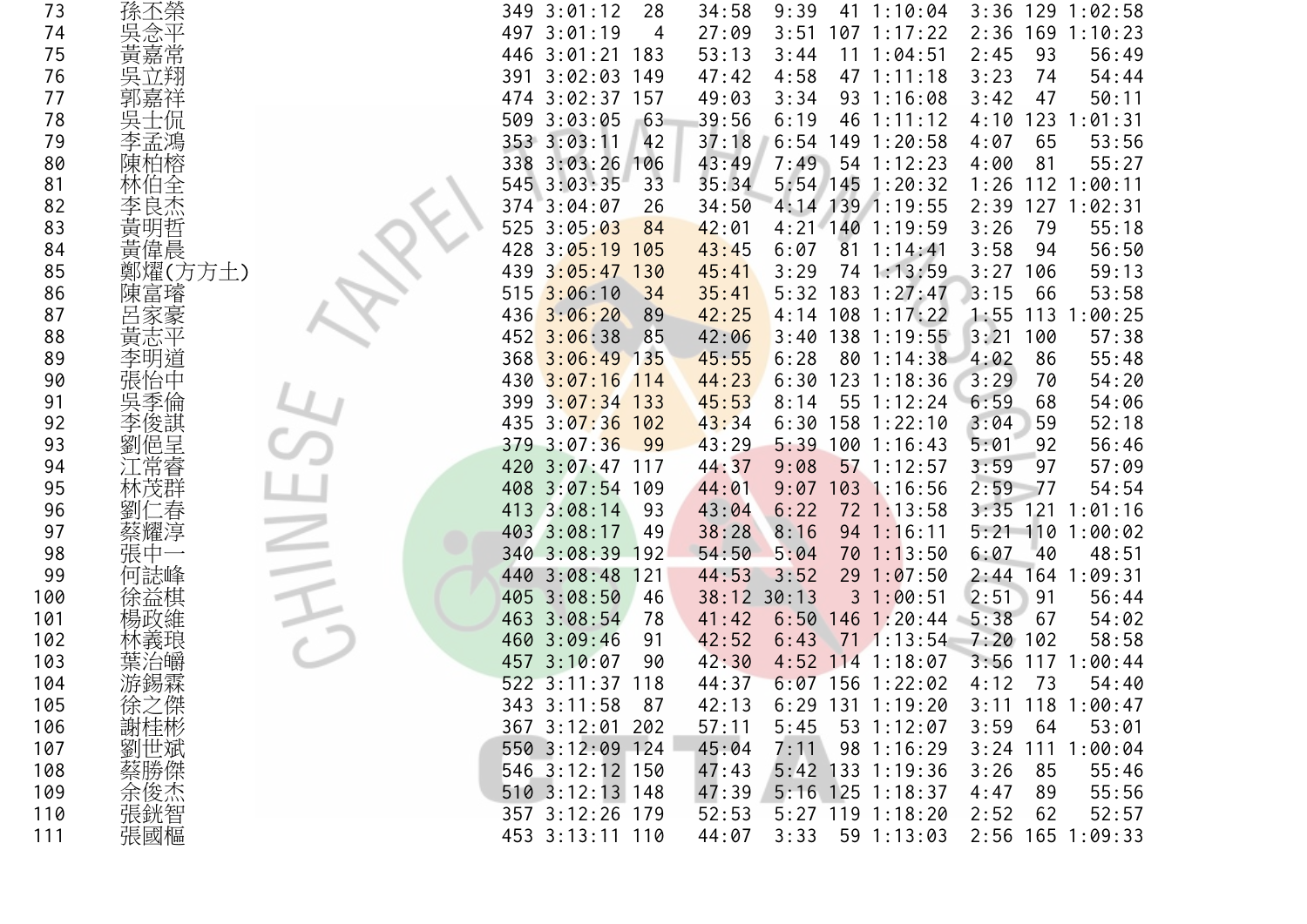| 112 | 游富勝        | 396 3:13:11<br>$165$ 1:23:34<br>4:36<br>99<br>57:32<br>69<br>40:44<br>6:48          |
|-----|------------|-------------------------------------------------------------------------------------|
| 113 | 潘學賢        | 370 3:13:15<br>131<br>45:51<br>5:55<br>58 1:12:59<br>5:32<br>130<br>1:02:59         |
| 114 | 富安         | 1:18:11<br>59:05<br>532 3:13:51<br>71<br>41:06<br>6:46<br>103<br>8:44<br>116        |
| 115 | 江智傑        | 51:00 改組<br>23 3:14:08<br>115<br>44:29<br>$6:02$ 196 1:30:31<br>2:08<br>54          |
| 116 | 簡憶倫        | 449 3:14:27<br>94<br>4:03 112 1:17:54<br>2:52<br>151<br>1:06:32<br>43:07            |
| 117 | 陳威宇        | 5:37 168 1:23:55<br>3:26<br>115<br>1:00:30<br>489<br>3:14:41<br>$-73$<br>41:15      |
| 118 | 吳冠倫        | $3:14:54$ 138<br>9:35 130 1:19:06<br>5:05<br>75<br>493<br>46:25<br>54:46            |
| 119 |            | $3:15:22$ 160<br>49:24<br>7:36 167 1:23:53<br>48:46<br>397<br>5:44<br>39            |
| 120 | 德<br>陳     | 45:14<br>5:12 121 1:18:32<br>1:04:08<br>535<br>$3:15:30$ 126<br>139<br>2:27         |
| 121 |            | 528 3:15:30 175<br>$48$ 1:11:23<br>59:09<br>52:16<br>7:15<br>5:29<br>105            |
| 122 |            | $3:15:37$ 129<br>5:12 197 1:30:33<br>3:38<br>50:41<br>398<br>45:35<br>50            |
| 123 |            | 7:24 161 1:22:57<br>480<br>3:15:53<br>111<br>44:10<br>6:54<br>72<br>54:31           |
| 124 |            | 4:18<br>1:09:39<br>2:25<br>207 1:25:26<br>3:16:19<br>24<br>34:32<br>39<br>492       |
| 125 |            | $3:16:24$ 100<br>144 1:20:31<br>3:43<br>124<br>1:02:00<br>539<br>43:30<br>6:43      |
| 126 | 右航         | $3:16:46$ 195<br>55:34<br>4:56<br>96<br>1:16:11<br>2:39<br>98<br>57:28<br>477       |
| 127 |            | 3:17:09<br>74<br>2:41<br>205<br>1:23:42<br>520<br>41:18<br>2:47<br>20<br>1:06:42    |
| 128 |            | $3:17:17$ 184<br>53:24<br>4:23<br>83<br>1:14:55<br>3:40<br>119<br>1:00:58<br>514    |
| 129 | 月示         | 1:15:59<br>382 3:17:18 152<br>48:28<br>5:24<br>92<br>4:19 134 1:03:10               |
| 130 |            | 505 3:17:32 125<br>$157$ 1:07:45<br>45:06<br>97<br>1:16:20<br>2:37<br>5:47          |
| 131 | 思雁         | 556 3:18:13<br>54<br>181<br>1:48<br>$142$ 1:04:42<br>38:58<br>5:30<br>1:27:17       |
| 132 | 韋嘉<br>陳    | $345$ 3:18:35<br>41:55<br>$5:09$ 111 1:17:35<br>1:58<br>$178$ 1:12:01<br>83         |
| 133 | 王興鴻        | 390 3:18:47<br>3:10<br>$168$ 1:10:02<br>88<br>42:19<br>5:03<br>$118$ 1:18:15        |
| 134 | 蘇育民        | 3:19:11<br>59:55<br>523<br>180<br>53:04<br>86 1:15:12<br>4:19 109<br>6:41           |
| 135 |            | 499 3:19:22 132<br>3:12 131 1:03:05<br>45:53<br>$157$ 1:22:03<br>5:12               |
| 136 | 昶志         | 358 3:19:26 120<br>3:33 125 1:02:09<br>44:51<br>8:40<br>$142$ 1:20:14               |
| 137 | 偉誌         | 3:19:38 212 1:08:39<br>80<br>55:23<br>431<br>28<br>1:07:49<br>3:04<br>4:45          |
| 138 | 陳          | 472 3:20:25 162<br>3:07<br>52<br>50:49<br>49:51<br>6:18<br>$195$ $1:30:21$          |
| 139 | 博理<br>胡    | 3:20:41<br>169<br>$132$<br>1:03:07<br>483<br>80<br>7:59<br>1:24:16<br>3:31<br>41:49 |
| 140 |            | 3:20:41<br>$9:17$ 129 1:19:04<br>$5:51$ 136<br>1:03:35<br>92<br>42:57<br>350        |
| 141 | 梁恩         | 3:20:43<br>82<br>41:52<br>10:30 174 1:24:59<br>5:28<br>101<br>57:56<br>414          |
| 142 |            | 173<br>378<br>3:21:06<br>70<br>40:53<br>6:29<br>$122$ 1:18:32<br>3:56<br>1:11:18    |
| 143 | 李孟迅        | $504$ 3:21:13<br>$5:35$ 106 1:17:17<br>3:41 167 1:09:57<br>119<br>44:44             |
| 144 | 陳家豪<br>陳福村 | 537 3:22:15 155<br>48:42<br>7:56 148 1:20:52<br>2:22 126 1:02:26                    |
| 145 |            | 555 3:23:16<br>$6:54$ 155 1:06:49<br>38:14<br>$8:48$ 160 1:22:33<br>- 48            |
| 146 |            | 332 3:24:42 199<br>56:34<br>$6:06$ 159 1:22:25<br>82<br>4:12<br>55:27               |
| 147 | 陳博宇毅       | 471 3:24:49 134<br>45:54<br>$6:44$ 170 1:24:18<br>2:39 143 1:05:17                  |
| 148 | 羅智宇        | 339 3:24:52 170<br>2:31<br>51:42<br>$5:45$ 203 1:34:46<br>46<br>50:10               |
| 149 | 蕭琮暉        | 495 3:25:33<br>$9:13$ 153 1:21:48<br>67<br>40:34<br>7:25 153 1:06:35                |
| 150 | 許鐘元        | 337 3:25:51<br>2:53 135 1:03:28<br>$6:30$ 204 1:35:19<br>43<br>37:44                |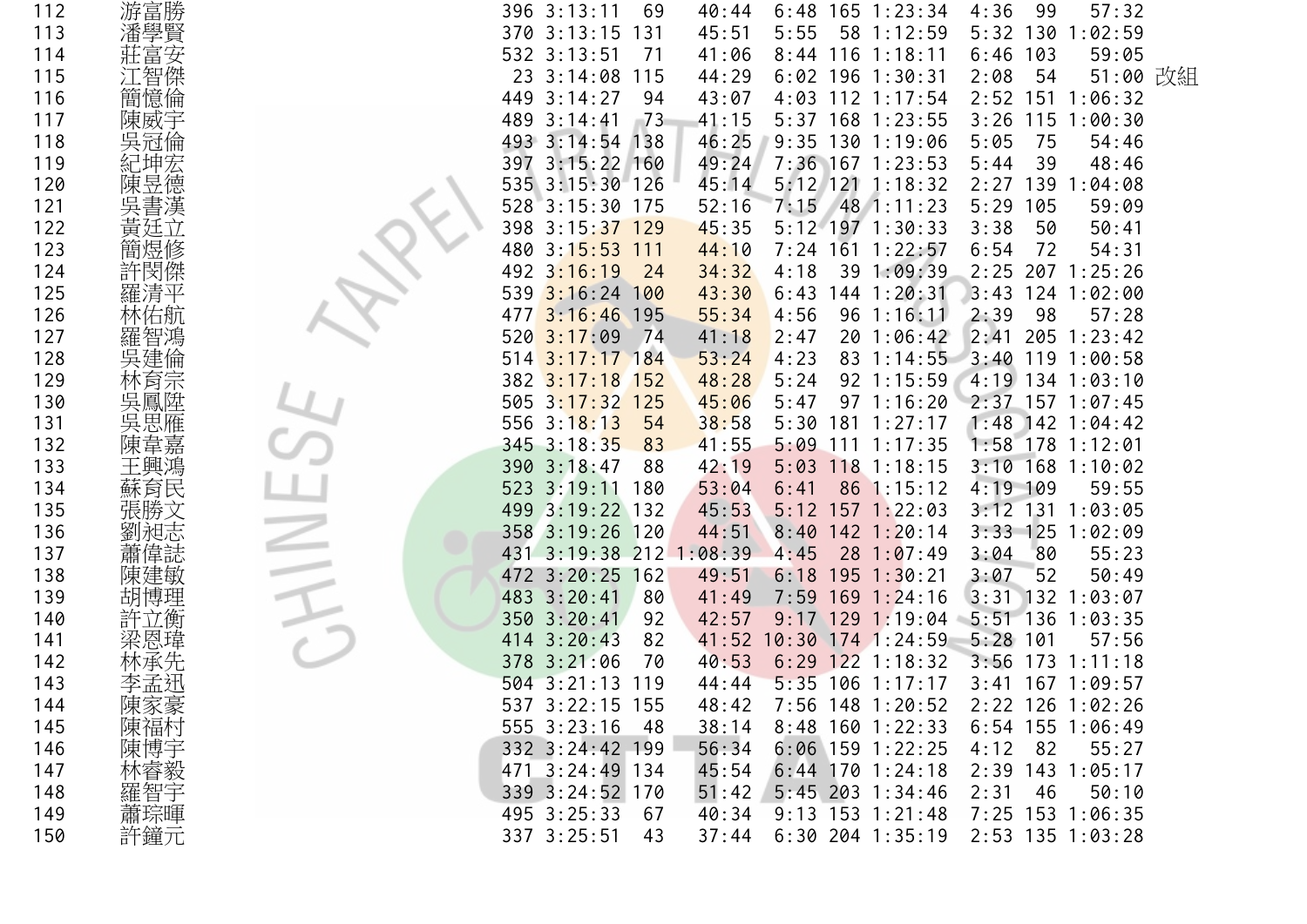| 151 | 郭子健     |       | 554 3:26:44 144         |       |         |      | 47:18 10:10 136 1:19:48 | $5:07$ 140 1:04:23 |                 |
|-----|---------|-------|-------------------------|-------|---------|------|-------------------------|--------------------|-----------------|
| 152 |         |       | $3:27:32$ 107<br>541    |       | 43:51   |      | 7:13 172 1:24:35        | 3:31               | $161 \t1:08:24$ |
| 153 | 啟榮      |       | 553 3:27:50 164         |       | 50:16   |      | $5:22$ 110 1:17:35      | 3:09               | $175$ 1:11:30   |
| 154 | 育       |       | 519 3:28:34 123         |       | 44:58   |      | 5:19 126 1:18:58        | 3:46               | 188 1:15:34     |
| 155 |         |       | $3:28:36$ 154<br>418    |       | 48:32   |      | $9:15$ 200 1:32:49      | 3:32<br>71         | 54:30           |
| 156 | 鄒濱馮     |       | $3:28:41$ 139<br>521    |       | 46:29   | 8:12 | 85 1:14:59              | 8:15<br>171        | 1:10:48         |
| 157 | 石若斌     | Robin | 352 3:28:57 127         |       | 45:27   |      | $6:25$ 120 1:18:28      | 8:03               | 1701:10:37      |
| 158 | 張嘉元     |       | 438 3:29:07             | $-86$ | 42:08   |      | 7:24 137 1:19:52        | 5:39               | 181 1:14:06     |
| 159 | 顏鼎祐     |       | 419 3:29:09             | 37    | 36:10   |      | 7:10 154 1:21:58        | 6:38               | $194$ 1:17:16   |
| 160 |         |       | 467 3:29:12 168         |       | 51:04   |      | 4:58 102 1:16:54        | 4:39               | $176$ 1:11:39   |
| 161 | 陳思瑋     |       | 508 3:29:51             | 167   | 51:02   |      | $6:15$ 147 1:20:50      | 4:30 156 1:07:15   |                 |
| 162 | 陳裕超     |       | 527<br>3:31:11          | 151   | 47:47   |      | $6:32$ 193 1:29:49      | 3:00 138 1:04:05   |                 |
| 163 | 陳彥璋     |       | $424$ $3:31:24$         | 45    | 38:07   |      | 7:44 202 1:34:26        | 2:06 163 1:09:03   |                 |
| 164 | 冷宣麟     |       | $355$ $3:31:53$         | 51    |         |      | 38:34 11:17 173 1:24:54 | 8:12 162 1:08:58   |                 |
| 165 | 攺輝      |       | $3:32:06$ 210<br>479    |       | 1:02:09 | 2:42 | $61 \; 1:13:12$         | $6:04$ 159 1:08:03 |                 |
| 166 |         |       | 366 3:32:39 153         |       | 48:31   | 5:54 | 99 1:16:42              | 5:42 189 1:15:52   |                 |
| 167 |         |       | 549 3:32:46 188         |       | 53:49   |      | $9:47$ 143 1:20:18      | 4:29               | $141$ $1:04:25$ |
| 168 |         |       | 336 3:33:13 174         |       | 52:14   |      | 5:03 188 1:28:34        | $3:40$ 137 1:03:45 |                 |
| 169 | 煒國      |       | 3:33:35<br>411          | 97    | 43:21   |      | $6:47$ 171 1:24:29      | 4:24 185 1:14:37   |                 |
| 170 |         |       | $3:33:53$ 159<br>507    |       | 49:21   |      | 10:04 151 1:21:39       | 4:28               | 1601:08:23      |
| 171 |         |       | 400 3:34:23 205         |       | 58:16   |      | $7:25$ 113 1:17:58      | $5:22$ 144 1:05:24 |                 |
| 172 | 謝建興     |       | 334 3:34:42 194         |       | 55:23   |      | $7:35$ 163 1:23:24      | 5:13 133 1:03:08   |                 |
| 173 | 享<br>張  |       | $3:34:44$ 147<br>371    |       | 47:34   |      | 5:46 135 1:19:48        | $4:59$ 191         | 1:16:39         |
| 174 | 國<br>葉信 |       | 538 3:34:50 143         |       | 47:15   |      | $6:28$ 104 1:17:16      | 4:40 199 1:19:13   |                 |
| 175 |         |       | $3:34:56$ 203<br>491    |       | 57:32   |      | $6:38$ 150 1:21:30      | $3:48$ 145 1:05:31 |                 |
| 176 |         |       | 485 3:36:10 158         |       | 49:17   |      | $6:35$ 194 1:29:54      | 3:54 152 1:06:33   |                 |
| 177 |         |       | 529 3:37:37 163         |       | 50:06   |      | $8:06$ 187 1:28:20      | $3:22$ 158 1:07:45 |                 |
| 178 |         |       | 552 3:37:37 186         |       | 53:30   |      | $6:57$ 190 1:28:44      | 2:54 146 1:05:35   |                 |
| 179 |         |       | 342 3:38:14 214         |       | 1:15:03 |      | $2:56$ 105 1:17:17      | $2:20$ 116 1:00:39 |                 |
| 180 |         |       | 458 3:38:21 161         |       | 49:44   |      | $9:12$ 115 1:18:10      | $8:53$ 179 1:12:24 |                 |
| 181 |         |       | 360 3:40:19 211 1:03:02 |       |         |      | 4:58 166 1:23:51        | $2:46$ 147 1:05:44 |                 |
| 182 | 葉明瑜     |       | 421 3:40:39 141         |       | 47:00   |      | $8:32$ 184 1:27:56      | 3:38 180 1:13:35   |                 |
| 183 | 莊戶升     |       | 450 3:40:47 182         |       | 53:07   |      | 7:00 127 1:18:58        | 7:16 184 1:14:28   |                 |
| 184 | 趙健皓     |       | 465 3:40:53             | 79    | 41:46   |      | 7:08 182 1:27:21        | $6:20$ 196 1:18:20 |                 |
| 185 | 謝欣玶     |       | 383 3:40:56 172         |       | 51:47   |      | $6:36$ 132 1:19:24      | $6:04$ 193 1:17:08 |                 |
| 186 | 李人偉     |       | 454 3:41:20 178         |       | 52:40   |      | $6:10$ 186 1:28:17      | 7:52 150 1:06:23   |                 |
| 187 | 范捷翔     |       | 354 3:43:17 201         |       | 56:59   |      | $6:13$ 175 1:25:16      | $3:51$ 172 1:11:00 |                 |
| 188 | 陳廷翰     |       | 445 3:43:20 173         |       | 52:08   |      | $5:20$ 180 1:26:54      | 4:40 183 1:14:20   |                 |
| 189 | 蔡震天     |       | 488 3:45:11 206         |       | 59:12   |      | $6:22$ 192 1:29:33      | $3:25$ 154 1:06:40 |                 |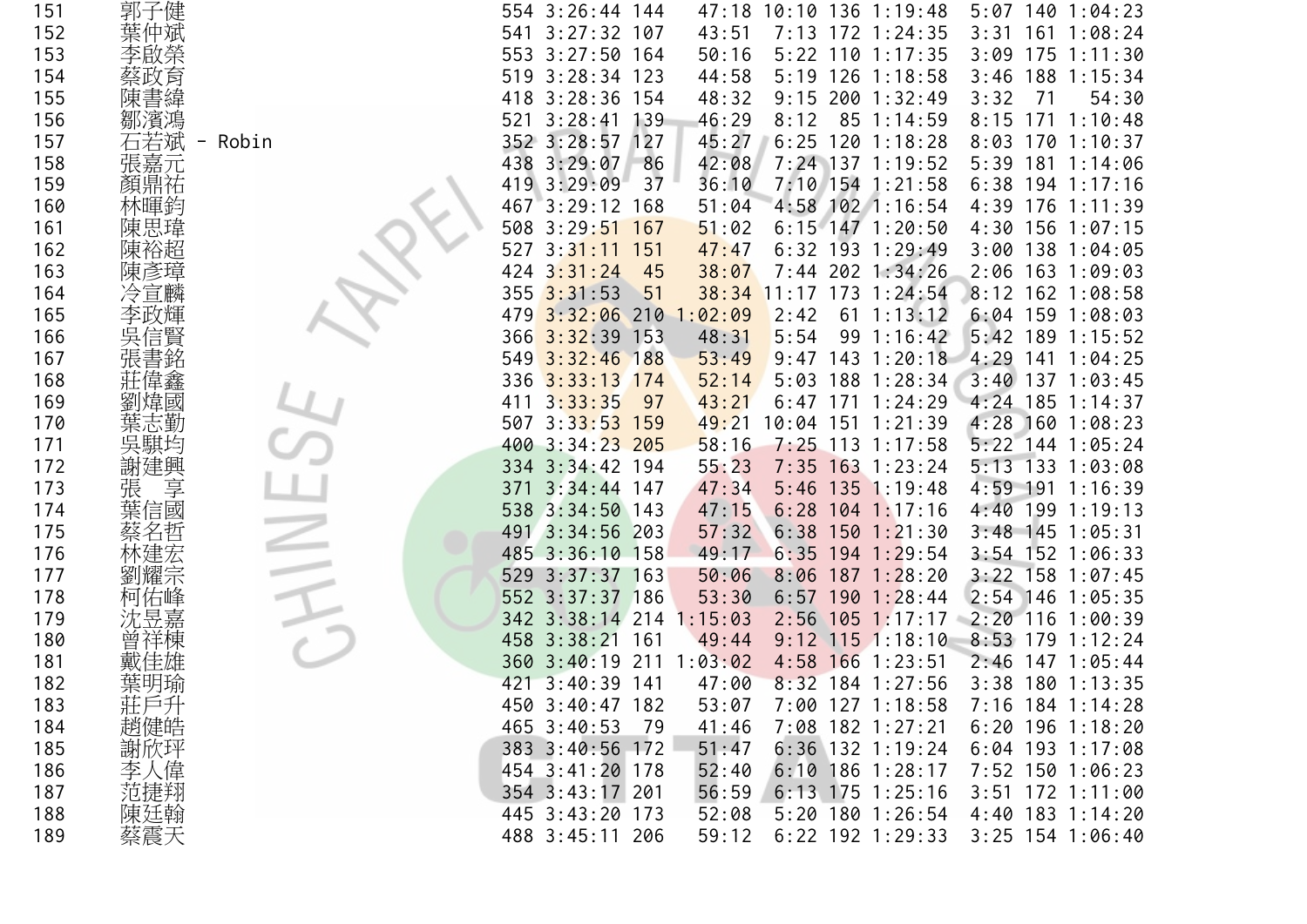| 190                      | 潘冠志        |                                                                       | 384 3:47:56                                      | 177 |               |             |     | 52:37 11:10 191 1:28:52 |              | $3:27$ 177 1:11:51         |                                  |
|--------------------------|------------|-----------------------------------------------------------------------|--------------------------------------------------|-----|---------------|-------------|-----|-------------------------|--------------|----------------------------|----------------------------------|
| 191                      | 詹敏義        |                                                                       | 443 3:48:02 165                                  |     | 50:21         | $6:25$ 176  |     | 1:25:23                 | 4:13         | 201 1:21:41                |                                  |
| 192                      | 許承恩        |                                                                       | 328 3:48:35 208                                  |     | :01:45        |             |     | 4:23 152 1:21:41        |              | 4:17 190 1:16:30           |                                  |
| 193                      | 謝明廷        |                                                                       | 359 3:48:57 176                                  |     | 52:36         |             |     | 8:01 177 1:26:05        |              | $3:44$ 197 1:18:33         |                                  |
| 194                      | 許欽嘉        |                                                                       | 494 3:49:37                                      | 96  | 43:19         | $8:32$ 185  |     | 1:28:07                 |              | 5:58 206 1:23:43           |                                  |
| 195                      |            |                                                                       | 380 3:51:35                                      | 187 | 53:30         |             |     | 5:07 207 1:37:02        |              | 4:39 174 1:11:19           |                                  |
| 196                      |            |                                                                       | 484 3:54:07 122                                  |     | 44:54         | 8:53        |     | 201 1:33:48             |              | 4:33 202 1:22:01           |                                  |
| 197                      | 溫浩傑        |                                                                       | 486 3:56:02 209                                  |     | :02:07        | $6:59$ 205  |     | 1:35:29                 |              | 5:15 149 1:06:14           |                                  |
| 198                      | 「寬         |                                                                       | 466 3:57:37 136                                  |     | 46:07         | $9:09$ 206  |     | 1:35:35                 |              | 4:03 203 1:22:45           |                                  |
| 199                      |            |                                                                       | 393 3:57:46 190                                  |     | 54:12         |             |     | 5:13 189 1:28:38        | 15:27        | $182$ 1:14:18              |                                  |
| 200                      |            |                                                                       | $3:58:30$ 200<br>473                             |     | 56:51         | $6:28$ 155  |     | 1:21:59                 | 7:38         | 208 1:25:37                |                                  |
| 201                      |            |                                                                       | $3:58:34$ 198<br>416                             |     | 55:49         |             |     | 7:52 199 1:32:25        |              | 2:27 200 1:20:03           |                                  |
| $202 *$                  | 胡世松        |                                                                       | 447 3:58:56 169                                  |     | 51:38         | 15:02 198   |     | 1:31:59                 |              | 4:50 187 1:15:29 抽筋        |                                  |
| 203                      | 蔡傳懿        |                                                                       | 490 3:59:04 213                                  |     | 1:14:47       | $3:59$ 179  |     | 1:26:50                 |              | 3:35 166 1:09:56           |                                  |
| 204                      | 許正儒        |                                                                       | 4:00:09 166<br>381                               |     | 50:47         |             |     | $6:22$ 178 1:26:33      |              | $3:40$ 211 1:32:49         |                                  |
| 205                      | 〔傑         |                                                                       | $4:01:32$ 146<br>551                             |     | 47:28         |             |     | $5:04$ 213 1:48:48      |              | 3:09 192 1:17:04           |                                  |
| 206                      | 張智凱        |                                                                       | 404 4:02:58 189                                  |     | 53:52         |             |     | $11:20$ 164 1:23:32     |              | 5:45 209 1:28:30           |                                  |
| 207                      | 劉威呈        |                                                                       | 540 4:06:16                                      | 191 | 54:36         | $9:08$ 209  |     | 1:38:47                 |              | $6:31$ 195 1:17:16         |                                  |
| 208                      | (原         |                                                                       | 4:07:18 156<br>513                               |     | 49:01         | $5:34$ 210  |     | 1:40:04                 |              | 2:09 210 1:30:32           |                                  |
| 209                      | 曾翼志        |                                                                       | 506 4:09:25 197                                  |     | 55:46         |             |     | $7:04$ 211 1:47:48      | 3:32         | $186$ 1:15:16              |                                  |
| 210                      | 翁煜詠        |                                                                       | 386 4:15:48 181                                  |     | 53:04         | $6:06$ 214  |     | 1:54:40                 | 3:20         | 198 1:18:40                |                                  |
| 211                      | 文勳<br>曽    |                                                                       | 534 4:23:58 207 1:00:04                          |     |               | $11:35$ 208 |     | 1:38:05                 |              | 11:15 204 1:23:02          |                                  |
| DSQ                      | 楊昌奮        |                                                                       | 402                                              |     |               |             |     | 1:31:52                 | 5:48         |                            | 1:10:36 SWIM DNS                 |
| <b>DSQ</b><br><b>DNF</b> | :盈蒼<br>陳   |                                                                       | 558<br>469                                       |     |               | 7:27        |     | 1:18:48<br>2:06:00      | 3:36<br>3:55 |                            | 50:59 SWIM DNF<br>59:26 BIKE DNF |
|                          | 李宗旻<br>周柏勳 |                                                                       | 462                                              | 193 | $54:56$ 10:24 |             |     | 56:25                   | 5:26         |                            |                                  |
|                          | 林煒智        |                                                                       | 427                                              | 185 | 53:27         | $5:08$ 141  |     | 1:20:05                 | 4:44         |                            |                                  |
|                          | 高小祺        |                                                                       | 392                                              | 204 | 58:10         | 9:32        | 212 | 1:47:50                 | 7:17         |                            |                                  |
| <b>DNF</b>               | 陳志平        |                                                                       | 501                                              |     |               |             | 215 |                         |              |                            | SWIM DNF                         |
|                          |            |                                                                       |                                                  |     |               |             |     |                         |              |                            |                                  |
| 事資訊:                     |            | Swim 750 m/1 lap; Bike 20 km/1 lap; Run 5 km/2 laps                   |                                                  |     |               |             |     |                         |              |                            |                                  |
|                          |            | 賽事環境: Water temperature 29.5 C; Air temperature 32 C; No wetsuit swim |                                                  |     |               |             |     |                         |              |                            |                                  |
|                          | 判:黃金宏/TPE  |                                                                       | 仲委會: 戴遐齡/TPE; 文超順/TPE; 廖進安/TPE; 彭劍勇/TPE; 潘瑞根/TPE |     |               |             |     |                         |              |                            |                                  |
| 裁計                       |            | 時: Chinese Taipei Triathlon Association                               |                                                  |     |               |             |     |                         |              | Print 2015-09-09, 23:00:46 |                                  |
|                          |            |                                                                       |                                                  |     |               |             |     |                         |              |                            |                                  |
|                          |            |                                                                       |                                                  |     |               |             |     |                         |              |                            |                                  |
|                          |            |                                                                       |                                                  |     |               |             |     |                         |              |                            |                                  |
|                          |            |                                                                       |                                                  |     |               |             |     |                         |              |                            |                                  |
|                          |            |                                                                       |                                                  |     |               |             |     |                         |              |                            |                                  |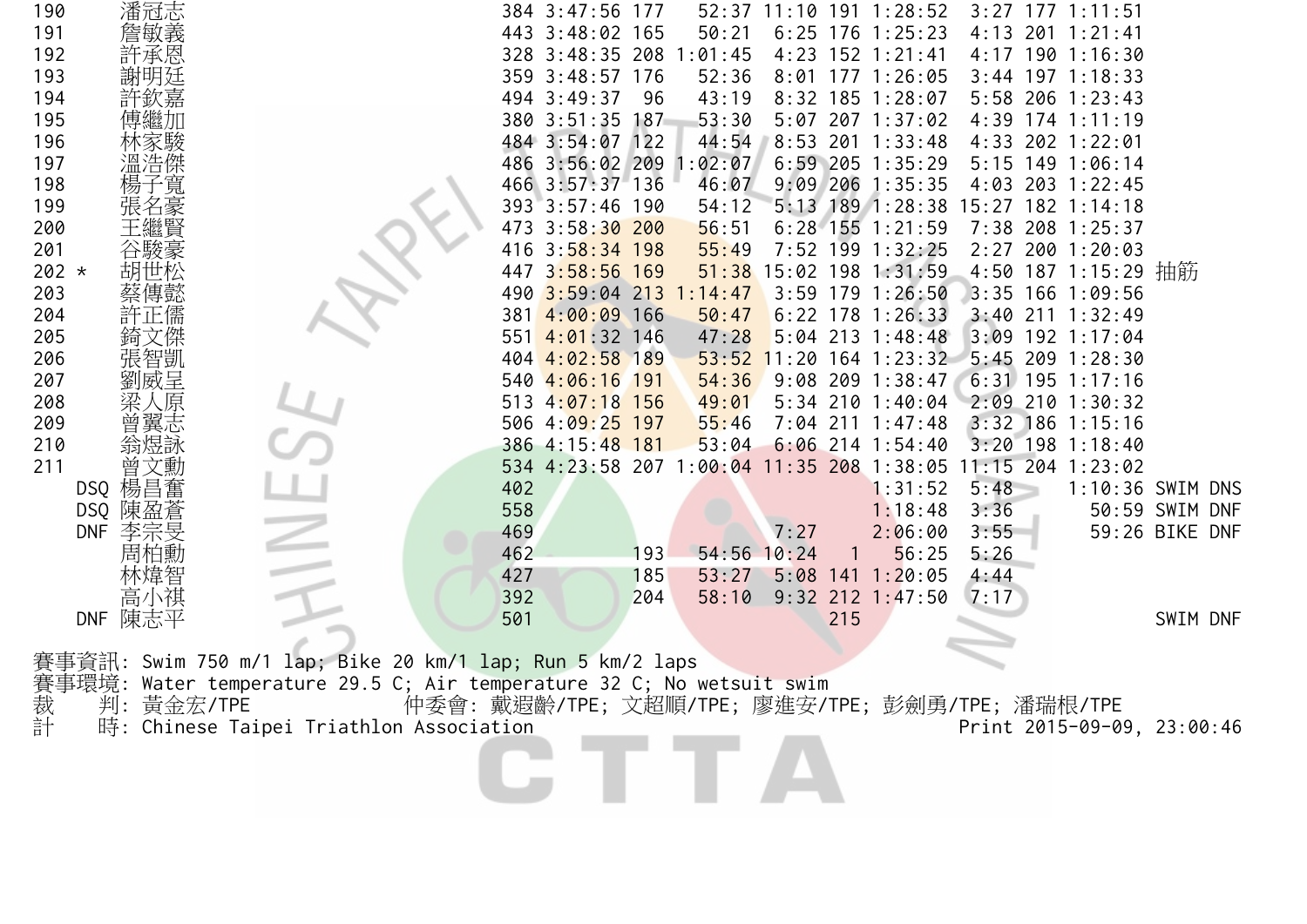25-29 AG Men

| Pos            | Name            | No. | Time                 | Rnk            | Swim  | Τ1<br>$=$ $=$ $=$ $=$ $=$ | Rnk  | <b>Bike</b>    | T <sub>2</sub> | Rnk | Run     | Remarks |
|----------------|-----------------|-----|----------------------|----------------|-------|---------------------------|------|----------------|----------------|-----|---------|---------|
| ===            | 安凱廷<br>- Gaetan |     | =====<br>204 2:11:40 | $\overline{2}$ | 28:36 | 2:49                      | $==$ | 11:03:08       | =====<br>1:50  |     | 35:19   |         |
| $\overline{c}$ | 林義昌             |     | 183 2:22:59          | 5              | 31:32 | 2:33                      |      | 41:04:51       | 1:35           | 10  | 42:30   |         |
| 3              | 劉格臺             |     | 182 2:23:26          | $\overline{4}$ | 30:25 | 2:21                      |      | 61:06:47       | 1:22           | 11  | 42:34   |         |
|                | 陳宗廷             |     | $247$ 2:23:50        | 19             | 37:09 | 2:30                      |      | 21:04:39       | 1:42           | 3   | 37:52   |         |
| 5              | 達<br>顏宏         |     | 282 2:30:42          | $\overline{1}$ | 28:12 | 3:48                      |      | $31$ 1:15:24   | 2:28           | 8   | 40:52   |         |
| 6              | 藍泳麟             |     | 184 2:31:16          | 16             | 35:58 | 2:34                      |      | 31:04:42       | 2:13           | 17  | 45:51   |         |
|                | 古孟翔             |     | $272 \t2:38:43$      | 54             | 43:02 | 4:01                      |      | $13 \t1:11:25$ | 1:16           | 4   | 39:00   |         |
| 8              | 徐俊煜             | 241 | 2:40:26              | 50             | 42:25 | 3:47                      |      | $15 \t1:12:48$ | 2:16           | 5   | 39:13   |         |
| 9              | 朱昶宇             | 309 | 2:40:40              | 40             | 40:55 | 5:25                      |      | 51:06:20       | 2:30           | 15  | 45:32   |         |
| 10             | 黃俊運             |     | $254$ $2:42:45$      | 56             | 43:33 | 5:54                      | 11   | 1:09:20        | 2:41           | 9   | 41:19   |         |
| 11             | 林學詠             |     | 269 2:45:20          | 55             | 43:33 | 3:03                      |      | 101:09:06      | 2:15           | 20  | 47:25   |         |
| 12             | 蔡明穎             |     | $214$ $2:45:26$      | 23             | 38:16 | 5:14                      |      | 24 1:14:13     | 1:46           | 18  | 45:59   |         |
| 13             | 吳誠元             |     | 315 2:45:34          | 24             | 38:32 | 7:37                      |      | 35 1:16:03     | 3:32           | 6   | 39:52   |         |
| 14             | 顧沐清             |     | 313 2:47:57          | 43             | 41:09 | 5:03                      |      | 40 1:16:44     | 1:42           | 12  | 43:21   |         |
| 15             | 林志謙             |     | $219$ $2:48:53$      | 65             | 44:55 | 3:14                      |      | 71:07:35       | 3:20           | 25  | 49:50   |         |
| 16             | 為<br>王          |     | 185 2:49:23          | 10             | 34:18 | 2:35                      |      | 70 1:24:09     | 3:22           | 14  | 45:00   |         |
| 17             | 羅聖傑             |     | 270 2:49:24          | 25             | 38:41 | 2:49                      |      | 22 1:13:38     | 1:59           | 33  | 52:20   |         |
| 18             | 莊豐駿             |     | 298 2:49:35          | 37             | 40:23 | 4:32                      |      | 16 1:12:50     | 2:04           | 24  | 49:48   |         |
| 19             | 翁孟弘             |     | 242 2:49:46          | 29             | 39:24 | 4:17                      |      | $32$ $1:15:25$ | 2:03           | 22  | 48:39   |         |
| 20             | 謝季璁             |     | 211 2:49:46          | 15             | 35:53 | 3:42                      |      | $19 \t1:13:02$ | 2:05           | 40  | 55:07   |         |
| 21             | 陳力維             |     | 190 2:52:43          | 96             | 52:23 | 4:44                      |      | 81:07:42       | 3:09           | 13  | 44:47   |         |
| 22             | 洪志良             |     | 212 2:52:54          | 48             | 41:59 | 6:18                      |      | 38 1:16:14     | 2:20           | 19  | 46:04   |         |
| 23             | 李宗穎             |     | 235 2:53:56          | 7              | 33:07 | 3:38                      |      | $26$ 1:14:31   | 2:39           | 56  | 1:00:03 |         |
| 24             | 張振德             |     | 217 2:54:03          | 21             | 37:57 | 5:45                      |      | 28 1:14:40     | 4:25           | 29  | 51:17   |         |
| 25             | 徐有餘             |     | 276 2:56:10          | 6              | 32:21 | 3:13                      |      | 39 1:16:16     | 1:32           | 61  | 1:02:49 |         |
| 26             |                 |     | 318 2:56:56          | 93             | 50:00 | 4:50                      |      | 12 1:09:59     | 3:56           | 21  | 48:12   |         |
| 27             | 朱士杰             |     | 224 2:58:09          | 31             | 39:57 | 5:15                      |      | 65 1:22:08     | 2:07           | 23  | 48:44   |         |
| 28             | 陳龍孝             |     | 201 2:58:37          | 59             | 44:05 | 4:11                      |      | 20 1:13:22     | 1:46           | 41  | 55:16   |         |
| 29             | ·<br>張玉龍<br>林緯豈 |     | $222$ $3:01:14$      | 51             | 42:33 | 10:17                     |      | 18 1:12:59     | 2:41           | 34  | 52:46   |         |
| 30             |                 |     | 218 3:02:06          | 73             | 46:44 | 4:59                      |      | 45 1:17:47     | 2:10           | 27  | 50:28   |         |
| 31             | 廖祐正             |     | 284 3:02:13          | 60             | 44:06 | 4:13                      |      | 49 1:19:23     | 2:31           | 32  | 52:02   |         |
| 32             | 張文炫             |     | 257 3:02:36          | 92             | 49:56 | 4:38                      |      | 25 1:14:27     | 2:23           | 28  | 51:14   |         |
| 33             | 陳萬全             |     | 200 3:02:46          | 86             | 48:27 | 3:51                      |      | 27 1:14:34     | 1:55           | 38  | 54:00   |         |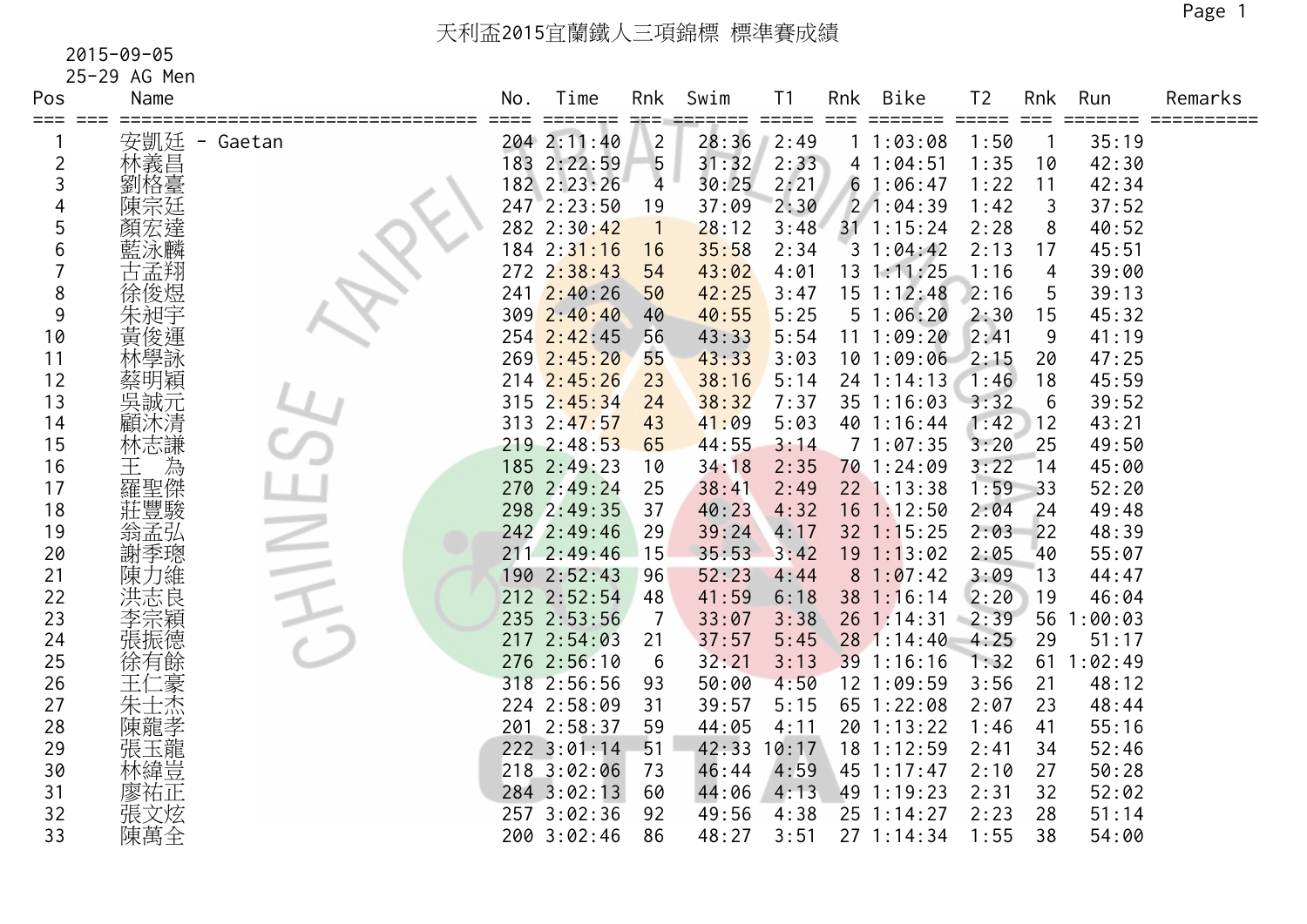| 34               | 王聖淳          | 280 3:03:35    | 81  | 47:52 | 4:00  | $21 \t1:13:33$  | 2:24 | 44 | 55:47        |  |
|------------------|--------------|----------------|-----|-------|-------|-----------------|------|----|--------------|--|
| 35               | 林冠明          | 3:03:54<br>311 | 85  | 48:26 | 5:47  | 91:08:47        | 5:06 | 45 | 55:49        |  |
| 36               | 陳以民          | 260 3:04:19    | 13  | 35:28 | 6:09  | 79 1:25:47      | 1:07 | 46 | 55:49        |  |
| 37               | 吳易達          | 223 3:04:31    | 77  | 47:11 | 5:39  | 42 1:16:48      | 3:15 | 30 | 51:40        |  |
| 38               | Simon SPRIET | 314 3:04:40    | 28  | 39:11 | 11:08 | 95 1:31:44      | 4:56 | 2  | 37:43        |  |
| 39               | 楊淞淵          | 238 3:05:49    | 14  | 35:46 | 4:42  | $75 \t1:25:18$  | 3:11 | 48 | 56:54        |  |
| 40               | 王雨禾          | 296 3:05:56    | 27  | 39:08 | 5:27  | 34 1:15:34      | 3:42 | 60 | 1:02:08      |  |
| 41               | 俊霆           | 3:06:11<br>189 | 30  | 39:32 | 5:11  | 37 1:16:12      | 4:12 |    | 58 1:01:06   |  |
| 42               |              | 305 3:06:49    | 45  | 41:38 | 4:04  | 301:15:01       | 1:44 |    | 66 1:04:24   |  |
| 43               |              | 271<br>3:08:28 | 35  | 40:14 | 4:14  | 41 1:16:44      | 2:06 |    | 70 1:05:12   |  |
| 44               |              | 3:09:34<br>191 | 82  | 47:54 | 8:44  | $14$ 1:12:25    | 4:52 | 43 | 55:41        |  |
| 45               |              | 3:09:38<br>297 | 8   | 33:12 | 5:35  | 54 1:20:42      | 2:29 |    | 74 1:07:41   |  |
| 46               |              | 3:10:42<br>300 | 58  | 43:56 | 4:20  | 57 1:21:05      | 3:19 | 52 | 58:04        |  |
| 47               |              | 255<br>3:11:14 | 94  | 50:21 | 4:55  | 23 1:13:53      | 2:14 | 54 | 59:54        |  |
| 48               | 茰            | 193 3:11:19    | 53  | 42:47 | 5:39  | $51 \t1:19:37$  | 2:28 |    | 57 1:00:51   |  |
| 49               |              | 220<br>3:11:22 | 74  | 46:53 | 4:59  | $17 \t1:12:54$  | 2:38 | 65 | 1:04:00      |  |
| 50               |              | 295 3:13:04    | 9   | 33:35 | 4:13  | 1031:40:00      | 2:15 | 35 | 53:04        |  |
| 51               |              | 2273:13:18     | 75  | 46:55 | 4:36  | $61 \t1:21:42$  | 4:34 | 42 | 55:33        |  |
| 52               | 吳文浩          | 240 3:14:03    | 20  | 37:14 | 4:05  | 43 1:17:00      | 2:38 | 90 | 1:13:08      |  |
| 53               | 邱緯杰          | 209 3:15:27    | 3   | 30:17 | 5:04  | 77 1:25:37      | 3:14 |    | 84 1:11:18   |  |
| 54               | 思銜<br>曽      | $230$ 3:15:35  | 33  | 40:06 | 6:03  | $62$ 1:21:50    | 2:28 |    | $69$ 1:05:11 |  |
| 55               | 呂承翰          | 248 3:16:21    | 34  | 40:13 | 6:41  | $107$ 1:47:17   | 2:00 | 7  | 40:12        |  |
| 56<br><b>WAN</b> | 李尚儒          | 195 3:16:24    | 80  | 47:50 | 5:23  | 82 1:26:06      | 4:01 | 36 | 53:06 補游     |  |
| 57               |              | 281 3:16:51    | 62  | 44:32 | 6:07  | $91 \t1:28:09$  | 1:59 | 47 | 56:06        |  |
| 58               |              | 229 3:16:59    | 84  | 48:08 | 5:37  | $60$ 1:21:32    | 2:34 | 53 | 59:10        |  |
| 59               |              | 202 3:16:59    | 89  | 49:03 | 6:26  | $59$ $1:21:16$  | 3:05 | 50 | 57:11        |  |
| 60               |              | 288 3:17:23    | 79  | 47:22 | 5:50  | 56 $1:20:49$    | 2:12 | 59 | 1:01:12      |  |
| 61               |              | 444 3:18:04    | 101 | 53:49 | 4:49  | $46$ 1:17:54    | 3:47 | 51 | 57:47        |  |
| 62               |              | 237<br>3:18:55 | 26  | 38:53 | 5:43  | 72 1:24:18      | 1:53 | 77 | 1:08:09      |  |
| 63               | 呂承駿          | 249 3:19:25    | 57  | 43:48 | 5:10  | 1001:35:28      | 3:06 | 31 | 51:55        |  |
| 64               | 嚴 昊          | 283 3:19:38    | 97  | 52:30 | 5:17  | 84 1:26:14      | 1:56 | 37 | 53:43        |  |
| 65               |              | 252 3:19:59    | 100 | 53:20 | 5:47  | 78 1:25:38      | 5:14 | 26 | 50:02        |  |
| 66               |              | 319 3:20:18    | 22  | 38:08 | 7:59  | 63 1:21:52      | 4:06 |    | 78 1:08:14   |  |
| 67               |              | 251 3:21:00    | 52  | 42:36 | 10:53 | 44 1:17:47      | 5:12 |    | 671:04:34    |  |
| 68               | 鄭莊黃黃 /       | $262$ 3:22:02  | 64  | 44:39 | 9:50  | $47 \; 1:18:24$ | 5:45 |    | 63 1:03:25   |  |
| 69               |              | 299 3:22:20    | 61  | 44:23 | 4:50  | $53 \t1:20:08$  | 2:31 |    | 83 1:10:31   |  |
| 70               | 鄭<br>傑       | 196 3:22:22    | 90  | 49:15 | 7:28  | $68$ 1:23:28    | 5:11 | 49 | 57:02        |  |
| 71               | 李宗翰          | 285 3:22:57    | 32  | 40:03 | 6:29  | 92 1:28:34      | 2:46 |    | 68 1:05:07   |  |
| 72               | 周偉任          | 188 3:25:02    | 36  | 40:21 | 7:55  | 55 1:20:46      | 6:11 |    | 80 1:09:52   |  |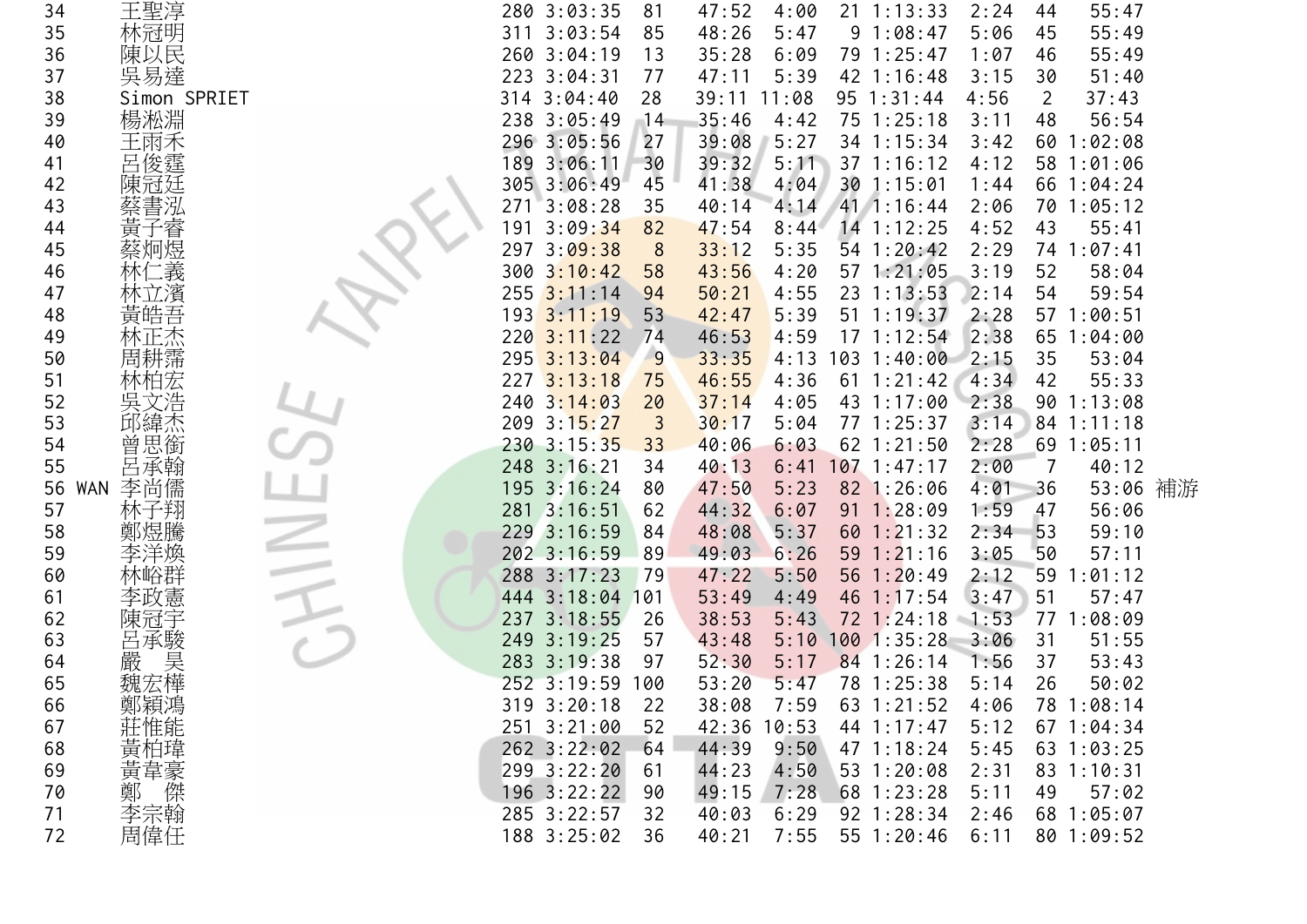| 73  | 陳立強     |     | 187 3:25:04             | 18    | 36:45       | 4:28          | $64$ 1:21:53       | 4:46 | $96 \t1:17:14$     |          |
|-----|---------|-----|-------------------------|-------|-------------|---------------|--------------------|------|--------------------|----------|
| 74  | 王永賢     |     | 216 3:26:01             | 44    | 41:36       | 8:41          | 88 1:27:24         | 3:09 | $71 \t1:05:13$     |          |
| 75  | 姚琮譯     |     | $275$ 3:26:15           | 102   | 54:49       | 7:34          | 29 1:14:52         | 5:02 | 64 1:04:00         |          |
| 76  | 劉竣元     |     | 205 3:27:07             | 49    | 42:11       | 4:35          | $101$ 1:36:57      | 3:28 | 55<br>59:57        |          |
| 77  |         |     | 264 3:28:11             |       | 109 1:02:06 | 6:15          | 96 1:31:53         | 2:13 | 16<br>45:46        |          |
| 78  | 周子峰     |     | $312$ $3:28:31$         |       | 112 1:09:49 | 4:59          | 33 1:15:29         | 4:03 | 39<br>54:13        |          |
| 79  | 黃昱鈞     |     | $250$ $3:28:43$         | 42    | 41:03       | 9:08          | 50 1:19:36         | 3:52 | 93 1:15:05         |          |
| 80  | 楊茜評     |     | 302 3:29:35             | 66    | 45:26       | 9:08          | 36 1:16:06         | 4:27 | $92 \t1:14:30$     |          |
| 81  | 陳彥穎     |     | 253 3:30:27             | 63    | 44:33       | 10:32         | $67$ 1:22:51       | 6:01 | 73 1:06:32         |          |
| 82  | 游明倫     |     | $215$ $3:30:28$         | 41    | 40:56       | 6:43          | 89 1:27:28         | 3:13 | 87 1:12:09         |          |
| 83  | 黃敬祐     |     | 286 3:34:54             | 72    | 46:42       | 6:44          | 52 1:20:03         | 3:32 | 97 1:17:55         |          |
| 84  | 田曜嘉     |     | 290 3:35:21             | 70    | 46:39       | 7:39          | 66 1:22:42         | 4:42 | $91 \t1:13:41$     |          |
| 85  | 李宗嶧     |     | $263 \ \ 3:35:38$       | 83    | 48:05       | 7:13          | 80 1:25:49         | 3:10 | 85 1:11:23         |          |
| 86  | 呂俊賢     |     | 199 3:36:49             | 39    | 40:33       | 7:21          | 48 1:18:25         | 4:11 | $102$ $1:26:20$    |          |
| 87  | 楊智堯     |     | 293 3:38:09             | 104   | 55:39       | 7:52          | $71 \t1:24:13$     | 2:39 | 76 1:07:48         |          |
| 88  | 林冠羽     |     | $265$ 3:38:27           | 17    | 36:31       | 9:29          | $102$ 1:39:53      | 4:53 | 75 1:07:44         |          |
| 89  |         |     | $236$ 3:40:54           | 99    | 53:10       | 5:43          | 74 1:25:13         | 4:20 | 89 1:12:31         |          |
| 90  | 李岳霖     |     | $292$ 3:42:17           | 67    | 46:04       | 7:06          | 99 1:33:01         | 3:54 | 88 1:12:15         |          |
| 91  | 湯有聖     |     | $277 \cdot 3:44:23$     | 88    | 48:51       | 7:12          | 85 1:26:15         | 3:35 | 98 1:18:32         |          |
| 92  | 陳俊宇     |     | 306 3:44:48             | 71    | 46:40       | 7:35          | $104$ 1:41:14      | 3:22 | 72 1:05:59         |          |
| 93  | 曾奕睿     |     | $221 \t3:44:53$         | 68    | 46:13       | 6:36          | 86 1:26:58         | 6:24 | 99 1:18:45         |          |
| 94  | 蔡佳宏     |     | 197 3:45:31             | 87    | 48:49       | 5:42          | $97 \t1:32:01$     | 1:56 | 95 1:17:06         |          |
| 95  | 左浩威     |     | 267 3:45:42             | 12    | 35:15       | 10:24         | 106 1:41:47        | 6:19 | 86 1:11:59         |          |
| 96  | 黃健榮     |     | 234 3:47:21             | 105   | 56:19       | 7:02          | 93 1:29:44         | 4:50 | 79 1:09:28         |          |
| 97  | 劉瀚隆     |     | 243 3:50:07 110 1:02:30 |       |             | 7:38          | 871:27:19          | 2:30 | 82 1:10:12         |          |
| 98  | 蔡立志     |     | 210 3:50:38             | 176   | 47:02       | 7:14          | $58$ 1:21:16       | 2:51 | $108$ 1:32:17      |          |
| 99  |         |     | 273 3:52:00             | 69    | 46:32       | 7:58          | $94$ 1:29:53       |      | $5:37$ 100 1:22:02 |          |
| 100 |         |     | 245 3:52:21             | 91    | 49:39       | 7:54          | 76 1:25:23         |      | $5:32$ 101 1:23:55 |          |
| 101 | 劉泰成     |     | 194 3:52:57             | 78    | 47:16       | 7:21          | $69$ 1:23:50       |      | $6:16$ 103 1:28:15 |          |
|     | 鄭浩文     |     |                         |       |             |               |                    |      |                    |          |
| 102 | 許惠超     |     | 228 3:53:17             | 46    | 41:43       | 8:02          | 83 1:26:07         |      | $8:31$ 104 1:28:57 |          |
| 103 | 陳世華     |     | 246 3:53:34             | 106   | 56:44       | 7:11          | 901:28:03          | 5:20 | 94 1:16:17         |          |
| 104 | 高碩遠     |     | 289 3:58:43             | 11    | 34:35       | 5:47          | 109 2:05:00        | 3:15 | 81 1:10:08         |          |
| 105 |         |     | 226 4:02:26 103         |       | 54:59       | 6:47          | $81 \t1:25:58$     |      | 5:16 107 1:29:28   |          |
| 106 |         |     | 294 4:05:00             | $-38$ | 40:32       | 8:25          | 98 1:32:03         |      | 5:30 109 1:38:31   |          |
| 107 | 魏田林林!   |     | 232 4:09:51             | - 95  |             | $51:38$ 20:36 | 73 1:25:10         |      | 3:08 106 1:29:21   |          |
| 108 |         |     | 287 4:18:09 108         |       | 57:32       |               | $6:53$ 105 1:41:45 |      | 2:49 105 1:29:11   |          |
| 109 | 楊宗燁     |     | 231 4:22:54 113 1:20:24 |       |             |               | $6:37$ 108 1:51:46 | 0:58 | 62 1:03:12         |          |
|     | 郭展豪     | 186 |                         | 47    | 41:53       | 6:22          |                    |      |                    |          |
|     | DNF 許勝發 | 261 |                         | 98    | 53:08       |               |                    |      |                    | SWIM DNF |
|     |         |     |                         |       |             |               |                    |      |                    |          |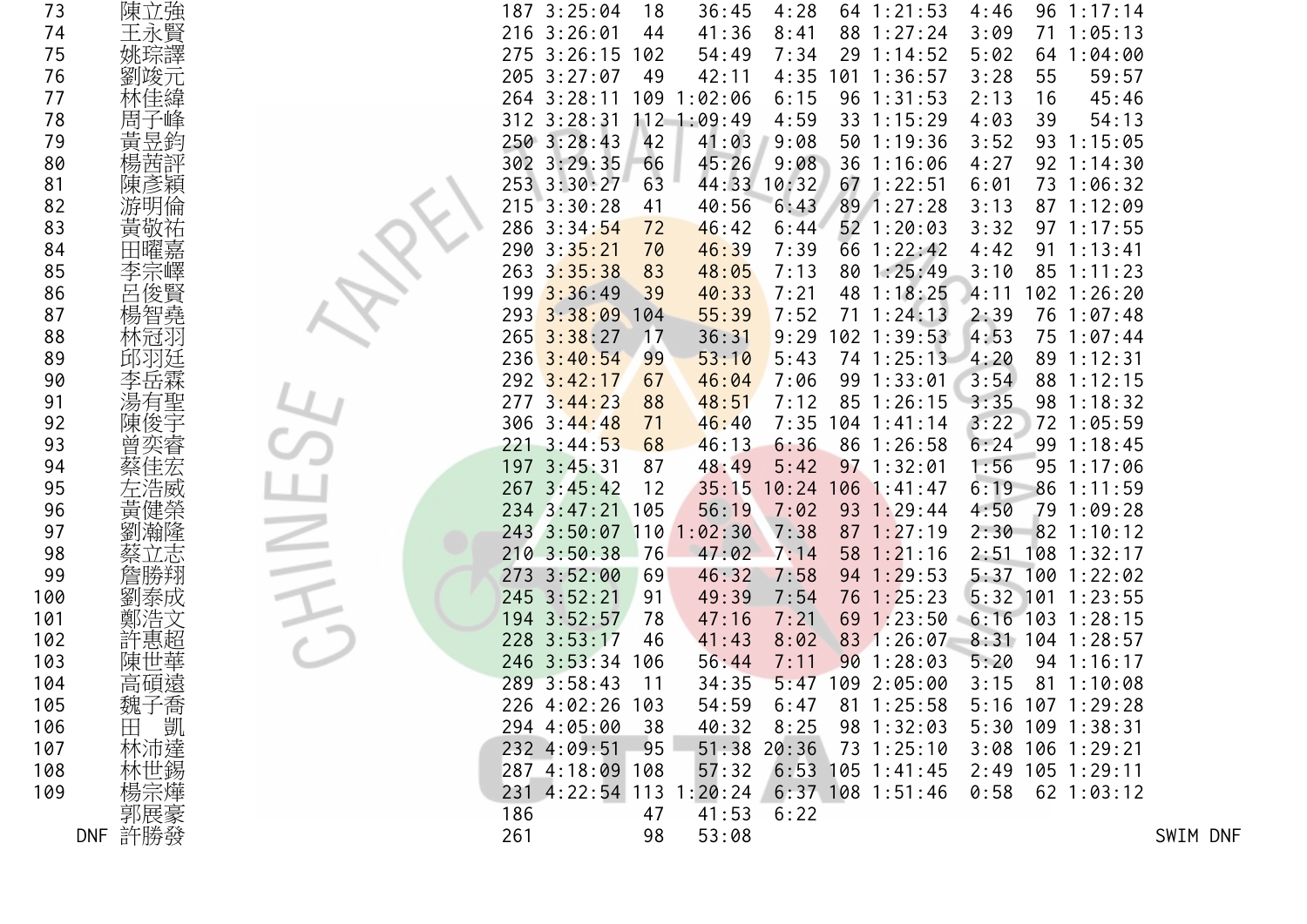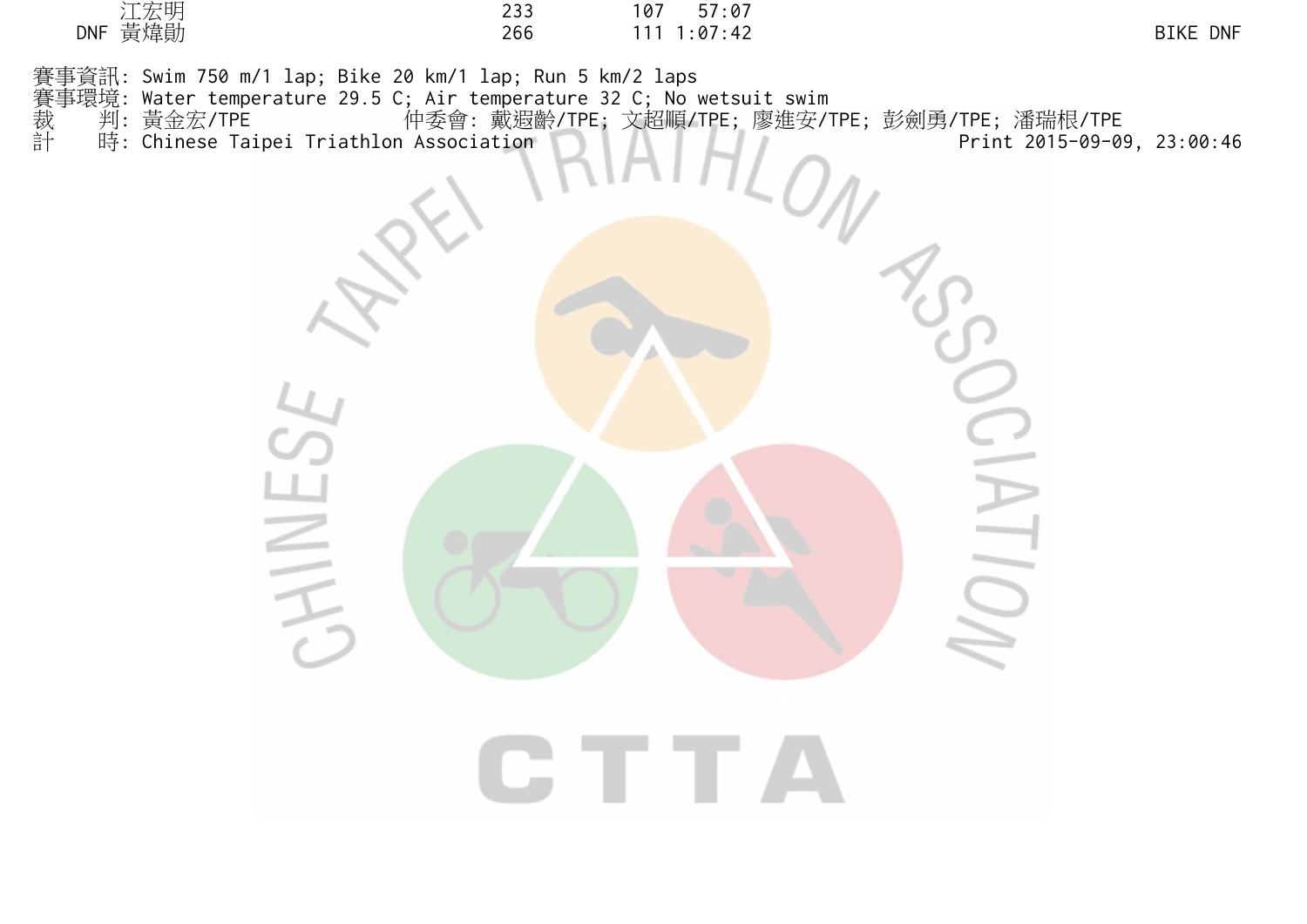20-24 AG Men

| Pos<br>===     | Name    | No. | Time<br>====  | Rnk            | Swim  | Τ1<br>$=$ $=$ $=$ $=$ $=$ | Rnk | <b>Bike</b>           | T <sub>2</sub> | Rnk             | Run        | Remarks |
|----------------|---------|-----|---------------|----------------|-------|---------------------------|-----|-----------------------|----------------|-----------------|------------|---------|
|                | 楊晁青     |     | 137 2:07:24   |                | 27:50 | 2:14                      |     | 21:02:42              | 1:17           |                 | 33:23      |         |
| $\overline{c}$ |         |     | 134 2:09:51   | $\overline{3}$ | 29:09 | 1:47                      |     | 11:01:45              | 1:21           | $\overline{2}$  | 35:50      |         |
| 3              | 林群馨泰    |     | 180 2:16:22   | $\overline{2}$ | 28:59 | 2:13                      |     | 41:05:03              | 1:20           | 3               | 38:49      |         |
|                | 陳世和     |     | 138 2:25:21   | 9              | 36:01 | 2:27                      |     | 31:05:02              | 1:42           | 4               | 40:10      |         |
| 5              | 饒皓昀     |     | 162 2:30:36   | 6              | 30:21 | 2:22                      |     | 81:07:01              | 1:39           | 10              | 49:15      |         |
| 6              | 劉耀群     |     | 162:32:00     | 5              | 30:07 | 2:07                      |     | 61:06:40              | 1:38           | 16              | 51:30 改組   |         |
|                | 林哲宇     | 146 | 2:35:35       | 4              | 29:14 | 3:56                      |     | 91:09:36              | 3:06           | 11              | 49:44      |         |
| 8              | 謝欣祐     |     | 1672:37:44    | 30             | 46:38 | 3:17                      |     | 51:06:15              | 1:11           | 5               | 40:26      |         |
| 9              | 林琯浚     | 144 | 2:40:54       | 15             | 39:56 | 5:37                      |     | 12 1:12:08            | 2:35           | 6               | 40:41      |         |
| 10             | 翰<br>江  |     | 172 2:47:23   | 7              | 31:39 | 3:32                      |     | $21 \t1:19:34$        | 2:49           | 12              | 49:51      |         |
| 11             | 李<br>祥  |     | 178 2:48:22   | 22             | 42:46 | 3:20                      |     | $11 \t1:10:38 \t1:47$ |                | 14              | 49:52      |         |
| 12             | 呂昭輝     |     | 179 2:48:51   | 12             | 38:17 | 4:14                      |     | 23 1:20:04            | 1:57           | $\overline{7}$  | 44:22      |         |
| 13             | 鄭傳熹     |     | 145 2:51:26   | 8              | 33:02 | 4:53                      |     | 171:15:17             | 2:48           | 21              | 55:27      |         |
| 14             | 吳書瀚     |     | 1702:53:13    | 11             | 37:29 | 3:46                      |     | 28 1:23:25            | 2:08           | 8               | 46:26      |         |
| 15             | 陳立宏     |     | 150 2:55:50   | 13             | 38:45 | 4:53                      |     | $19$ $1:17:22$        | 2:32           | 17              | 52:21      |         |
| 16             | 莊琨仲     |     | 140 2:57:16   | 35             | 47:56 | 4:23                      |     | $13$ 1:12:31          | 2:37           | $\overline{13}$ | 49:51      |         |
| 17             | 李俊賢     |     | 147 2:57:38   | 17             | 40:08 | 4:50                      |     | $14$ 1:12:43          | 3:40           | 22              | 56:19      |         |
| 18             | 胡舜筌     |     | 158 3:02:27   | 14             | 39:43 | 4:27                      |     | 33 1:28:38            | 1:59           | 9               | 47:42      |         |
| 19             | 賢<br>張世 |     | 175 3:04:55   | 27             | 44:29 | 7:48                      |     | $15$ $1:12:51$        | 5:35           | 20              | 54:14      |         |
| 20             | 許仕昌     |     | 143 3:05:14   | 19             | 41:44 | 6:36                      |     | 101:10:05             | 4:25           | 25              | :02:25     |         |
| 21             | 林冠杰     |     | 163 3:05:23   | 41             | 51:53 | 8:19                      |     | 71:06:42              | 5:32           | 19              | 53:01      |         |
| 22             | 胡哲銘     |     | 169 3:10:11   | 20             | 42:28 | 5:56                      |     | $22$ 1:19:56          | 4:49           | 24              | 57:04      |         |
| 23             | 呂祐丞     | 176 | 3:11:37       | 24             | 43:16 | 6:16                      |     | 30 1:26:23            | 3:03           | 18              | 52:42      |         |
| 24             | 張修志     |     | 164 3:15:35   | 10             | 36:25 | 4:00                      |     | $25 \t1:21:41$        | 2:03           | 34              | 1:11:28    |         |
| 25             |         | 151 | 3:17:21       | 29             | 46:31 | 3:17                      |     | $16$ 1:13:14          | 2:06           |                 | 36 1:12:15 |         |
| 26             | 許志誠     |     | $155$ 3:18:36 | 25             | 43:45 | 4:44                      |     | 20 1:17:28            | 1:46           |                 | 33 1:10:55 |         |
| 27             | 黃誌誠     |     | 149 3:18:55   | 43             | 57:56 | 6:06                      |     | 24 1:21:15            | 2:54           | 15              | 50:46      |         |
| 28             | 吳銘桐     |     | 174 3:24:09   | 38             | 49:28 | 4:53                      |     | 36 1:30:07            | 3:07           | 23              | 56:36      |         |
| 29             | 文瑞竹     |     | 181 3:26:37   | 31             | 46:46 | 9:28                      |     | 27 1:22:51            | 4:40           | 26              | 1:02:54    |         |
| 30             | 趙宥榮     |     | 160 3:27:46   | 28             | 44:41 | 7:09                      |     | 34 1:28:52            | 2:13           |                 | 27 1:04:52 |         |
| 31             | 朱健寧     |     | 168 3:30:22   | 23             | 43:14 | 5:42                      |     | 37 1:30:43            | 3:16           | 29              | 1:07:29    |         |
| 32             | 林鶴宸     |     | 152 3:31:57   | 32             | 46:49 | 4:22                      |     | $18$ 1:16:18          | 2:54           |                 | 41 1:21:36 |         |
| 33             | 簡建裕     |     | 177 3:33:15   | 34             | 47:52 | 8:35                      |     | 26 1:22:30            | 5:07           |                 | 30 1:09:12 |         |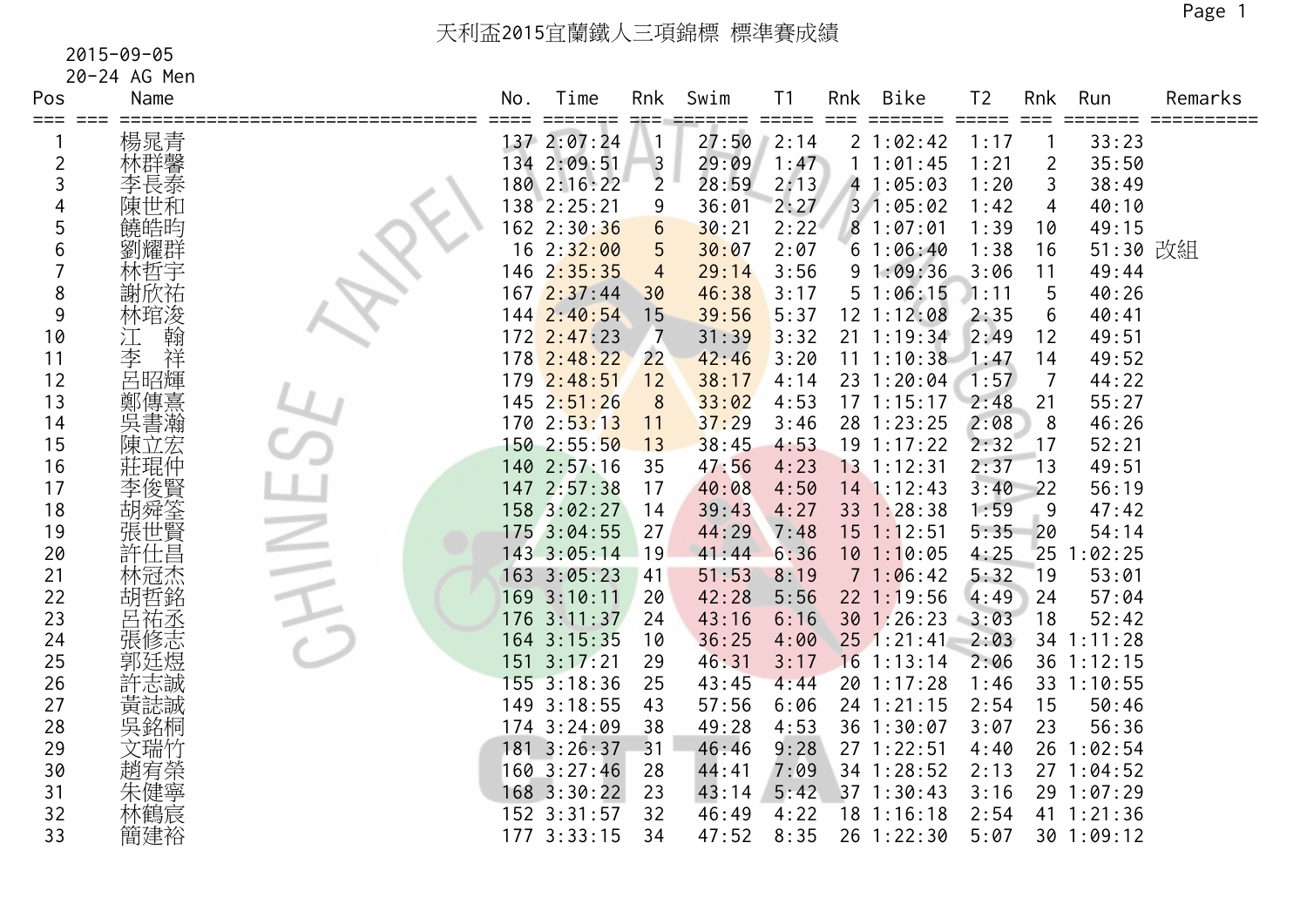| 34 | 翁立綸<br>য়য় | 173 3:33:28     | 26 | 44:22 | 6:31  | 1:23:53<br>29  | 4:40 | 37<br>1:14:03   |
|----|-------------|-----------------|----|-------|-------|----------------|------|-----------------|
| 35 | 李庭毅         | 135 3:36:41     | 18 | 41:08 | 3:24  | 1:37:32<br>43  | 7:31 | 28 1:07:08      |
| 36 | 楊常淨         | $159$ $3:39:10$ | 33 | 46:54 | 4:55  | 1:33:40<br>40  | 2:51 | $32 \t1:10:52$  |
| 37 | 許哲維         | $142 \t3:41:02$ | 36 | 48:38 | 5:49  | 1:34:16<br>41  | 2:45 | :09:36<br>31    |
| 38 | 李天夏         | $161 \t3:47:42$ | 42 | 53:39 | 6:13  | $35 \t1:30:06$ | 5:45 | 35 1:12:00      |
| 39 | 吳必榮         | 139 3:47:47     | 16 | 40:06 | 4:15  | $39 \t1:32:49$ | 2:21 | $42 \; 1:28:18$ |
| 40 | 林君政         | 154 3:49:18     | 39 | 50:37 | 5:52  | $32 \t1:28:05$ | 3:32 | 40 1:21:14      |
| 41 | 潘柏安         | 156 3:50:07     | 37 | 49:01 | 10:44 | $38$ 1:31:11   | 4:53 | $38 \t1:14:19$  |
| 42 | 吳育愷         | 148 3:52:00     | 40 | 51:26 | 4:34  | 1:36:06<br>42  | 2:43 | $39 \t1:17:13$  |
| 43 | 游秋銘         | 3:52:58<br>141  |    | 42:28 | 8:48  | 1:26:55<br>31  | 4:38 | 43 1<br>1:30:11 |

HINE

賽事資訊: Swim 750 m/1 lap; Bike 20 km/1 lap; Run <mark>5 km/2 laps</mark> 賽事環境: Water temperature 29.5 C; Air temperat<mark>ure 32 C; No wetsu</mark>it swim 裁 判:黃金宏/TPE 仲委會:戴遐<mark>齡/TPE; 文超順/TPE; 廖</mark>進安/TPE; 彭劍勇/TPE; 潘瑞根/TPE 計 時: Chinese Taipei Triathlon Association Print 2015-09-09, 23:00:46

CTTA

 $\overline{O}$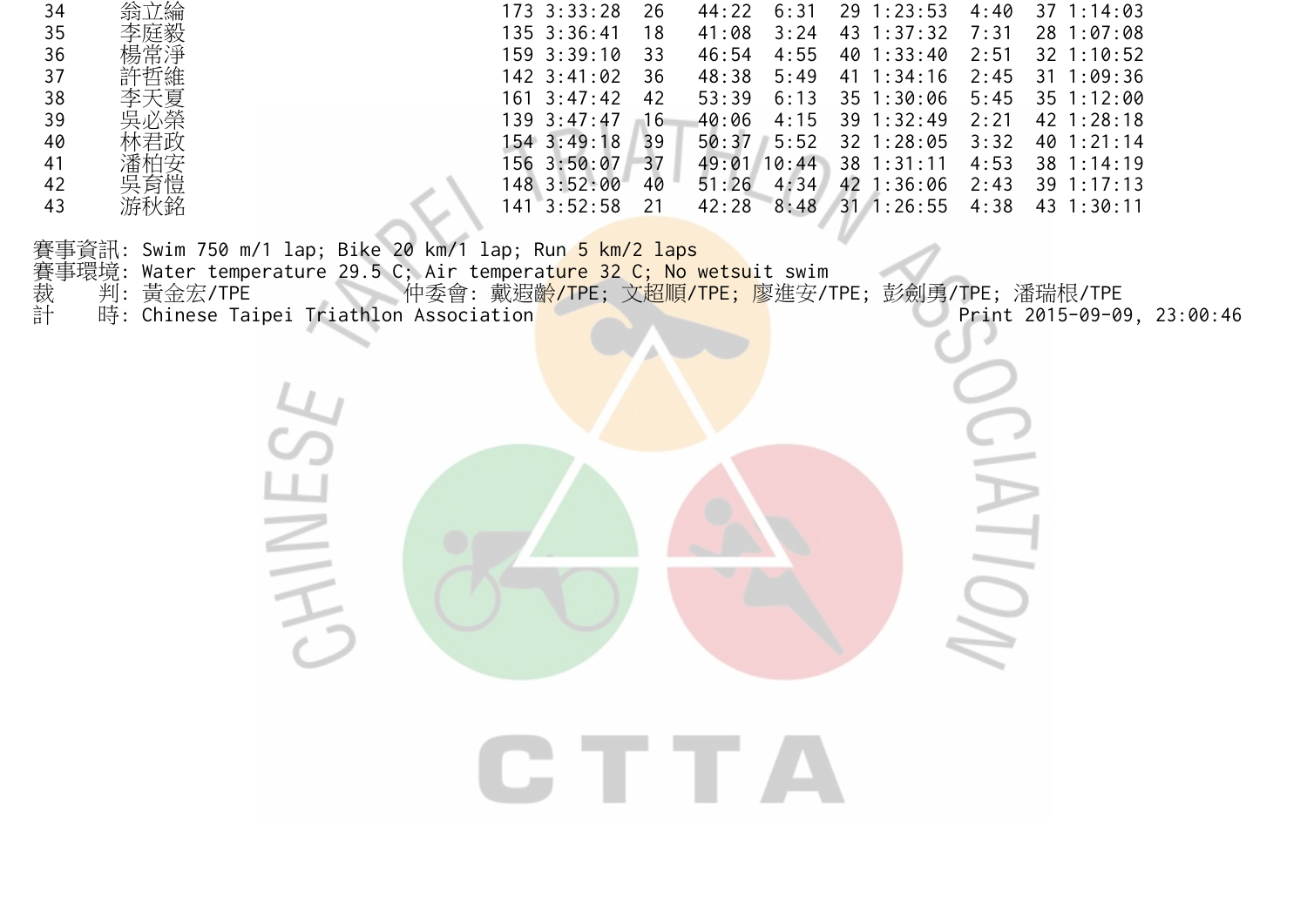Women Team Relay

| Pos                   | Name           | No. | Time                      | Rnk            | Swim            | T <sub>1</sub> | Rnk<br>Bike       | T <sub>2</sub> | Rnk             | Run          | Remarks |
|-----------------------|----------------|-----|---------------------------|----------------|-----------------|----------------|-------------------|----------------|-----------------|--------------|---------|
|                       | 林怡伶.易芳如.莊雅婷    |     | 1404 2:17:00              |                | 27:06           | 2:20           | 11:10:34          | 1:39           |                 | 35:23        |         |
|                       | 蕭育如.李維君.黃美淑    |     | $1414$ $2:41:13$          | 6              | 37:04           | 3:37           | $3 \t1:14:34$     | 1:45           | 3               | 44:15        |         |
|                       | 邱慧珠.陳玉蘭.洪佳穗    |     | $1422 \ 2:41:17$          | 9              | 39:08           | 2:46           | $2 \cdot 1:14:25$ | 1:32           | $\overline{2}$  | 43:27        |         |
|                       | 張庭瑄.張涵芳.蔡宴倪    |     | 1421 2:50:39              | $\overline{4}$ | 34:33           | 3:03           | $6 \t1:19:54$     | 1:51           | 9               | 51:21        |         |
|                       | 黃冠玲.盧淑柔.李雅涵    |     | 1417 2:54:20              | 5              | 35:16           | 2:59           | $11 \t1:23:44$    | 1:43           | 8               | 50:40        |         |
|                       | 趙琪欣. 謝廷瑄. 張心佳  |     | $1407$ $2:55:15$          | 13             | 46:05           | 2:43           | 41:18:03          | 1:21           | 4               | 47:06        |         |
|                       | 高韻茹.林佳禾.周沛璇    |     | $1412 \overline{3:09:08}$ | 15             | 48:12           | 2:53           | 91:22:09          | 2:02           | 10              | 53:54        |         |
| 8                     | 王詩儀.張舒眉.唐若菁    |     | $1423$ $3:11:43$          |                | 34:14           | 3:36           | $18 \t1:43:51$    | 1:54           | 7               | 48:11        |         |
|                       | 郭郁秀.蕭琬予.張聿佳    |     | $1406$ 3:12:08            | <sup>2</sup>   | $28:30$ 29:45   |                | $12 \t1:24:48$    | 2:02           | 5               | 47:06        |         |
| 10                    | 林岑瑾.段宗萱.鄒宜娟    |     | $1419$ $3:12:42$          | 17             | 49:49           | 3:17           | $5 \; 1:18:27$    | 2:36           | 15              | 58:35        |         |
| 11                    | 鄭佳文.楊婉宜.李紫喬    |     | $1415$ $3:17:08$          | 11             | 44:28           | 3:37           | 81:21:30          | 2:04           | 18              | :05:31       |         |
| 12                    | 林阿角.林阿慧.蔡叔珮    |     | $1418 \ \ 3:17:13$        | 16             | 49:05           | 2:53           | 71:20:03          | 1:41           | 17              | :03:32       |         |
| 13                    | 鄭丹綺.周怡嘉.嚴筎玉    |     | 1409 3:22:32              | 10             | 40:24           | 3:45           | 171:39:41         | 1:55           | 12              | 56:50        |         |
| 14                    | 馬幽媛.林青薇.江湄鈴    |     | $1416$ 3:22:40            | 18             | 54:56           | 2:48           | $13 \t1:27:07$    | 1 : 44         | $\overline{11}$ | 56:07        |         |
| 15 <sub>1</sub><br>≺3 | 謝雯怡.謝雯怡.沈嘉琪    |     | $1411 \quad 3:24:17$      | 12             | 45:17           | 6:09           | $10$ 1:22:10      | 3:00           | 19              | 1:07:42 未滿3人 |         |
| 16                    | 賴亭君. 柯淇羚. 李怡均  |     | 1410 3:24:59              | 14             | 46:32           | 2:31           | $16$ 1:33:06      | 2:25           | 16              | 1:00:27      |         |
| 17                    | 歆.王玟雅.曾奕綺<br>張 |     | 1420 3:28:00              |                | 38:23           | 3:23           | $19 \t1:57:10$    | 1:55           | 6               | 47:10        |         |
| 18                    | 靖.熊晏筠.葉非比<br>林 |     | 1405 3:39:33              |                | 191:09:45       | 1:17           | 14 1:28:06        | 2:02           | $\overline{13}$ | 58:25        |         |
| 19                    | 高萱玲.徐亦薇.江佩樺    |     | 1413 3:42:58              | 8              | $38:44$ $32:21$ |                | $15$ 1:31:37      | 1:48           | 14              | 58:29        |         |
|                       |                |     |                           |                |                 |                |                   |                |                 |              |         |

賽事資訊: Swim 750 m/1 lap; Bike 20 km/1 lap; Run 5 km/2 laps 養事環境: Water temperature 29.5 C; Air temperature 32 C; No wetsuit swim<br>裁 判: 黃金宏/TPE 仲委會· 載淵齡/TPE· 立却順行下: 雨浩亮 裁 判:黃金宏/TPE 仲委會:戴遐齡/TPE; 文超順/TPE; 廖進安/TPE; 彭劍勇/TPE; 潘瑞根/TPE Competition Jury: 戴遐齡/TPE; 文超順/TPE; 廖進安/TPE; 彭劍勇/TPE; 潘瑞根/TPE

CTTA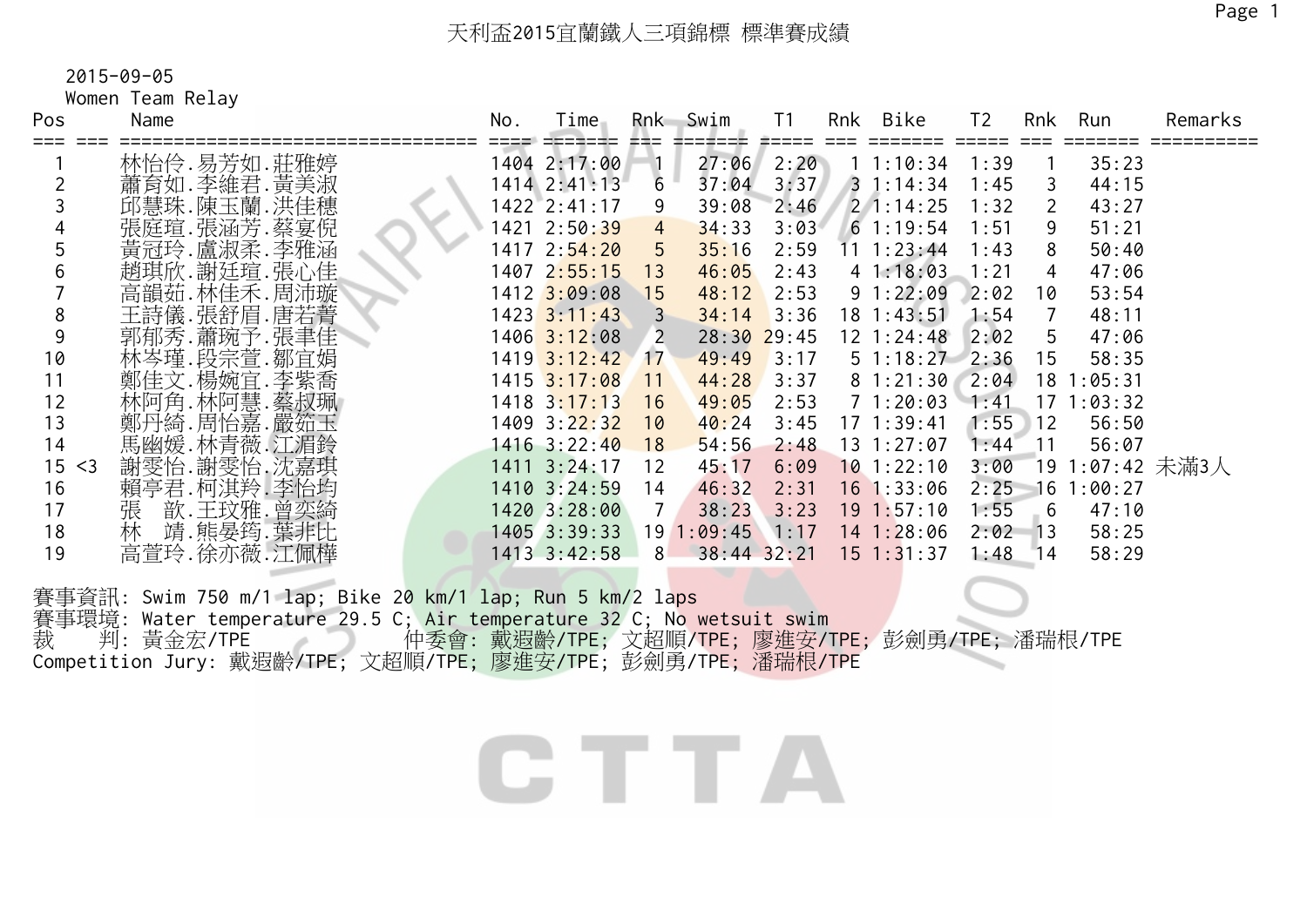## 天利盃2015宜蘭鐵人三項錦標 標準賽成績

2015-09-05

M+W Mix Team Relay

| Pos     | Name                                      | No. | Time<br>==== ======= === |                 | Rnk Swim<br>2002000 | T1                | Rnk Bike          | T <sub>2</sub> |                | Rnk Run    | Remarks |
|---------|-------------------------------------------|-----|--------------------------|-----------------|---------------------|-------------------|-------------------|----------------|----------------|------------|---------|
| === === | 王復明.張鈞傑.鄭秀娟                               |     | 1579 2:07:35             | $\P_1$          | 24:06               | #==== ===<br>2:08 | 31:00:36          | 1:37           | 5              | 39:10      |         |
| 2       | 李詹瑩.許弘展.游申元                               |     | 1531 2:07:40             | $5\overline{)}$ | 27:06               | 2:17              | 41:04:24          | 1:08           | $\mathbf{2}$   | 32:46      |         |
|         | 黄祥晏.葉鎧銘.張哲豪                               |     | 1537 2:19:08             | $\overline{4}$  | 27:04               | 3:39              | $19$ 1:16:35      | 1:38           | $\mathbf{1}$   | 30:14      |         |
|         | 韓靜雯.蘇尚祈.姚君翰                               |     | 1557 2:21:44 12          |                 | 32:12               | 2:20              | 61:07:28          | 1:14           | $\overline{4}$ | 38:32      |         |
| 5       | 都郁晴. 邱韋強. 王志超                             |     | 1538 2:22:44             | $\overline{2}$  | 26:05               | 1:56              | 21:00:02          | 1:06           | 33             | 53:38      |         |
| 6       | 陳瑩萱.蔣孟倫.李偲豪                               |     | 1523 2:26:35             | 11              | 32:00               | 3:10              | 51:04:36          | 2:25           | 11             | 44:25      |         |
|         | 陳義佳.梁綾珺.呂國暘                               |     | 1585 2:32:07             | 10              | 30:36               | 2:38              | $10$ 1:12:26      | 1:37           | 14             | 44:52      |         |
| 8       | 蘇韻文.陳蔚奇.余厚穀                               |     | $1572$ $2:33:02$         | 22              | 38:27               | 3:01              | 71:09:11          | 1:50           | 6              | 40:35      |         |
| 9       | 陳柏齊.張<br>楊景帆.楊承諭.簡靖芳                      |     | $1525$ $2:39:25$         | 6               | 27:35               | 6:12              | $22 \t1:18:32$    | 2:34           | 12             | 44:33      |         |
| 10      |                                           |     | 1517 2:41:06             | 8               | 28:47               | 3:14              | $12$ 1:13:01 1:54 |                | 35             | 54:13      |         |
| 11      | Ben.Andrew.Emma                           |     | 1590 2:43:00             | 16              | 36:11               | 2:30              | 49 1:27:58        | 1:54           | 3              | 34:27      |         |
| 12      | 行駿哲.陳霈鈞.范家銓                               |     | 1526 2:44:11             | $\overline{7}$  | 27:36               | 3:46              | 20 1:16:40 2:24   |                | 34             | 53:47      |         |
| 13      | 蔡佳妤.陳遐升.陳丁揚                               |     | 1563 2:46:54             | 24              | 40:13               | 2:45              | $15 \t1:15:20$    | 1:58           | 19             | 46:40      |         |
| 14      | 何James.Brendan Williams.丁宜柔               |     | $1515$ 2:47:46           | 13              | 32:25               | 3:26              | 91:10:52          | 2:03           | 49             | 59:02      |         |
| 15      | 江煒晨.賴大中.楊涵茹                               |     | 1527 2:48:01             | 9               | 29:55               | 2:03              | $26$ 1:20:27      | 4:00           | 27             | 51:38      |         |
| 16      | 林雅慧.盧暐竣.陳卉君                               |     | 1561 2:49:39             | 15              | 34:22               | 3:26              | 36 1:21:56        | 2:02           | $-21$          | 47:55      |         |
| 17      | 陳郁欣. 吳崇維. 蘇啟文                             |     | 1565 2:50:00             | 20              | 37:55               | 2:42              | 271:20:31         | 1:48           | 20             | 47:07      |         |
| 18      | 黃詩婷.梁騏富.都郁婷<br>林煜恆.曾淑敏.游騰鴥<br>曾錦安.高欣怡.林鴻文 |     | 1518 2:50:40             | $\overline{3}$  | 26:08               | 2:31              | 59 1:36:39        | 2:15           | $-8$           | 43:10      |         |
| 19      |                                           |     | 1532 2:53:58 33          |                 | 43:15               | 3:16              | $23 \t1:18:53$    | 2:01           | 18             | 46:36      |         |
| 20      |                                           |     | 1513 2:54:36             | 19              | 37:38               | 2:56              | $25$ 1:19:45      | 2:02           | 29             | 52:17      |         |
| 21      | 吳明庭.李宏騰.周宇柔                               |     | 1547 2:56:21             | 18              | 37:38               | 3:13              | 301:20:53         | 2:18           | 30             | 52:21      |         |
| 22      | 陳重元.吳政倫.劉佳蕙                               |     | 1530 2:58:04             | 32              | 43:10               | 3:00              | $16$ 1:15:27 1:37 |                | 37             | 54:51      |         |
| 23      | 簡湘雲.蔡家宇.林威甫                               |     | 1584 3:01:15             | 57              | 50:30               | 2:45              | $39$ 1:22:15 1:53 |                | 10             | 43:53      |         |
| 24      | 姚青昕.陳茜榕.陳<br>洪琬榛.吳宇晟.莊 清                  |     | 1569 3:01:34             | 28              | 41:37               | 3:12              | $51$ 1:29:18      | 1:59           | 17             | 45:29      |         |
| 25      |                                           |     | 1528 3:01:46             | 31              | 42:54               | 2:26              | 44 1:26:10        | 2:02           | 23             | 48:16      |         |
| 26      | 盧文添.胡淑平.李兆峰                               |     | 1556 3:03:52             | 29              | 41:43               | 3:17              | 34 1:21:36        | 1:43           | 40             | 55:35      |         |
| 27      | 林思岑.趙崧福.吳忠河                               |     | 1558 3:04:11             | 48              | 47:44               | 3:35              | 32 1:21:01        | 1:31           | 25             | 50:22      |         |
| 28      | 李慧君. 朱展逸. 史偉龍                             |     | 1567 3:04:18             | 55              | 49:28               | 4:54              | 43 1:24:02        | 2:26           | 9              | 43:31      |         |
| 29      |                                           |     | 1566 3:04:21             | 21              | 38:09 10:48         |                   | 81:09:52          | 4:20           |                | 51 1:01:14 |         |
| 30      | ·呂曼·戴家昀·侯秀宜<br>黃俊維·汪崇毅·陳柳杏<br>吳亮·翁文揚·廖紫   |     | $1541$ 3:06:08           | 54              | 49:04               | 2:10              | 28 1:20:39        | 2:01           | 28             | 52:16      |         |
| 31      |                                           |     | 1580 3:06:53             | 27              | 41:35               | 2:58              | 35 1:21:53        | 1:54           | 48             | 58:34      |         |
| 32      | 吳健志.張莉營.蔡宏璋                               |     | 1529 3:07:57             | 17              | 36:21               | 3:41              | 33 1:21:04        | 2:31           |                | 60 1:04:22 |         |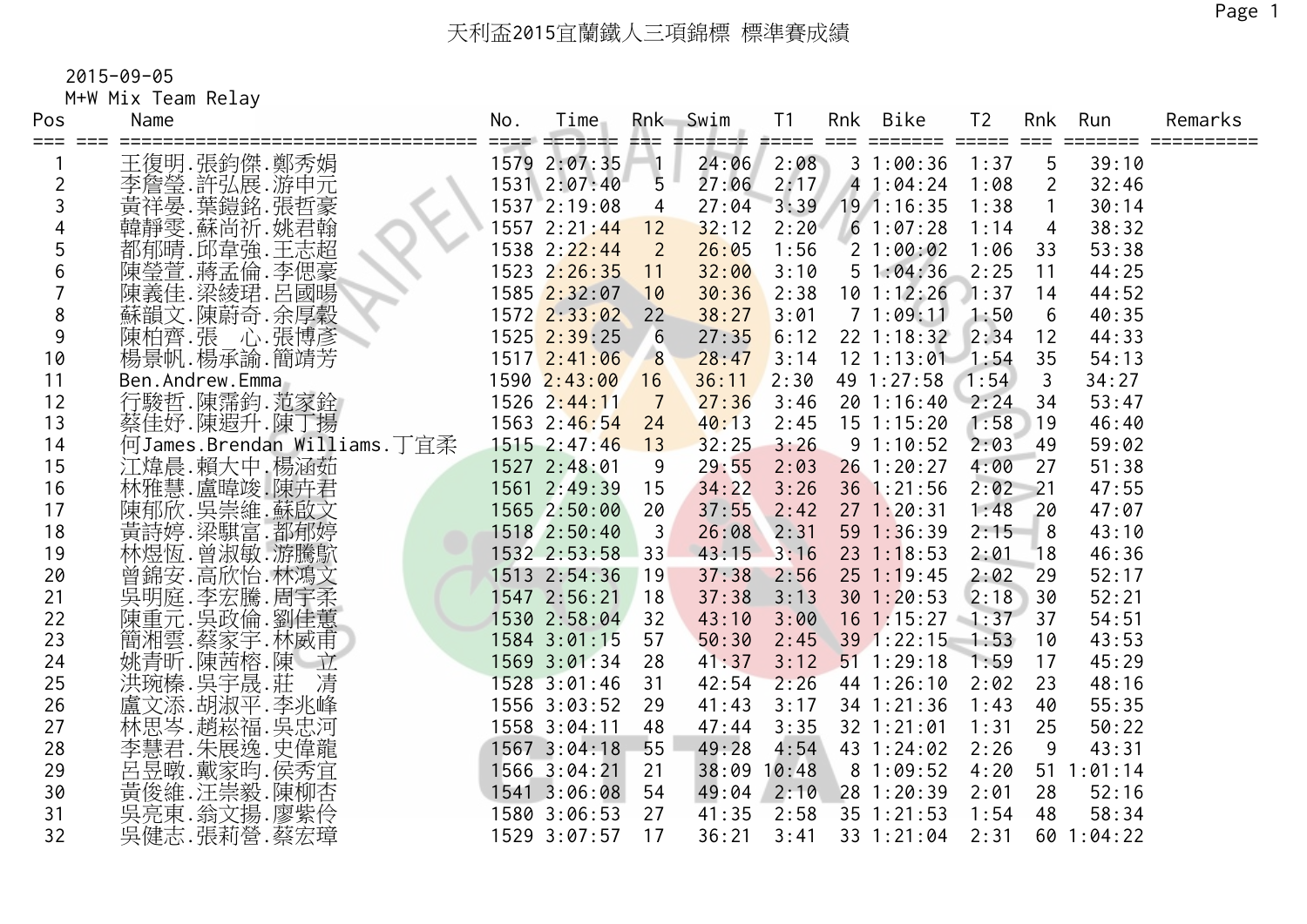| 33         |       | 江佩軒.劉權霈.劉乃菱                          |      | 1521 3:08:18     | 30 | 42:41   | 2:35 | 24 1:19:00 1:54 54 1:02:09 |               |                         |                 |
|------------|-------|--------------------------------------|------|------------------|----|---------|------|----------------------------|---------------|-------------------------|-----------------|
| 34         |       | Long. Kojima. Sally                  |      | 1591 3:08:47     | 56 | 50:05   | 2:17 | 29 1:20:41                 | 2:48          | 32<br>52:58             |                 |
| 35         |       | 張詠嘉.黃怡斌.周鈺雯                          |      | 1552 3:09:33     | 34 | 43:18   | 3:48 | $11 \t1:12:28$             |               | $2:19$ 63 1:07:42       |                 |
| 36         |       | 張瑋琪.施博恬.沈坤逢                          |      | 1560 3:09:46     | 65 | 54:45   | 2:16 | 48 1:27:55                 | 1:52          | $\overline{7}$<br>43:01 |                 |
| 37         |       | 廖銘倫.林浩瑜.洪培真                          |      | 1573 3:11:00     | 26 | 41:24   | 3:42 | $57$ 1:34:42               | 2:31          | 24<br>48:43             |                 |
| 38         |       | 劉玉瑛.詹直澄.蕭千金                          |      | $1551 \t3:11:47$ | 38 | 45:02   | 6:04 | $18$ 1:15:38               | 3:46          | $52$ $1:01:19$          |                 |
| 39         |       | 周立偉. 黃建誠. 王豫鳳                        |      | 1586 3:12:08     | 25 | 40:52   | 2:51 | $17 \t1:15:30$             | 2:25          | $64$ 1:10:31            |                 |
| 40         |       | 郭耀宗.涂 平.何國揚                          |      | 1588 3:12:48 41  |    | 45:56   | 4:59 | $14$ 1:14:13               | 5:13          | 55 1:02:29              |                 |
| 41         |       | 黃(金丙)鈞.劉昭祺.蔡宜芳                       |      | 1536 3:12:53     | 49 | 48:18   | 2:50 | 38 1:21:58 2:57            |               | 56:51<br>43             |                 |
| 42         |       | 許鋕誠.陳麗秋.林雅雯                          |      | 1549 3:13:09     | 46 | 47:34   |      | 2:59 58 1:35:46            | 2:05          | 44:47<br>13             |                 |
| 43         |       | 彭聖道.施閔榕.林欣韻                          |      | 1575 3:15:42     | 43 | 46:01   | 3:15 | 45 1:26:22                 | 3:43          | 42<br>56:23             |                 |
| 44         |       |                                      |      | 1578 3:16:32     | 42 | 45:57   | 2:33 | 47 1:27:31                 | 2:38          | 46<br>57:56             |                 |
| 45         |       | 洪緯欣.劉<br>康惠媚.周志平.古家源集<br>陳俊逢.陳光華.李春美 |      | $1550$ $3:16:44$ | 67 | 55:16   | 4:59 | 40 1:22:28                 | 2:31          | 51:32<br>26             |                 |
| 46         |       |                                      |      | $1514$ 3:16:55   | 37 | 44:36   | 4:02 | $13 \t1:13:57$             | 2:06          | 66 1:12:16              |                 |
| 47         |       | 羅尉賢.張瑞禾.羅雯愔                          |      | $1574$ 3:17:19   | 45 | 46:06   | 3:01 | $31 \t1:20:57$             | 1:58          | 61 1:05:20              |                 |
| 48         |       | 許維心 蔡茗凱 林震宇                          |      | $1544$ $3:20:06$ | 71 | 1:00:06 | 3:59 | 50 1:28:49                 | 1:58          | 45:16<br>16             |                 |
| 49         |       |                                      |      | 1582 3:20:33     | 50 | 48:32   | 2:39 | $54$ 1:32:25 1:54          |               | 38<br>55:05             |                 |
| 50         |       | 林芸如.陳彥宏.李明哲<br>張銘麟.楊贏譽.黃瓊儀           |      | $1516$ $3:21:33$ | 52 | 48:52   | 2:49 | $61$ 1:39:37 2:07          |               | 22<br>48:10             |                 |
| 51         |       | 林昶輔.陳唯軒.黃巧潔                          |      | 1534 3:22:46     | 62 | 52:15   | 3:33 | 41 1:22:43 2:37            |               | $53 \t1:01:41$          |                 |
| 52         |       | 羅偉郎.林智偉.王小喵                          |      | 1564 3:23:26     | 44 | 46:01   | 2:43 | $21 \t1:17:44$             | 1:35          | 69 1:15:25              |                 |
| 53         |       | 劉育岑.張哲維.張 祺                          |      | $1568$ 3:23:54   | 64 | 54:03   | 2:46 | $52 \; 1:29:40$            | 1:52          | 39<br>55:34             |                 |
| 54 $\star$ |       | 林允中,楊英傑.陳惠娟                          |      | 1553 3:24:33     |    |         |      | $55$ 1:33:22               | 1:49          | 56 1:02:42 異常           |                 |
| 55         |       | 劉幸媛.徐建業.王任宏                          |      | 1555 3:26:53     | 70 | 58:10   | 2:42 | 46 1:26:36                 | $1:45$ 44     | 57:42                   |                 |
| 56         |       |                                      |      | 1535 3:30:16     | 69 | 58:05   | 3:44 | $37$ 1:21:57               | 2:10          | 591:04:21               |                 |
| 57         |       | 陳建勳.陳登維.呂理琳<br>宋榮(焱木), 黃吉參.陳惠莉       |      | 1554 3:31:25     | 36 | 43:47   | 2:55 | 63 $1:42:13$               | 2:39          | 50<br>59:53             |                 |
| 58         |       | 高珮萱.顏浚益.呂倩瑜                          |      | 1520 3:32:11     | 61 | 52:10   | 2:48 | $42 \; 1:23:41$            | 2:06          | $65$ 1:11:28            |                 |
| 59         |       | 吳世鴻.莊美秀.吳世鈞                          |      | 1548 3:32:37     | 68 | 55:43   | 3:08 | $56 \t1:34:00$             | 2:01          | -45<br>57:46            |                 |
| 60         |       | 廖瑋中.陳威宏.周采穎                          |      | 1570 3:35:35     | 35 | 43:43   | 2:29 | $62$ 1:40:50               | 3:12          | 62 1:05:24              |                 |
| 61         | $<$ 3 | 呂南暉.林孟璇.呂南暉                          |      | 1576 3:35:59     | 39 | 45:43   | 4:04 | $60$ 1:39:36 2:29          |               |                         | 58 1:04:09 未滿3人 |
| 62 < 3     |       | 林俊輝.林怡君.林俊輝                          |      | 1589 3:37:19     | 47 | 47:42   | 6:47 | $65$ 1:43:29 6:47 31       |               |                         | 52:36 未滿3人      |
| 63         |       | 許重億.何語凡.孫婉渝                          |      | 1546 3:37:40     | 23 | 39:47   | 3:57 | $67$ 1:47:54               | 2:10          | 57 1:03:54              |                 |
| 64         |       | 鄭永安.原希明.沈韋翔                          |      | 1543 3:38:56     | 59 | 51:05   | 3:48 | $71 \t1:55:22$             | 3:37          | 15<br>45:07             |                 |
| 65         |       |                                      |      | 1587 3:38:57     | 53 | 48:55   | 3:36 | 53 1:31:48                 | 1:59          | 68<br>1:12:42           |                 |
| 66         |       | 黃采凡.莊茹茵.焦長毅<br>謝秉鈞.詹康鈴.游嘉政           |      | 1522 3:39:31     | 58 | 50:51   | 2:57 | $69$ 1:49:03               | 2:12          | 36<br>54:30             |                 |
| 67         |       | 蔡易娜.周鴻燁.施昕辰                          |      | $1533$ $3:41:37$ | 63 | 52:23   | 3:22 | 66 1:44:37                 | 2:50          | 58:27<br>47             |                 |
| 68         |       |                                      |      | 1545 3:44:53     | 66 | 55:07   | 2:12 | $68$ 1:48:58               | 2:19          | 56:19<br>41             |                 |
| 69         |       | 莊憶綺.趙瀚文.林育安<br>陸冠百.曾啟書.詹淑華           |      | $1519$ $3:52:28$ | 40 | 45:55   | 3:04 | 701:49:12                  | 1:55          | $67$ 1:12:25            |                 |
| 70         |       |                                      |      | 1539 3:55:16     | 51 | 48:45   | 3:35 | $64$ 1:43:21               | 2:07          | 70 1:17:29              |                 |
|            |       | 林佑裕.林榮政.田紫蓉<br>DSQ 李忠孝.許乃嘉.韓賢靖       | 1577 |                  |    |         | 3:22 |                            | $41:37$ 49:04 |                         | 27:05 RUN異常     |
|            |       |                                      |      |                  |    |         |      |                            |               |                         |                 |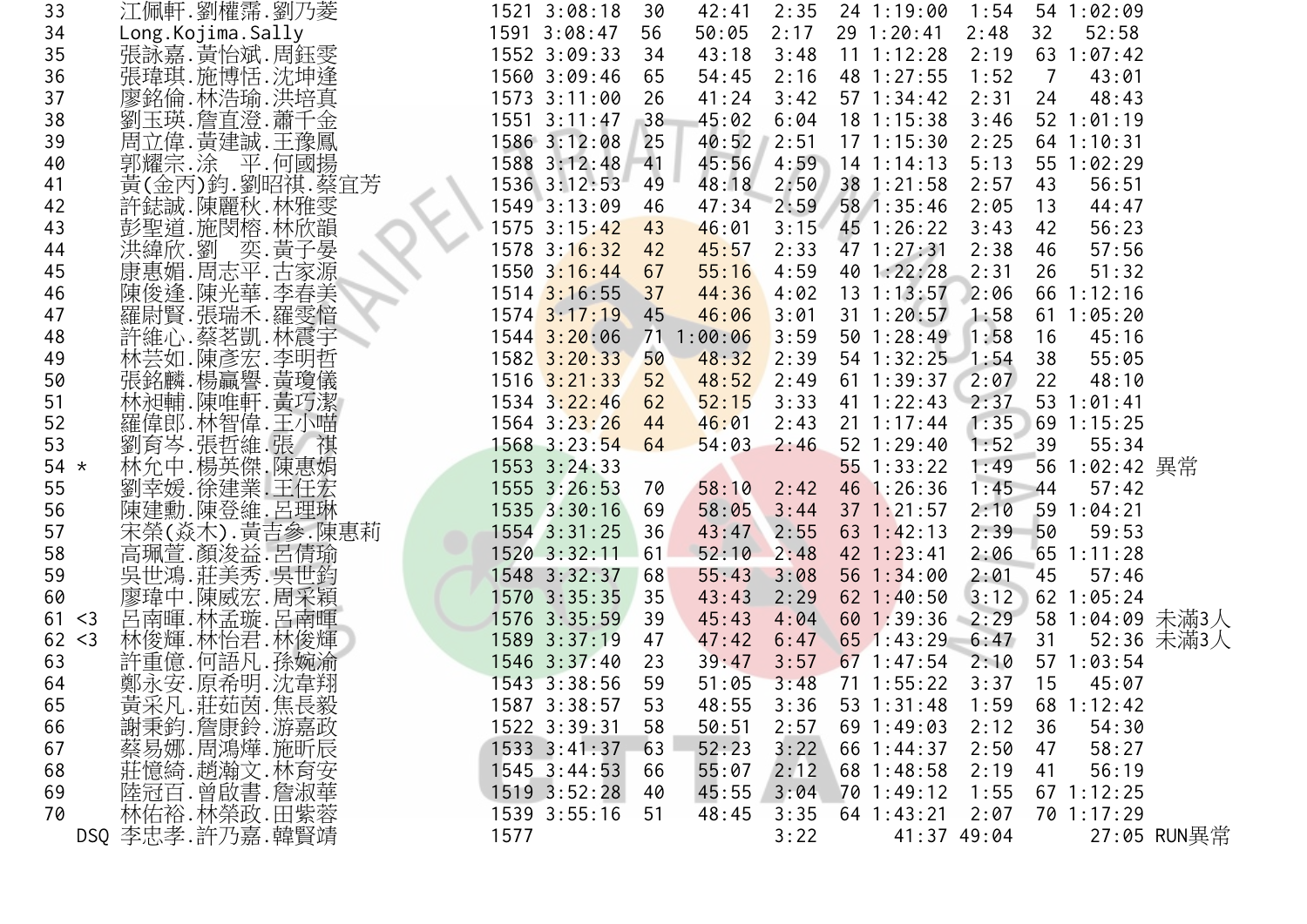| DSQ 沈建毅.陳青沂.魏梅君           | 1581 |                          | 40:34 45:33 | 1:13:56 SWIM少圈  |
|---------------------------|------|--------------------------|-------------|-----------------|
| 林崇功.九層塔.洪婉禎<br>$\star$    | 1542 | 72 1:00:18 2:25 72       | 29:37       | 補游              |
| DNF 林聖恩.李清輝.劉真如           | 1562 | 14 32:39<br>$2 \cdot 44$ | 48:04       | <b>BIKE DNF</b> |
| 王識敦.楊<br>超.陳龍毅<br>$\star$ | 1524 | 60<br>51:44              |             | 掉晶片             |

賽事資訊: Swim 750 m/1 lap; Bike 20 km/1 lap; Run 5 km/2 laps 賽事環境: Water temperature 29.5 C; Air temperature 32 C; No wetsuit swim 裁 判: 黃金宏/TPE 仲委會: 戴遐齡/TPE; 文超順/TPE; 廖進安/TPE; 彭劍勇/TPE; 潘瑞根/TPE Competition Jury: 戴遐齡/TPE; 文超順/TPE; 廖進安/TPE; 彭劍勇/TPE; 潘瑞根/TPE

HIVE

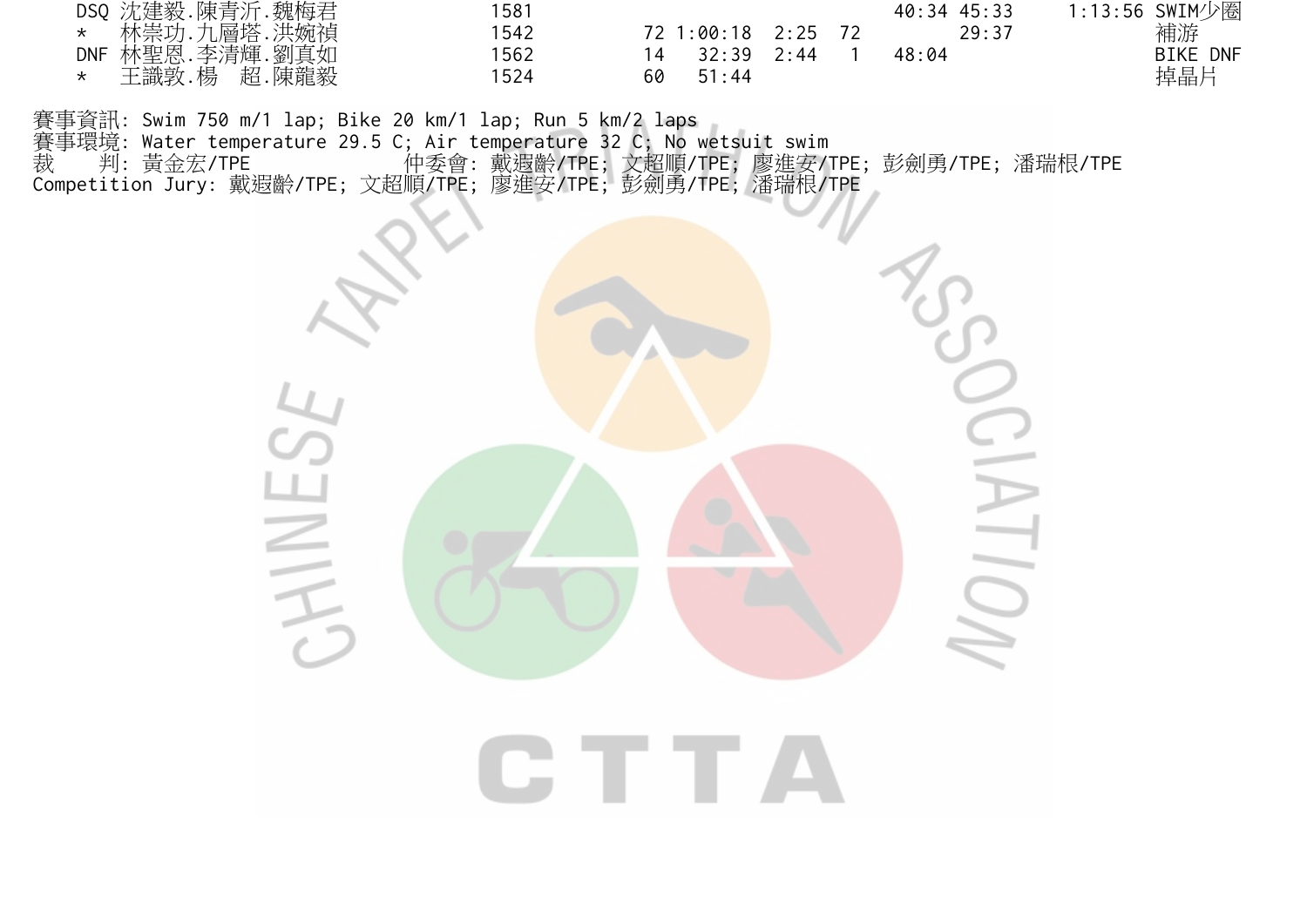Men Team Relay

| Pos<br>=== === | Name                         | No. | Time<br>---- ------- --- |                  | Rnk Swim<br>2002000 | T1   | Rnk            | Bike              | T <sub>2</sub> |                 | Rnk Run | Remarks |
|----------------|------------------------------|-----|--------------------------|------------------|---------------------|------|----------------|-------------------|----------------|-----------------|---------|---------|
|                | 李世傑.劉育欽.鄭奕釧                  |     | 1467 1:57:48             |                  | 22:59               | 2:36 | $\overline{3}$ | 58:34             | 1:25           |                 | 32:16   |         |
| 2              | 劉勝傑.陳永防.陳偉振                  |     | 1505 2:01:13             | $\frac{2}{3}$    | 23:13               | 2:14 | $\sqrt{2}$     | 58:32             | 1:19           | 5               | 35:58   |         |
|                | 包錦恩.簡昌榆.謝明達                  |     | 1438 2:04:21             | 5                | 26:08               | 1:46 |                | 51:02:28          | 1:07           | $\overline{2}$  | 32:54   |         |
|                |                              |     | 1473 2:12:28             | 9                | 29:43               | 2:19 |                | 1:03:44           | 1:21           | 3               | 35:22   |         |
| 5              | 游盛祥.覃有新.謝逸志<br>李   萧宏源. 吴秉聰. |     | 1471 2:13:25             | $\overline{4}$   | 25:56               | 2:11 |                | 91:04:41          | 2:33           | $\overline{7}$  | 38:07   |         |
| 6              | 張銘宏.簡智祺.廖信銓                  |     | 1472 2:13:28             | $\overline{7}$   | 27:04               | 2:56 |                | 41:02:05          | 1:42           | 9               | 39:42   |         |
|                | 陳亭駱.許煜杰.林柏恩                  |     | 1507 2:21:47             | 12               | 30:28               | 2:25 |                | 81:04:36          | 1:33           | 12              | 42:46   |         |
| 8              | 劉家源.戴嘉德.許嘉文                  |     | 1436 2:23:40             | $6 \overline{6}$ | 27:00               | 2:32 |                | $16 \t1:11:48$    | 1:44           | 11              | 40:39   |         |
| 9              |                              |     | 1501 2:24:44             | 11               | 30:21               | 2:43 |                | 101:07:06         | 1:48           | 13              | 42:49   |         |
| 10             | 注家瑜.李坤陽.魏正凱<br>戴文祥.陳家偉.張偉文   |     | 1470 2:28:18             | <b>15</b>        | 33:32               | 3:01 |                | 20 1:13:45 1:49   |                | $6\phantom{1}6$ | 36:14   |         |
| 11             | 宋佳明. 吳勝雄. 周政達                |     | 1511 2:28:30             | 25               | 38:46               | 2:55 |                | $12$ 1:10:11 1:17 |                | 4               | 35:22   |         |
| 12             | 林士傑.謝國智.張伯丞                  |     | 1483 2:30:59             | 13               | 31:48               | 2:19 |                | $11 1:08:09$ 1:54 |                | 29              | 46:51   |         |
| 13             | 王興磊. 林廷祐. 曹藍天                |     | 1468 2:30:59             | 16               | 33:40               | 3:20 |                | $21 \t1:14:23$    | 1:27           | 8               | 38:11   |         |
| 14             | 詹鵬如.林文欽.楊銘泓                  |     | 1489 2:32:02             | $\blacksquare$ 1 | 22:42               | 2:27 |                | $15$ 1:10:32      | 1:44           | 56              | 54:39   |         |
| 15             | 趙冠旻.邱明發.王信棋                  |     | 1452 2:32:49             | 8                | 27:38               | 3:16 |                | $18$ 1:12:53      | 2:29           | 28              | 46:34   |         |
| 16             | 魏均帆. 吴柏儒. 林逸凡                |     | 1426 2:42:27             | 18               | 37:16               | 2:29 |                | 61:02:59          | 1:57           | 64              | 57:48   |         |
| 17             | 徐銘鴻.陳聖諺.蔡孟原                  |     | 1477 2:43:38             | 10               | 29:54               | 3:25 |                | 291:18:26         | 1:42           | 40              | 50:13   |         |
| 18             | 廖俊樺.鄭策宇.周晟暐                  |     | 1491 2:46:30             | 20               | 37:48               | 3:34 |                | $22$ 1:15:07      | 2:10           | 35              | 47:53   |         |
| 19             | 謝長霖.劉家佑.廖偉名                  |     | 1478 2:46:33             | 22               | 37:57               | 2:39 |                | $23 \t1:15:36$    | 2:27           | 36              | 47:55   |         |
| 20             | 李明道.吴梓誠.蔡志堅<br>武桓宇.蔡岳峰.鐘文助   |     | 1503 2:48:22             | 31               | 39:45               | 3:57 |                | $27 \t1:18:11$    | 2:12           | 22              | 44:19   |         |
| 21             |                              |     | 1448 2:48:38             | 35               | 41:06               | 3:20 |                | $17 \t1:12:04$    | 1:57           | 39              | 50:13   |         |
| 22             | 黃逸祺.王奕智.曾士維                  |     | 1484 2:50:51             | 53               | 44:41               | 2:21 |                | $31$ 1:19:10 1:37 |                | 15              | 43:03   |         |
| 23             | 林恒劭.蔡正倫.羅健銘                  |     | 1428 2:51:21             | 55               | 45:24               | 2:30 |                | $25$ 1:17:27 1:45 |                | 21              | 44:18   |         |
| 24             | 黃盛祥.葉錦榮.陳瑞岐                  |     | 1453 2:51:55             | 49               | 43:48               | 3:28 |                | 301:19:00         | 2:29           | 17              | 43:11   |         |
| 25             | 林富裕.欉順忠.何明鴻                  |     | 1460 2:52:21             | 14               | 32:29               | 3:43 |                | 45 1:22:47        | 1:59           | 46              | 51:26   |         |
| 26             | 張郁民.蔡維祐.廖建智                  |     | 1458 2:53:59             | 30               | 39:30               | 5:57 |                | 48 1:23:43        | 1:34           | 18              | 43:18   |         |
| 27             | 鍾心豪.宇培德.林遠忠                  |     | 1506 2:54:19             | 38               | 41:14               | 2:38 |                | 44 1:22:26        | 2:25           | 26              | 45:38   |         |
| 28             | 徐晟偉.洪茂仰.李侑澄                  |     | 1446 2:55:08             | 33               | 39:52               | 6:21 |                | 32 1:19:12        | 2:43           | 31              | 47:02   |         |
| 29             | 陳正虔.沈士弘.廖勇政                  |     | 1496 2:55:15             | 24               | 38:34               | 3:06 |                | 49 1:24:30        | 2:53           | 27              | 46:13   |         |
| 30             | 劉柏呈.王秉中.聶佑安<br>楊尚臻.陳孝鴻.林家勝   |     | 1480 2:56:39             | 26               | 39:01               | 2:51 |                | 41 1:22:09        | 2:07           | 43              | 50:32   |         |
| 31             |                              |     | 1440 2:56:50             | 17               | 36:59               | 2:50 |                | 67 1:32:39        | 1:25           | 14              | 42:59   |         |
| 32             | 行.顏憲瑞.陳文榮<br>易               |     | 1488 2:57:10             | 32               | 39:46               |      |                | 2:52 19 1:13:31   | 1:47           | 68              | 59:16   |         |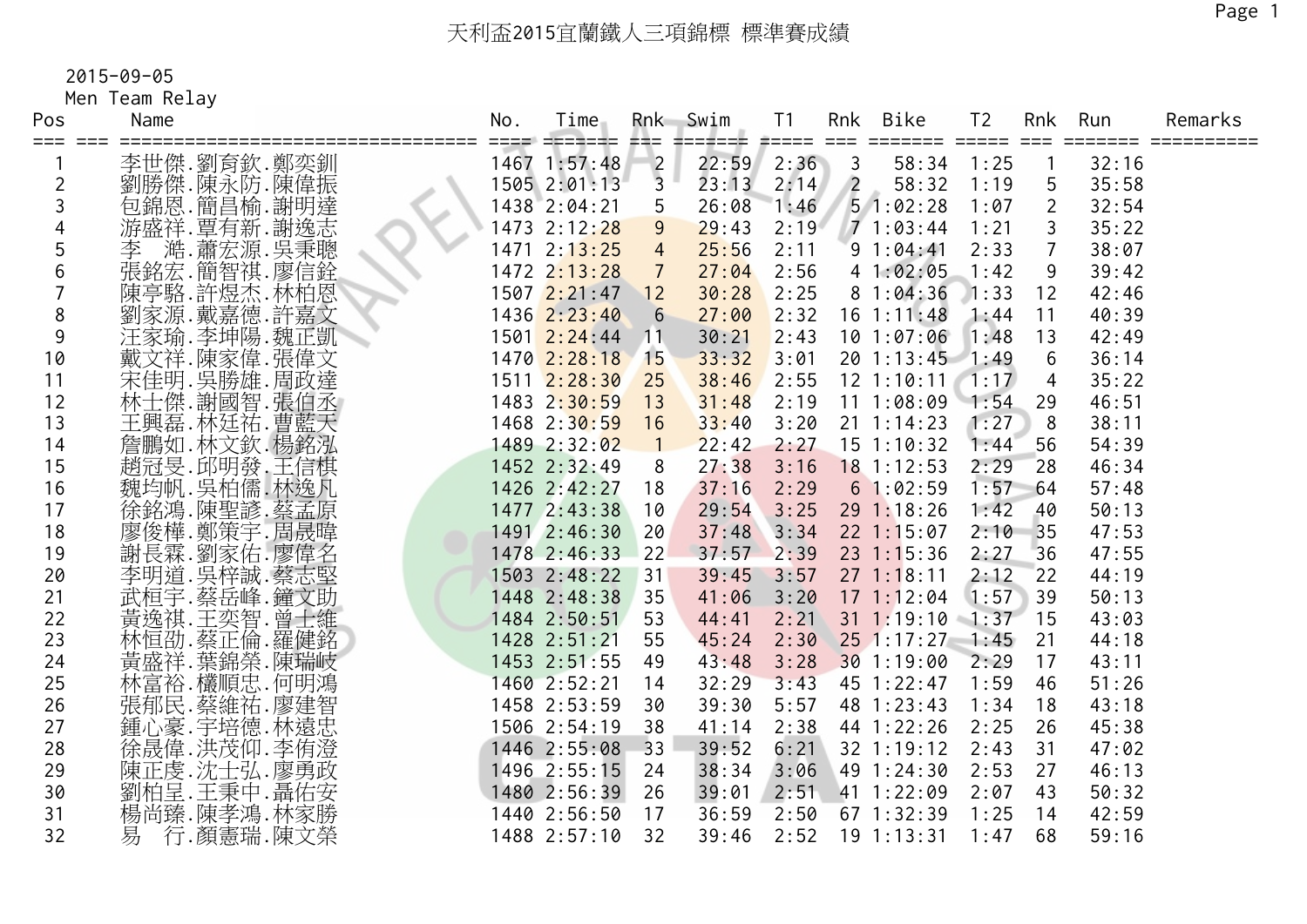| 33 |        | 蕭弘昌.林錫輝.林勝煒                                 | 1427 2:58:22     | 21 | 37:57      | 2:48 | $13 \t1:10:16$ | 1:49      |       | 74 1:05:33 |            |
|----|--------|---------------------------------------------|------------------|----|------------|------|----------------|-----------|-------|------------|------------|
| 34 |        | 吳家偉.胡志忠.黃首鈞                                 | 1425 2:59:51     | 40 | 41:16      | 3:37 | 54 1:26:08     | 1:55      | 30    | 46:58      |            |
| 35 |        | 黃奕翔.田益成.陳立凱                                 | 1431 2:59:58     | 56 | 45:30      | 2:39 | 33 1:19:18     | 2:02      | 42    | 50:30      |            |
| 36 |        | 陳怡成.陳俊汀.王政堂                                 | 1457 3:00:01     | 34 | 40:58      | 3:34 | 40 1:21:29     | 2:01      | 49    | 52:02      |            |
| 37 |        | Smillie.Bernard.Clifford                    | 1434 3:00:12     | 19 | 37:40      | 2:55 | 53 1:25:44     | 2:21      | 48    | 51:34      |            |
| 38 |        | 黃柏維.曾國棟.曹祖樑                                 | 1430 3:00:31     | 59 | 46:07      | 2:33 | 43 1:22:22     | 1:43      | 34    | 47:48      |            |
| 39 |        | 信世傑.吳炳南.周志平                                 | 1462 3:00:50     | 45 | 42:01      | 3:27 | 38 1:20:29     | 1:59      | 50    | 52:56      |            |
| 40 |        | 葛德霖.謝德隆.葛樹邦                                 | 1502 3:01:22     | 27 | 39:07      | 3:05 | 34 1:19:26     | 2:36      | 63    | 57:10      |            |
| 41 |        | 蔡政楠.施敏雄.林益正                                 | $1461$ $3:01:45$ | 39 | 41:15      | 2:48 | 37 1:20:25     | 1:59      | 59    | 55:20      |            |
| 42 |        | 晟.林松義.江英雄<br>曾                              | 1476 3:02:34     | 46 | 42:23      | 2:57 | 50 1:24:32     | 1:55      | 44    | 50:49      |            |
| 43 |        | 劉奕昀.翁健芳.陳政逸                                 | 1510 3:03:45     | 29 | 39:20      | 2:52 | $57$ 1:28:14   | 2:13      | 45    | 51:09      |            |
| 44 |        | 葉明龍.蔡萬霖.陳鵬旭                                 | 1424 3:04:11     | 42 | 41:24      | 3:31 | 66 1:32:24     | 1:53      | 24    | 45:02      |            |
| 45 |        | 陳志峰.沈畢勝.黃張誌                                 | 1497 3:05:07     | 23 | 37:58      | 2:34 | 47 1:23:37     | 1:58      | 67    | 59:02      |            |
|    | 46 < 3 | 楊子毅.杜雲詔.楊子毅                                 | 1469 3:05:36     | 64 | 47:38      | 3:31 | 46 1:23:24     | 2:26      | 37    |            | 48:39 未滿3人 |
| 47 |        | 蘇宸鋒.江瑞祺.林明德                                 | 1494 3:06:06     | 28 | 39:18      | 3:01 | 58 1:28:50     | 1:48      | 52    | 53:11      |            |
| 48 |        | 曾何騰.郭 森.邱立堯                                 | $1442$ $3:07:47$ | 58 | 45:36      | 2:48 | $14$ 1:10:20   | 2:00      | 78    | 1:07:05    |            |
| 49 |        | 林為信.施志緯.張均緁                                 | 1463 3:08:25     | 57 | 45:32      | 3:06 | 35 1:19:27     | 1:50      | 66    | 58:32      |            |
| 50 |        | JEF Guislain.Arnaud Pizieux蔡俊毅 1482 3:08:36 |                  | 71 | 53:11      | 4:40 | 28 1:18:19     | 2:00      | 41    | 50:28      |            |
| 51 |        | 王潤德.范姜永忠.金正庭                                | $1485$ $3:09:30$ | 69 | 52:32      | 2:32 | 39 1:20:39     | 2:15      | 47    | 51:33      |            |
| 52 |        | 謝奇峰. 謝京翰. 謝武君                               | 1490 3:10:28     | 62 | 46:49      | 3:02 | 42 1:22:13     | 2:51      | 60    | 55:34      |            |
| 53 |        | 陳育威.洪健棠.朱震文<br>陳怡龍.唐世翰.簡清德                  | 14503:11:08      | 48 | 43:21      | 3:23 | 24 1:16:43     | 2:36      |       | 73 1:05:06 |            |
| 54 |        |                                             | $1444$ 3:11:58   | 41 | 41:19      | 3:23 | 72 1:39:35     | 2:36      | 25    | 45:07      |            |
| 55 |        | 蕭志凱.魏信忠.李志伽                                 | 1487 3:12:12     | 75 | 58:43      | 2:39 | 52 1:25:41     | $1:44$ 19 |       | 43:27      |            |
| 56 |        | 程仲銘.曾濬森.林國隆                                 | 1495 3:14:28     | 50 | 43:56      | 2:56 | 62 1:30:06     | 2:49      | 57    | 54:43      |            |
| 57 |        | 許之華. 戴受辰. 邱上峰                               | 1464 3:14:31     | 52 | 44:26      | 2:55 | 701:35:14      | 2:08      | $-38$ | 49:50      |            |
| 58 |        | 陳志帆.賴合元.張詠程                                 | 1441 3:15:18     | 36 | 41:09      | 4:43 | 74 1:42:31     | 2:35      | 23    | 44:22      |            |
| 59 |        | 王維倫.陳步雲.謝國良<br>吳忠敏.陳哲彬.賴來屏                  | 1456 3:17:02     | 61 | 46:43      | 2:58 | $36$ 1:19:28   | 1:48      | 75    | 1:06:07    |            |
| 60 |        |                                             | 1443 3:17:38     | 66 | 48:23      | 2:54 | $64$ 1:31:16   | 1:39      | 54    | 53:27      |            |
| 61 |        | 張元旭.王泓力.Erh Cmien Wang                      | 1435 3:18:05     | 60 | 46:26      | 2:58 | 55 1:26:17     | 1:54      | 71    | 1:00:32    |            |
| 62 |        | 邱志明.鄭翔升.鍾庭顥                                 | 1466 3:19:30     | 47 | 42:59      | 4:59 | 68 1:32:39     | 2:13      | 62    | 56:42      |            |
| 63 |        | 林信瑋 賴長基 陳瑞昌                                 | 1504 3:19:58     | 54 | 45:11      | 2:59 | $61 \t1:29:53$ | 2:09      | 70    | 59:49      |            |
| 64 |        | 林弘泰.卜嘉鋒.藍洋峻                                 | $1512$ $3:20:13$ | 51 | 44:00      | 2:49 | $51 \t1:24:42$ | 1:48      |       | 77 1:06:56 |            |
| 65 |        | 黃子睿.夏宜笙.李瑞華<br>林孟逸.沈大逸.呂英齊                  | 1479 3:20:22     |    | 78 1:07:47 | 1:15 | 56 1:28:09     | 2:36      | 10    | 40:37      |            |
| 66 |        |                                             | 1437 3:21:41     |    | 77 1:07:46 | 1:10 | 26 1:17:44     | 1:38      | 53    | 53:25      |            |
| 67 |        | 陳景義.歐政元.沈毓能                                 | $1455$ $3:21:52$ | 73 | 54:18      | 3:09 | 59 1:29:31     | 1:58      | 51    | 52:59      |            |
| 68 |        | 許展維.葉韋承.林嘉偉                                 | $1475$ 3:23:14   | 43 | 41:45      | 3:54 | 77 1:46:50     | 3:06      | 33    | 47:40      |            |
| 69 |        | 張頌平.謝宗霖.朱柏霖                                 | 1493 3:24:37     | 68 | 49:41      | 2:34 | $65$ 1:32:23   | 2:13      | 65    | 57:48      |            |
| 70 |        | 林家弘.劉明鑫.陳威凱                                 | 1454 3:25:25     | 70 | 52:44      | 2:50 | 69 1:33:12     | 1:50      | 58    | 54:51      |            |
| 71 |        | 許哲銘.林祐毅.謝孟辰                                 | 1481 3:26:16     | 44 | 41:53      | 4:33 | 76 1:43:28     | 1:47      | 55    | 54:36      |            |